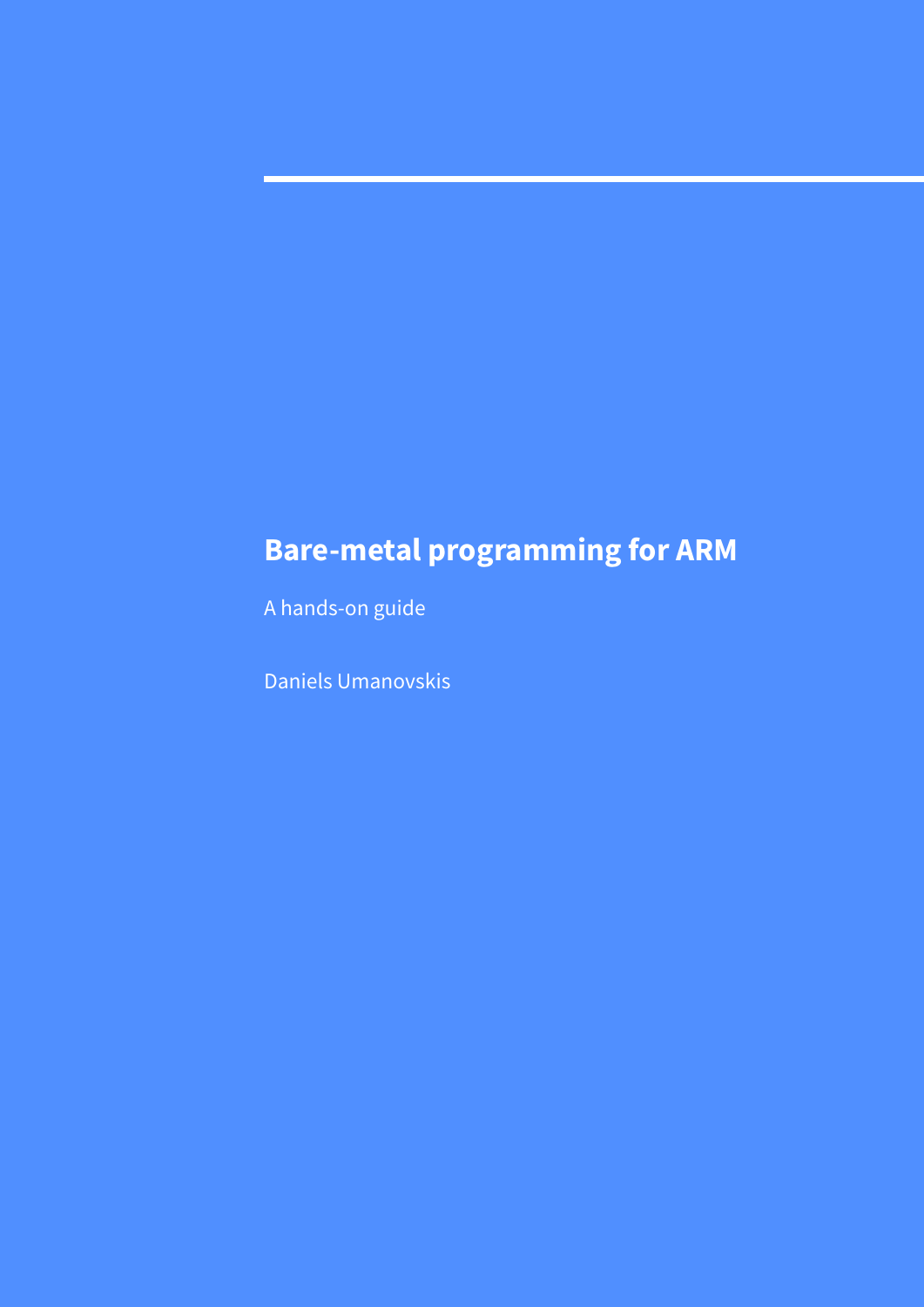# **Contents**

| 0            | <b>Introduction</b>                                                                                                                                                                                                           | 5              |
|--------------|-------------------------------------------------------------------------------------------------------------------------------------------------------------------------------------------------------------------------------|----------------|
|              |                                                                                                                                                                                                                               | 6              |
|              |                                                                                                                                                                                                                               | 6              |
|              |                                                                                                                                                                                                                               | $\overline{7}$ |
|              |                                                                                                                                                                                                                               | $\overline{7}$ |
|              |                                                                                                                                                                                                                               | $\overline{7}$ |
| 1            | <b>Environment setup</b>                                                                                                                                                                                                      | 8              |
|              | Linux                                                                                                                                                                                                                         | 8              |
|              |                                                                                                                                                                                                                               | 8              |
|              |                                                                                                                                                                                                                               | 9              |
|              |                                                                                                                                                                                                                               | 10             |
| $\mathbf{2}$ | The first boot                                                                                                                                                                                                                | 11             |
|              |                                                                                                                                                                                                                               | 12             |
|              |                                                                                                                                                                                                                               | 12             |
|              |                                                                                                                                                                                                                               | 13             |
|              |                                                                                                                                                                                                                               | 14             |
|              |                                                                                                                                                                                                                               | 14             |
|              |                                                                                                                                                                                                                               | 14             |
|              |                                                                                                                                                                                                                               | 16             |
|              |                                                                                                                                                                                                                               | 17             |
|              |                                                                                                                                                                                                                               | 17             |
|              |                                                                                                                                                                                                                               | 18             |
| $\mathbf{3}$ | <b>Adding a bootloader</b>                                                                                                                                                                                                    | 19             |
|              |                                                                                                                                                                                                                               | 19             |
|              |                                                                                                                                                                                                                               | 19             |
|              |                                                                                                                                                                                                                               | 21             |
|              | Creating the ulmage education of the contract of the contract of the contract of the contract of the contract of the contract of the contract of the contract of the contract of the contract of the contract of the contract | 23             |
|              |                                                                                                                                                                                                                               | 24             |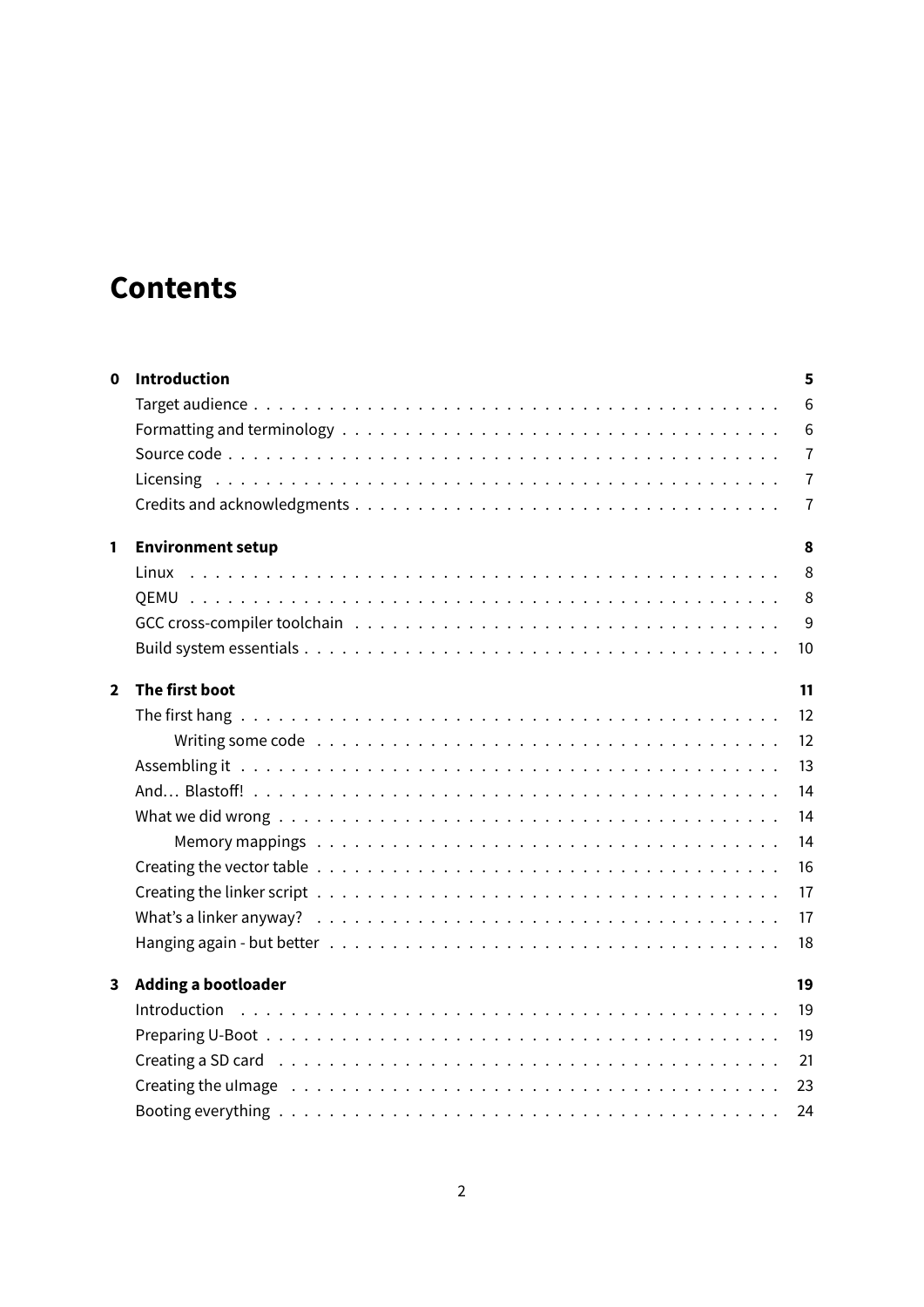| 4 | <b>Preparing a C environment</b>                                                                                                                                                                                                                                                                                                                                                                           | 26 |
|---|------------------------------------------------------------------------------------------------------------------------------------------------------------------------------------------------------------------------------------------------------------------------------------------------------------------------------------------------------------------------------------------------------------|----|
|   |                                                                                                                                                                                                                                                                                                                                                                                                            | 26 |
|   | Setting up the stack end contains and such a setting of the state of the set of the set of the set of the set of the set of the set of the set of the set of the set of the set of the set of the set of the set of the set of                                                                                                                                                                             | 26 |
|   |                                                                                                                                                                                                                                                                                                                                                                                                            | 29 |
|   | Handing over to $C_1, \ldots, C_n, \ldots, C_n, \ldots, C_n, \ldots, C_n, \ldots, C_n, \ldots, C_n, \ldots, C_n, \ldots, C_n, \ldots, C_n, \ldots, C_n, \ldots, C_n, \ldots, C_n, \ldots, C_n, \ldots, C_n, \ldots, C_n, \ldots, C_n, \ldots, C_n, \ldots, C_n, \ldots, C_n, \ldots, C_n, \ldots, C_n, \ldots, C_n, \ldots, C_n, \ldots, C_n, \ldots, C_n, \ldots, C_n, \ldots, C_n, \ldots, C_n, \ldots,$ | 33 |
|   |                                                                                                                                                                                                                                                                                                                                                                                                            | 33 |
|   |                                                                                                                                                                                                                                                                                                                                                                                                            | 35 |
|   |                                                                                                                                                                                                                                                                                                                                                                                                            | 37 |
| 5 | <b>Build &amp; debug system</b>                                                                                                                                                                                                                                                                                                                                                                            | 39 |
|   |                                                                                                                                                                                                                                                                                                                                                                                                            | 42 |
|   |                                                                                                                                                                                                                                                                                                                                                                                                            | 43 |
| 6 | <b>UART driver development</b>                                                                                                                                                                                                                                                                                                                                                                             | 46 |
|   |                                                                                                                                                                                                                                                                                                                                                                                                            | 46 |
|   |                                                                                                                                                                                                                                                                                                                                                                                                            | 47 |
|   |                                                                                                                                                                                                                                                                                                                                                                                                            | 47 |
|   |                                                                                                                                                                                                                                                                                                                                                                                                            | 48 |
|   |                                                                                                                                                                                                                                                                                                                                                                                                            | 49 |
|   | What's in the box? $\ldots \ldots \ldots \ldots \ldots \ldots \ldots \ldots \ldots \ldots \ldots \ldots \ldots$                                                                                                                                                                                                                                                                                            | 49 |
|   |                                                                                                                                                                                                                                                                                                                                                                                                            | 49 |
|   |                                                                                                                                                                                                                                                                                                                                                                                                            | 52 |
|   | Initializing and configuring the UART $\ldots \ldots \ldots \ldots \ldots \ldots \ldots \ldots \ldots \ldots$                                                                                                                                                                                                                                                                                              | 53 |
|   |                                                                                                                                                                                                                                                                                                                                                                                                            | 57 |
|   |                                                                                                                                                                                                                                                                                                                                                                                                            | 59 |
|   |                                                                                                                                                                                                                                                                                                                                                                                                            | 60 |
|   |                                                                                                                                                                                                                                                                                                                                                                                                            | 61 |
|   | <b>Interrupts</b>                                                                                                                                                                                                                                                                                                                                                                                          | 62 |
|   |                                                                                                                                                                                                                                                                                                                                                                                                            | 62 |
|   |                                                                                                                                                                                                                                                                                                                                                                                                            | 64 |
|   |                                                                                                                                                                                                                                                                                                                                                                                                            | 67 |
|   |                                                                                                                                                                                                                                                                                                                                                                                                            | 74 |
|   |                                                                                                                                                                                                                                                                                                                                                                                                            | 77 |
|   |                                                                                                                                                                                                                                                                                                                                                                                                            | 79 |
|   |                                                                                                                                                                                                                                                                                                                                                                                                            | 80 |
|   |                                                                                                                                                                                                                                                                                                                                                                                                            | 83 |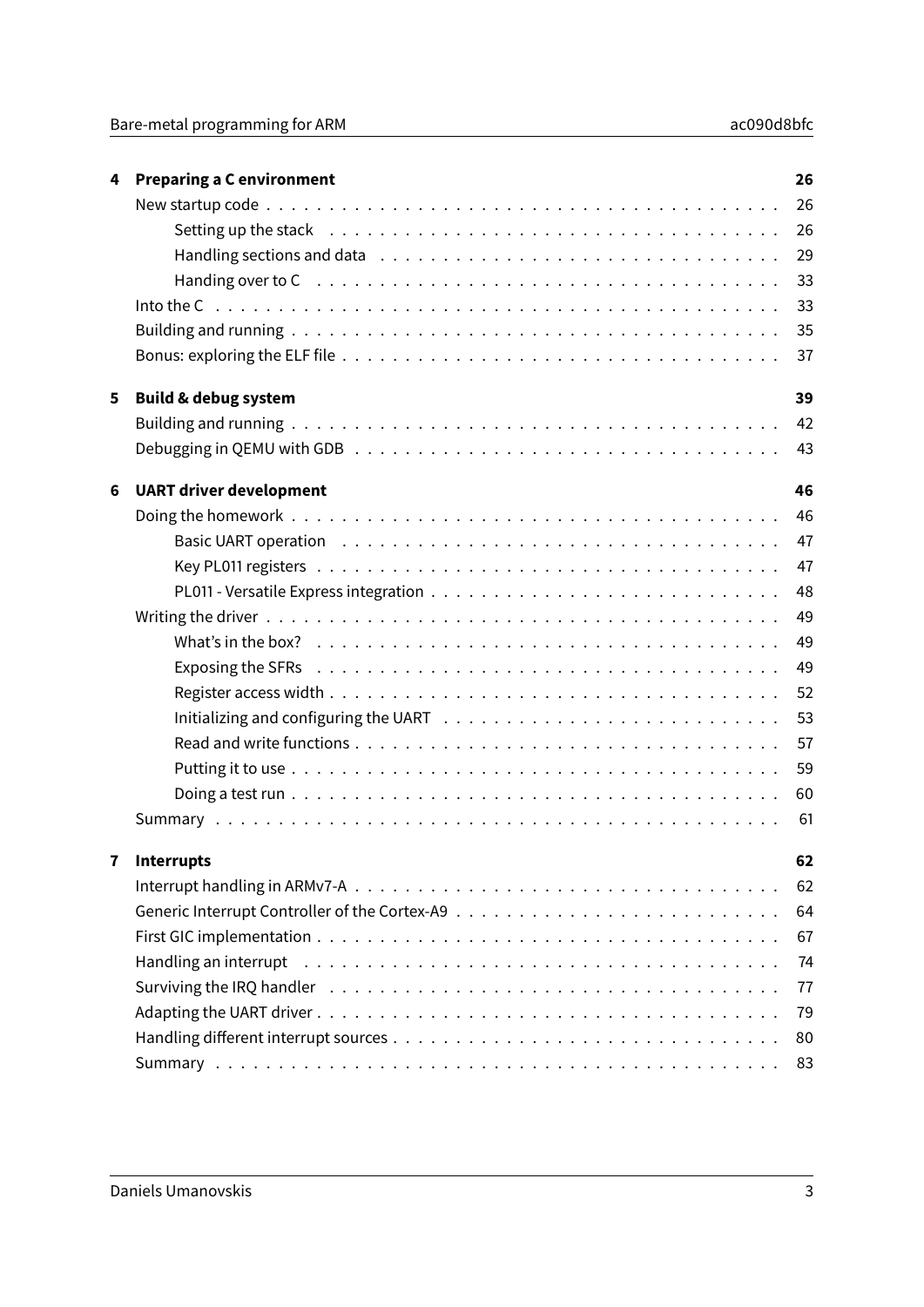| 8 Simple scheduling                                                                                             | 84 |
|-----------------------------------------------------------------------------------------------------------------|----|
|                                                                                                                 |    |
|                                                                                                                 |    |
| Overflows and spaceships extended by extending the set of the set of the set of the set of the set of the set o |    |
|                                                                                                                 |    |
|                                                                                                                 |    |
|                                                                                                                 |    |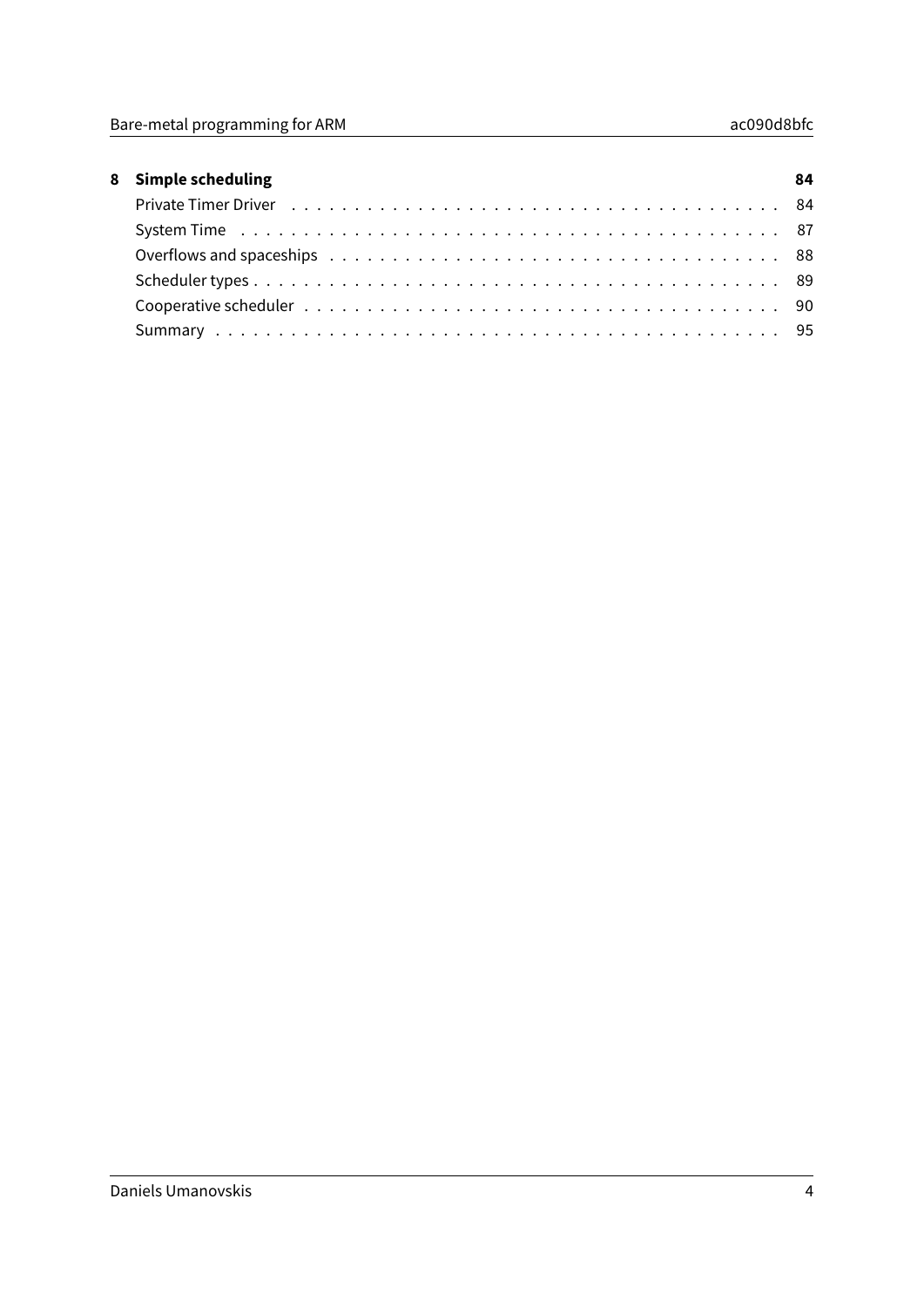# <span id="page-4-0"></span>**0 Introduction**

Modern programming takes many forms. There's web development, desktop application development, mobile development and more. Embedded programming is one of the areas of programming, and can be radically different from the others. Embedded programming means programming for a computer that's mainly intended to be embedded within a larger system, and the embedded computer is usually responsible for a particular task, instead of being a general-purpose computing device. The system where it's embedded might be a simple pocket calculator, or an industrial robot, or a spaceship. Some embedded devices are microcontrollers with very little memory and low frequencies, others are more powerful.

Embedded computers may be running a fully-fleged operating system, or a minimalistic system that just provides some scheduling of real-time functions. In cases when there's no operating system at all, the computer is said to be bare metal, and consequently bare metal programming is programming directly for a (micro-)computer that lacks an operating system. Bare metal programming can be both highly challenging and very different from other types of programming. Code interfaces directly with the underlying hardware, and common abstractions aren't available. There are no files, processes or command lines. You cannot even get the simplest C code to work without some preparatory steps. And, in one of the biggest challenges, failures tend to be absolute and mysterious. It's not uncommon to see embedded developers break out tools such as voltmeters and oscilloscopes to debug their software.

Modern embedded hardware comes in very many types, but the field is dominated by CPUs implementing an ARM architecture. Smartphones and other mobile devices often run Qualcomm Snapdragon or Apple A-series CPUs, which are all based on the ARM architecture. Among microcontrollers, ARM Cortex-M and Cortex-R series CPU cores are very popular. The ARM architectures play a very significant role in modern computing.

The subject of this ebook is bare-metal programming in C for an ARM system. Specifically, the ARMv7-A architecture is used, which is the last purely 32-bit ARM architecture, unlike the newer ARMv8/AArch64. The -A suffix in ARMv7-A indicates the A profile, which is intended for more resource-intensive applications. The corresponding microcontroller architecture is ARMv7-M.

Note that this is not a tutorial on how to write an OS. Some of the topics covered in this ebook are relevant for OS development, but there are many OS-specific aspects that are not covered here.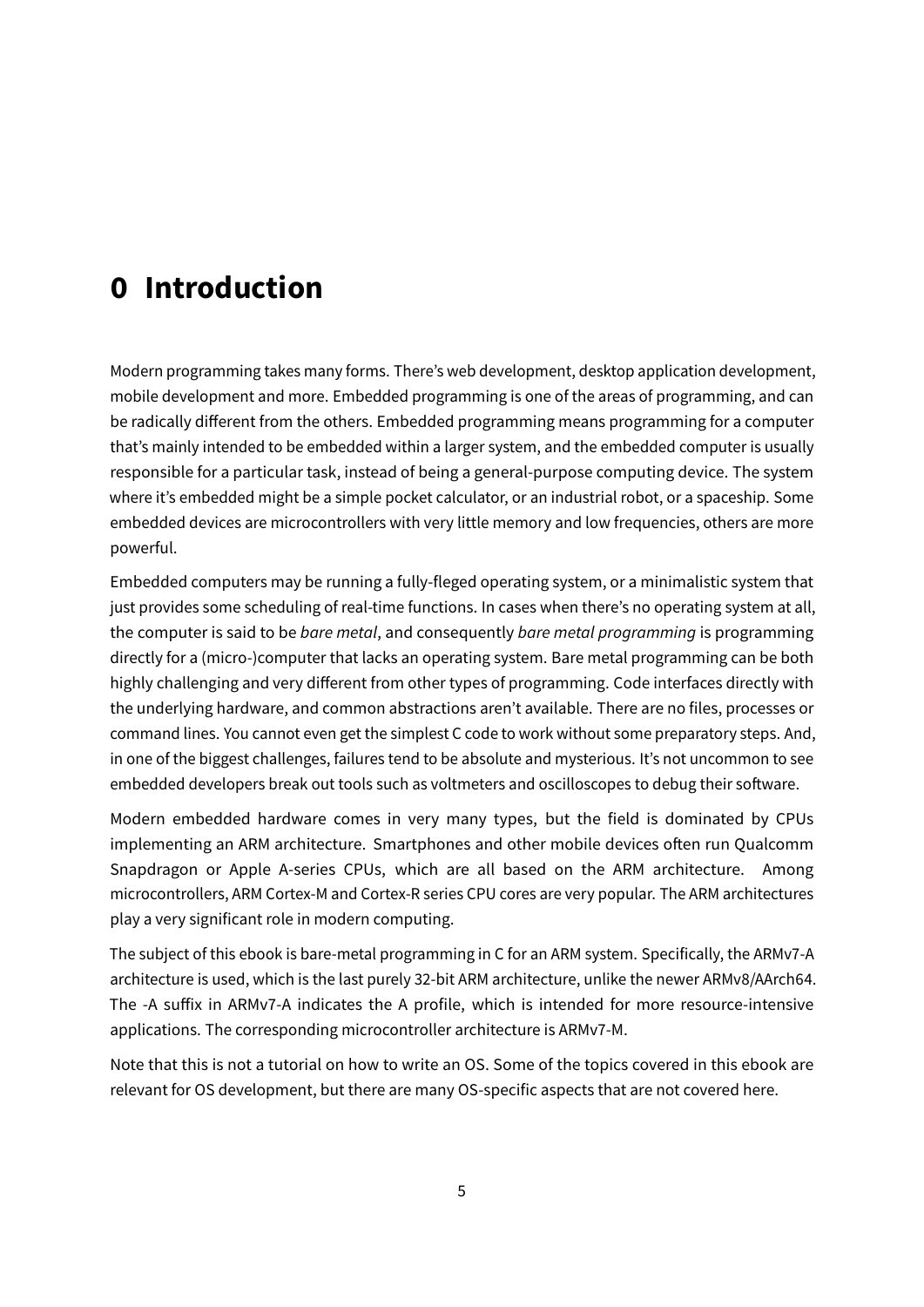## <span id="page-5-0"></span>**Target audience**

This ebook is aimed at people who have an interest in low-level programming, and in seeing how to build a system from the ground up. Topics covered include system startup, driver development and low-level memory management. For the most part, the chapters cover things from a practical perspective, by building something, although background theory is provided.

The reader should be familiar with C programming. This is not a C tutorial, and even though there are occasional notes on the language, the ebook is probably diicult to follow without having programmed in C. Some minimal exposure to an assembly language and understanding of computer architecture are very useful, though the assembly code presented is explained line by line as it's introduced.

It's also helpful to be familiar with Linux on a basic level. You should be able to navigate directories, run shell scripts and do basic troubleshooting if something doesn't work - fortunately, even for an inexperienced Linux user, a simple online search is often enough to solve a problem. The ebook assumes all development is done on Linux, although it should be possible to do it on OS X and even on Windows with some creativity.

Experienced embedded developers are unlikely to find much value in this text.

# <span id="page-5-1"></span>**Formatting and terminology**

The ebook tries to for the most part follow usual conventions for a programming-related text. Commands, bits of code or references to variables are formatted like code, with bigger code snippets presented separately like this:

```
1 void do_amazing_things(void) {
2 int answer = 42;
3 /* A lot happens here! */
4 }
```
If you are reading the PDF version, note that longer lines of code have to get wrapped to fit within the page, but the indentation and line numbers inside each code block should help keep things clear.

Due to some unfortunate historical legacy, there are two different definitions for data sizes in common use. There's the binary definition, where a kilobyte is 1024 bytes, and the metric definition, where a kilobyte is 1000 bytes. Throughout this ebook, all references to data quantities are in the binary sense. The meaning of "billion" in the book is 10^9.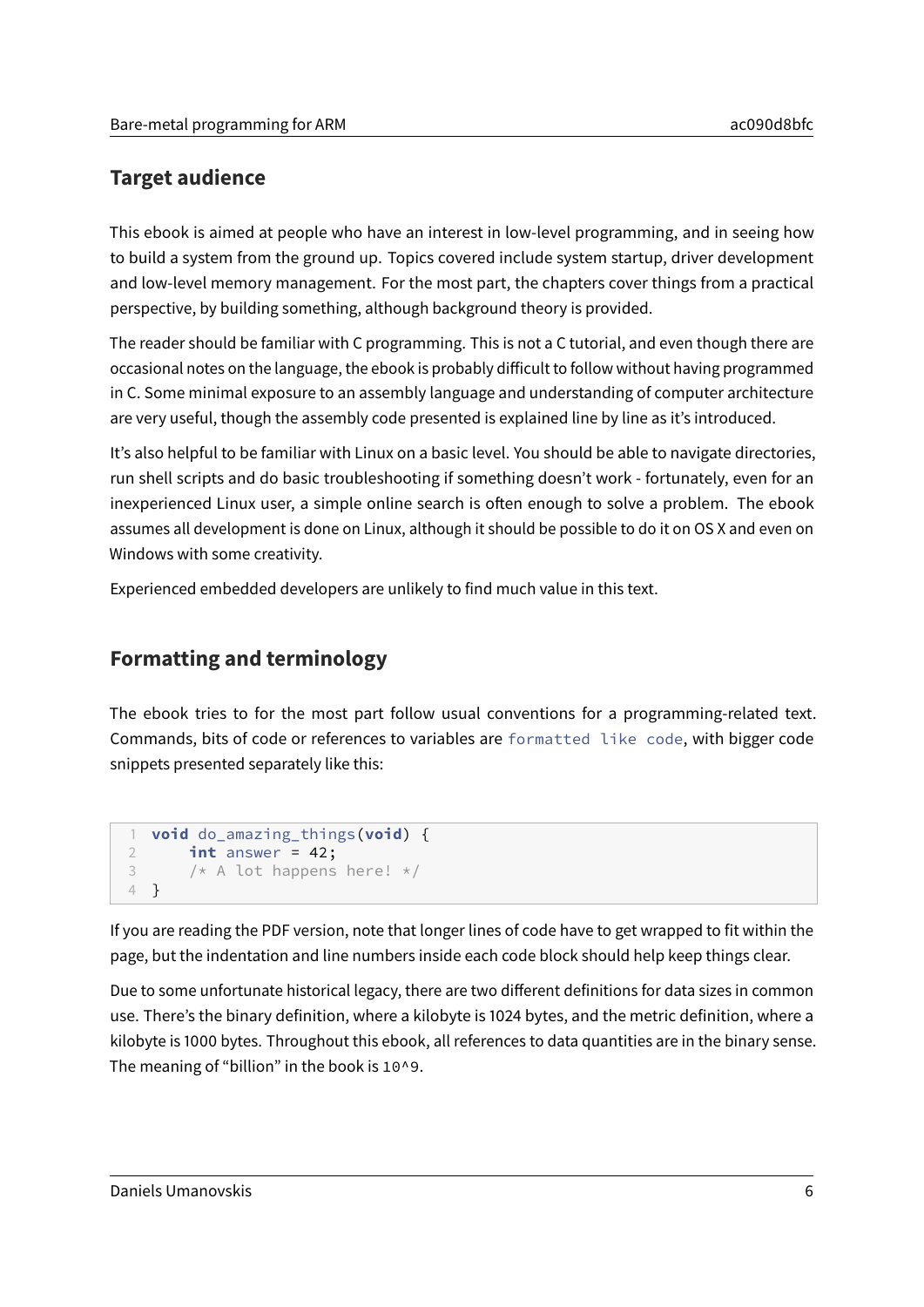## <span id="page-6-0"></span>**Source code**

For each chapter, the corresponding source code is available. If you're reading this on GitHub, you can explore the repository and check its readme file for more information. If you're reading the PDF version or other standalone copy, you can head to the [GitHub repository](https://github.com/umanovskis/baremetal-arm/) to access the source code, and perhaps updates to this ebook. The repository URL is https://github.com/umanovskis/ baremetal-arm/.

## <span id="page-6-1"></span>**Licensing**

The ebook is licensed under Creative Commons Attribution-Share Alike (CC-BY-SA) [license](http://creativecommons.org/licenses/by-nc-sa/4.0/) - see the Git repository for more details on licensing.

## <span id="page-6-2"></span>**Credits and acknowledgments**

The PDF version of this ebook is typeset using the [Eisvogel LaTeX template](https://github.com/Wandmalfarbe/pandoc-latex-template) by Pascal Wagler.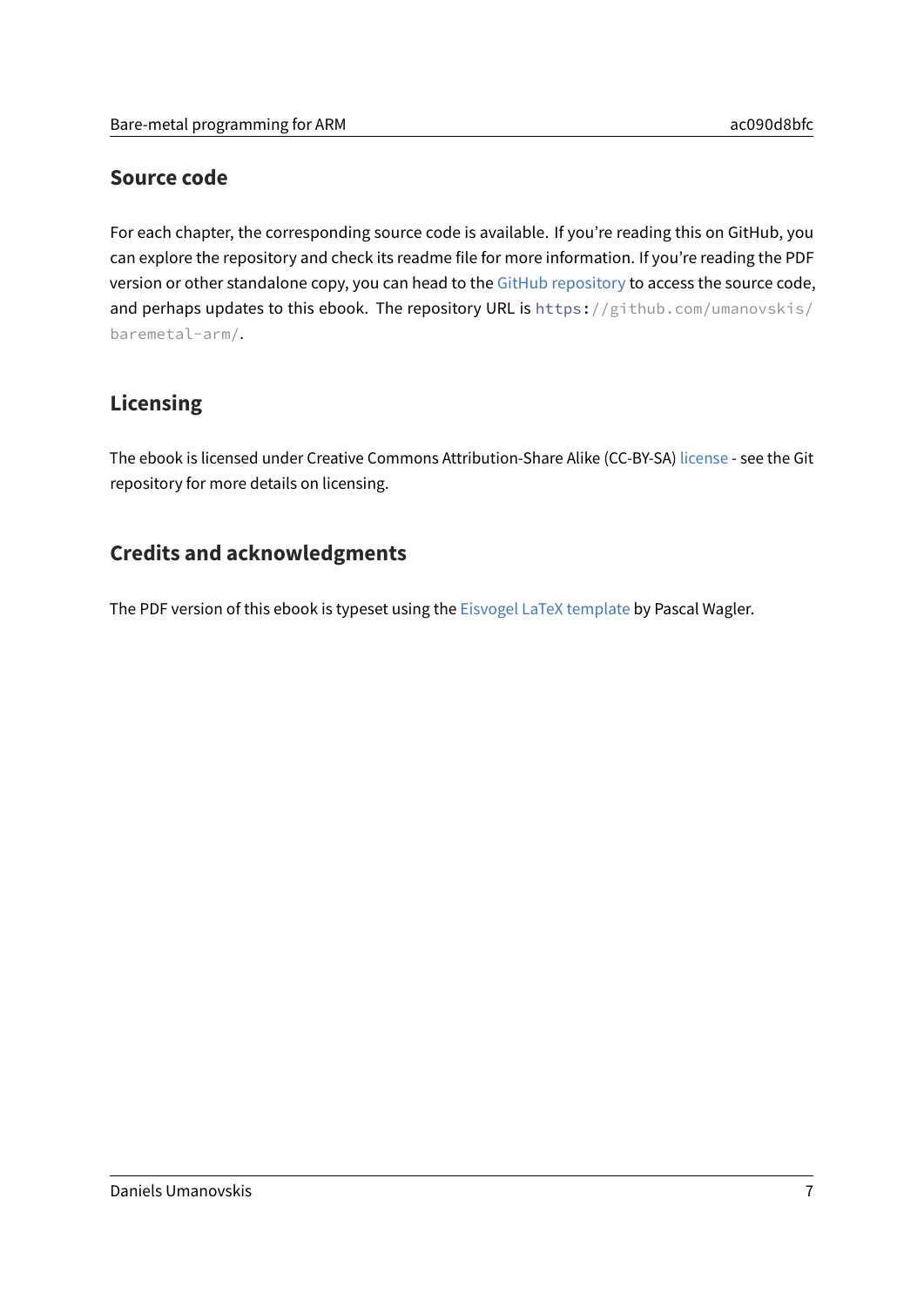# <span id="page-7-0"></span>**1 Environment setup**

In this chapter, I'll cover the basic environment setup to get started with ARM bare-metal programming using an emulator. Some familiarity with using Linux is assumed. You don't need to be a Linux expert, but you should be able to use the command line and do some basic troubleshooting if the system doesn't behave as expected.

## <span id="page-7-1"></span>**Linux**

The first prerequisite is getting a Linux system up and running. Hopefully you are already familiar with Linux and have some kind of Linux running. Otherwise you should install Linux, or set up a virtual machine running Linux.

If you are running Windows and want to run a virtual Linux, [VirtualBox](http://www.virtualbox.org) is recommended. As for Linux distributions, any modern distribution should be fine, although in some cases you might need to install software manually. I use Linux Mint Debian Edition, and double-check most of the work in a virtual machine running Ubuntu, which is the most popular Linux distribution for beginners.

## <span id="page-7-2"></span>**QEMU**

To emulate an ARM machine, we will be using [QEMU,](http://www.qemu.org) a powerful emulation and virtualization tool that works with a variety of architectures. While the code we write should eventually be able to boot on a real ARM device, it is much easier to start with an emulator. Why?

- No additional hardware is needed.
- You don't have to worry about software flashing / download process.
- You have much better tools to inspect the state of the emulated hardware. When working with real hardware, you would need a few drivers to get meaningful information from the software, or use other more difficult methods.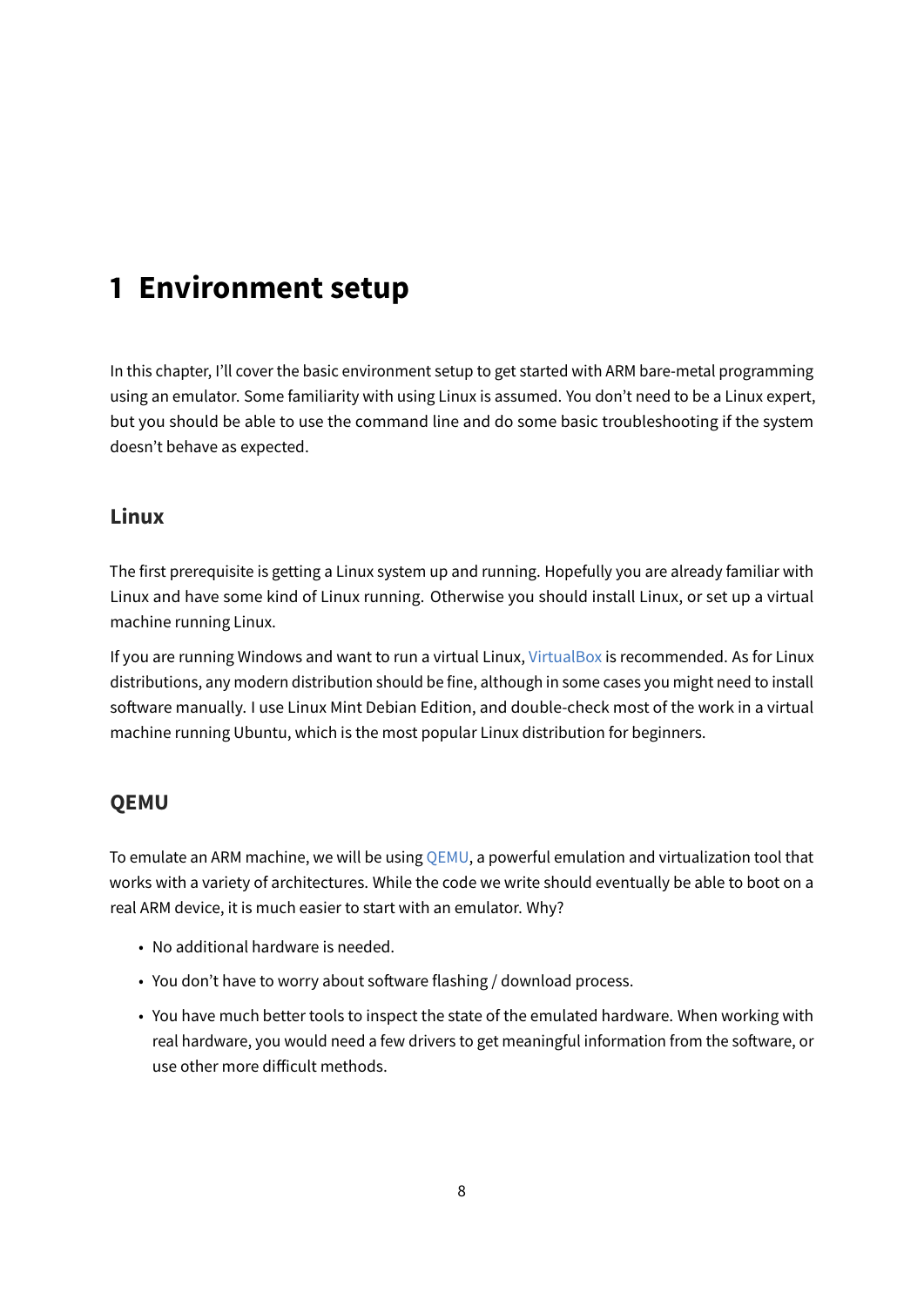Since QEMU supports a wide range of systems, we'll need to install the ARM version. On Debian/Ubuntu based systems, the qemu-system-arm package will provide what you need, so let's just go ahead and install it:

1 sudo apt-get install qemu-system-arm

### <span id="page-8-0"></span>**GCC cross-compiler toolchain**

The next step is the installation of a cross-compiler toolchain. You cannot use the regular gcc compiler to build code that will run on an ARM system, instead you'll need a cross-compiler. What is a crosscompiler exactly? It's simply a compiler that runs on one platform but creates executables for another platform. In our case, we're running Linux on the x86-64 platform, and we want executables for ARM, so a cross compiler is the solution to that.

The GNU build tools, and by extension GCC, use the concept of a target triplet to describe a platform. The triplet lists the platform's architecture, vendor and operating system or binary interface type. The vendor part of target triplets is generally irrelevant. You can look up your own machine's target triplet by running gcc -dumpmachine. I get x86\_64-linux-gnu, yours will likely be the same or similar.

To compile for ARM, we need to select the correct cross-compiler toolchain, that is, the toolchain with a target triplet matching our actual target. The fairly widespread gcc-arm-linux-gnueabi toolchain will **not** work for our needs, and you can probably guess why – the name indicates that the toolchain is intended to compile code for ARM devices running Linux. We're going to do bare-metal programming, so no Linux running on the target system.

The toolchain we need is gcc-arm-none-eabi. We will need a version with GCC 6 or newer, for when we later use U-Boot. On Ubuntu, you should be able to simply install the toolchain:

#### sudo apt-get install gcc-arm-none-eabi

You can run arm-none-eabi-gcc --version to check the version number. If you're using a distribution that offers an old version of the package, you can download the toolchain [from ARM](https://developer.arm.com/open-source/gnu-toolchain/gnu-rm/downloads) [directly.](https://developer.arm.com/open-source/gnu-toolchain/gnu-rm/downloads) In that case, it's recommended that you add the toolchain's folder to your environment's PATH after extracting it somewhere.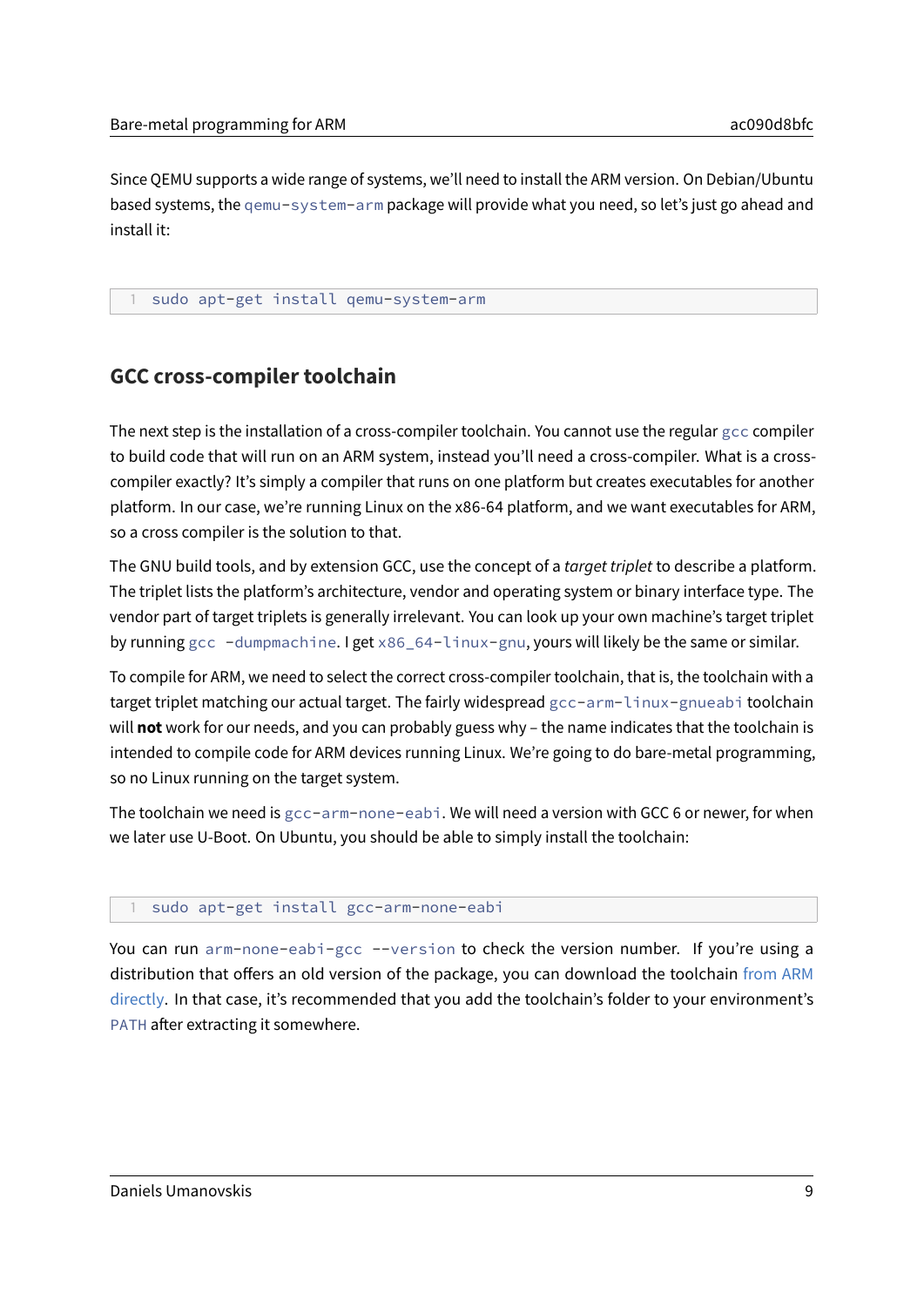# <span id="page-9-0"></span>**Build system essentials**

Finally, we need the essential components of a build system. In the coming examples, we'll be using the standard Make build tool, as well as CMake. Debian-based systems provide a handy package called build-essential, which installs Make and other relevant programs. CMake is available in a package called cmake, so the installation is simple:

sudo apt-get install build-essential cmake

On some Linux variants, you might also need to install bison and flex if they are not already present. Those tools are also required to build U-Boot.

sudo apt-get install bison flex

sort -R ~/facts-and-trivia | head -n1

The flex program is an implementation of lex, a standard lexical analyzer first developed in the mid-1970s by Mike Lesk and Eric Schmidt, who served as the chairman of Google for some years.

With this, your system should now have everything that is necessary to compile programs for ARM and run them in an emulated machine. In the next chapter, we'll continue our introduction by booting the emulated machine and giving some of the just-installed tools a spin.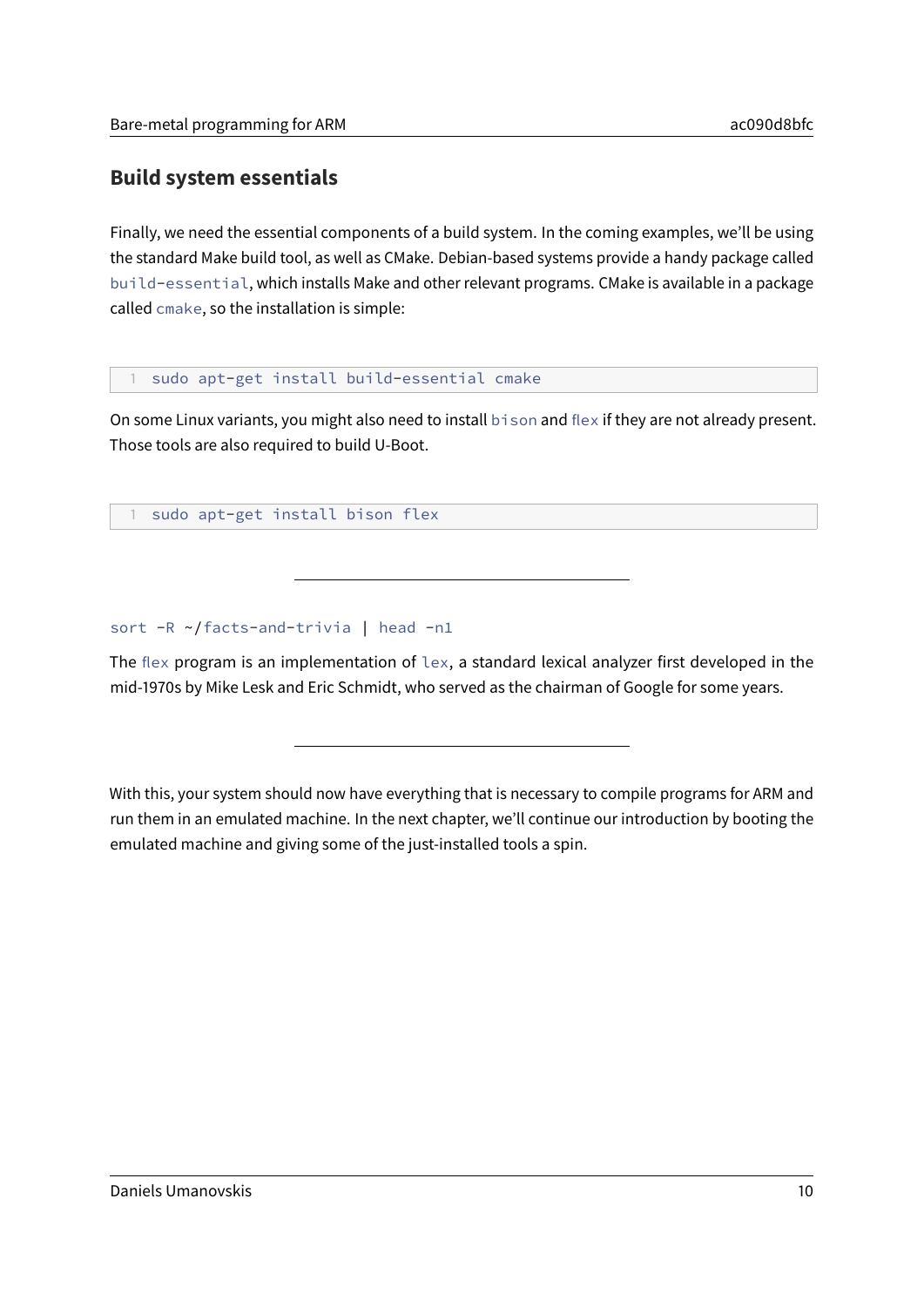# <span id="page-10-0"></span>**2 The first boot**

We'll continue our introduction to bare-metal ARM by starting an emulated ARM machine in QEMU, and using the cross-compiler toolchain to load the simplest possible code into it.

Let us run QEMU for the very first time, with the following command:

1 qemu-system-arm -M vexpress-a9 -m 32M -no-reboot -nographic -monitor telnet:127.0.0.1:1234,server,nowait

The QEMU machine will spin up, briefly seem to do nothing, and then crash with an error message. The crash is to be expected - we did not provide any executable to run so of course our emulated system cannot accomplish anything. For documenation of the QEMU command line, you can check man qemu-doc and online, but let's go through the command we used and break it down into parts.

- -M vexpress-a9. The -M switch selects the specific machine to be emulated. The [ARM Versatile](http://infocenter.arm.com/help/index.jsp?topic=/com.arm.doc.subset.boards.express/index.html) [Express](http://infocenter.arm.com/help/index.jsp?topic=/com.arm.doc.subset.boards.express/index.html) is an ARM platform intended for prototyping and testing. Hardware boards with the Versatile Express platform exist, and the platform is also a common choice for testing with emulation. The vexpress-a9 variant has the Cortex A9 CPU, which powers a wide variety of embedded devices that perform computationally-intensive tasks.
- -m 32M. This simply sets the RAM of the emulated machine to 32 megabytes.
- -no-reboot. Don't reboot the system if it crashes.
- -nographic. Run QEMU as a command-line application, outputting everything to a terminal console. The serial port is also redirected to the terminal.
- -monitor telnet:127.0.0.1:1234,server,nowait. One of the advantages of QEMU is that it comes with a powerful QEMU monitor, an interface to examine the emulated machine and control it. Here we say that the monitor should run on localhost, port 1234, with the server, nowait options meaning that QEMU will provide a telnet server but will continue running even if nobody connects to it.

That's it for the first step - now you have a command to start an ARM system, although it will not do anything except crashing with a message like qemu-system-arm: Trying to execute code outside RAM or ROM at 0x04000000.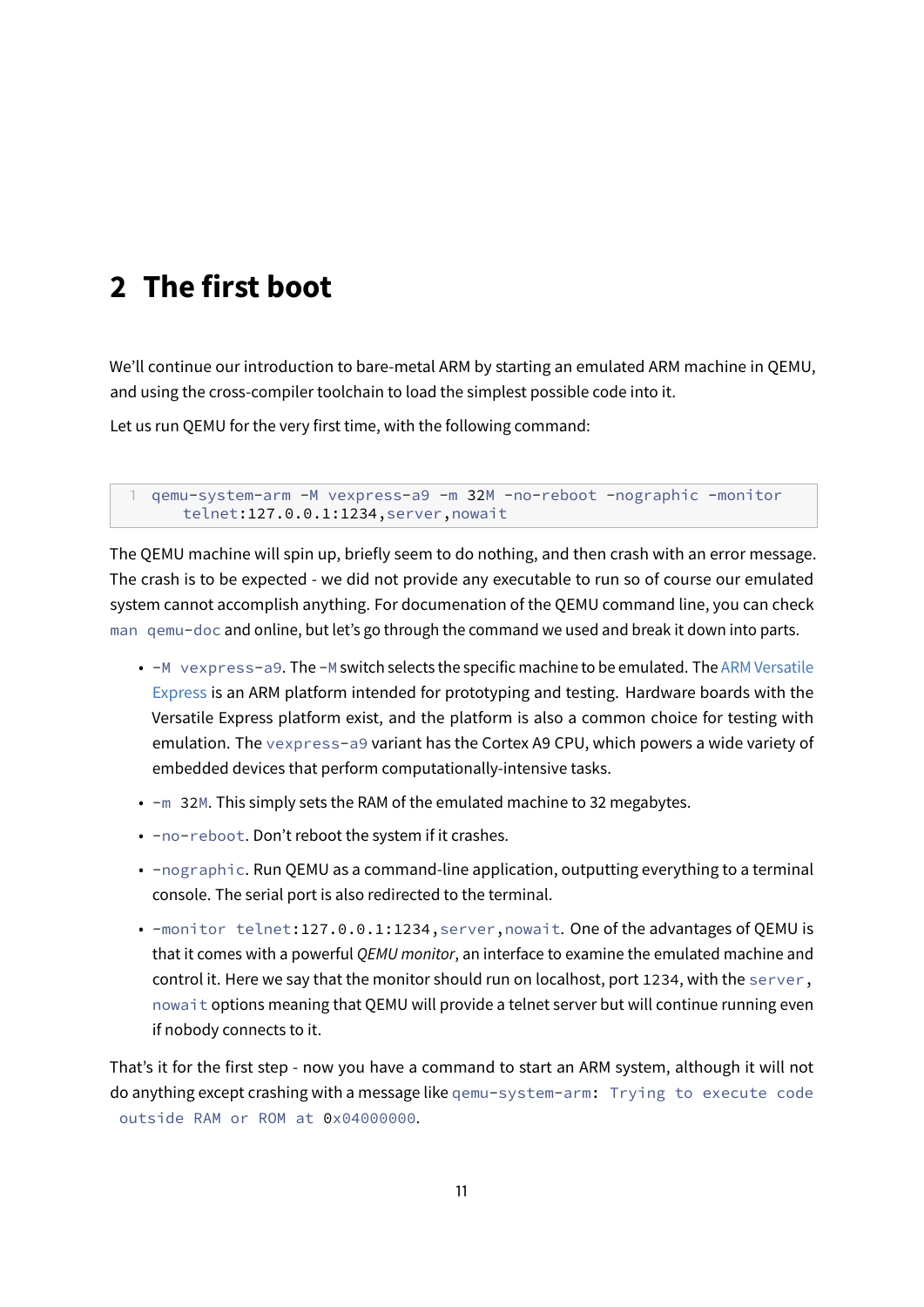## <span id="page-11-0"></span>**The first hang**

#### <span id="page-11-1"></span>**Writing some code**

Now we want to write some code, turn it into an executable that can run on an ARM system, and run it in QEMU. This will also serve as our first cross-compilation attempt, so let's go with the simplest code possible - we will write a value to one of the CPU registers, and then enter an infinite loop, letting our (emulated) hardware hang indefinitely. Since we're doing bare-metal programming and have no form of runtime or operating system, we have to write the code in assembly language. Create a file called startup.s and write the following code:

```
1 ldr r2,str1
2 b .
3 str1: .word 0xDEADBEEF
```
Line by line:

- 1. We load the value at label  $str1$  (which we will define shortly) into the register R2, which is one of the general-purpose registers in the ARM architecture.
- 2. We enter an infinite loop. The period . is short-hand for current address, so b . means "branch to the current instruction address", which is an infinite loop.
- 3. We allocate a word (4 bytes) with the value  $0 \times DEADBEEF$ , and give it the label  $str1$ . The value 0xDEADBEEF is a distinctive value that we should easily notice. Writing such values is a common trick in low-level debugging, and  $0 \times DEADBEEF$  is often used to indicate free memory or a general software crash. Why will this work if we're in an infinite loop? Because this is not executable code, it's just an instruction to the assembler to allocate the 4-byte word here.

#### sort -R ~/facts-and-trivia | head -n1

Memorable hexadecimal values like  $0 \times DEADBEEF$  have a long tradition, with different vendors and systems having their own constants. Wikipedia has a [separate article](https://en.wikipedia.org/wiki/Magic_number_(programming)) on these magic values.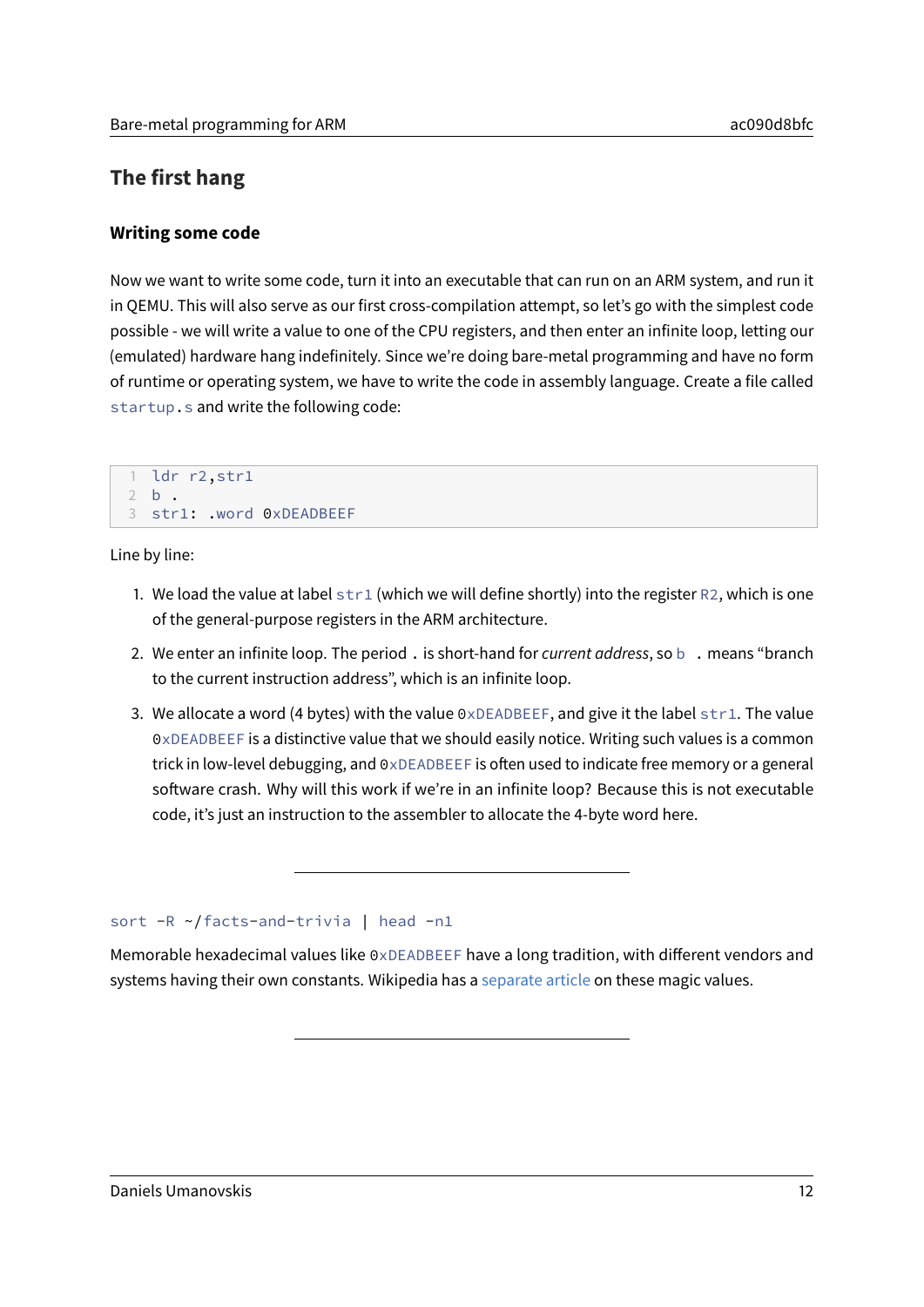## <span id="page-12-0"></span>**Assembling it**

Next we need to compile the code. Since we only wrote assembly code, compilation is not actually relevant, so we will just assemble and link the code. The first time, let's do this manually to see how to use the cross-compiler toolchain correctly. What we're doing here is very much not optimal even for an example as simple as this, and we'll improve the state of things soon.

First, we need to assemble startup.s, which we can do like this, telling the GNU Assembler (as) to place the output in startup.o.

#### arm-none-eabi-as -o startup.o startup.s

We do not yet have any C files, so we can go ahead and link the object file, obtaining an executable.

#### arm-none-eabi-ld -o first-hang.elf startup.o

This will create the executable file first-hang.elf. You will also see a warning about missing start. The linker expects your code to include a \_start symbol, which is normally where the execution would start from. We can ignore this now because we only need the ELF file as an intermediate step anyway. The first-hang.elf which you obtained is a sizable executable, reaching 33 kilobytes on my system. ELF executables are the standard for Linux and other Unix-like systems, but they need to be loaded and executed by an operating system, which we do not have. An ELF executable is therefore not something we can use on bare metal, so the next step is to convert the ELF to a raw binary dump of the code, like this:

#### arm-none-eabi-objcopy -0 binary first-hang.elf first-hang.bin

The resulting first-hang. bin is just a 12-byte file, that's all the space necessary for the code we wrote in startup.s. If we look at the hexdump of this file, we'll see 00000000 00 20 9f e5 fe ff ff ea ef be ad de. You can recognize our 0xDEADBEEF constant at the end. The first eight bytes are our assembly instructions in raw form. The code starts with 0020 9fe5. The ldr instruction has the opcode e5, then 9f is a reference to the program counter (PC) register, and the 20 refers to R2, meaning this is in fact ldr r2, [pc] encoded.

Looking at the hexdump of a binary and trying to match the bytes to assembly instructions is uncommon even for low-level programming. It is somewhat useful here as an illustration, to see how we can go from writing startup.s to code executable by an ARM CPU, but this is more detail than you would typically need.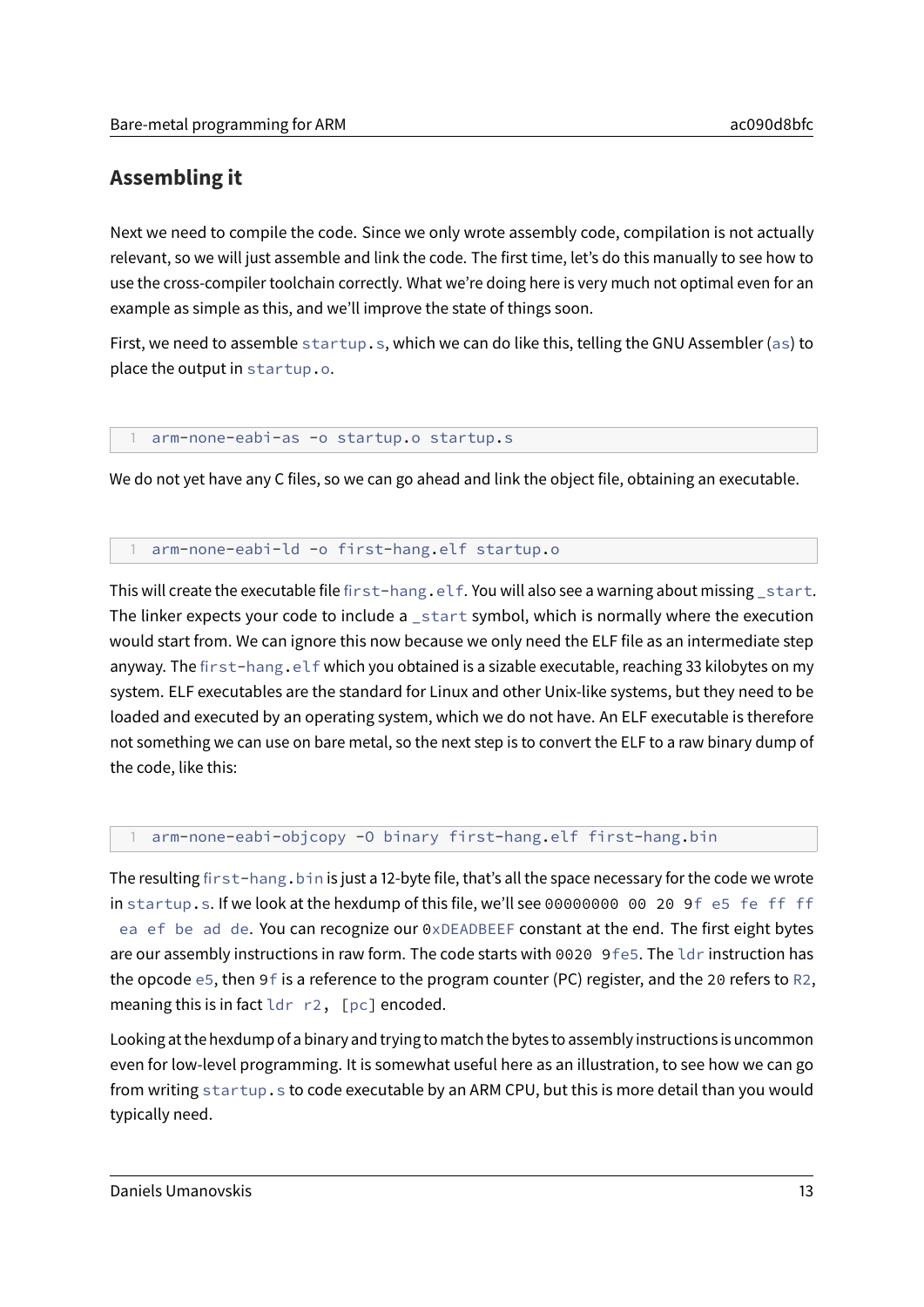## <span id="page-13-0"></span>And... Blastoff!

We can finally run our code on the ARM machine! Let's do so.

```
1 qemu-system-arm -M vexpress-a9 -m 32M -no-reboot -nographic -monitor
   telnet:127.0.0.1:1234,server,nowait -kernel first-hang.bin
```
This runs QEMU like previously, but we also pass -kernel first-hang.bin, indicating that we want to load our binary file into the emulated machine. This time you should see QEMU hang indefinitely. The QEMU monitor allows us to read the emulated machine's registers, among other things, so we can check whether our code has actually executed. Open a telnet connection in another terminal with telnet localhost 1234, which should drop you into the QEMU monitor's command line, looking something like this:

```
1 QEMU 2.8.1 monitor - type 'help' for more information
2 (qemu)
```
At the (qemu) prompt, type info registers. That's the monitor command to view registers. Near the beginning of the output, you should spot our  $0 \times DE$ ADBEEF constant that has been loaded into R2:

1 R00=00000000 R01=000008e0 R02=deadbeef R03=00000000

This means that yes indeed, QEMU has successfully executed the code we wrote. Not at all fancy, but it worked. We have our first register write and hang.

### <span id="page-13-1"></span>**What we did wrong**

Our code worked, but even in this small example we didn't really do things the right way.

#### <span id="page-13-2"></span>**Memory mappings**

One issue is that we didn't explicitly specify any start symbol that would show where our program should begin executing. It works because when the CPU starts up, it begins executing from address 0x0, and we have placed a valid instruction at that address. But it could easily go wrong. Consider this variation of startup.s, where we move the third line to the beginning.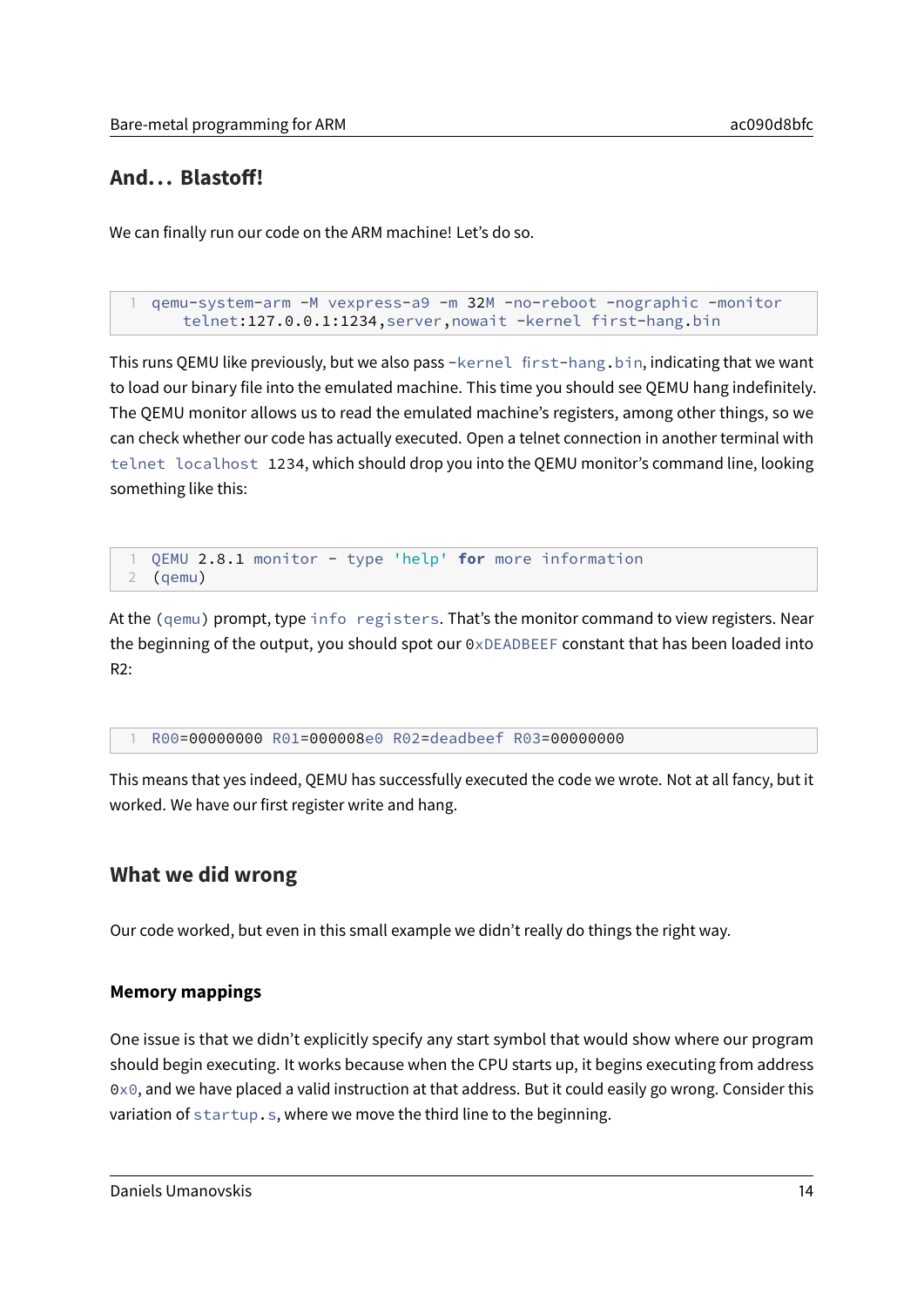```
1 str1: .word 0xDEADBEEF
2 ldr r2,str1
3 b .
```
That is still valid assembly and feels like it should work, but it wouldn't - the constant 0xDEADBEEF would end up at address  $0\times 0$ , and that's not a valid instruction to begin the program with. Moreover, even starting at address  $0\times0$  isn't really correct. On a real system, the interrupt vector table should be located at address 0x0, and the general boot process should first have the bootloader starting, and after that switch execution to your code, which is loaded somewhere else in memory.

QEMU is primarily used for running Linux or other Unix-like kernels, which is reflected in how it's normally started. When we start QEMU with -kernel first-hang.bin, QEMU acts as if booting such a kernel. It copies our code to the memory location  $0 \times 10000$ , that is, a 64 kilobyte offset from the beginning of RAM. Then it starts executing from the address 0x0, where QEMU already has some startup code meant to prepare the machine and jump to the kernel.

Sounds like we should be able to find our first-hang. bin at  $0 \times 10000$  in the QEMU memory then. Let's try do to that in the QEMU monitor, using the  $xp$  command which displays physical memory. In the QEMU monitor prompt, type  $xp / 4w 0x100000$  to display the four words starting with that memory address.

#### 1 0000000000100000: 0x00000000 0x00000000 0x00000000 0x00000000

Everything is zero! If you check the address  $0 \times 0$ , you will find the same. How come?

The answer is memory mapping - the address space of the device encompasses more than just the RAM. It's time to consult the most important document when developing for a particular device, its Technical Reference Manual, or TRM for short. The TRM for any embedded device is likely to have a section called "memory map" or something along those lines. The TRM for our device is [available from](https://developer.arm.com/docs/dui0448/latest/preface) [ARM,](https://developer.arm.com/docs/dui0448/latest/preface) and it indeed [contains a memory map.](https://developer.arm.com/docs/dui0448/latest/programmers-model/daughterboard-memory-map) (Note: when working with any device, downloading a PDF version of the TRM is a very good idea.) In this memory map, we can see that the device's RAM (denoted as "local DDR2") begins at 0x60000000.

That means we have to add 0x60000000 to RAM addresses to obtain the physical address, so our 0x10000 where we expect the binary code to be loaded is at physical address 0x60010000. Let's check if we can find the code at that address: xp /4w 0x60010000 shows us:

1 0000000060010000: 0xe59f2000 0xeafffffe 0xdeadbeef 0x00000000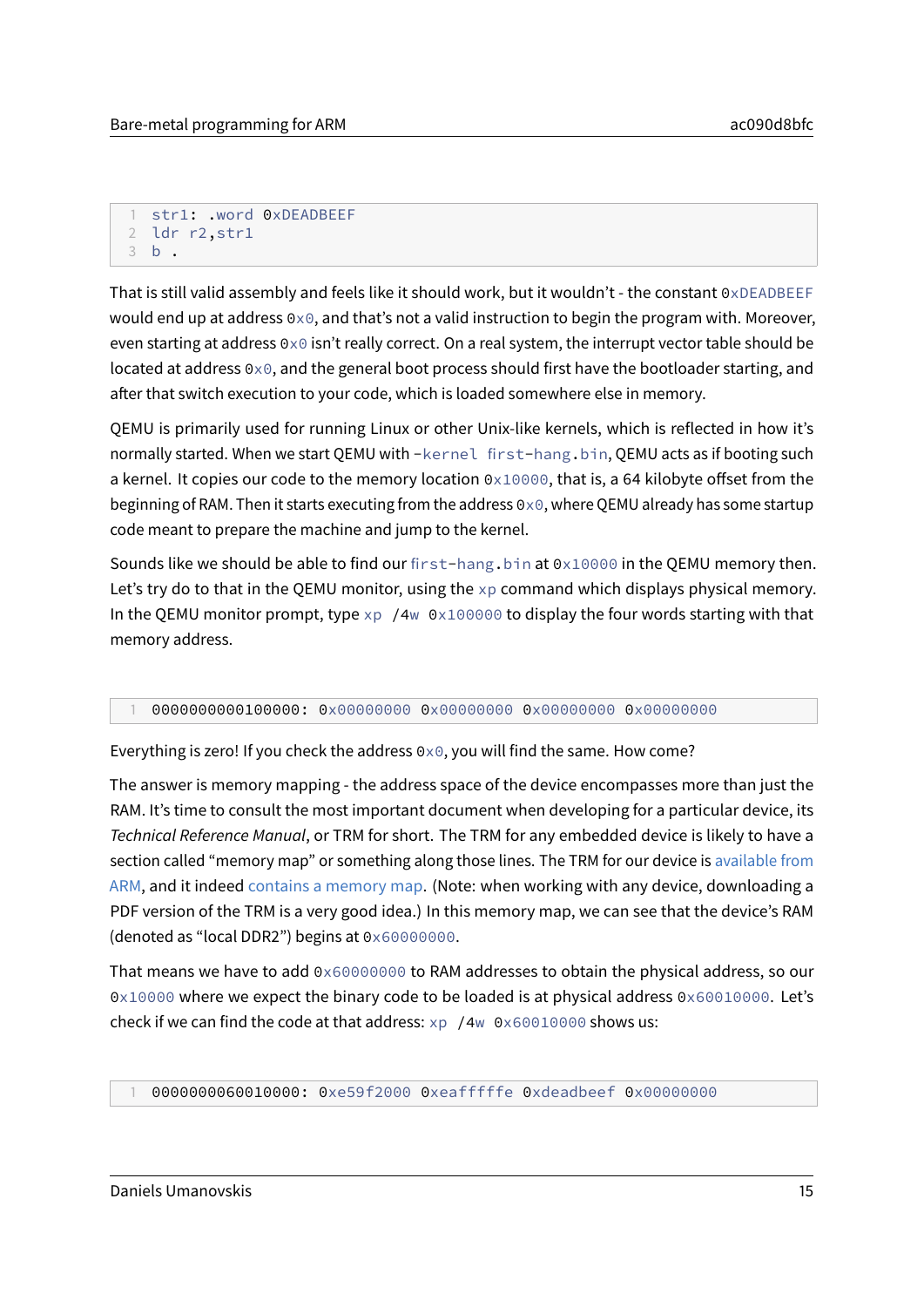There it is indeed, our first-hang.bin loaded into memory!

## <span id="page-15-0"></span>**Creating the vector table**

Having our code start at address  $0\times 0$  isn't acceptable as explained before, as that is the address where the interrupt vector table is expected. We should also not rely on things just working out, with help from QEMU or without, and should explicitly specify the entry point for our program. Finally, we should separate code and data, placing them in separate sections. Let's start by improving our startup.s a bit:

```
1 .section .vector_table, "x"
2 .global _Reset
3 _Reset:
4 b Reset_Handler
5 b . /* 0x4 Undefined Instruction */
6 b . /* 0x8 Software Interrupt */
7 b . /* 0xC Prefetch Abort */
8 b. /* 0x10 Data Abort */9 b. /* 0x14 Reserved */10 b . /* 0x18 IRQ */11 b. /* 0x1C FIQ */12
13 .section .text
14 Reset_Handler:
15 ldr r2, str1
16 b.
17 str1: .word 0xDEADBEEF
```
Here are the things we're doing differently this time:

- 1. We're creating the vector table at address  $0\times 0$ , putting it in a separate section called. vector\_table, and declaring the global symbol \_Reset to point to its beginning. We leave most items in the vector table undefined, except for the reset vector, where we place the instruction b Reset\_Handler.
- 2. We moved our executable code to the  $\cdot$  text section, which is the standard section for code. The Reset\_Handler label points to the code so that the reset interrupt vector will jump to it.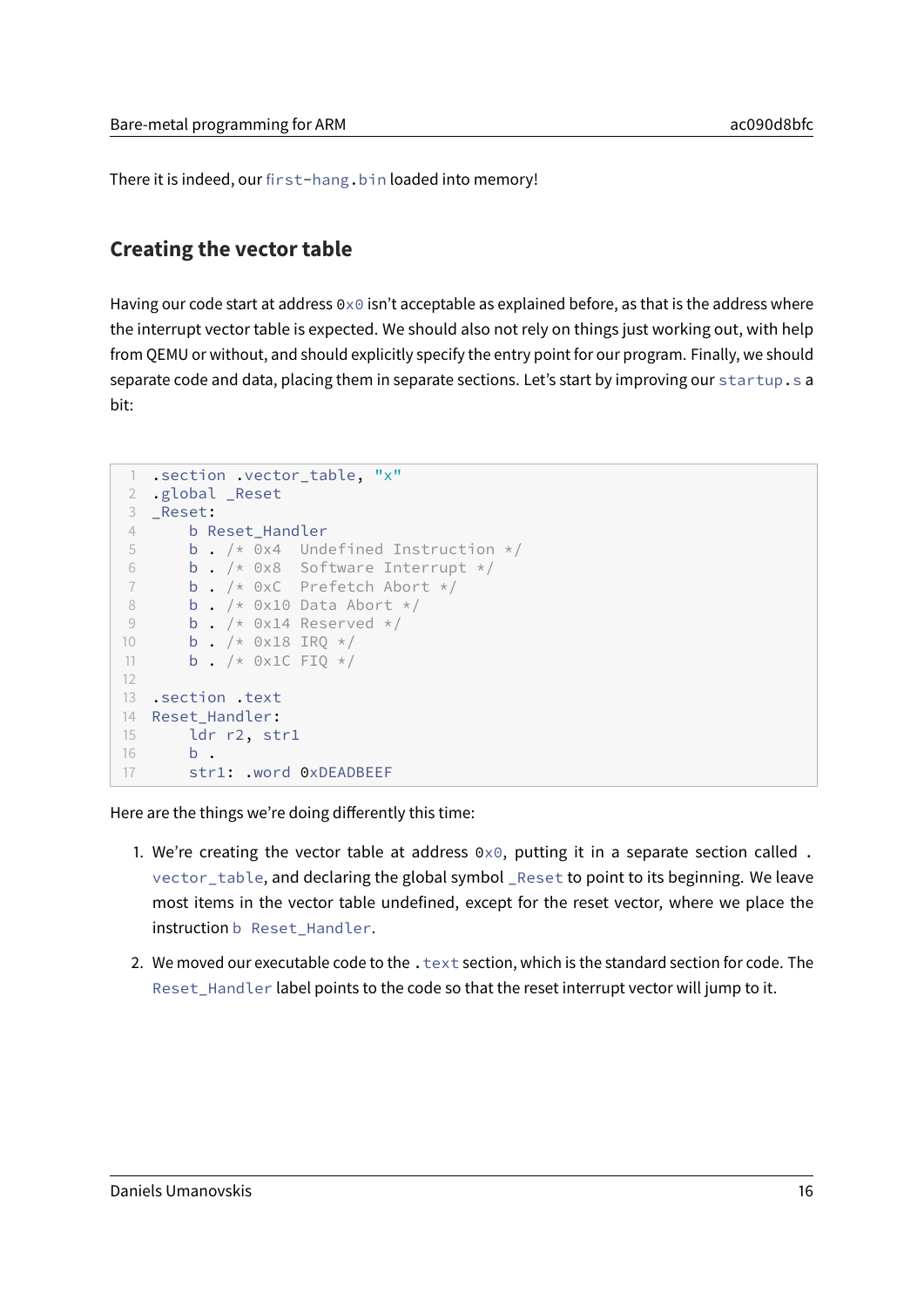# <span id="page-16-0"></span>**Creating the linker script**

Linker scripts are a key component in building embedded software. They provide the linker with information on how to place the various sections in memory, among other things. Let's create a linker script for our simple program, call it linkscript.ld.

```
1 ENTRY(_Reset)
\gamma3 SECTIONS
4 {
5 . = 0 \times 0;
6 .text : { startup.o (.vector_table) *(.text) }
7 \qquad . = ALIGN(8);8 }
```
This script tells the linker that the program's entry point is at the global symbol \_Entry, which we export from startup.s. Then the script goes on to list the section layout. Starting at address  $0\times0$ , we create the .text section for code, consisting first of the .vector\_table section from startup.o, and then any and all other . text sections. We align the code to an 8-byte boundary as well.

# <span id="page-16-1"></span>**What's a linker anyway?**

Indeed, what's a linker and why are we using one? As developers, we often say "compilation" when referring to the process by which source code turns into an executable. More accurately though, compilation is just one step, normally followed by linking, and it's this compile-and-link process that often gets simply called compilation. The confusion isn't helped by the fact that compiling and linking are usually invoked with the same command in most tools. Whether you're using an IDE or using GCC from the command line, compilation and linking will usually occur together.

The compiler takes source code and produces object files as the output, these files usually have the .o extension. A linker takes one or more object files, possibly adds external libraries, and links it all into an executable. In any non-trivial program, each object file is likely to refer to functions that are contained in other object files, and resolving those dependencies is part of the linker's job. So linkers themselves are nothing specific to embedded programming, but due to the low abstraction level available when programming for bare metal, it's common to require more control over the linker's actions.

Linker scripts like the one above, in the broadest terms, tell the linker how to do its job. For now we're just giving it simple instructions, but later we'll write a more sophisticated linker script.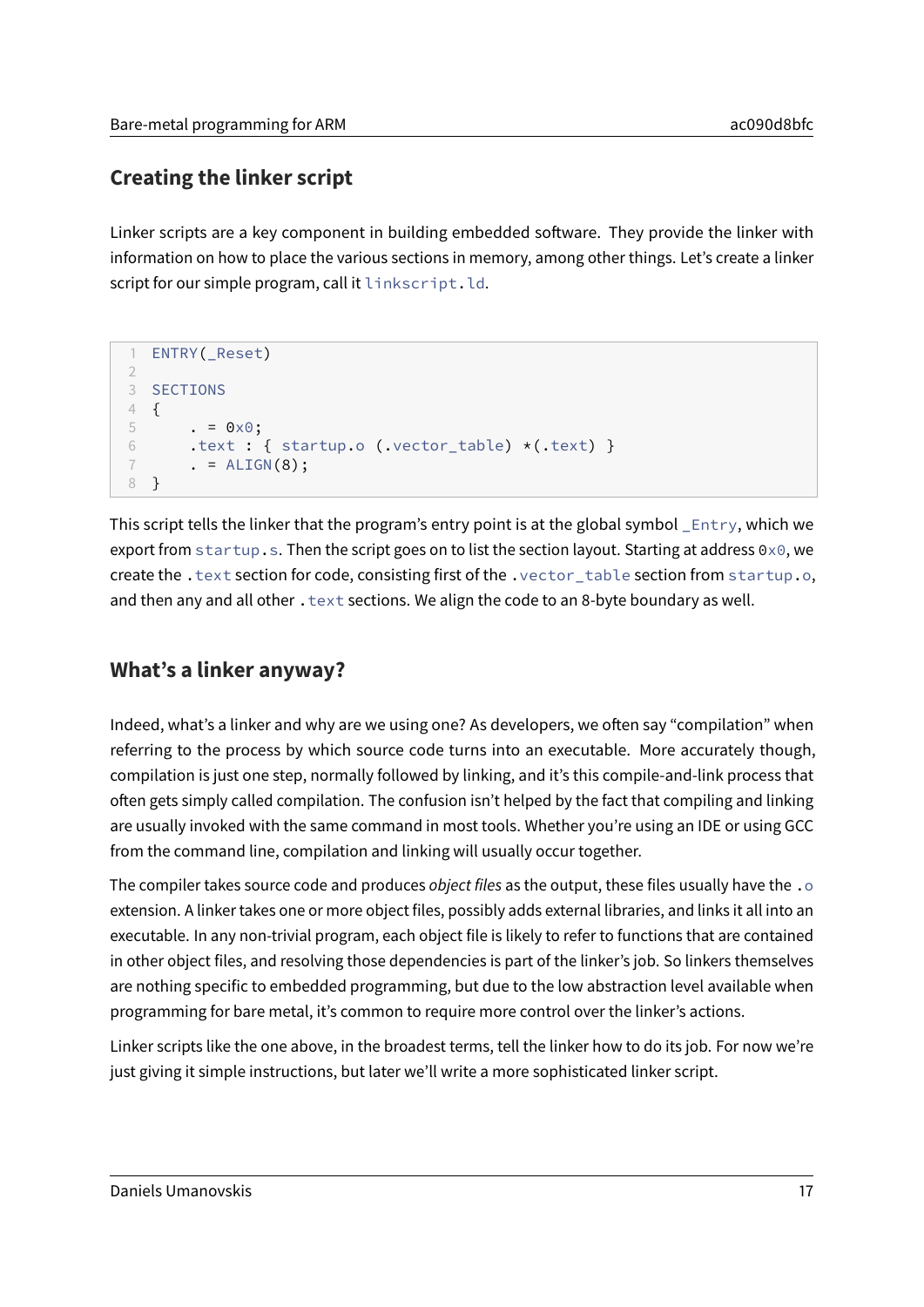## <span id="page-17-0"></span>**Hanging again - but better**

We can now build the updated software. Let's do that in a similar manner to before:

```
arm-none-eabi-as -o startup.o startup.s
2 arm-none-eabi-ld -T linkscript.ld -o better-hang.elf startup.o
3 arm-none-eabi-objcopy -O binary better-hang.elf better-hang.bin
```
Note the addition of  $-T$  linkscript. Id to the linker command, specifying to use our newly created linker script. We still cannot use the ELF file directly, but we could use objdump to verify that our linkscript changed things. Call arm-none-eabi-objdump -h better-hang.elf to see the list of sections. You'll notice the . text section. And if you use objdump to view startup.o, you'll also see .vector\_table. You can even observe that the sizes of .vector\_table and .text in startup.o add up to the size of  $\tt .$  text in the ELF file, further indicating that things are probably as we wanted.

We can now once again run the software in QEMU with  $qemu-system-arm -M vexpress-a9$ m 32M -no-reboot -nographic -monitor telnet:127.0.0.1:1234,server,nowait kernel better-hang.bin and observe the same results as before, and happily knowing things are now done in a more proper way.

In the next chapter, we will continue by introducing a bootloader into our experiments.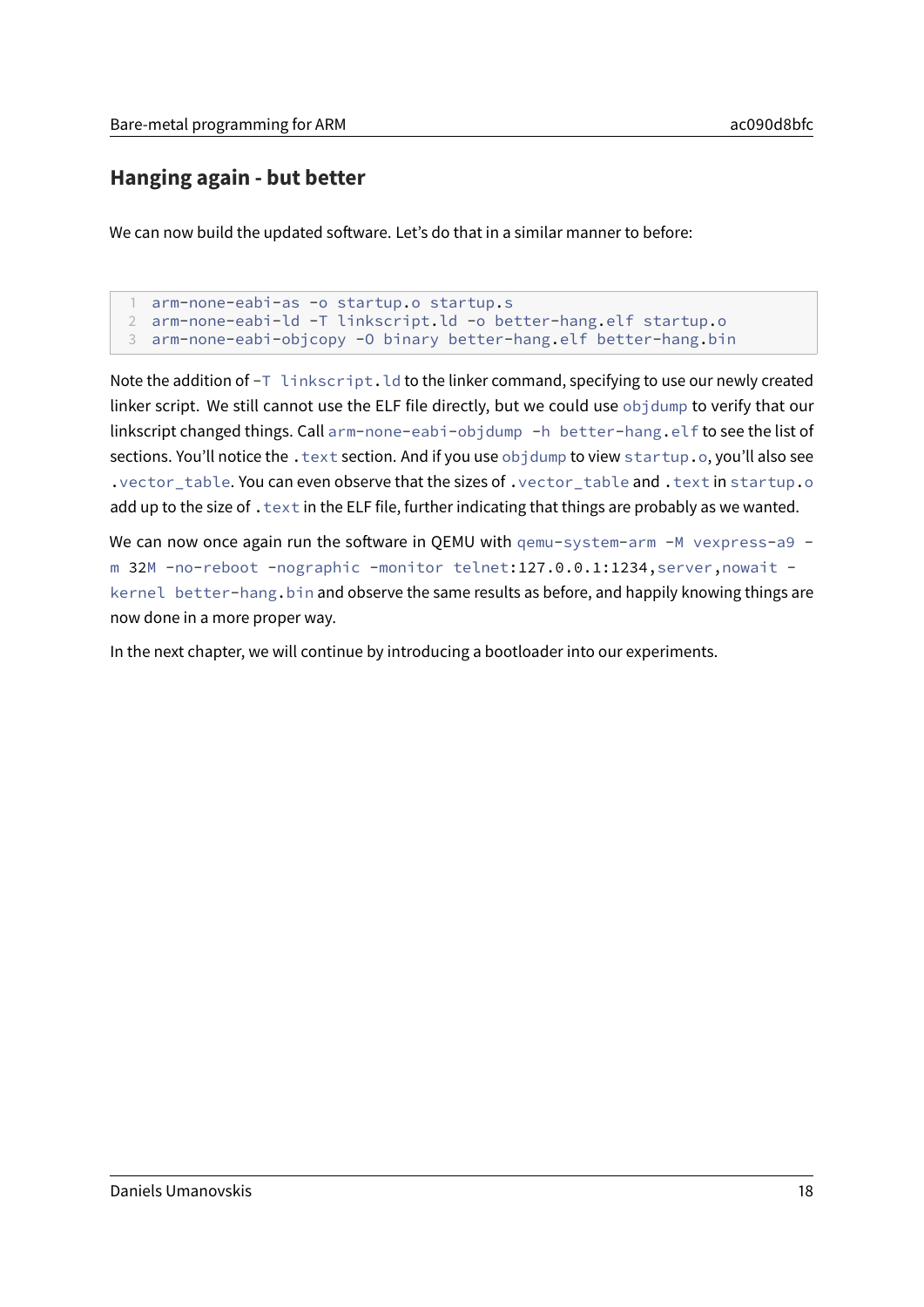# <span id="page-18-0"></span>**3 Adding a bootloader**

## <span id="page-18-1"></span>**Introduction**

The bootloader is a critical piece of software that is necessary to get the hardware into a usable state, and load other more useful programs, such as an operating system. On PCs and other fully-featured devices, common bootloaders include GNU GRUB (which is most likely used to boot your Linux system), bootmgr (for modern versions of MS Windows) and others. Developing bootloaders is a separate and complicated subject. Bootloaders are generally full of esoteric, highly architecture-specific code, and in my opinion learning about bootloaders if fun, but the knowledge is also somewhat less transferable to other areas of development.

Writing your own bootloader is certainly something that could be attempted, but in this series of posts we will continue by doing something that is usually done in embedded development, namely using Das U-Boot.

[Das U-Boot,](https://www.denx.de/wiki/U-Boot/) usually referred to just as U-Boot, is a very popular bootloader for embedded devices. It supports a number of architectures, including ARM, and has pre-made configurations for a very large number of devices, including the Versatile Express series that we're using. Our goal in this article will be to build U-Boot, and combine it with our previously built software. This will not, strictly speaking, change anything significant while we are running on an emulated target in QEMU, but we would need a bootloader in order to run on real hardware.

We will, in this article, change our boot sequence so that U-Boot starts, and then finds our program on a simulated SD card, and subsequently boots it. I will only provide basic explanations for some of the steps, because we'll mostly be dealing with QEMU and Linux specifics here, not really related to ARM programming.

## <span id="page-18-2"></span>**Preparing U-Boot**

First, you should download U-Boot. You could clone the project's source tree, but the easiest way is to download a release from the official FTP server. For writing this, I used u-boot-2018.09. This is also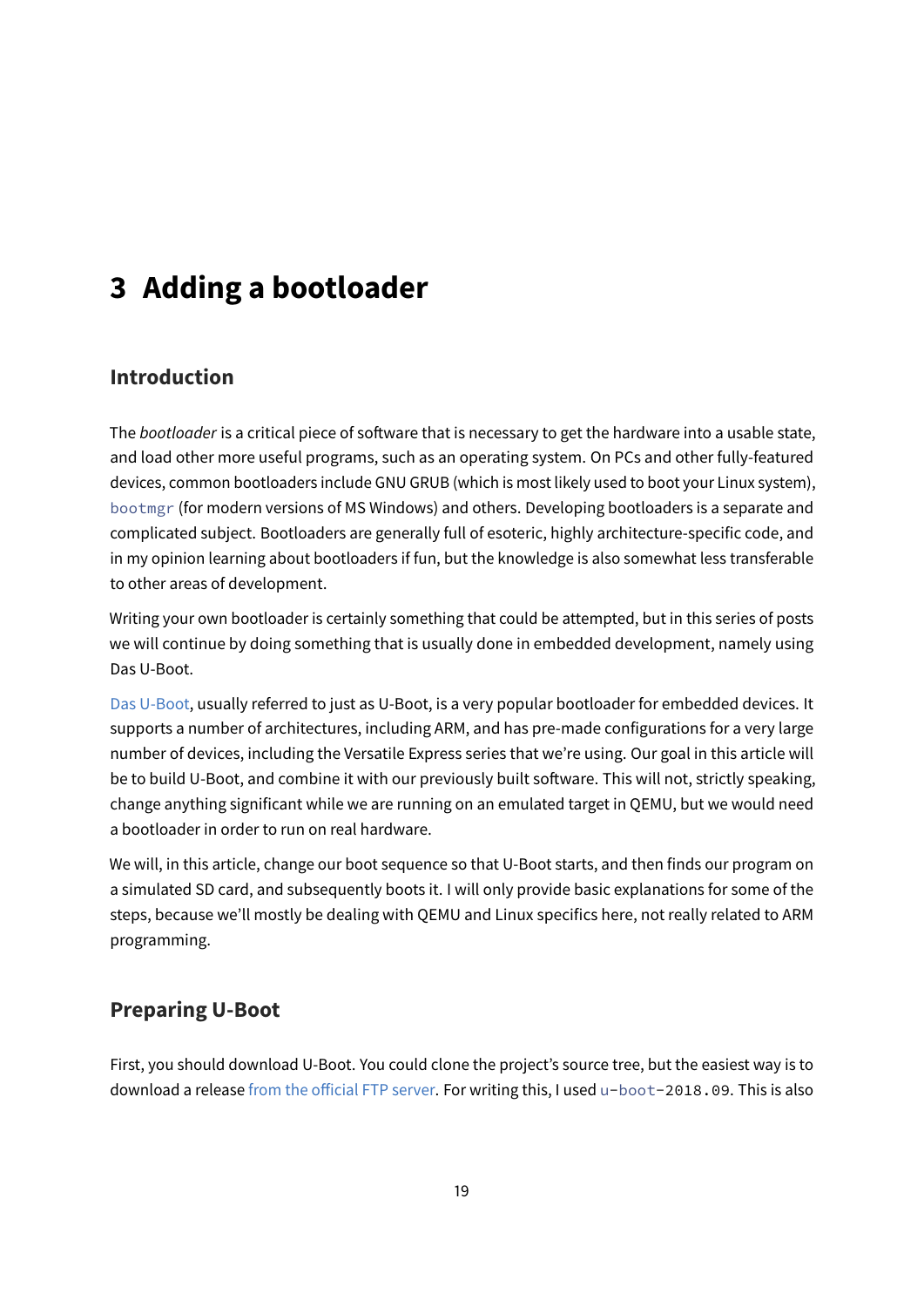the reason why your cross-compiler toolchain needs gcc of at least version 6 - earlier versions cannot compile U-Boot.

After downloading U-Boot and extracting the sources (or cloning them), you need to run two commands in the U-Boot folder.

#### 1 make vexpress\_ca9x4\_config ARCH=arm CROSS\_COMPILE=arm-none-eabi-

This command will prepare some U-Boot configuration, indicating that we want it for the ARM architecture and, more specifically, we want to use the vexpress\_ca9x4 configuration, which corresponds to the CoreTile Express A9x4 implementation of the Versatile Express platform that we're using.' The configuration command should only take a few seconds to run, after which we can build U-Boot:

1 make all ARCH=arm CROSS\_COMPILE=arm-none-eabi-

If everything goes well, you should, after a short build process, see the file u-boot and u-boot. bin created. You can quickly test by running QEMU as usual, except you start U-Boot, providing -kernel u-boot on the command line (note that you're booting u-boot and not u-boot.bin). You should see U-Boot output some information, and you can drop into the U-Boot command mode if you hit a key when prompted.

Having confirmed that you can run U-Boot, make a couple of small modifications to it. In configs/ vexpress\_ca9x4\_defconfig, change the CONFIG\_BOOTCOMMAND line to the following:

1 CONFIG\_BOOTCOMMAND="run mmc\_elf\_bootcmd"

The purpose of that will become clear a bit later on. Then open include/config\_distro\_bootcmd.h and go to the end of the file. Find the last line that says done \0 and edit from there so that the file looks like this:

```
1 \blacksquare \blacksquare \blacksquare \blacksquare \blacksquare \blacksquare \blacksquare \blacksquare \blacksquare \blacksquare \blacksquare \blacksquare \blacksquare \blacksquare \blacksquare \blacksquare \blacksquare \blacksquare \blacksquare \blacksquare \blacksquare \blacksquare \blacksquare \blacksquare \blacksquare \blacksquare \blacksquare \blacksquare \blacksquare \blacksquare \blacksquare 
2 \qquad \qquad3 "bootcmd_bare_arm=" \
4 "mmc dev 0;" \
5 "ext2load mmc 0 0x60000000 bare-arm.uimg;" \
6 "bootm 0x60000000;"
7 "\0"
```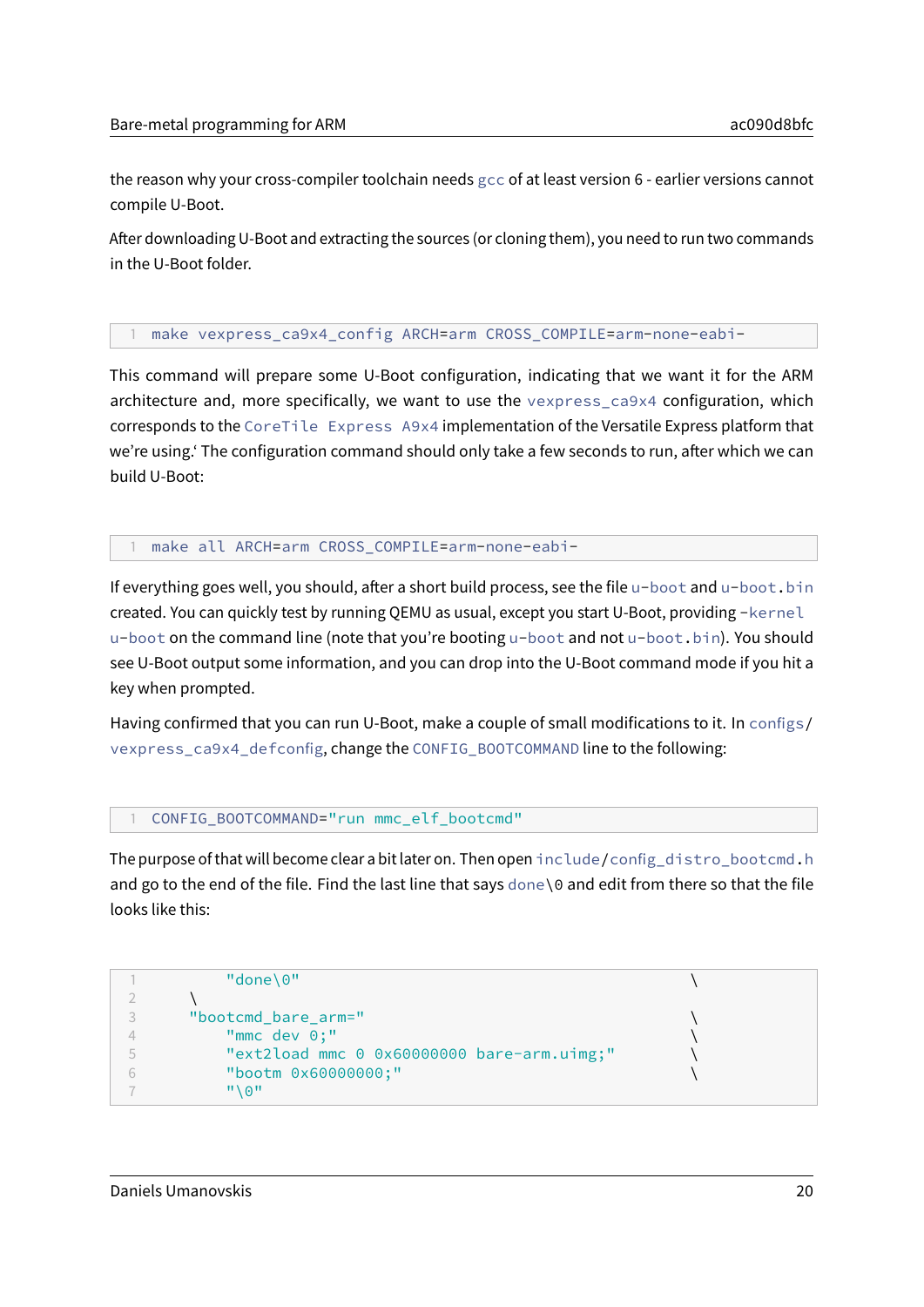Note that in the above snippet, the first line with done \0 was already in the file, but we add a backslash \ to the end, and then we add the subsequent lines. [See the edited file in the repository.](../src/common_uboot/include/config_distro_bootcmd.h) Regenerate the U-Boot config and rebuild it:

make vexpress ca9x4 config ARCH=arm CROSS COMPILE=arm-none-eabi-2 make all ARCH=arm CROSS\_COMPILE=arm-none-eabi-

Now would be a good time to start U-Boot in QEMU and verify that everything works. Start QEMU by passing the built U-Boot binary to it in the -kernel parameter, like this (where u-boot-2018.09 is a subfolder name that you might need to change):

```
1 qemu-system-arm -M vexpress-a9 -m 32M -no-reboot -nographic -monitor
   telnet:127.0.0.1:1234,server,nowait -kernel u-boot-2018.09/u-boot
```
QEMU should show U-Boot starting up, and if you hit a key when U-Boot prompts Hit any key to stop autoboot, you'll be dropped into the U-Boot command line. With that, we can be satisfied that U-Boot was built correctly and works, so next we can tell it to boot something specific, like our program.

## <span id="page-20-0"></span>**Creating a SD card**

On a real hardware board, you would probably have U-Boot and your program stored in the program flash. This doesn't comfortably work with QEMU and the Versatile Express series, so we'll take another approach that is very similar to what you could on hardware. We will create a SD card image, place our program there, and tell U-Boot to boot it. What follows is again not particularly related to ARM programming, but rather a convenient way of preparing an image.

First we'll need an additional package that can be installed with sudo apt-get install gemuutils.

Next we need the SD card image itself, which we can create with qemu-img. Then we will create an ext2 partition on the SD card, and finally copy the uImage containing our code to the card (we'll create the uImage in the next section). It is not easily possible to manipulate partitions directly inside an image file, so we will need to mount it using qemu-nbd, a tool that makes it possible to mount QEMU images as network block devices. The following script, which I called create-sd.sh, can be used to automate the process: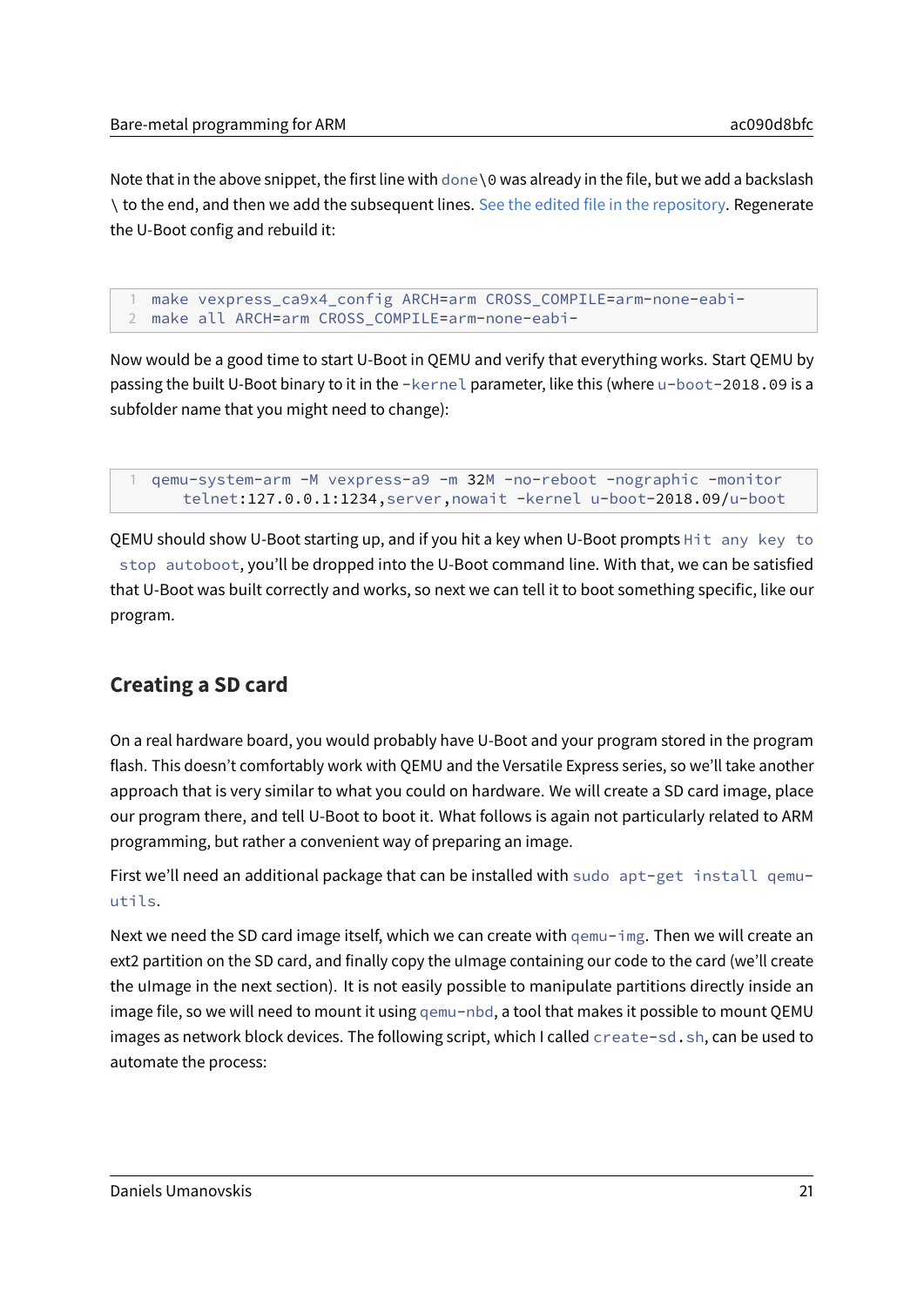```
1 #!/bin/bash
2
3 SDNAME="$1"
4 UIMGNAME="$2"
5
6 if [ "$#" -ne 2 ]; then
7 echo "Usage: "$0" sdimage uimage"
8 exit 1
9 fi
10
11 command -v qemu-img >/dev/null || { echo "qemu-img not installed"; exit
       1; }
12 command -v qemu-nbd >/dev/null || { echo "qemu-nbd not installed"; exit
       1; }
13
14 qemu-img create "$SDNAME" 64M
15 sudo qemu-nbd -c /dev/nbd0 "$SDNAME"
16 (echo o;
17 echo n; echo p
18 echo 1
19 echo ; echo
20 echo w; echo p) | sudo fdisk /dev/nbd0
21 sudo mkfs.ext2 /dev/nbd0p1
22
23 mkdir tmp || true
24 sudo mount -o user /dev/nbd0p1 tmp/
25 sudo cp "$UIMGNAME" tmp/
26 sudo umount /dev/nbd0p1
27 rmdir tmp || true
28 sudo qemu-nbd -d /dev/nbd0
```
The script creates a 64 megabyte SD card image, mounts it as a network block device, creates a single ext2 partition spanning the entire drive, and copies the supplied uImage to it. From the command line, the script could then be used like

1 ./create-sd.sh sdcard.img bare-arm.uimg

to create an image called sdcard.img and copy the bare-arm.uimg uImage onto the emulated SD card (we'll create the image below, running the command at this point will fail).

#### **NOTE**

Depending on your system, you might get an error about /dev/nbd0 being unavailable when you run the SD card creation script. The most likely cause of such an error is that you don't have the nbd kernel

Daniels Umanovskis 22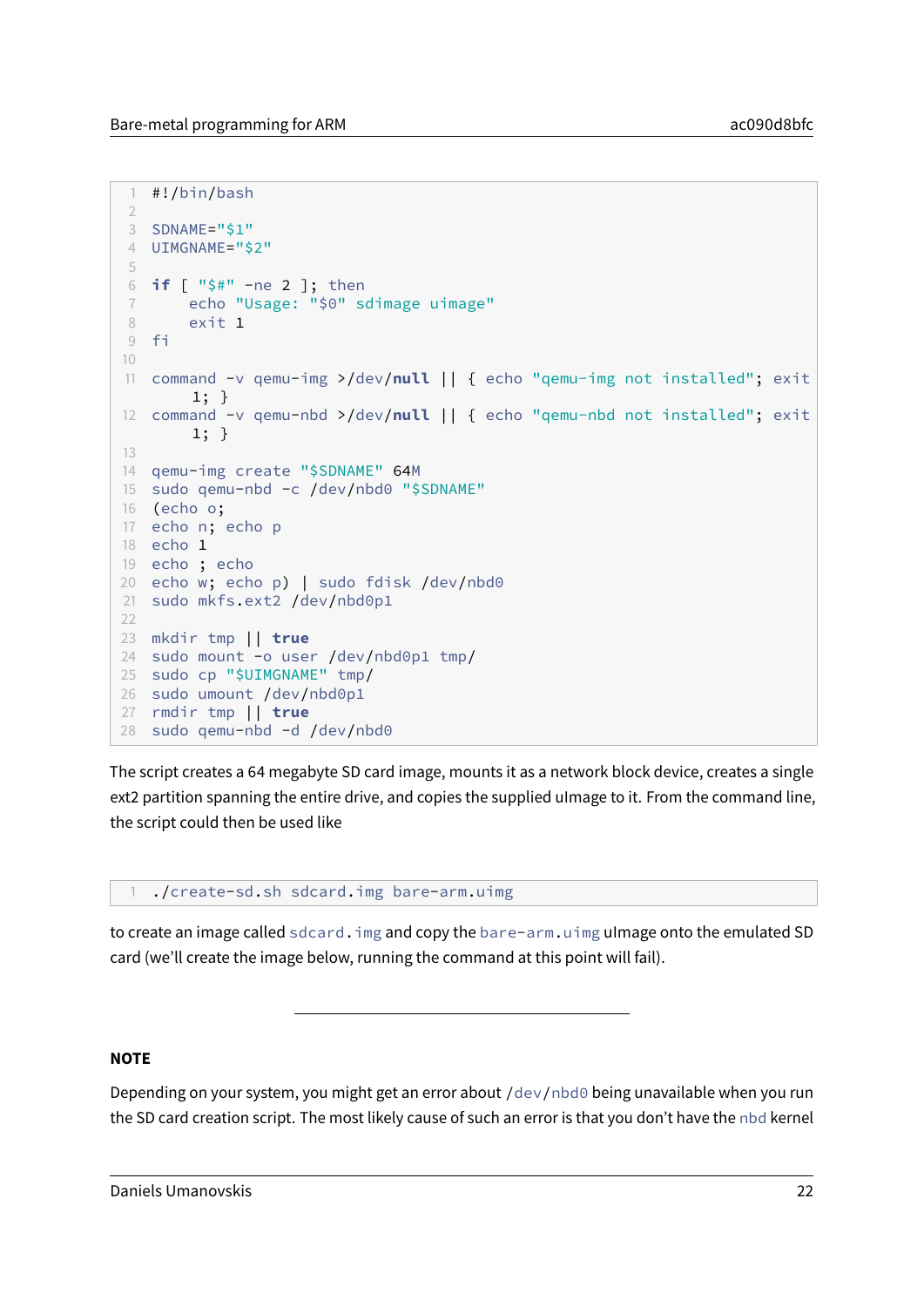module loaded. Loading it with sudo modprobe nbd should create /dev/nbd0. To permanently add the module to the load list, you can do echo "nbd" | sudo tee -a /etc/modules

# <span id="page-22-0"></span>**Creating the uImage**

Now that we have created a SD card and can copy an uImage to it, we have to create the uImage itself.

First of all, what is an uImage? The U-Boot bootloader can load applications from different types of images. These images can consist of multiple parts, and be fairly complex, like how Linux gets booted. We are not trying to boot a Linux kernel or anything else complicated, so we'll be using an older image format for U-Boot, which is then the uImage format. The uImage format consists of simply the raw data and a header that describes the image. Such images can be created with the mkimage utility, which is part of U-Boot itself. When we built U-Boot, mkimage should have been built as well.

Let's call mkimage and ask it to create an U-Boot uImage out of the application we had previously, the "better hang" one. From now on, we'll also be able to use ELF files instead of the raw binary dumps because U-Boot knows how to load ELF files. mkimage should be located in the tools subfolder of the U-Boot folder. Assuming our better-hang.elf is still present, we can do the following:

With that, we say that we want an uncompressed  $(-C)$  none) image for ARM  $(-A)$  arm), the image will contain an OS kernel ( $-T$  kernel). With  $-d$  better-hang.bin we tell mkimage to put that .bin file into the image. We told U-Boot that our image will be a kernel, which is not really true because we don't have an operating system. But the kernel image type indicates to U-Boot that the application is not going to return control to U-Boot, and that it will manage interrupts and other low-level things by itself. This is what we want since we're looking at how to do low-level programming in bare metal.

We also indicate that the image should be loaded at  $0 \times 60000000$  (with  $-a$ ) and that the entry point for the code will be at the same address (with  $-e$ ). This choice of address is because we want to load the image into the RAM of our device, and in the previous chapter we found that RAM starts at 0x60000000 on the board. Is it safe to place our code into the beginning of RAM? Will it not overwrite U-Boot itself and prevent a proper boot? Fortunately, we don't have that complication. U-Boot is initially executed from ROM, and then, on ARM system, it copies itself to the **end** of the RAM before continuing from there.

<sup>1</sup> u-boot-2018.09/tools/mkimage -A arm -C none -T kernel -a 0x60000000 -e 0x60000000 -d better-hang.elf bare-arm.uimg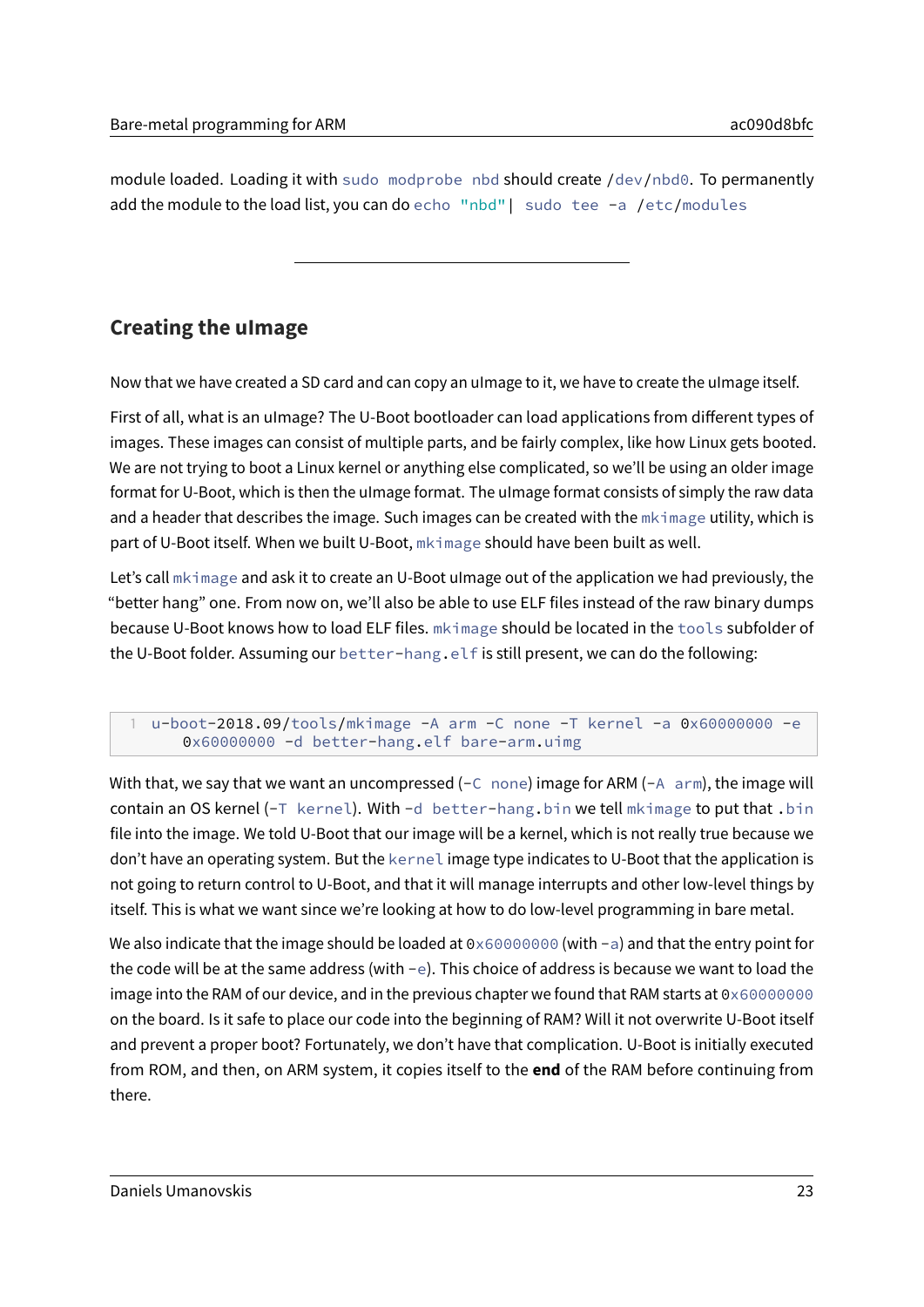When the uImage is created, we need to copy it to the SD card. As noted previously, it can be done just by executing ./create-sd.sh sdcard.img bare-arm.uimg thanks to the script created before. If everything went well, we now have a SD card image that can be supplied to QEMU.

# <span id="page-23-0"></span>**Booting everything**

We're ready to boot! Let's start QEMU as usual, except that this time we'll also add an extra parameter telling QEMU that we want to use a SD card.

```
1 qemu-system-arm -M vexpress-a9 -m 32M -no-reboot -nographic -monitor
     telnet:127.0.0.1:1234,server,nowait -kernel u-boot-2018.09/u-boot -
     sd sdcard.img
```
Hit a key when U-Boot prompts you to, in order to use the U-Boot command line interface. We can now use a few commands to examine the state of things and confirm that everything is as we wanted. First type mmc list and you should get a response like MMC: 0. This confirms the presence of an emulated SD card. Then type ext2ls mmc 0. That is the equivalent of running ls on the SD card's filesystem, and you should see a response that includes the bare-arm.uimg file - our uImage.

Let's load the uImage into memory. We can tell U-Boot to do that with ext2load mmc 0 0x60000000 bare-arm.uimg, which as can probably guess means to load bare-arm.uimg from the ext2 system on the first MMC device into address 0x60000000. U-Boot should report success, and then we can use iminfo 0x60000000 to verify whether the image is located at that address now. If everything went well, U-Boot should report that a legacy ARM image has been found at the address, along with a bit more information about the image. Now we can go and boot the image from memory: bootm 0 x60000000.

U-Boot will print Starting kernel... and seemingly hang. You can now check the QEMU monitor (recall that you can connect to it with telnet localhost 1234), and issue the info registers command to see that R2 is once again equal to 0xDEADBEEF. Success! Our program has now been loaded from a SD card image and started through U-Boot!

Better yet, the modifications we made earlier to U-Boot allow it to perform this boot sequence automatically. With those modifications, we added a new environment variable to U-Boot, bootcmd\_bare\_arm, which contains the boot commands. If you typeprintenv bootcmd\_bare\_arm in the U-Boot command-line, you'll see the boot sequence.

If you start QEMU again and don't press any keys to pause U-Boot, you should see If you type printenv bootcmd\_bare\_arm in the U-Boot command-line, you'll see the boot sequence. If you start QEMU again and don't press any keys to pause U-Boot, you should see the boot continue automatically.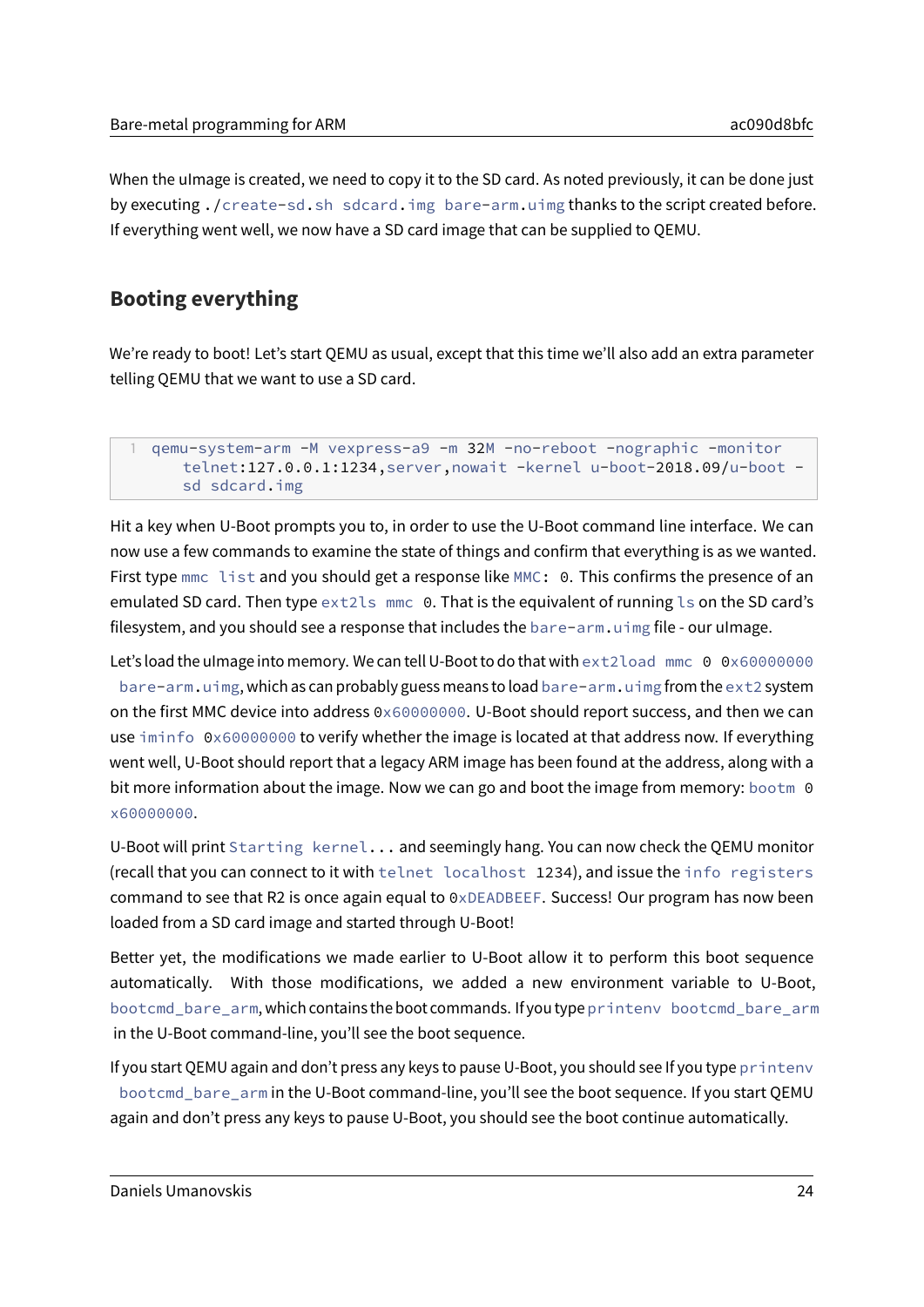### **NOTE**

Modifying the U-Boot source code in order to save a command sequence may seem strange, and indeed we're doing that because of QEMU emulation. Normally, running U-Boot from a writable device such as a SD card would let us use U-Boot's seteny and saveeny commands to permanently save changes without recompiling the whole bootloader.

Having now completed a boot sequence fairly similar to real hardware, we can continue with our own programming. In the next chapter, we'll continue by getting some C code running.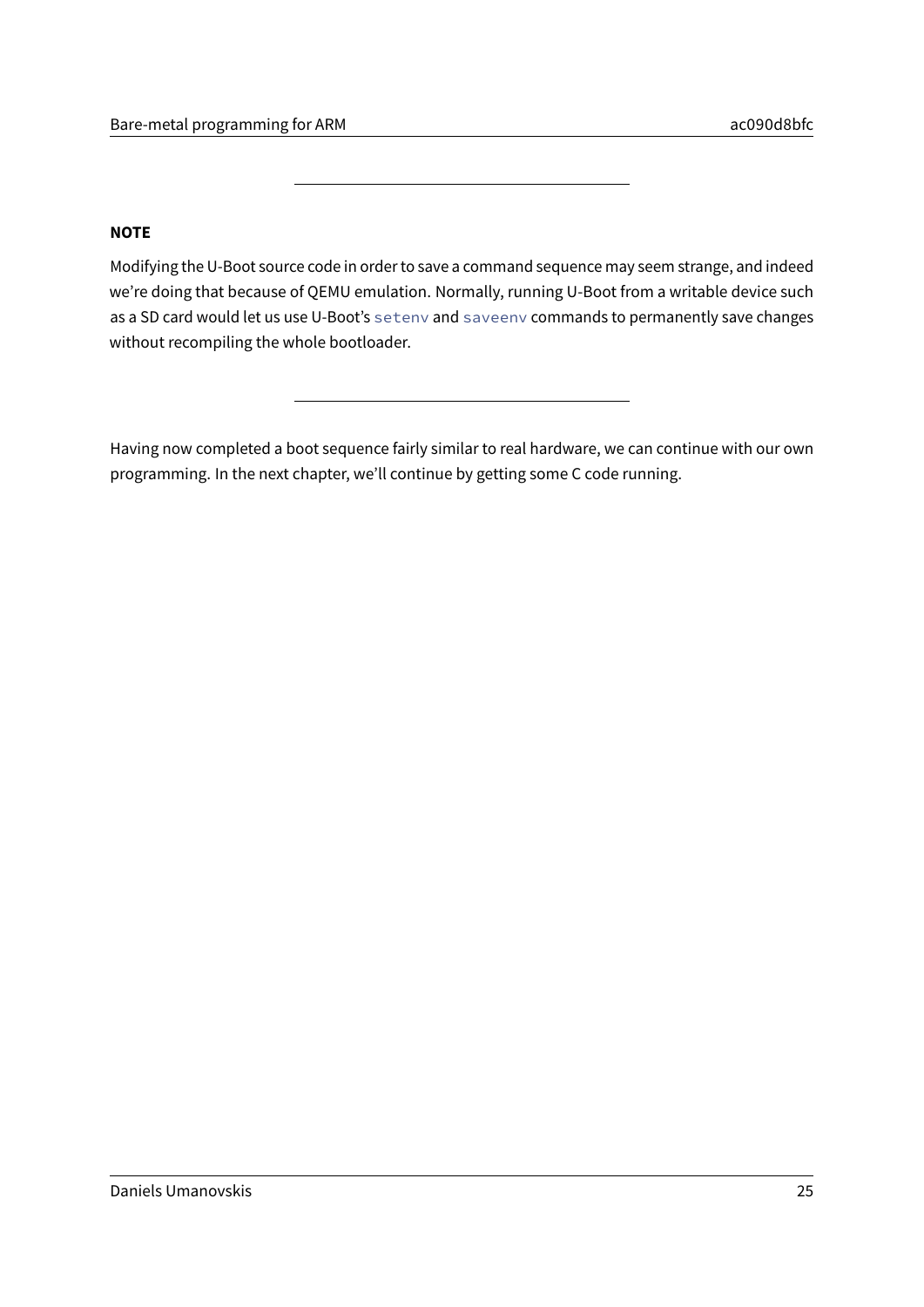# <span id="page-25-0"></span>**4 Preparing a C environment**

In this part, we will do some significant work to get a proper application up and running. What we have done so far is hardly an application, we only execute one instruction before hanging, and everything is done in the reset handler. Also, we haven't written or run any C code so far. Programming in assembly is harder than in C, so generally bare-metal programs will do a small amount of initialization in assembly and then hand control over to C code as soon as possible.

We are now going to write startup code that prepares a C environment and runs the main function in C. This will require setting up the stack and also handling data relocation, that is, copying some data from ROM to RAM. The first C code that we run will print some strings to the terminal by accessing the UART peripheral device. This isn't really using a proper driver, but performing some UART prints is a very good way of seeing that things are working properly.

## <span id="page-25-1"></span>**New startup code**

### <span id="page-25-2"></span>**Setting up the stack**

Our startup code is getting a major rework. It will do several new and exciting things, the most basic of which is to prepare the stack. C code will not execute properly without a stack, which is necessary among other things to have working function calls.

Conceptually, preparing the stack is quite simple. We just pick two addresses in our memory space that will be the start and end of the stack, and then set the initial stack pointer to the start of the stack. By convention, the stack grows towards lower addresses, that is, your stack could be between addresses like 0x60020000 and 0x60021000, which would give a stack of 0x1000 bytes, and the stack pointer would initially point to the "end" address 0x600210000. This is called a descending stack. The ARM Procedure Call Standard also specifies that a descending stack should be used.

The ARMv7A architecture has, on a system level, several stack pointers and the CPU has several processor modes. Consulting the ARMv7A reference manual, we can see that processor modes are: user, FIQ, IRQ, supervisor, monitor, abort, undefined and system. To simplify things, we will only care about three modes now - the FIQ and IRQ modes, which execute fast interrupt and normal interrupt code respectively - and the supervisor mode, which is the default mode the processor starts in.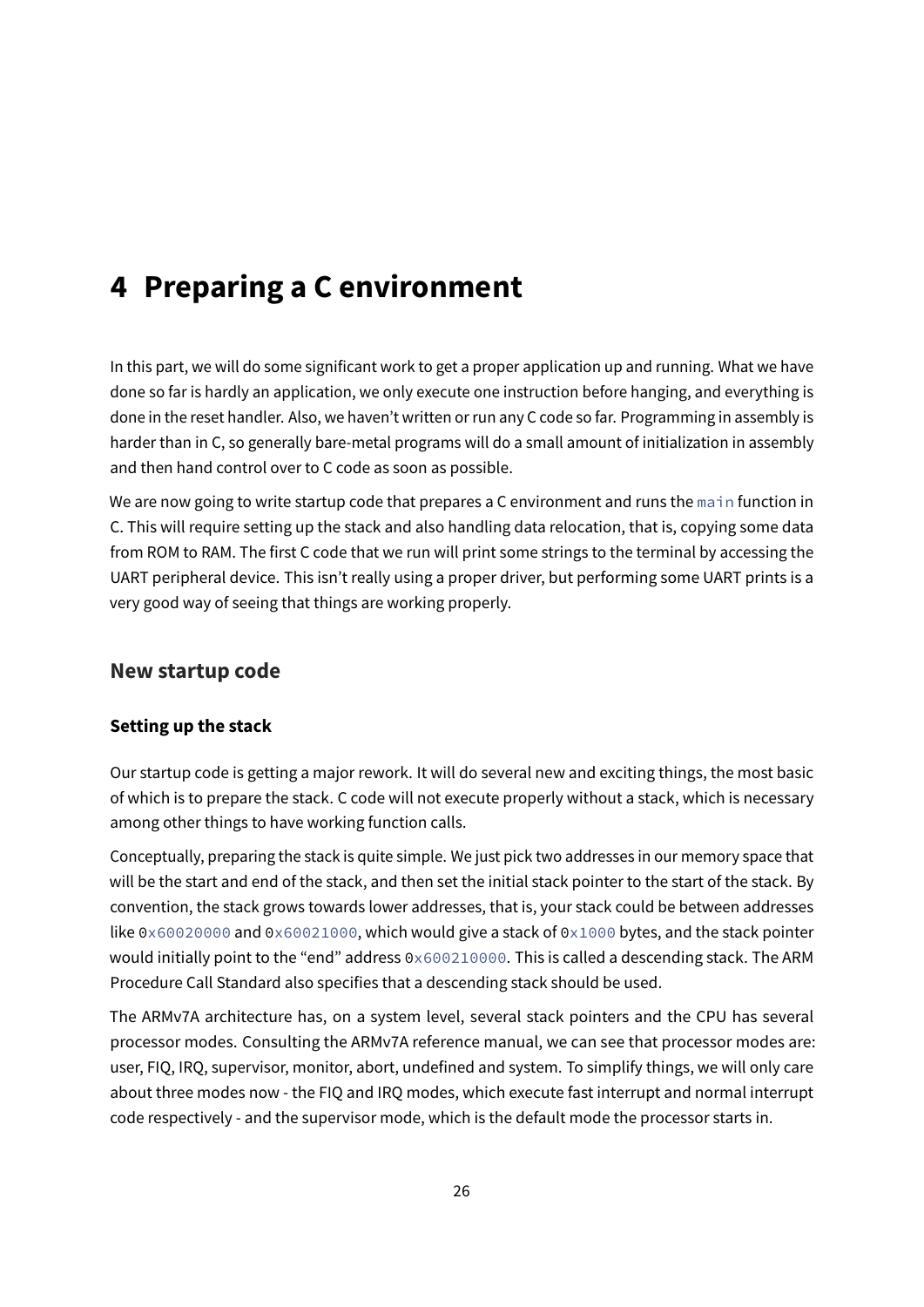Further consulting the manual (section B1.3.2 ARM core registers), we see that the ARM core registers, R0 to R15, differ somewhat depending on the mode. We are now interested in the stack pointer register, SP or R13, and the manual indicates that the "current" SP register an application sees depends on the processor mode, with the supervisor, IRQ and FIQ modes each having their own SP register.

#### **NOTE**

Referring to ARM registers, SP and R13 always means the same thing. Similarly, LR is R14 and PC is R15. The name used depends on the documentation or the tool you're using, but don't get confused by the three special registers R13-R15 having multiple names.

In our startup code, we are going to switch to all the relevant modes in order and set the initial stack pointer in the SP register to a memory address that we allocate for the purpose. We'll also fill the stack with a garbage pattern to indicate it's unused.

First we add some defines at the beginning of our startup.s, with values for the different modes taken from the ARMv7A manual.

```
1 /* Some defines */
2 .equ MODE_FIQ, 0x11
3 .equ MODE_IRQ, 0x12
4 .equ MODE_SVC, 0x13
```
Now we change our entry code in Reset\_Handler so that it starts like this:

```
1 Reset_Handler:
2 /* FIQ stack */3 msr cpsr_c, MODE_FIQ
4 ldr r1, =_fiq_stack_start
5 ldr sp, =_fiq_stack_end
6 movw r0, #0xFEFE
7 movt r0, #0xFEFE
8
9 fiq_loop:
10 cmp r1, sp
11 strlt r0, [r1], #4
12 blt fiq_loop
```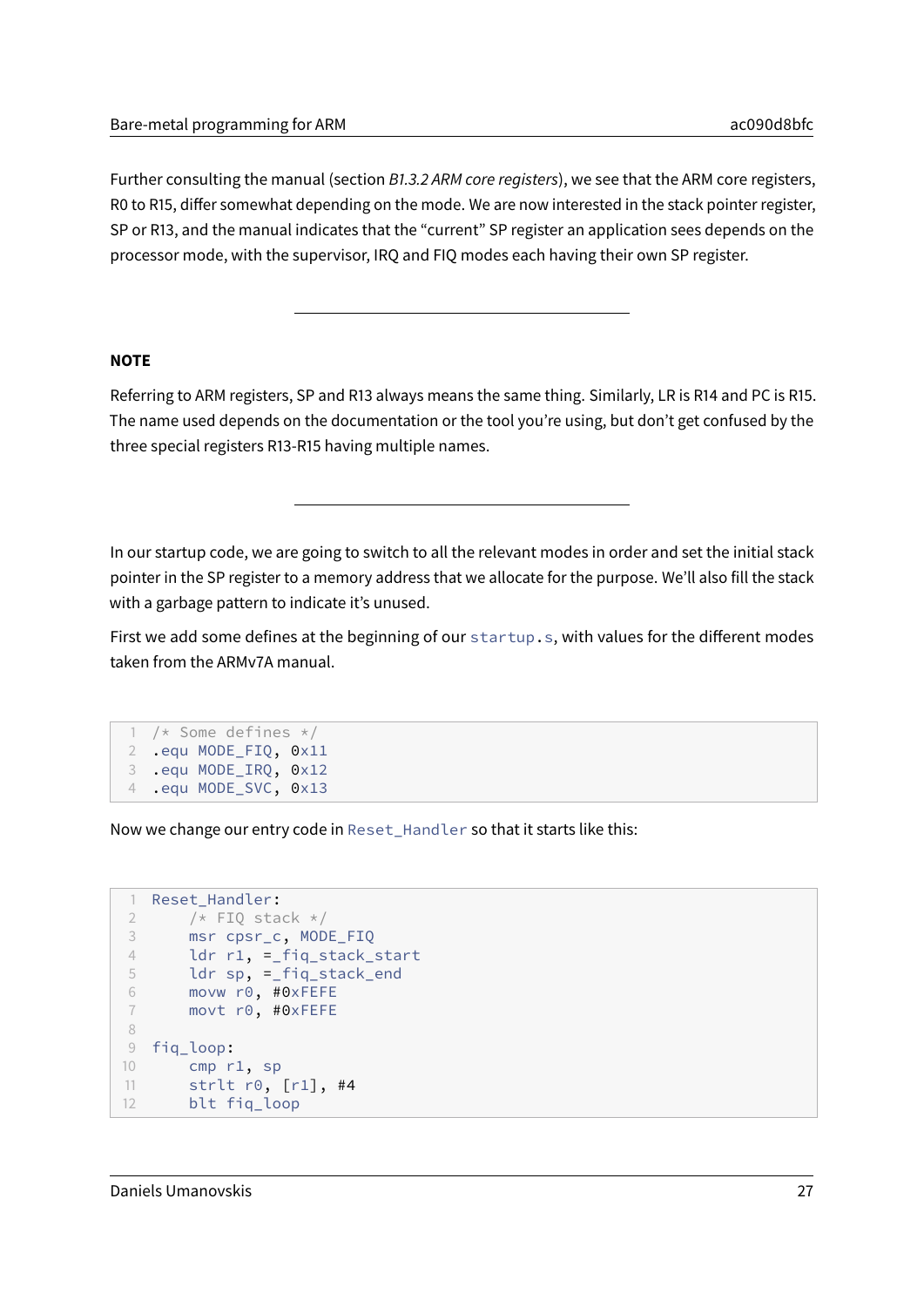Let's walk through the code in more detail.

```
1 msr cpsr_c, MODE_FIQ
```
One of the most important registers in an ARMv7 CPU is the CPSR register, which stands for Current Program Status Register. This register can be written with the special msr instruction - a regular mov will not work.  $cpsr_c c$  is used in the instruction in order to change CPSR without affecting the condition flags in bits 28-31 of the CPSR value. The least significant five bits of CPSR form the mode field, so writing to it is the way to switch processor modes. By writing  $0 \times 11$  to the CPSR mode field, we switch the processor to FIQ mode.

```
1 ldr r1, =_fiq_stack_start
2 ldr sp, =_fiq_stack_end
```
We load the end address of the FIQ stack into SP, and the start address into R1. Just setting the SP register would be sufficient, but we'll use the start address in  $R1$  in order to fill the stack. The actual addresses for \_fiq\_stack\_end and other symbols we're using in stack initialization will be output by the linker with the help of our linkscript, covered later.

1 movw r0, #0xFEFE 2 movt r0, #0xFEFE

These two lines just write the value  $0 \times$ FEFEFEFE to R0. ARM assembly has limitations on what values can be directly loaded into a register with the mov instruction, so one common way to load a 4-byte constant into a register is to use movw and movt together. In general movt r0, x; movw r0, y corresponds to loading  $x \le 16$  | y into R0.

```
1 fiq_loop:
2 cmp r1, sp
3 strlt r0, [r1], #4
4 blt fiq_loop
```
#### **NOTE**

The strlt and blt assembly instructions you see above are examples of ARM's conditional execution instructions. Many instructions have conditional forms, in which the instruction has a condition code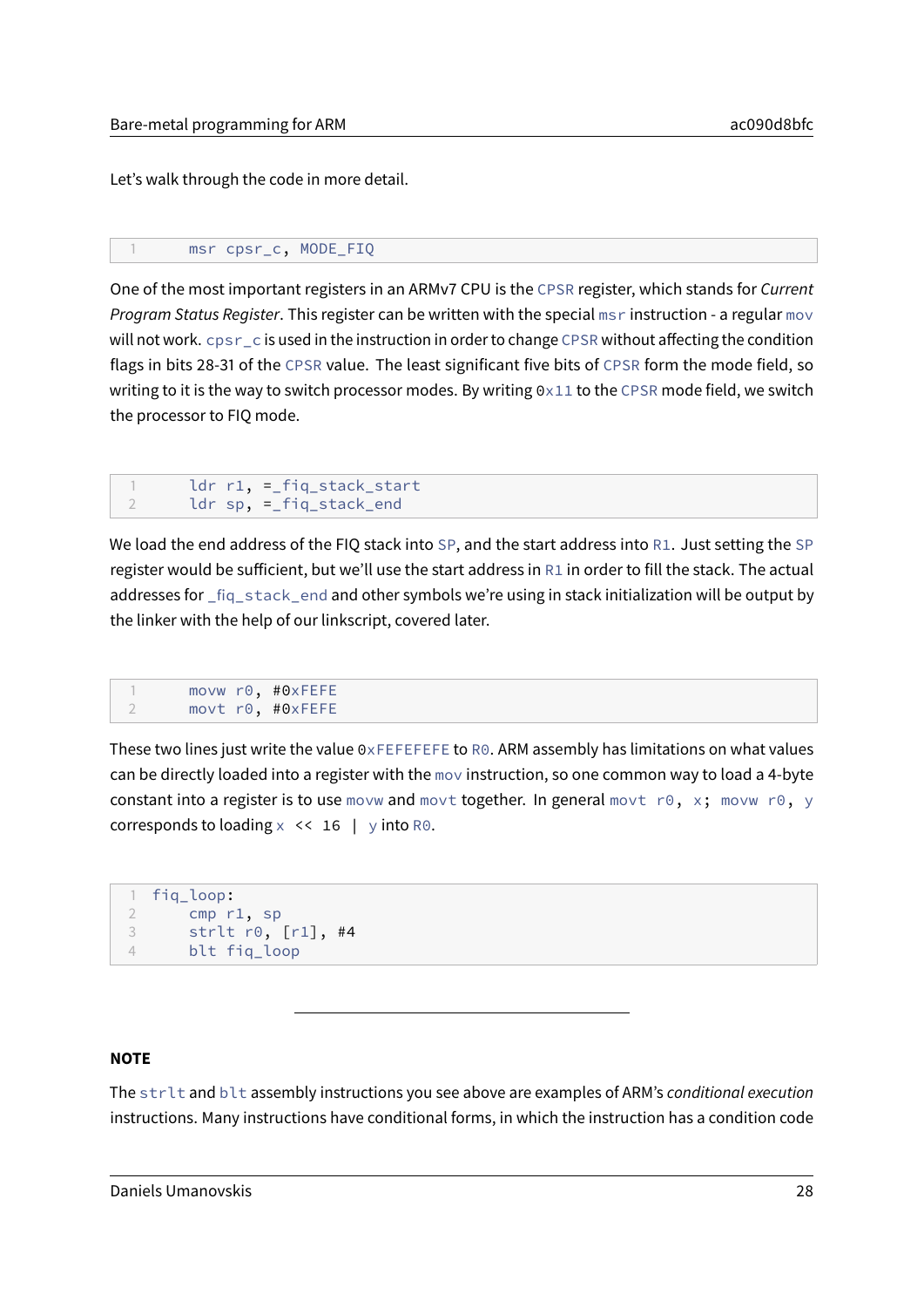suffix. These instructions are only executed if certain flags are set. The store instruction is normally str, and then strlt is the conditional form that will only execute if the lt condition code is met, standing for less-than. So a simplified way to state things is that strlt will only execute if the previous compare instruction resulted in a less-than status.

This is the loop that actually fills the stack with  $0 \times FEEFEFEE.$  First it compares the value in R1 to the value in SP. If R1 is less than SP, the value in R0 will be written to the address stored in R1, and R1 gets increased by 4. Then the loop continues as long as R1 is less than SP.

Once the loop is over and the FIQ stack is ready, we repeat the process with the IRQ stack, and finally the supervisor mode stack (see the code in the full listing of startup.s at the end).

### <span id="page-28-0"></span>**Handling sections and data**

### **A rundown on sections**

To get the next steps right, we have to understand the main segments that a program normally contains, and how they normally appear in ELF file sections.

- The code segment, normally called . text. It contains the program's executable code, which normally means it's read-only and has a known size.
- The data segment, normally called . data. It contains data that can be modified by the program at runtime. In C terms, global and static variables that have a non-zero initial value will normally go here.
- The read-only data segment, usually with a corresponding section called .rodata, sometimes merged with . text. Contains data that cannot be modified at runtime, in C terms constants will be stored here.
- The unitialized data segment, also known as the BSS segment and with the corresponding section being .bss. Don't worry about the strange name, it has a history dating back to the 1950s. C variables that are static and have no initial value will end up here. The BSS segment is expected to be filled with zeroes, so variables here will end up initialized to zero. Modern compilers are also smart enough to assign variables explicitly initialized with zero to BSS, that is, **static int** x = 0; would end up in .bss.

Thinking now about our program being stored in some kind of read-only memory, like the onboard flash memory of a device, we can reason about which sections have to be copied into the RAM of the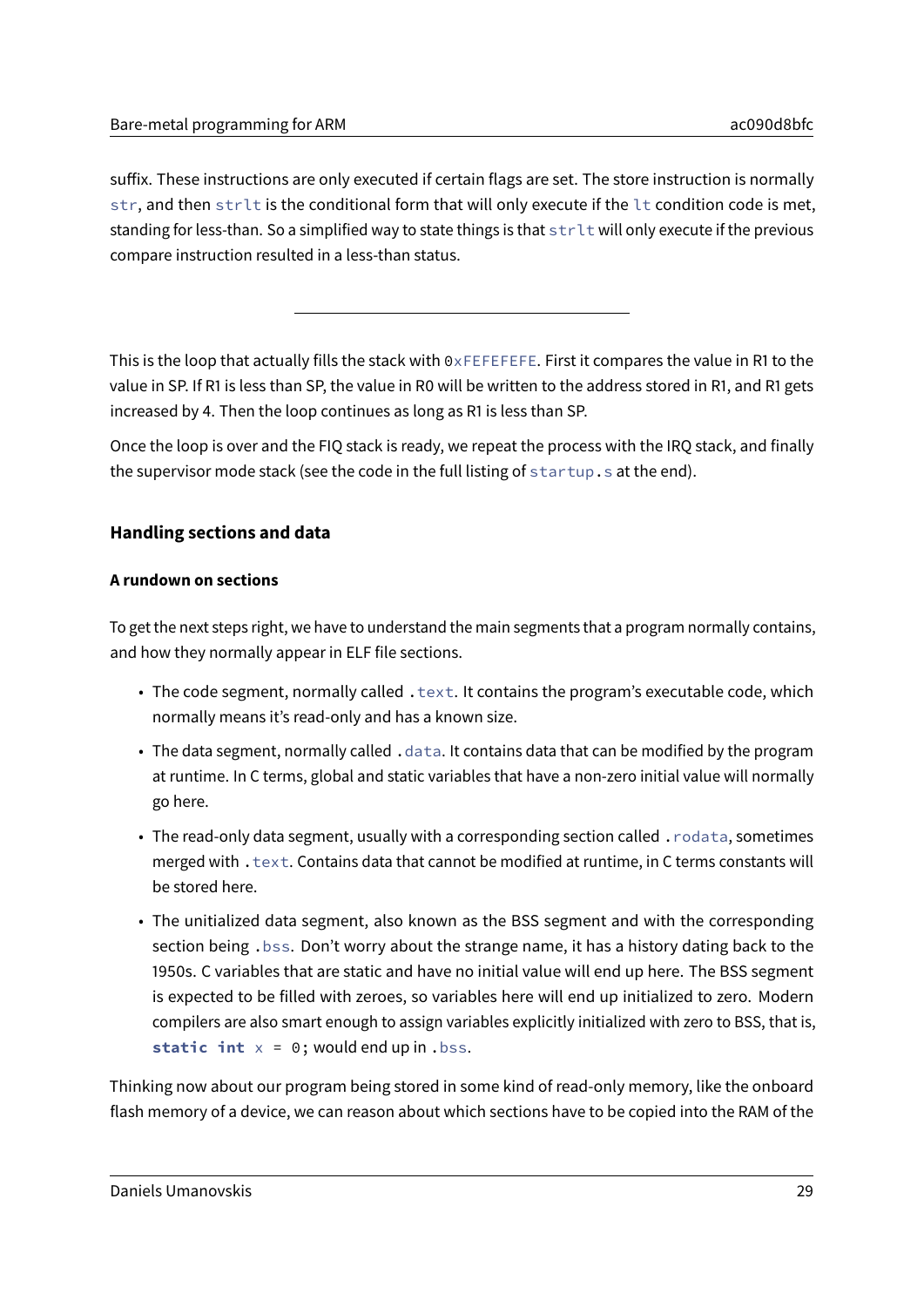device. There's no need to copy . text - code can be executed directly from ROM. Same for . rodata, constants can be read from the ROM. However, .data is for modifiable variables and therefore needs to be in RAM. .bss needs to be created in RAM and zeroed out.

Most embedded programs need to take care of ROM-to-RAM data copying. The specifics depend on the hardware and the use case. On larger, more capable single-board computers, like the popular Raspberry Pi series, it's reasonable to copy even the code (. text section) to RAM and run from RAM because of the performance benefits as opposed to reading the ROM. On microcontrollers, copying the code to RAM isn't even an option much of the time, as a typical ARM-based microcontroller using a Cortex-M3 CPU or similar might have around 1 megabyte flash memory but only 96 kilobytes of RAM.

#### **New section layout**

Previously we had written linkscript.ld, a small linker script. Now we will need a more complete linker script that will define the data sections as well. It will also need to export the start and end addresses of sections so that copying code can use them, and finally, the linker script will also export some symbols for the stack, like the fig stack start that we used in our stack setup code.

Normally, we would expect the program to be stored in flash or other form of ROM, as mentioned before. With QEMU it is possible to emulate flash memory on a number of platforms, but unfortunately not on the Versatile Express series. We'll do something different then and pretend that a section of the emulated RAM is actually ROM. Let's say that the area at 0x60000000, where RAM actually starts, is going to be treated as ROM. And let's then say that we'll use 0x70000000 as the pretend starting point of RAM. There's no need to skip so much memory - the two points are 256 MB apart - but it's then very easy to look at addresses and immediately know if it's RAM from the first digit.

The first thing to do in the linker script, then, is to define the two different memory areas, our (pretend) ROM and RAM. We do this after the ENTRY directive, using a MEMORY block.

```
1 MEMORY
2 {
3 ROM (rx) : ORIGIN = 0x60000000, LENGTH = 1M
4 RAM (rwx): ORIGIN = 0x70000000, LENGTH = 32M
5 }
```
#### **NOTE**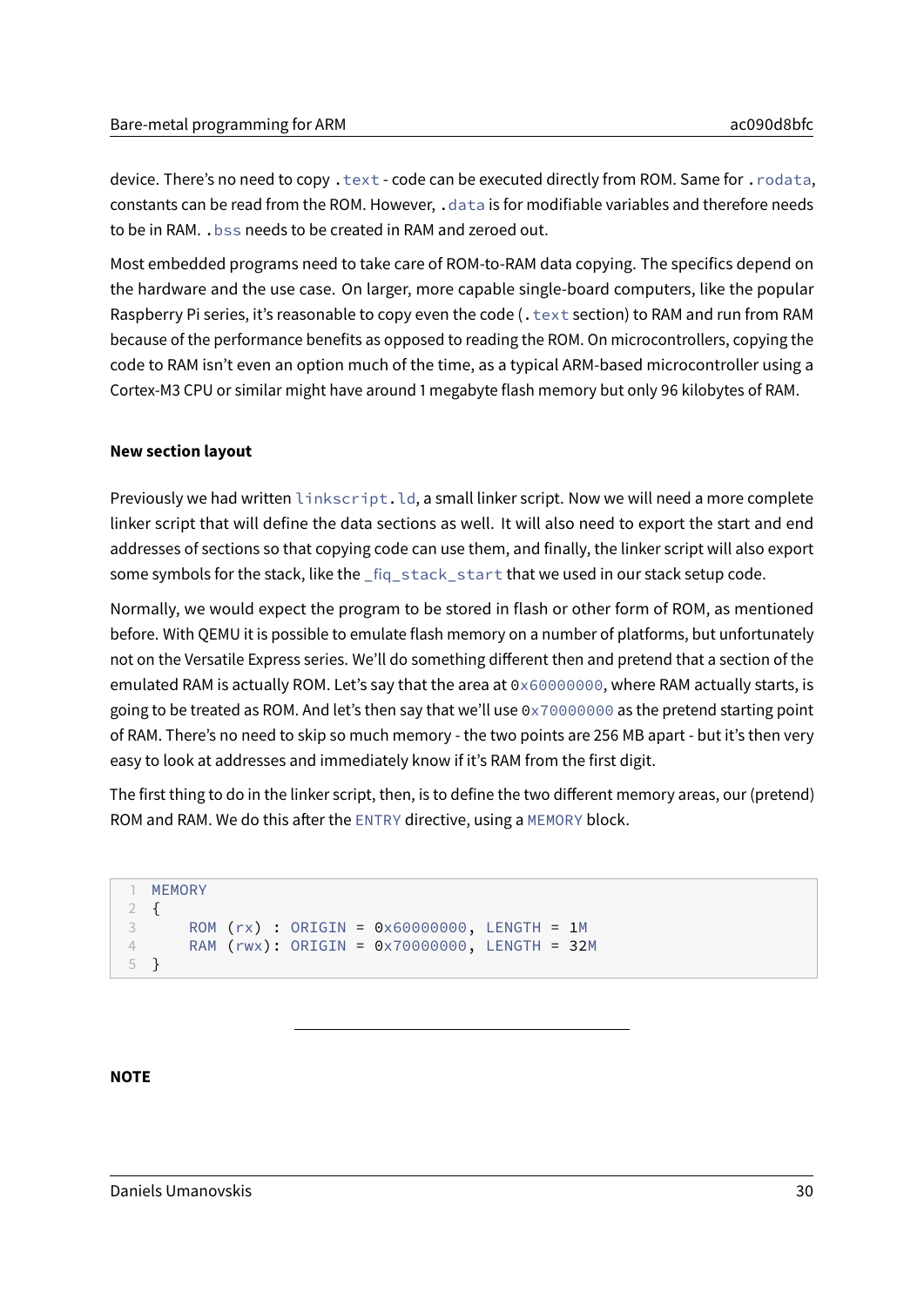Bare-metal programming for ARM and the control of the control of the control of the control of the control of the control of the control of the control of the control of the control of the control of the control of the con

The GNU linker, ld, can occasionally appear to be picky with the syntax. In the snippet above, the spaces are also significant. If you write LENGTH=1M without spaces, it won't work, and you'll be rewarded with a terse "syntax error" message from the linker.

Our section definitions will now be like this:

```
1 .text : {
2 startup.o (.vector_table)
3 \star (.text)
4 \star (.rodata)
5 } > ROM
6 text_end = \cdot7 .data: AT(ADDR(.text) + SIZEOF(.text))
8 {
9 _data_start = .;10 \star (.data)
11 . = ALIGN(8);12 _data_end = .;
13 } > RAM
14 .bss : {
15 \qquad \qquad \qquad \qquad \qquad \qquad \qquad \qquad \qquad \qquad \qquad \qquad \qquad \qquad \qquad \qquad \qquad \qquad \qquad \qquad \qquad \qquad \qquad \qquad \qquad \qquad \qquad \qquad \qquad \qquad \qquad \qquad \qquad \qquad \qquad \qquad 
16 \star (.bss)
17 . = ALIGN(8);18 bss end = .;
19 } > RAM
```
The .text section is similar to what we had before, but we're also going to append .rodata to it to make life easier with one section less. We write > ROM to indicate that . text should be linked to ROM. The \_text\_end symbol exports the address where . text ends in ROM and hence where the next section starts.

. data follows next, and we use AT to specify the load address as being right after . text. We collect all input .data sections in our output .data section and link it all to RAM, defining data start and data end as the RAM addresses where the .data section will reside at runtime. These two symbols are written inside the block that ends with  $>$  RAM, hence they will be RAM addresses.

.bss is handled in a similar manner, linking it to RAM and exporting the start and end addresses.

### **Copying ROM to RAM**

As discussed, we need to copy the . data section from ROM to RAM in our startup code. Thanks to the linker script, we know where .data starts in ROM, and where it should start and end in RAM, which is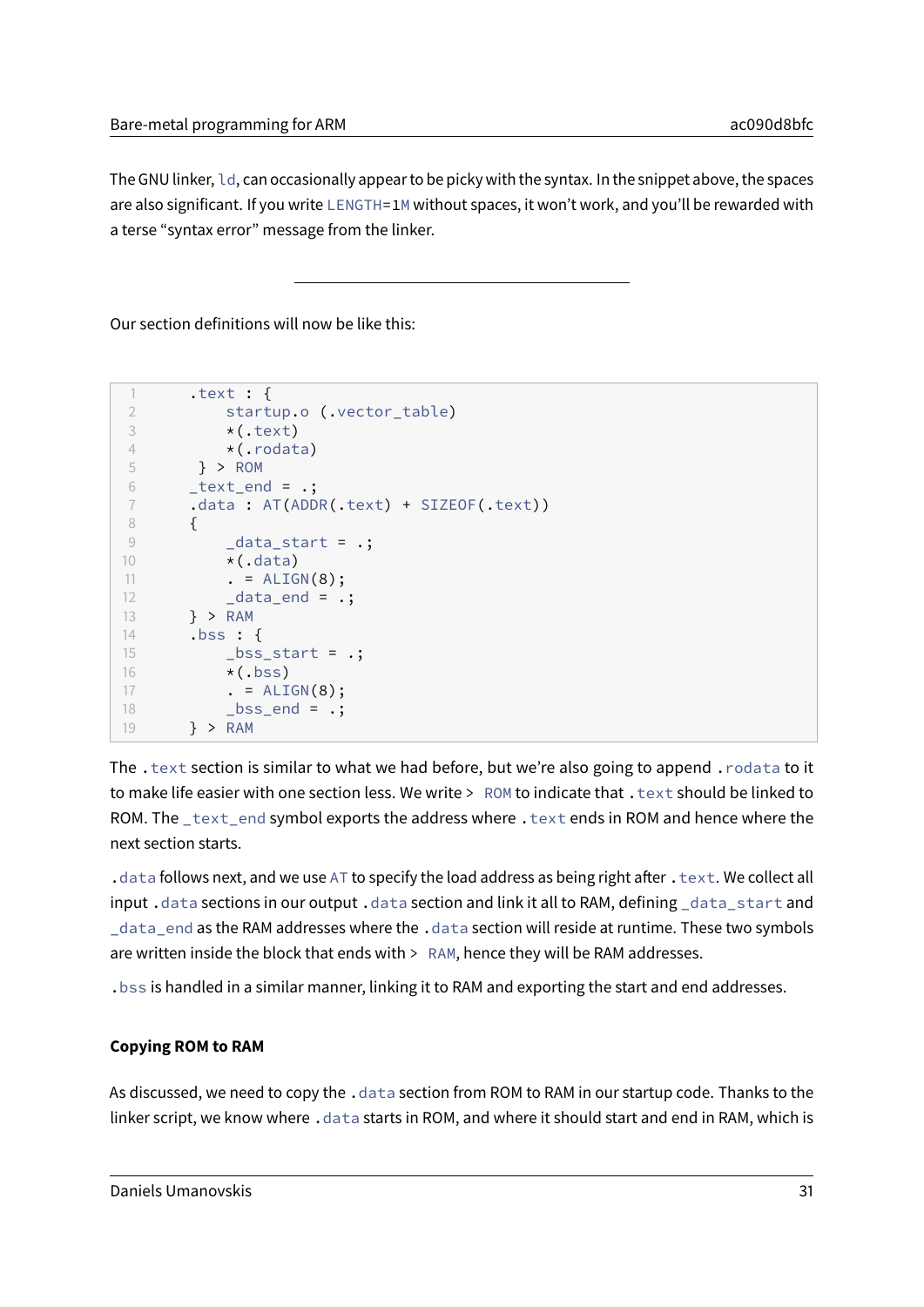all the information we need to perform the copying. In startup.s, after dealing with the stacks we now have the following code:

```
1 /* Start copving data */2 ldr r0, =_text_end
3 ldr r1, =_data_start
4 ldr r2, =_data_end
5
6 data_loop:
7 cmp r1, r2
8 ldrlt r3, [r0], #4
9 strlt r3, [r1], #4
10 blt data_loop
```
We begin by preparing some data in registers. We load \_text\_end into R0, with \_text\_end being the address in ROM where . text has ended and .data starts. \_data\_start is the address in RAM at which. data should start, and \_data\_end is correspondingly the end address in RAM. Then the loop itself compares R1 and R2 registers and, as long as R1 is smaller (meaning we haven't reached \_data\_end), we first load 4 bytes of data from ROM into R3, and then store these bytes at the memory address in R1. The #4 operand in the load and store instructions ensures we're increasing the values in R0 and R1 correspondingly so that loop continues over the entirety of .data in ROM.

With that done, we also initialize the . bss section with this small snippet:

```
1 mov r0, #0
2 ldr r1, =_bss_start
3 ldr r2, =_bss_end
4
5 bss_loop:
6 cmp r1, r2
7 strlt r0, [r1], #4
8 blt bss_loop
```
First we store the value 0 in R0 and then loop over memory between the addresses  $_{\text{L}}$ bss $_{\text{S}}$ start and \_bss\_end, writing 0 to each memory address. Note how this loop is simpler than the one for .data there is no ROM address stored in any registers. This is because there's no need to copy anything from ROM for .bss, it's all going to be zeroes anyway. Indeed, the zeroes aren't even stored in the binary because they would just take up space.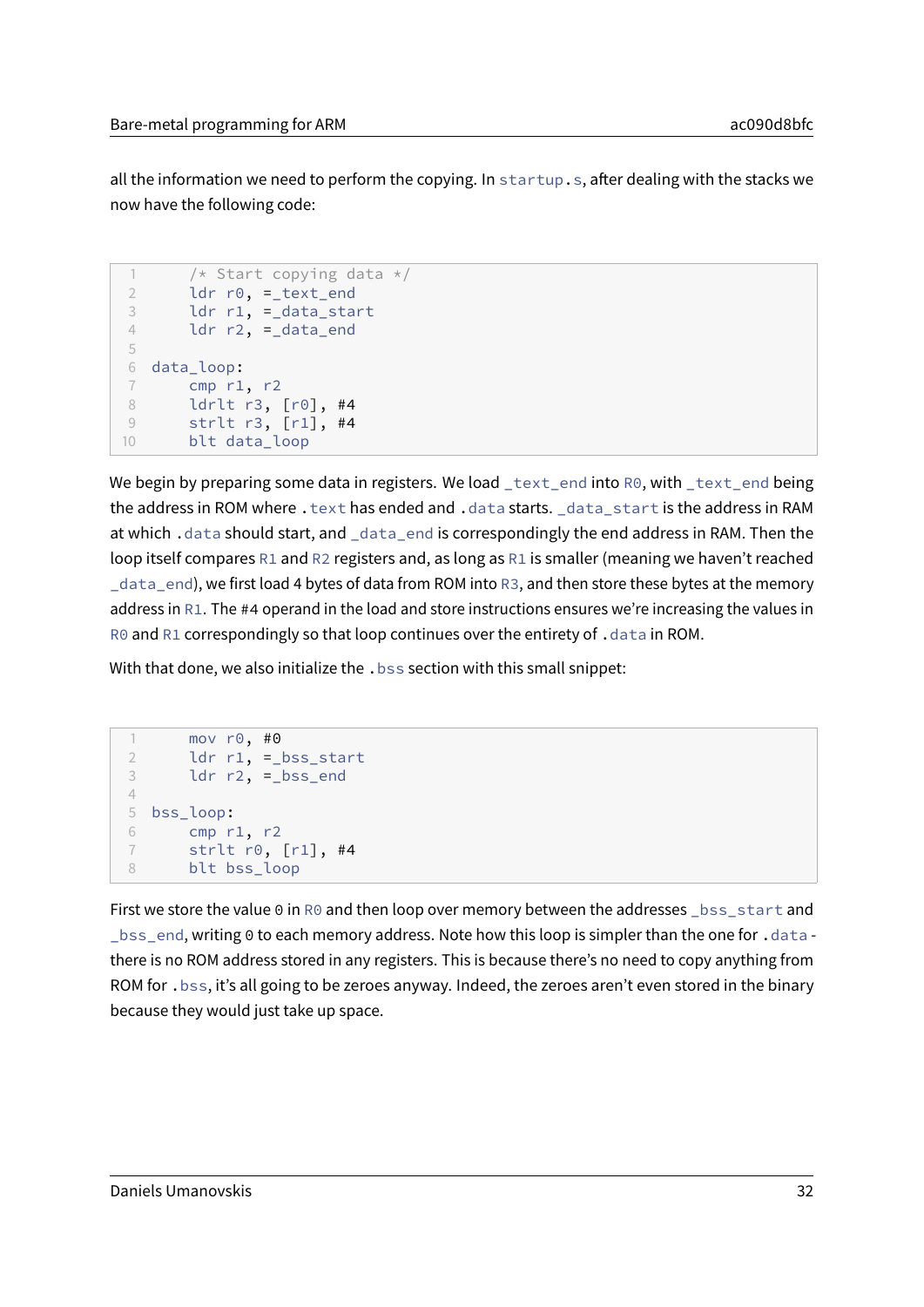#### <span id="page-32-0"></span>**Handing over to C**

To summarize, to hand control over to C code, we need to make sure the stack is initialized, and that the memory for modifiable variables is initialized as needed. Now that our startup code handles that, there is no additional magic in how C code is started. It's just a matter of calling the main function in C. So we just do that in assembly and that's it:

|--|

By using the branch-with-link instruction  $b\ell$ , we can continue running in case the main function returns. However, we don't actually want it to return, as it wouldn't make any sense. We want to continue running our application as long as the hardware is powered on (or QEMU is running), so a bare-metal application will have an infinite loop of some sorts. In case main returns, we'll just indicate an error, same as with internal CPU exceptions.

```
1 b Abort_Exception
\overline{\phantom{a}}3 Abort Exception:
4 swi 0xFF
```
And the above branch should never execute.

## <span id="page-32-1"></span>**Into the C**

We're finally ready to leave the complexities of linker scripts and assembly, and write some code in good old C. Create a new file, such as cstart.c with the following code:

```
1 #include <stdint.h>
2
3 volatile uint8_t* uart0 = (uint8_t*)0x10009000;
4
5 void write(const char* str)
6 {
7 while (*str) {
8 \times \text{uart0} = \text{tstr} + \text{t}9 }
10 }
11
12 int main() {
```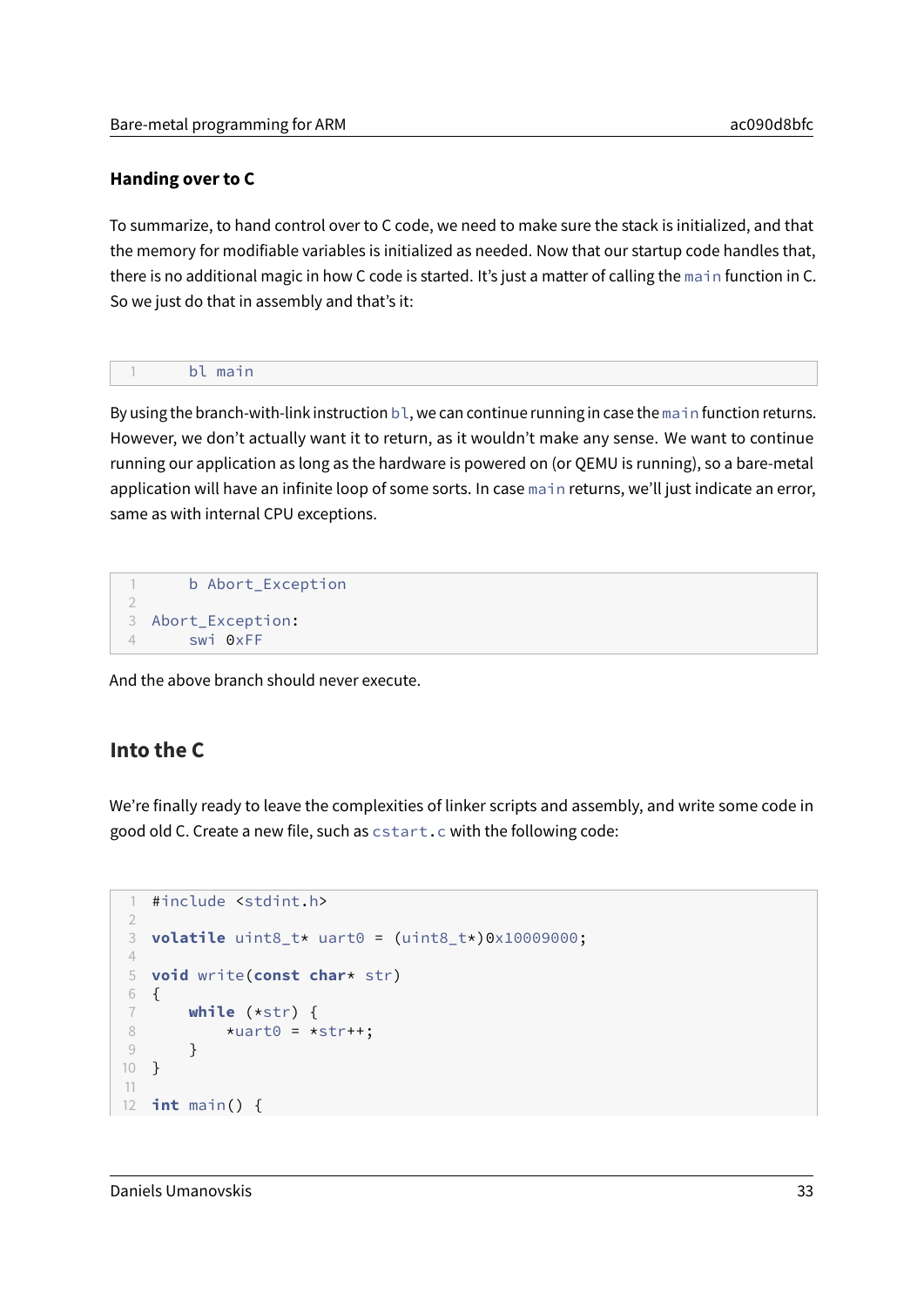```
13 const char* s = "Hello world from bare-metal!\n";
14 write(s);
15 *uart0 = 'A';
16 \staruart\theta = \text{'B'};
17 *uart0 = 'C';18 *uart0 = ' \n\cdot;19 while (*s != '\0') {
20 *uart0 = *s;
21 s++;
22 }
23 while (1) {};
24
25 return 0;
26 }
```
The code is simple and just outputs some text through the device's Universal Asynchronous Receiver-Transmitter (UART). The next part will discuss writing a UART driver in more detail, so let's not worry about any UART specifics for now, just note that the hardware's UART0 (there are several UARTs) control register is located at 0x10009000, and that a single character can be printed by writing to that address.

It's pretty clear that the expected output is:

```
1 Hello world from bare-metal!
2 ABC
3 Hello world from bare-metal!
```
with the first line coming from the call to write and the other two being printed from main.

The more interesting thing about this code is that it tests the stack, the read-only data section and the regular data section. Let's consider how the different sections would be used when linking the above code.

```
1 volatile uint8_t* uart0 = (uint8_t*)0x10009000;
```
The uart0 variable is global, not constant, and is initialized with a non-zero value. It will therefore be stored in the .data section, which means it will be copied to RAM by our startup code.

const char\* s = "Hello world from bare-metal!\n";

Here we have a string, which will be stored in . rodata because that's how GCC handles most strings.

And the lines printing individual letters, like  $\star$ uart0 = 'A'; shouldn't cause anything to be stored in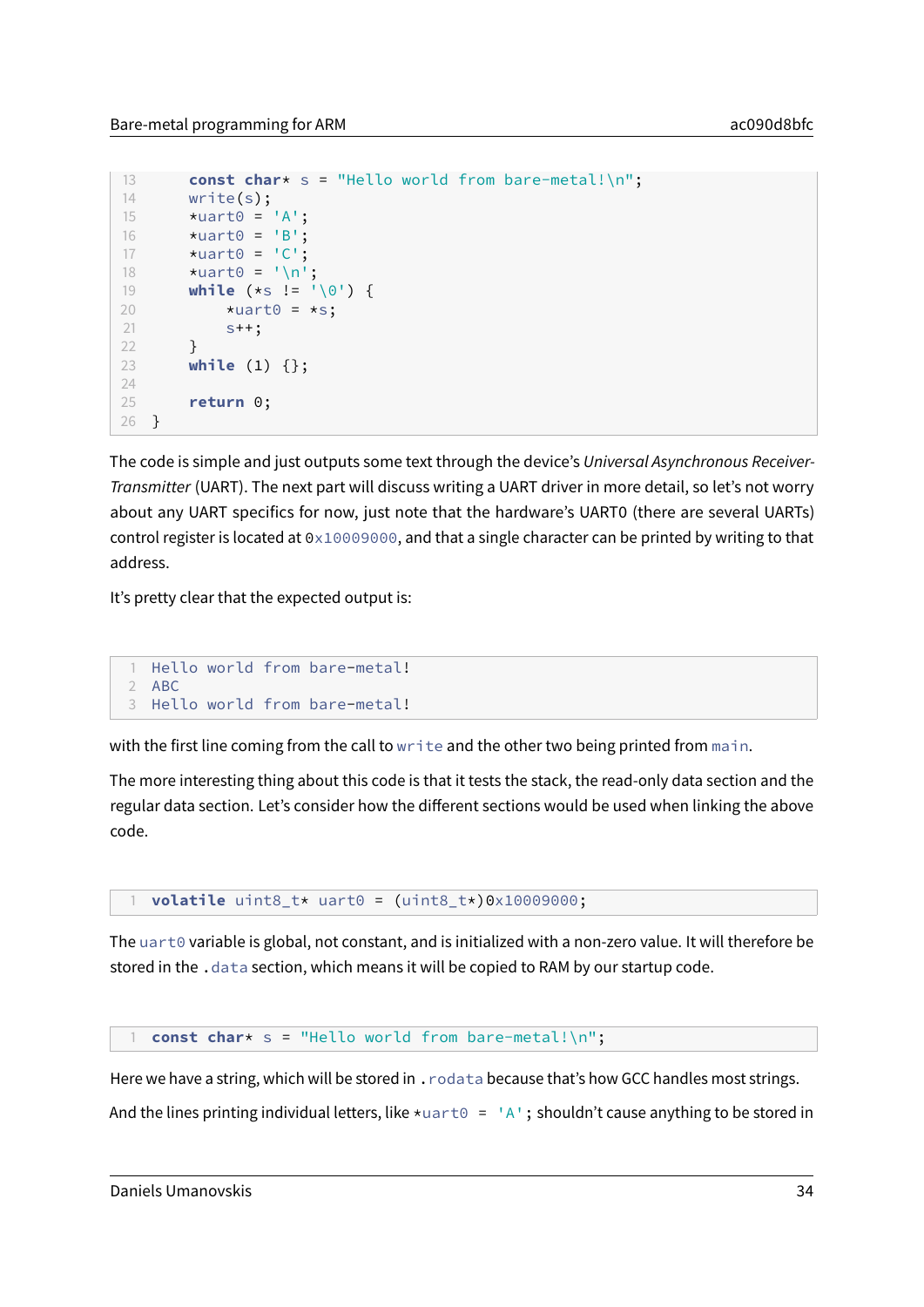any of the data sections, they will just be compiled to instructions storing the corresponding character code in a register directly. The line printing A will do mov  $r2$ , #0x41 when compiled, with 0x41 or 65 in decimal being the ASCII code for A.

Finally, the C code also uses the stack because of the write function. If the stack has not been set up correctly, write will fail to receive any arguments when called like write  $(s)$ , so the first line of the expected output wouldn't appear. The stack is also used to allocate the s pointer itself, meaning the third line wouldn't appear either.

# <span id="page-34-0"></span>**Building and running**

There are a few changes to how we need to build the application. Assembling the startup code in startup.s is not going to change:

arm-none-eabi-as -o startup.o startup.s

The new C source file needs to be compiled, and a few special link options need to be passed to GCC:

arm-none-eabi-gcc -c -nostdlib -nostartfiles -lgcc -o cstart.o cstart.c

With -nostdlib we indicate that we're not using the standard C library, or any other standard libraries that GCC would like to link against. The C standard library provides the very useful standard functions like printf, but it also assumes that the system implements certain requirements for those functions. We have nothing of the sort, so we don't link with the C library at all. However, since -nostdlib disables all default libraries, we explicitly re-add libgcc with the -lgcc flag. libgcc doesn't provide standard C functions, but instead provides code to deal with CPU or architecture-specific issues. One such issue on ARM is that there is no ARM instruction for division, so the compiler normally has to provide a division routine, which is something GCC does in libgcc. We don't really need it now but include it anyway, which is good practice when compiling bare-metal ARM software with GCC.

The -nostartfiles option tells GCC to omit standard startup code, since we are providing our own in startup.s.

We're also providing the  $-c$  switch to stop after the compilation phase. We don't want GCC to use its default linker script, and we'll perform the linking in the next step with ld. Later, when defining proper build targets, this will become streamlined.

Linking everything to obtain an ELF file has not undergone any changes, except for the addition of cstart.o: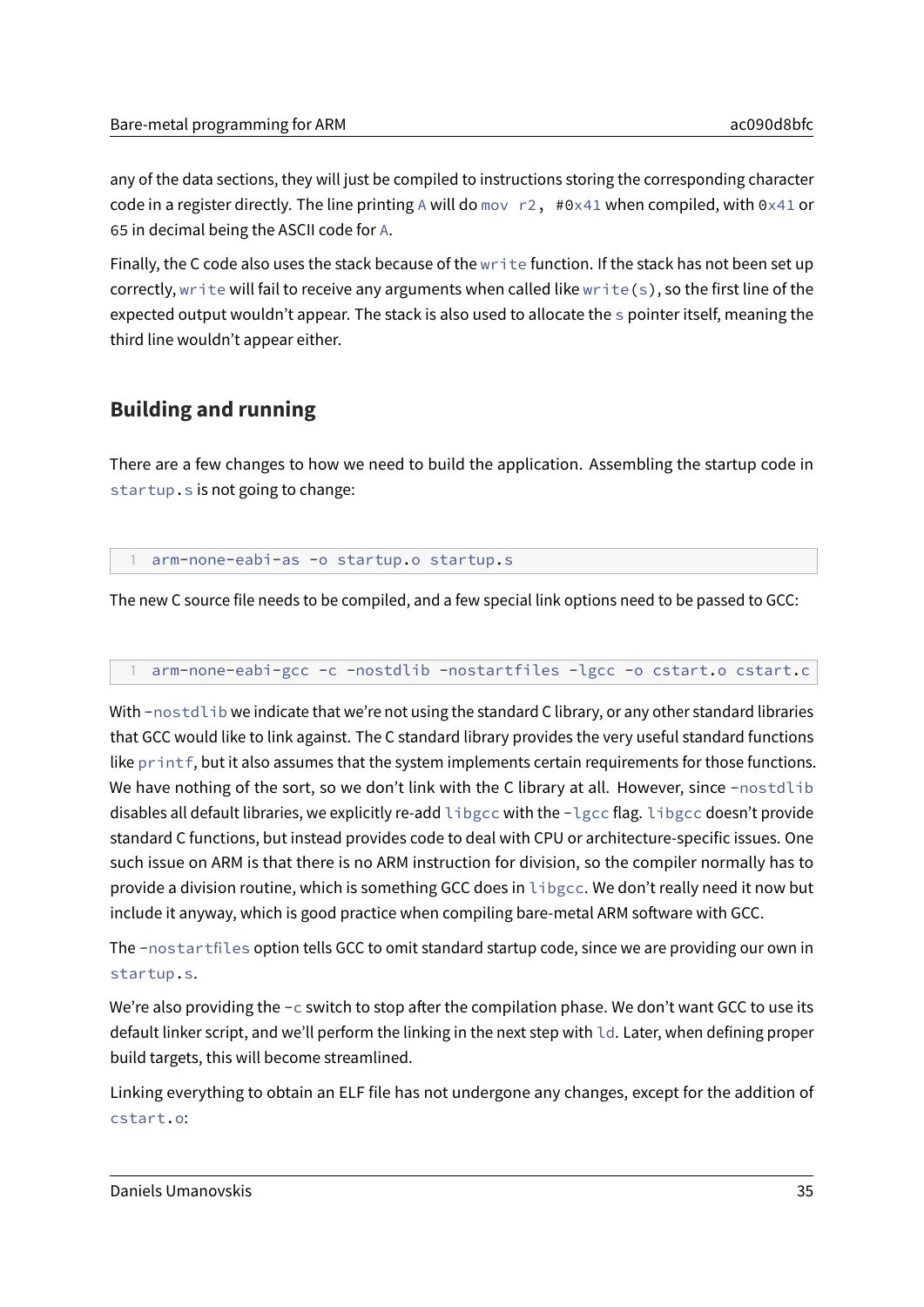#### 1 arm-none-eabi-ld -T linkscript.ld -o cenv.elf startup.o cstart.o

Even though previously we booted a hang example through U-Boot by using an ELF file directly, now we'll need to go back to using a plain binary, which means calling objcopy to convert the ELF file into a binary. Why is this necessary? There's an educational aspect and the practical aspect. From the educational side, having a raw binary is much closer to the situation we would have on real hardware, where the on-board flash memory would be written with the raw binary contents. The practical aspect is that U-Boot's support of ELF files is limited. It can load an ELF into memory and boot it, but U-Boot doesn't handle ELF sections correctly, as it doesn't perform any relocation. When loading an ELF file, U-Boot just copies it to RAM and ignores how the sections should be placed. This creates problems starting with the . text section, which will not be in the expected memory location because U-Boot retains the ELF file's header and any padding that might exist between it and . text. Workarounds for these problems are possible, but using a binary file is simpler and much more reasonable.

We convert cenv.elf into a raw binary as follows:

#### arm-none-eabi-objcopy -0 binary cenv.elf cenv.bin

Finally, when invoking  $m \kappa$  image to create the U-Boot image, we specify the binary as the input. After that we can create the SD card image using the same create-sd.sh script we made in the previous part.

```
1 mkimage -A arm -C none -T kernel -a 0x60000000 -e 0x60000000 -d cenv.
     bin bare-arm.uimg
2 ./create-sd.sh sdcard.img bare-arm.uimg
```
That's it for building the application! All that remains is to run QEMU (remember to specify the right path to the U-Boot binary). One change in the QEMU command-line is that we will now use -m 512M to provide the machine with 512 megabytes of RAM. Since we're using RAM to also emulate ROM, we need the memory at 0x60000000 to be accessible, but also the memory at 0x70000000. With those addresses being 256 megabytes apart, we need to tell QEMU to emulate at least that much memory.

```
1 qemu-system-arm -M vexpress-a9 -m 512M -no-reboot -nographic -monitor
   telnet:127.0.0.1:1234,server,nowait -kernel ../common_uboot/u-boot -
   sd sdcard.img
```
Run QEMU as above, and you should see the three lines written to UART by our C code. There's now a real program running on our ARM Versatile Express!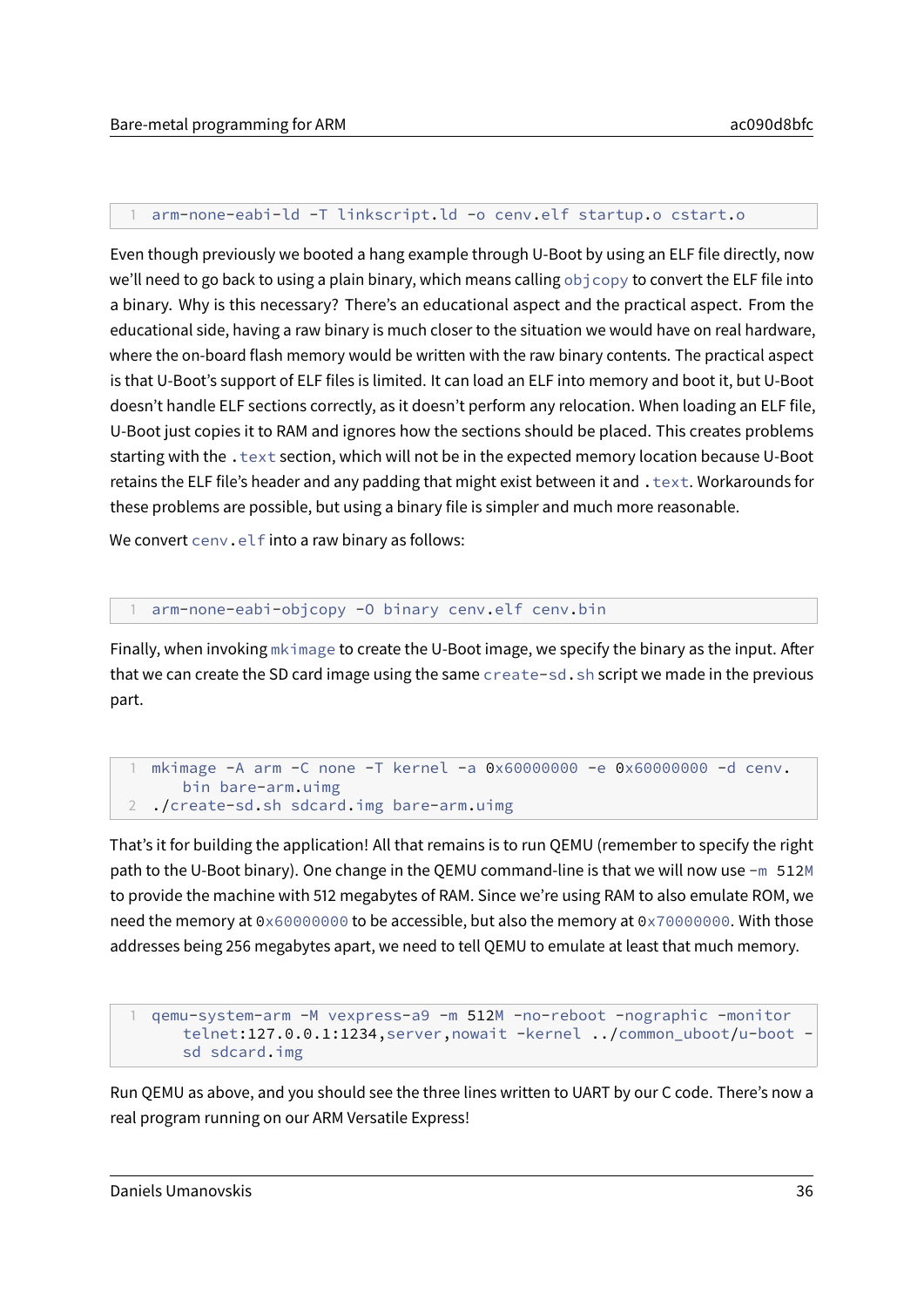# **Bonus: exploring the ELF file**

Dealing with linker scripts, ELF sections and relocations can be difficult. One indispensable tool is objdump, capable of displaying all kinds of information about object files, as well as disassembling them. Let's look at some of the useful commands to run on our cenv.elf. First is the -h option, which summarizes sections headers.

```
1 arm-none-eabi-objdump -h cenv.elf
2
3 Sections:
4 Idx Name Size VMA LMA File off Algn
5 0 .text 000001ea 60000000 60000000 00010000 2**2
6 CONTENTS, ALLOC, LOAD, READONLY, CODE
7 1 .data 00000008 70000000 600001ea 00020000 2**2
8 CONTENTS, ALLOC, LOAD, DATA
9 2 .bss 00000000 70000008 600001f2 00020008 2**0
10 ALLOC
```
Of particular interest are the load address (LMA), which indicates where the section would be in ROM, and the virtual address (VMA), which indicates where the section would be during runtime, which in our case means RAM. We can also look at the contents of an individual section. Suppose we want to know what's in .data:

```
1 arm-none-eabi-objdump -s -j .data cenv.elf
2
3 Contents of section .data:
4 70000000 00900010 00000000 ........
```
The 70000000 in the beginning is the address, and then we see the actual data - 00900010 can be recognized as the little-endian 4-byte encoding of 0x10009000, the address of UART0.

Running objdump with the  $-t$  switch shows the symbol table, so for arm-none-eabi-objdump  $-t$ cenv.elf we would see quite a bit of output, some of it containing:

```
1 00000011 l *ABS* 00000000 MODE_FIQ
2 00000012 l *ABS* 00000000 MODE_IRQ
3 00000013 l *ABS* 00000000 MODE_SVC
4 60000034 l .text 00000000 fiq_loop
5 6000004c l .text 00000000 irq_loop
6 600001ea g .text 00000000 _text_end
                 7 70000008 g .bss 00000000 _bss_start
8 00001000 g *ABS* 00000000 _fiq_stack_size
```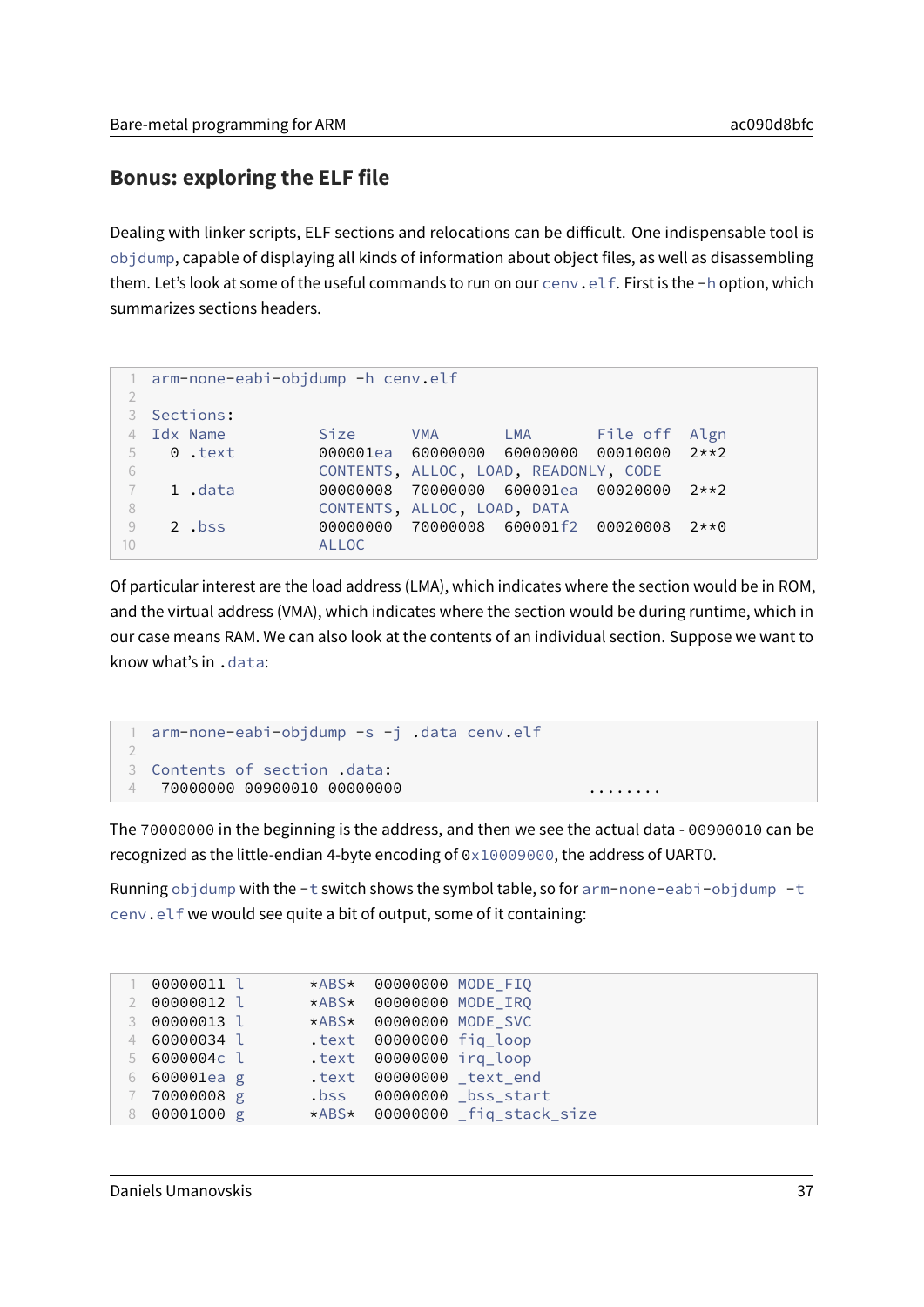| 9 70000008 g         |  | $\cdot$ bss $\cdot$ | 00000000 _bss_end      |  |
|----------------------|--|---------------------|------------------------|--|
| 10 <b>600000dc</b> g |  |                     | F .text 00000054 write |  |

You can see how smybols defined in the assembly, C function names and linker-exported symbols are all available in the output.

Finally, running arm-none-eabi-objdump -d cenv.elf will disassemble the code, something that usually ends up being necessary at some point in low-level embedded development.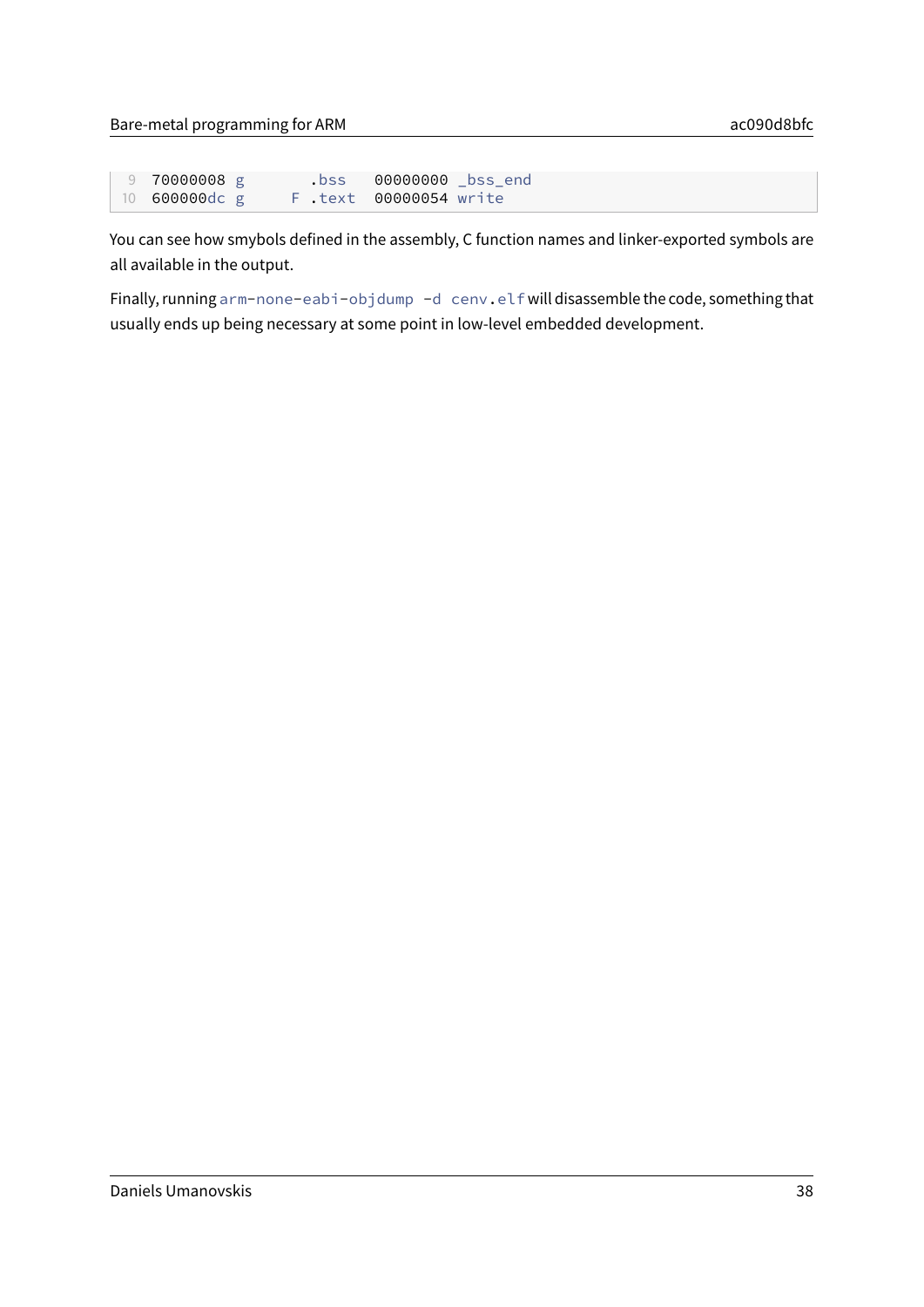# **5 Build & debug system**

This part is going to be a detour from bare-metal programming in order to quickly set up a build system using CMake, and briefly show how our program can be debugged while running in QEMU. If you're not interested, you can skip this part, though at least skimming it would be recommended.

We will use [CMake](https://cmake.org) as our build manager. CMake provides a powerful language to define projects, and doesn't actually build them itself - CMake generates input for another build system, which will be GNU Make since we're developing on Linux. It's also possible to use Make by itself, but for new projects I prefer to use CMake even when its cross-platform capabilities and other powerful features are not needed.

It should also be noted here that I am far from a CMake expert, and build systems aren't the focus of these articles, so this could certainly be done better.

To begin with, we'll organize our project folder with some subfolders, and create a top-level CMakeLists.txt, which is the input file CMake normally expects. The better-organized project structure looks like this:

```
1 |-- CMakeLists.txt
2 |-- scripts
3 \mid - - \text{create-sd.sh}4 -- src
5 |-- cstart.c
6 |-- linkscript.ld
7 -- startup.s
```
The src folder contains all the source code, the scripts folder is for utility scripts like the one creating our SD card image, and at the top there's CMakeLists.txt.

We want CMake to handle the following for us:

- Rebuild U-Boot if necessary
- Build our program, including the binary converstion with objcopy
- Create the SD card image for QEMU
- Provide a way of running QEMU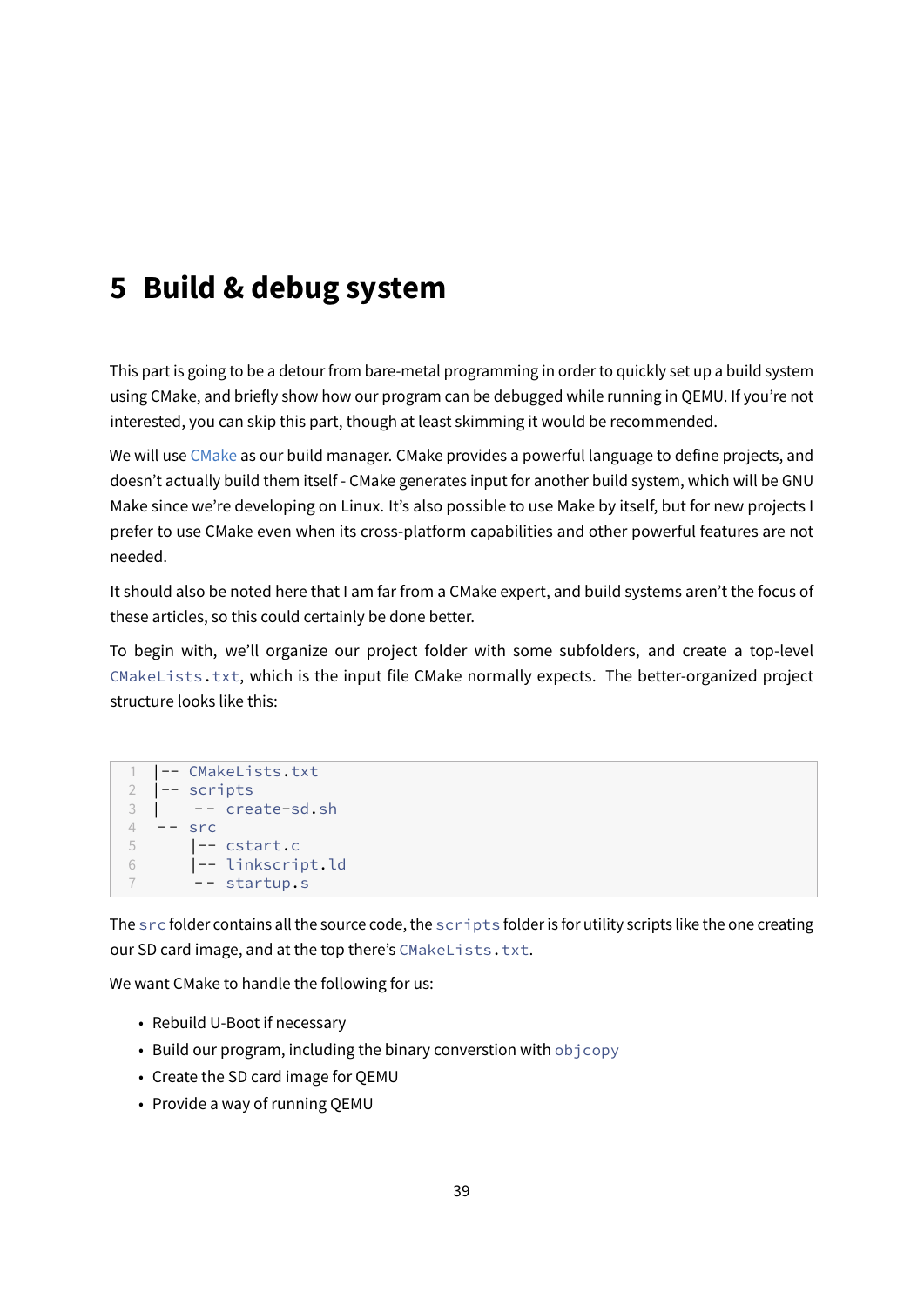To accomplish that, CMakeLists.txt can contain the following:

```
1 cmake_minimum_required (VERSION 2.8)
\mathcal{I}3 set(CMAKE_SYSTEM_NAME Generic)
4 set(CMAKE SYSTEM PROCESSOR arm)
5 set(CMAKE_CROSSCOMPILING TRUE)
6
7 set(UBOOT_PATH "${CMAKE_CURRENT_SOURCE_DIR}/../common_uboot")
8 set(MKIMAGE "${UBOOT_PATH}/tools/mkimage")
Q10 project (bare-metal-arm C ASM)
11
12 set(CMAKE_C_COMPILER "arm-none-eabi-gcc")
13 set(CMAKE_ASM_COMPILER "arm-none-eabi-as")
14 set(CMAKE_OBJCOPY "arm-none-eabi-objcopy")
15
16 file(GLOB LINKSCRIPT "src/linkscript.ld")
17 set(ASMFILES src/startup.s)
18 set(SRCLIST src/cstart.c)
19
20 set(CMAKE_C_FLAGS "${CMAKE_C_FLAGS} -nostartfiles -nostdlib -g -Wall")
21 set(CMAKE_EXE_LINKER_FLAGS "-T ${LINKSCRIPT}")
22
23 add custom target(u-boot
24 COMMAND make vexpress_ca9x4_config ARCH=arm CROSS_COMPILE=
                  arm-none-eabi-
25 COMMAND make all ARCH=arm CROSS_COMPILE=arm-none-eabi-
26 WORKING_DIRECTORY ${UBOOT_PATH})
27
28 add_executable(bare-metal ${SRCLIST} ${ASMFILES})
29 set_target_properties(bare-metal PROPERTIES OUTPUT_NAME "bare-metal.elf
      ")
30 add_dependencies(bare-metal u-boot)
31
32 add_custom_command(TARGET bare-metal POST_BUILD COMMAND ${CMAKE_OBJCOPY
      }
33 -O binary bare-metal.elf bare-metal.bin COMMENT "Converting ELF to
          binary")
34
35 add_custom_command(TARGET bare-metal POST_BUILD COMMAND ${MKIMAGE}
36 -A arm -C none -T kernel -a 0x60000000 -e 0x60000000 -d bare-metal.
          bin bare-arm.uimg
37 COMMENT "Building U-Boot image")
38
39 add_custom_command(TARGET bare-metal POST_BUILD COMMAND bash ${
      CMAKE_CURRENT_SOURCE_DIR}/scripts/create-sd.sh
40 sdcard.img bare-arm.uimg
41 COMMENT "Creating SD card image")
```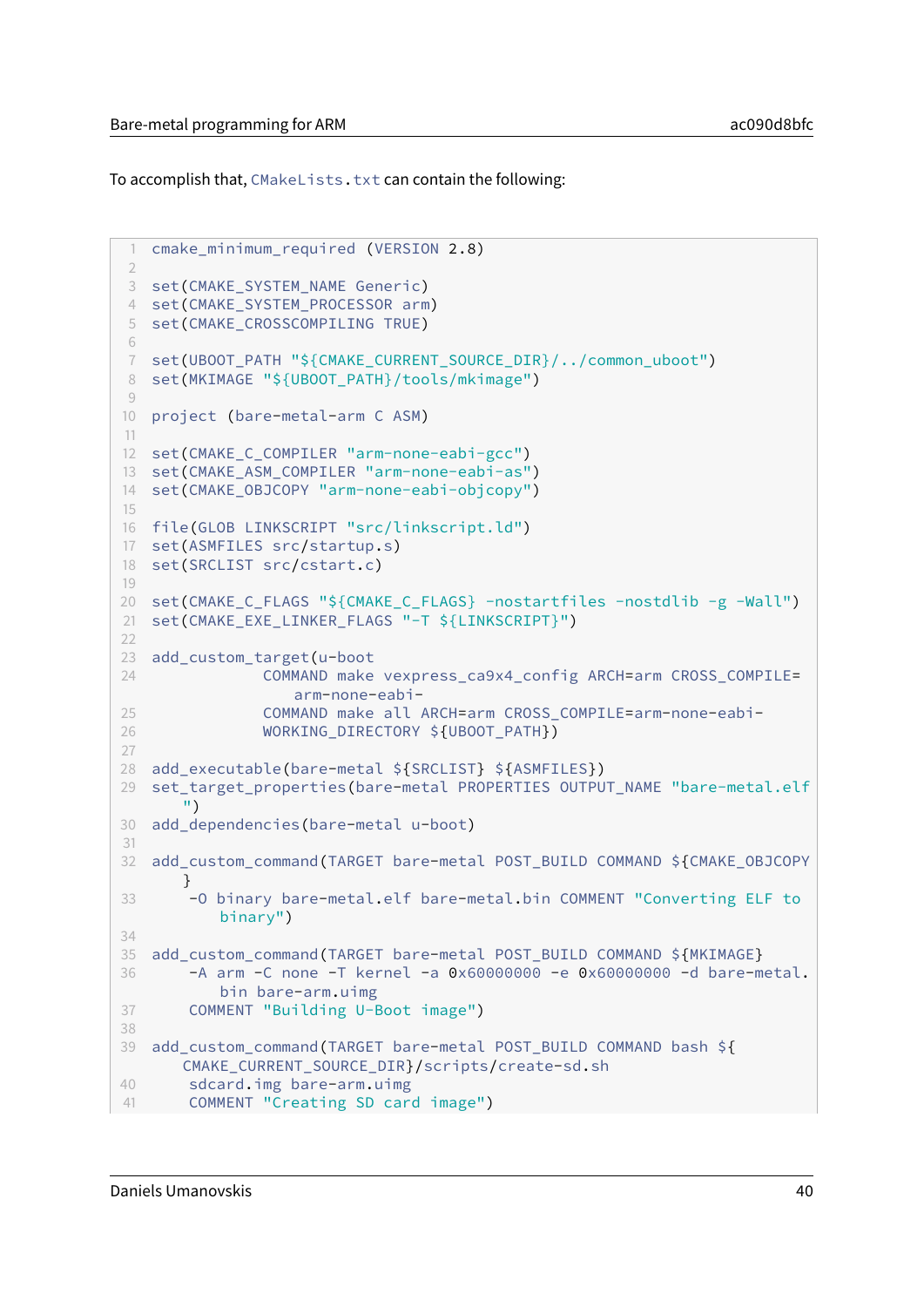| 42  |                                                           |
|-----|-----------------------------------------------------------|
| 43  | add_custom_target(run)                                    |
| 44  | add_custom_command(TARGET run POST_BUILD COMMAND          |
| 45  | qemu-system-arm -M vexpress-a9 -m 512M -no-reboot -       |
|     | nographic                                                 |
| -46 | -monitor telnet:127.0.0.1:1234, server, nowait -kernel \$ |
|     | {UBOOT_PATH}/u-boot -sd sdcard.img -serial mon:           |
|     | stdio                                                     |
| 47  | COMMENT "Running QEMU")                                   |
|     |                                                           |

We begin with some preparation, telling CMake that we'll be cross-compiling so it doesn't assume it's building a Linux application, and we store the U-Boot path in a variable. Then there's the specification of the project itself:

```
project (bare-metal-arm C ASM)
```
bare-metal-arm is an arbitrary project name, and we indicate that C and assembly files are used in it. The next few lines explicitly specify the cross-compiler toolchain elements to be used. After that, we list the source files included in the project:

```
1 file(GLOB LINKSCRIPT "src/linkscript.ld")
2 set(ASMFILES src/startup.s)
3 set(SRCLIST src/cstart.c)
```
Some people prefer to specify wildcards so that all  $\cdot$  c files are included automatically, but CMake guidelines recommend against this approach. This is a matter of debate, but here I chose to go with explicitly listed files, meaning that new files will need to manually be added here.

CMake lets us specify flags to be passed to the compiler and linker, which we do:

```
1 set(CMAKE_C_FLAGS "${CMAKE_C_FLAGS} -nostartfiles -nostdlib -g -Wall")
2 set(CMAKE_EXE_LINKER_FLAGS "-T ${LINKSCRIPT}")
```
Those are like what we used previously, except for the addition of  $-g$  -Wall. The -g switch enables generation of debug symbols, which we'll need soon, and -Wall enables all compiler warnings and is very good to use as a matter of general practice.

We then define a custom target to build U-Boot, which just runs U-Boot's regular make commands. After that we're ready to define our main target, which we say is an executable that should be built out of source files in the SRCLIST and ASMFILES variables, and should be called bare-metal.elf: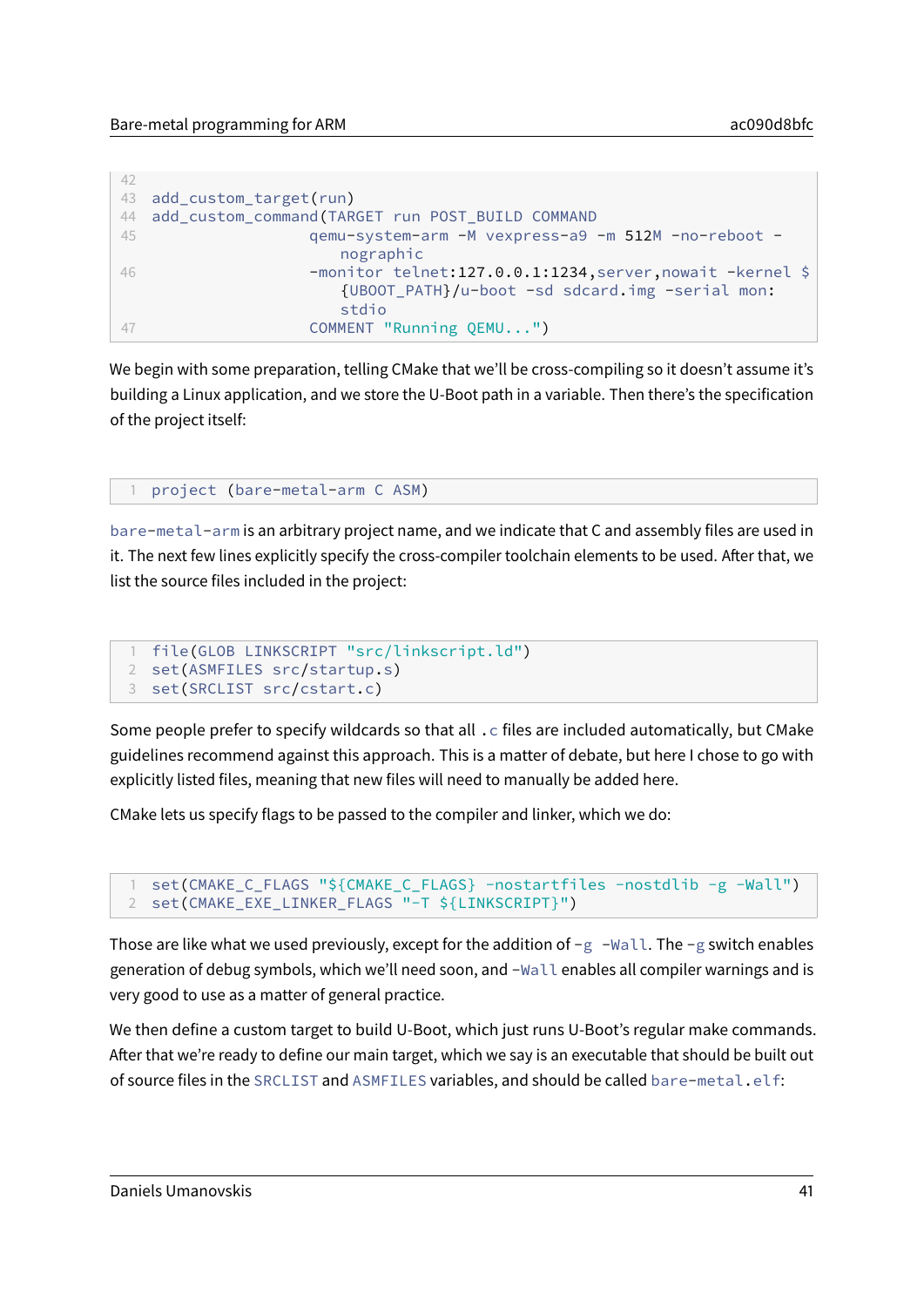```
1 add_executable(bare-metal ${SRCLIST} ${ASMFILES})
2 set_target_properties(bare-metal PROPERTIES OUTPUT_NAME "bare-metal.elf
      ")
```
The two subsequent uses of add\_custom\_command are to invoke objcopy and call the create-sd. sh script to build the U-Boot uimage.

That's everything we need to build our entire program, all the way to the U-Boot image containing it. It is, however, also convenient to have a way of running QEMU from the same environment, so we also define a target called run and provide the QEMU command-line to it. The addition of -serial mon: stdio in the QEMU command line means that we'll be able to issue certain QEMU monitor commands directly in the terminal, giving us a cleaner shutdown option.

# **Building and running**

When building the project, I strongly recommend doing what's known as an *out of source build*. It simply means that all the files resulting from the build should go into a separate folder, and not your source folder. This is cleaner (no mixing of source and object files), easier to use with Git (just ignore the whole build folder), and allows you to have several builds at the same time.

To build with CMake, first you need to tell CMake to generate the build configuration from CMakeLists .txt. The easiest way to perform a build is:

1 cmake -S . -Bbuild

The -S . option says to look for the source, starting with CMakeLists.txt, in the current folder, and -Bbuild specifies that a folder called build should contain the generated configuration. After running that command, you'll have the build folder containing configurations generated by CMake. You can then use make inside that folder. There's no need to call CMake itself again unless the build configuration is supposed to change. If you, for instance, add a new source file to the project, you need to include it in CMakeLists.txt and call CMake again.

From the newly created build folder, simply invoking the default make target will build everything.

#### 1 make

You'll see compilation of U-Boot and our own project, and the other steps culminating in the creation of sdcard.img. Since we also defined a CMake target to run QEMU, it can also be invoked directly after building. Just do: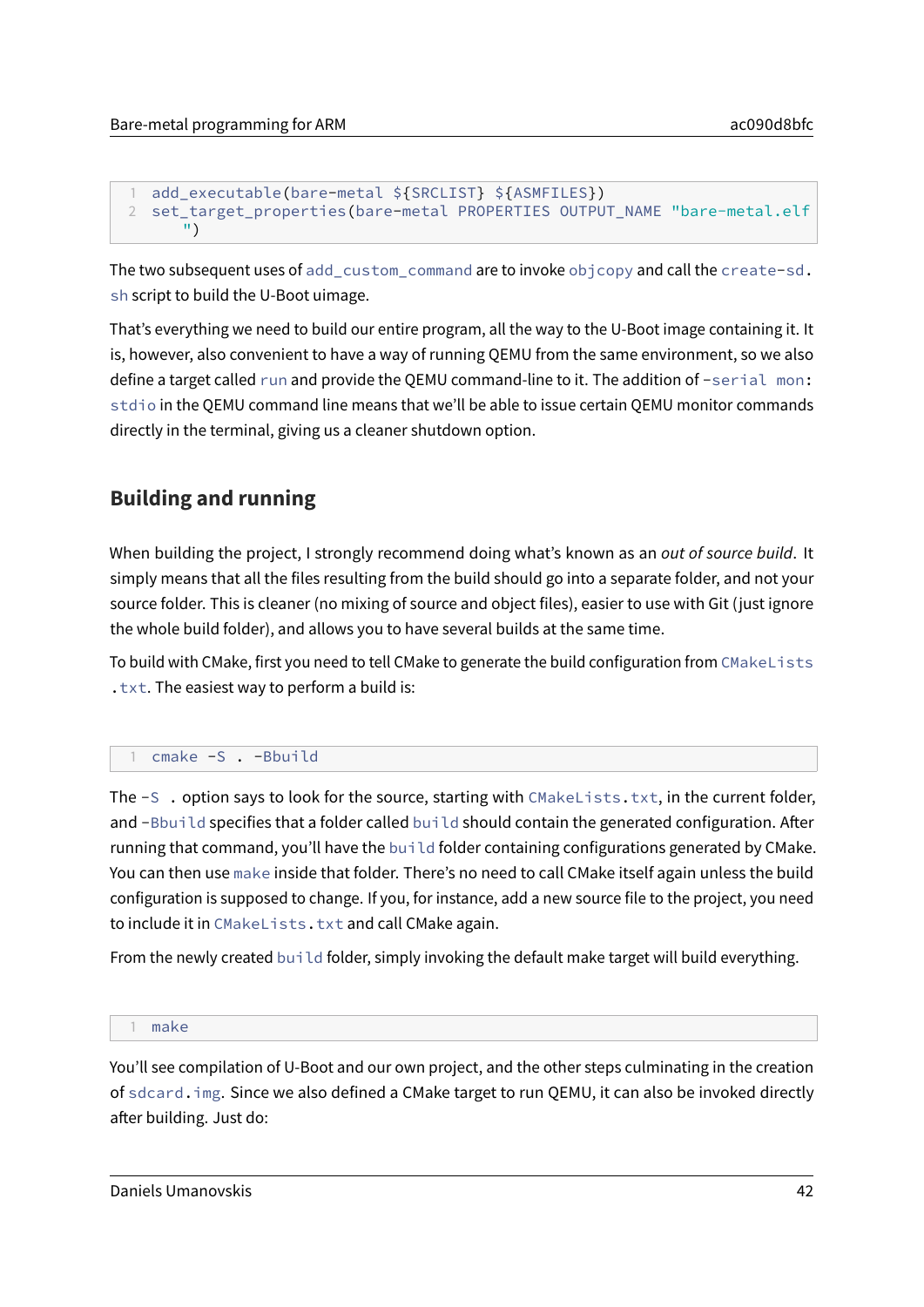1 make run

and QEMU will run our program. Far more convenent than what we had been doing.

#### **HINT**

If you run QEMU with make run and then terminate it with Ctrl-C, you'll get messages about the target having failed. This is harmless but doesn't look nice. Instead, you can cleanly quit QEMU with Ctrl-A, X (that is Ctrl-A first and then X without the Ctrl key). It's a feature of the QEMU monitor, and works because of adding -serial mon:stdio to the QEMU command-line.

# **Debugging in QEMU with GDB**

While the QEMU monitor provides many useful features, it's not a proper debugger. When running software on a PC through QEMU, as opposed to running on real hardware, it would be a waste not to take advantage of the superior debug capabilities available. We can debug our bare-metal program using the GDB, the GNU debugger. GDB provides remote debugging capabilities, with a server called gdbserver running on the machine to be debugged, and then the main gdb client communicatng with the server. QEMU is able to start an instance of gdbserver along with the program it's emulating, so remote debugging is a possibility with QEMU and GDB.

Starting gdbserver when running QEMU is as easy as adding -gdb tcp::2159 to the QEMU command line (2159 is the standard port for GDB remote debugging). Given that we're using CMake, we can use it to define a new target for a debug run of QEMU. These are the additions in CMakeLists.txt:

```
string(CONCAT GDBSCRIPT "target remote localhost:2159\n"
2 "file bare-metal.elf")
3 file(WRITE ${CMAKE_BINARY_DIR}/gdbscript ${GDBSCRIPT})
4
5 add_custom_target(drun)
6 add_custom_command(TARGET drun PRE_BUILD COMMAND ${CMAKE_COMMAND} -E
     cmake_echo_color --cyan
7 "To connect the debugger, run arm-none-eabi-gdb -x
                       gdbscript")
```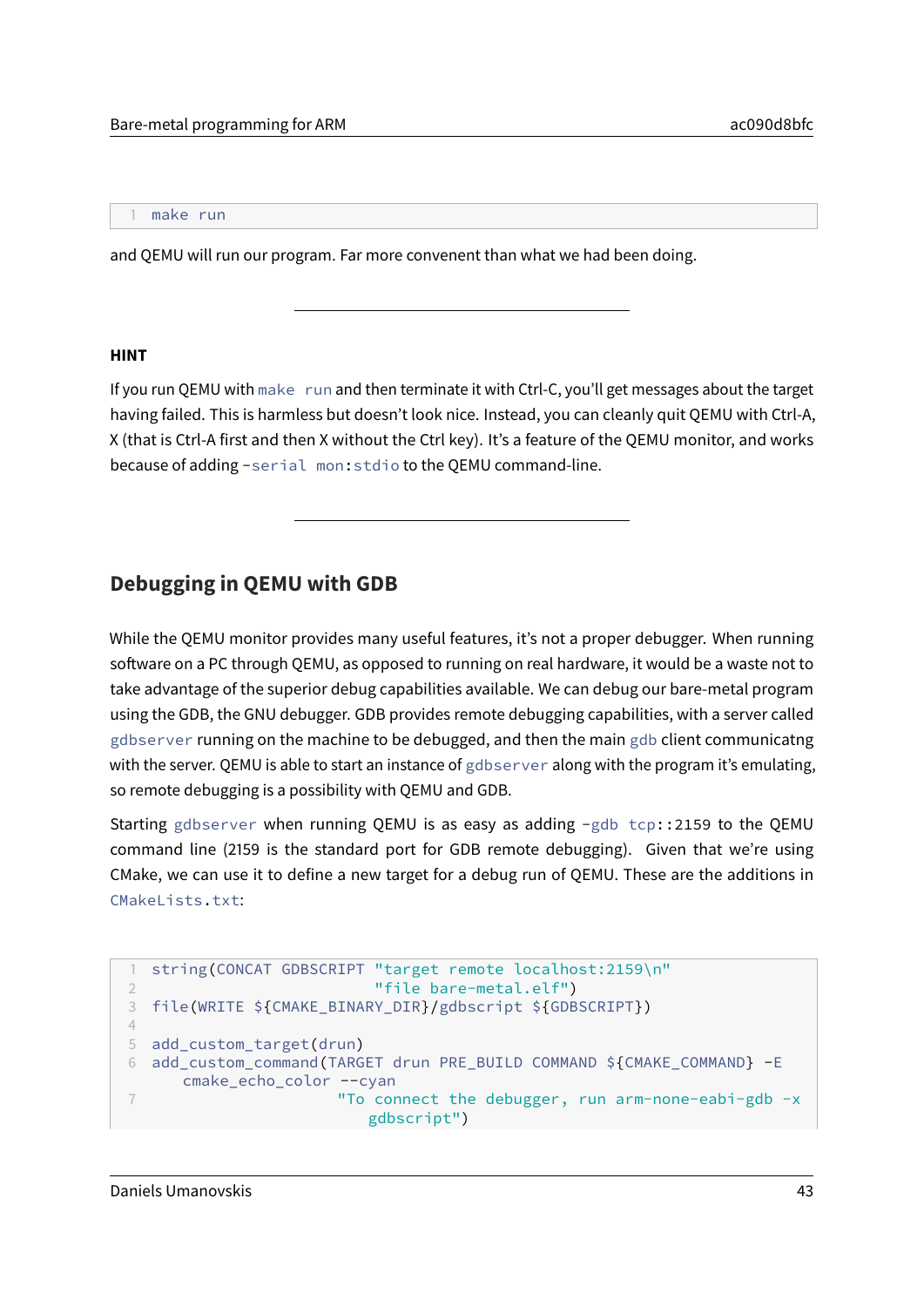```
8 add custom command(TARGET drun PRE BUILD COMMAND ${CMAKE COMMAND} -E
     cmake echo color --cyan
9 "To start execution, type continue in gdb")
10
11 add_custom_command(TARGET drun POST_BUILD COMMAND
12 qemu-system-arm -S -M vexpress-a9 -m 512M -no-reboot -
                    nographic -gdb tcp::2159
13 - monitor telnet:127.0.0.1:1234, server, nowait -kernel $
                    {UBOOT_PATH}/u-boot -sd sdcard.img -serial mon:
                    stdio
14 COMMENT "Running QEMU with debug server...")
```
The drun target (for debug run) adds -gdb tcp::2159 to start gdbserver, and -S, which tells QEMU not to start execution after loading. That option is useful for debugging because it gives you the time to set breakpoints, letting you debug the code very early if you need to.

When debugging remotely, GDB needs to know what server to connect to, and where to get the debug symbols. We can connect using the GDB command target remote localost: 2159 and then load the ELF file using file bare-metal.elf. To avoid typing those commands manually all the time, we ask CMake to put them into a file called gdbscript that GDB can read when started.

Let's rebuild and try a quick debug session.

```
1 cmake -S . -Bbuild
2 cd build
3 make
4 make drun
```
You should see CMake print some hints that we provided, and then QEMU will wait doing nothing. In another terminal now, you can start GDB from the build folder, telling it to read commands from the gdbscript file:

#### 1 arm-none-eabi-gdb -x gdbscript

If you're using a Linux distribution from 2018 or later (Ubuntu 18.04 or Debian 10 for example), there might be no arm-none-eabi-gdb. In that case, run gdb-multiarch instead (after installing with sudo apt-get install gdb-multiarch if needed).

Now you have GDB running and displaying (gdb), its command prompt. You can set a breakpoint using the **break** command, let's try to set one in the main function, and then continue execution with c (short for **continue**):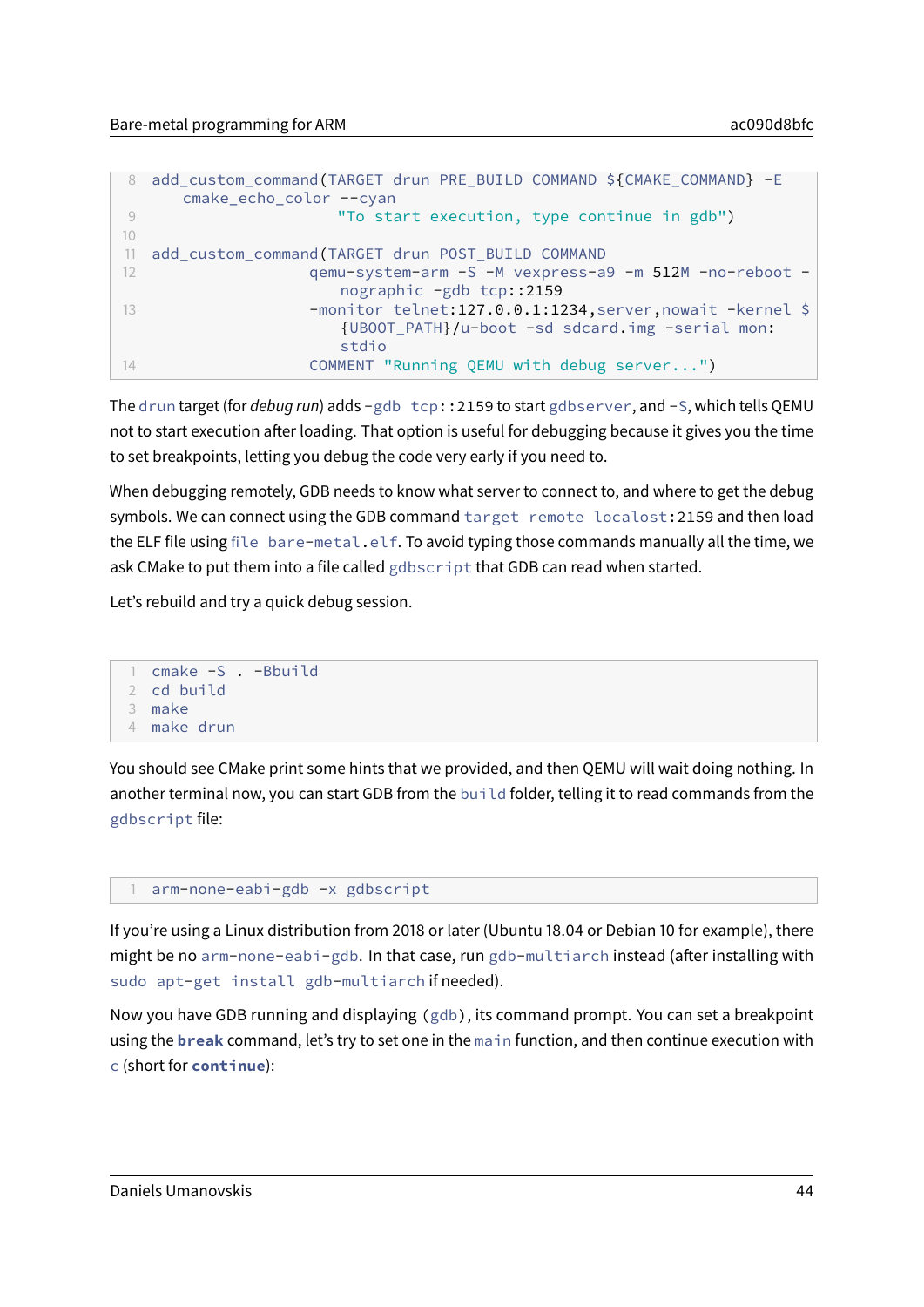1 (gdb) **break** main 2 (gdb) c

As soon as you issue the  $\epsilon$  command, you'll see QEMU running. After U-Boot output, it will stop again, and GDB will show that it hit a breakpoint, something like the following:

```
Breakpoint 1, main () at /some/path/to/repo/src/05_cmake/src/cstart.c
     :13
2 13 const char* s = "Hello world from bare-metal!\n";
```
From there, you can use the n command to step through the source code, info stack to see the stack trace, and any other GDB commands.

I won't be covering GDB in additional detail here, that's outside the scope of these tutorials. GDB has a comprehensive, if overwhelming, manual, and there's a lot more material available online. [Beej's guide](https://beej.us/guide/bggdb/) [to GDB,](https://beej.us/guide/bggdb/) authored by Brian Hall, is perhaps the best getting-started guide for GDB. If you'd rather use a graphical front-end, there is also a large selection. When looking for GDB-related information online, don't be alarmed if you find old articles - GDB dates back to the 1980s, and while it keeps getting new features, the basics haven't changed in a very long time.

Our project now has a half-decent build system, we are no longer relying on manual steps, and can debug our program. This is a good place to continue from!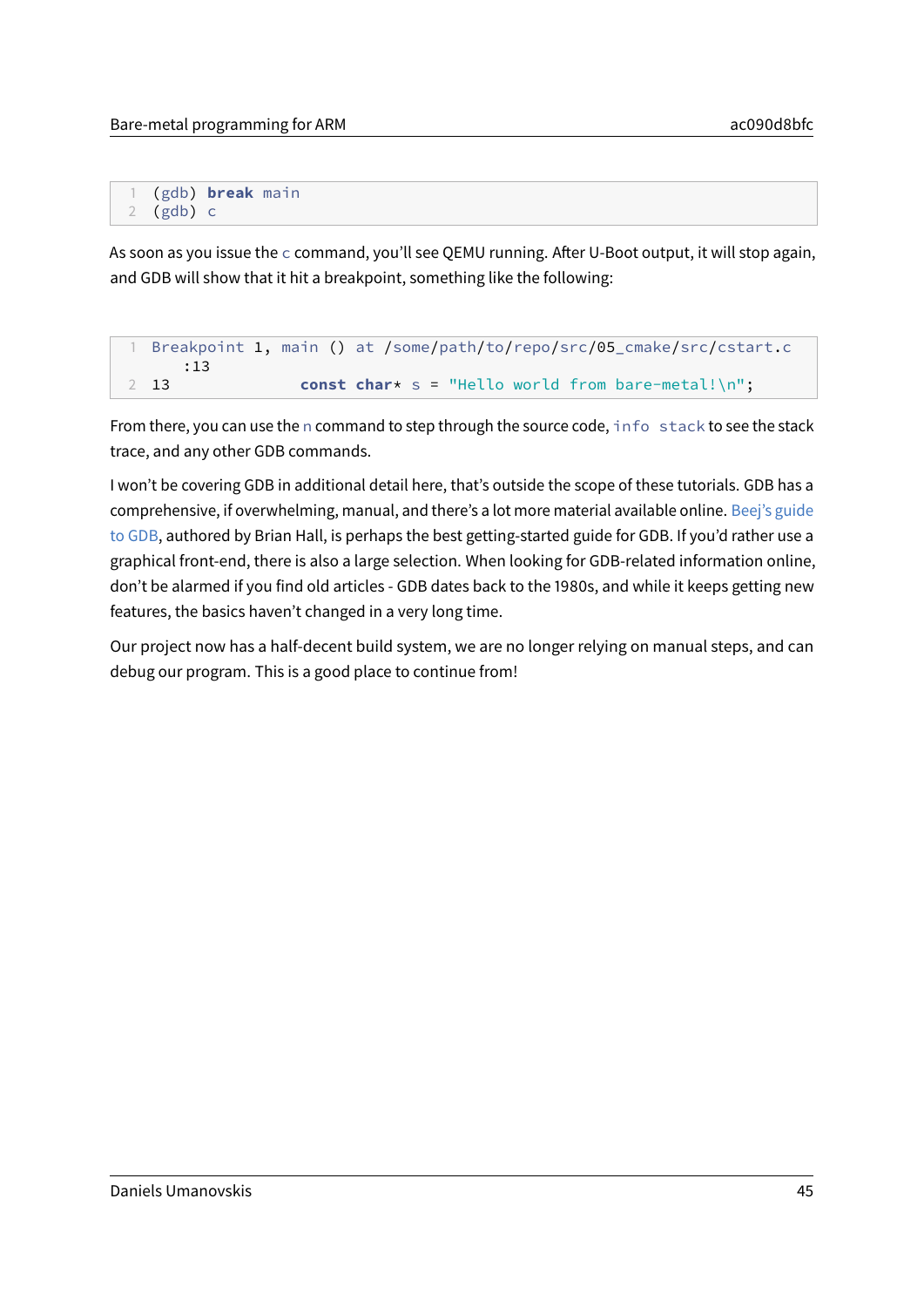# **6 UART driver development**

This chapter will concern driver development, a crucial part of bare-metal programming. We will walk through writing a UART driver for the Versatile Express series, but the ambition here is not so much to cover that particular UART in detail as it is to show the general approach and patterns when writing a similar driver. As always with programming, there is a lot that can be debated, and there are parts that can be done differently. Starting with a UART driver specifically has its advantages. UARTs are very common peripherals, they're much simpler than other serial buses such as SPI or I2C, and the UART pretty much corresponds to standard input/output when run in QEMU.

# **Doing the homework**

Writing a peripheral driver is not something you should just jump into. You need to understand the device itself, and how it integrates with the rest of the hardware. If you start coding off the hip, you're likely to end up with major design issues, or just a driver that mysteriously fails to work because you missed a small but crucial detail. Thinking before doing should apply to most programming, but driver programming is particularly unforgiving if you fail to follow that rule.

Before writing a peripheral device driver, we need to understand, in broad strokes, the following about the device:

- How it performs its function(s). Whether it's a communication device, a signal converter, or anything else, there are going to be many details of how the device operates. In the case of a UART device, some of the things that fall here are, what baud rates does it support? Are there input and output buffers? When does it sample incoming data?
- How it is controlled. Most of the time, the peripheral device will have several registers, writing and reading them is what controls the device. You need to know what the registers do.
- How it integrates with the hardware. When the device is part of a larger system, which could be a system-on-a-chip or a motherboard-based design, it somehow connects to the rest of the system. Does the device take an external input clock and, if so, where from? Does enabling the device require some other system conditions to be met? The registers for controlling the device are somehow accessible from the CPU, typically by being mapped to a particular memory address.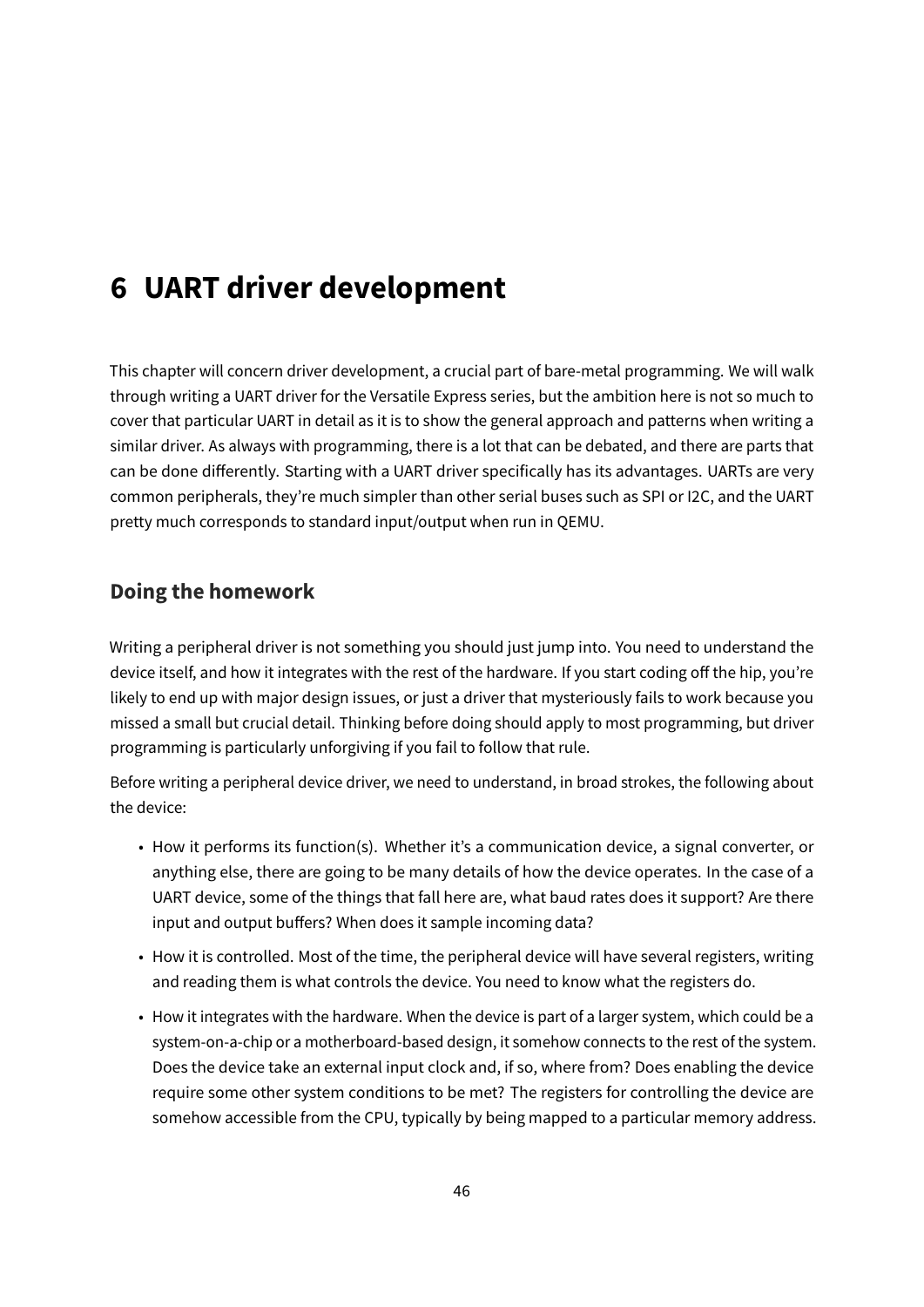From a CPU perspective, registers that control peripherals are Special Function Registers (SFR), though not all SFRs correspond to peripherals.

Let's then look at the UART of the Versatile Express and learn enough about it to be ready to create the driver.

# **Basic UART operation**

UART is a fairly simple communications bus. Data is sent out on one wire, and received on another. Two UARTs can thus communicate directly, and there is no clock signal or synchronization of any kind, it's instead expected that both UARTs are configured to use the same baud rate. UART data is transmitted in packets, which always begin with a start bit, followed by 5 to 9 data bits, then optionally a parity bit, then 1 or 2 stop bits. A packet could look like this:

| + - - - - - - - + - - - + - - - + - - - + - - - + - - - + - - - + - - - + - - - + - - - + |  |  |  |  |  |
|-------------------------------------------------------------------------------------------|--|--|--|--|--|
| 2   Start   0   1   2   3   4   5   6   7   P   S                                         |  |  |  |  |  |
| 3   bit                                                                                   |  |  |  |  |  |
|                                                                                           |  |  |  |  |  |
|                                                                                           |  |  |  |  |  |

A pair of UARTs needs to use the same frame formatting for successful communication. In practice, the most common format is 8 bits of data, no parity bit, and 1 stop bit. This is sometimes written as  $8-N-1$ in shorthand, and can be written together with the baud rate like 115200/8-N-1 to describe a UART's configuration.

On to the specific UART device that we have. The Versatile Express hardware series comes with the PrimeCell UART PL011, the [reference manual](http://infocenter.arm.com/help/index.jsp?topic=/com.arm.doc.ddi0183g/index.html) is also available from the ARM website. Reading through the manual, we can see that the PL011 is a typical UART with programmable baud rate and packet format settings, that it supports infrared transmission, and FIFO buffers both for transmission and reception. Additionally there's Direct Memory Access (DMA) support, and support for hardware flow control. In the context of UART, hardware flow control means making use of two additional physical signals so that one UART can inform another when it's ready to send, or ready to receive, data.

# **Key PL011 registers**

The PL011 UART manual also describes the registers that control the peripheral, and we can identify the most important registers that our driver will need to access in order to make the UART work. We will need to work with:

• Data register (DR). The data received, or to be transmitted, will be accessed through DR.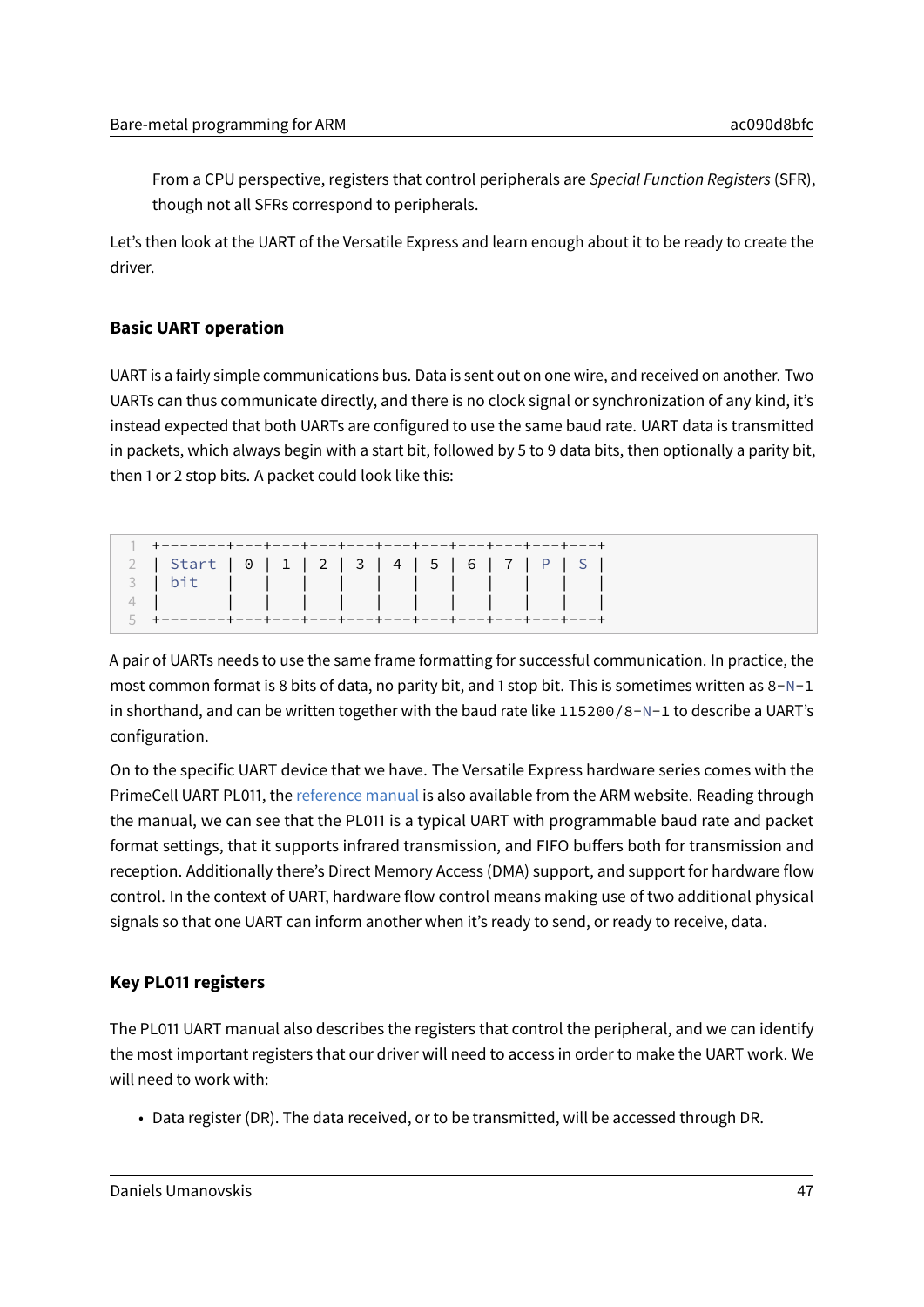- Receive status / error clear register (RSRECR). Errors are indicated here, and the error flag can also be cleared from here.
- Flag register (FR). Various flags indicating the UART's status are collected in FR.
- Integer baud rate register (IBRD) and Fractional baud rate register (FBRD). Used together to set the baud rate.
- Line control register (LCR\_H). Used primarily to program the frame format.
- $\cdot$  Control register (CR). Global control of the peripheral, including turning it on and off.

In addition, there are registers related to interrupts, but we will begin by using polling, which is inefficient but simpler. We will also not care about the DMA feature.

As is often the case, reading register descriptions in the manual also reveals some special considerations that apply to the particular hardware. For example, it turns out that writing the IBRD or FBRD registers will not actually have any effect until writing the LCR\_H - so even if you only want to update IBRD, you need to perform a sequence of two writes, one to IBRD and another to LCR\_H. It is very common in embedded programming to run into such special rules for reading or writing registers, which is one of the reasons reading the manual for the device you're about to program is so important.

### **PL011 - Versatile Express integration**

Now that we are somewhat familiar with the PL011 UART peripheral itself, it's time to look at how integrates with the Versatile Express hardware. The VE hardware itself consists of a motherboard and daughter board, and the UARTs are on the motherboard, which is called the Motherboard Express µATX and of course has [its own reference manual.](http://infocenter.arm.com/help/topic/com.arm.doc.dui0447j/DUI0447J_v2m_p1_trm.pdf)

One important thing from the PL011 manual is the reference clock, UARTCLK. Some peripherals have their own independent clock, but most of them, especially simpler peripherals, use an external reference clock that is then often divided further as needed. For external clocks, the peripheral's manual cannot provide specifics, so the information on what the clock is has to be found elsewhere. In our case, the motherboard's documentation has a separate section on clocks (2.3 Clock architecture in the linked PDF), where we can see that UARTs are clocked by the OSC2 clock from the motherboard, which has a frequency of 24 MHz. This is very convenient, we will not need to worry about the reference clock possibly having different values, we can just say it's 24 MHz.

Next we need to find where the UART SFRs are located from the CPU's perspective. The motherboard's manual has memory maps, which differ depending on the daughter board. We're using the CoreTile Express A9x4, so it has what the manual calls the ARM Legacy memory map in section 4.2. It says that the address for UART0 is 0x9000, using SMB (System Memory Bus) chip select CS7, with the chip select introducing an additional offset that the daughter board defines. Then it's on to the [CoreTile Express](http://infocenter.arm.com/help/topic/com.arm.doc.dui0448i/DUI0448I_v2p_ca9_trm.pdf)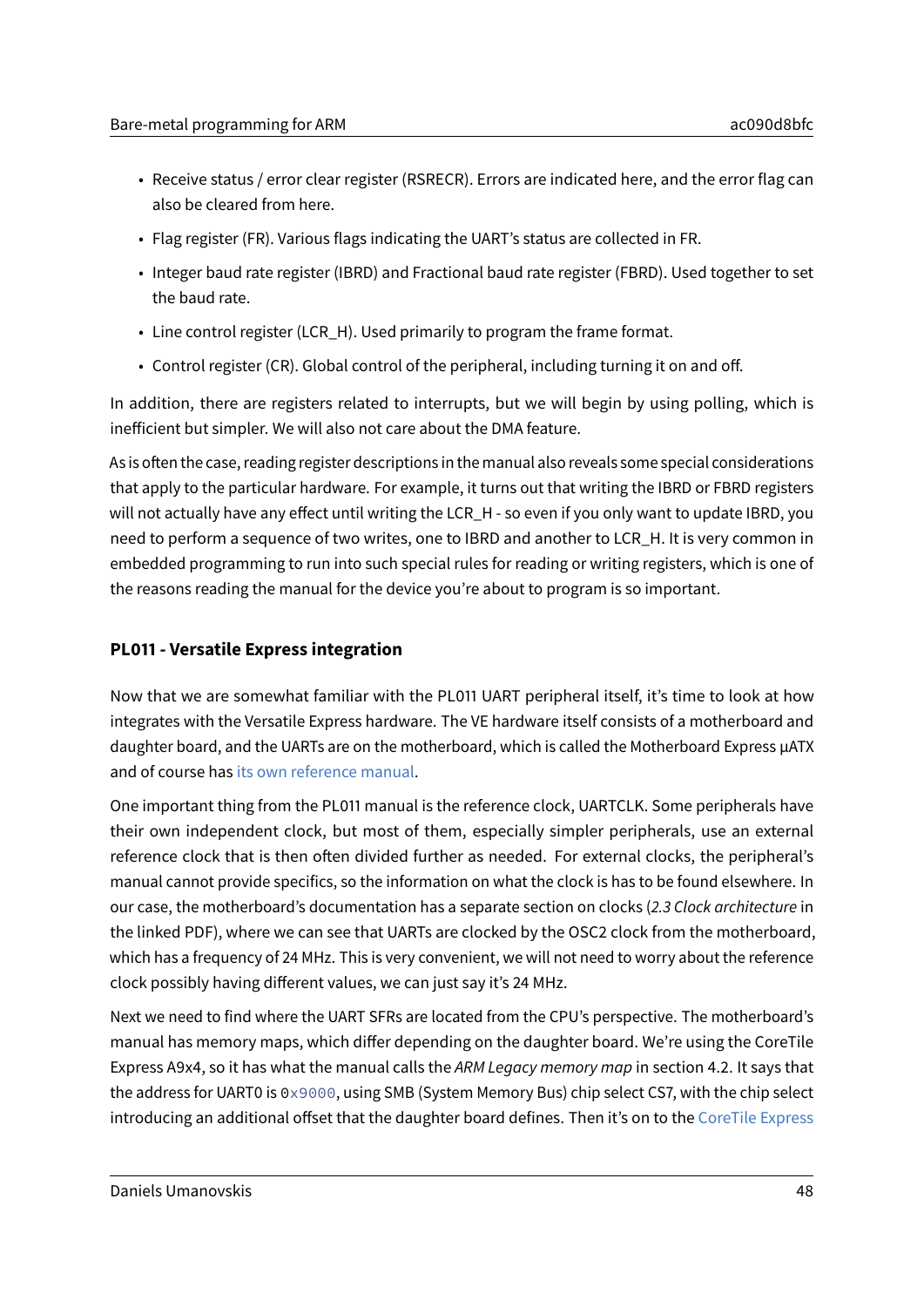[A9x4 manual,](http://infocenter.arm.com/help/topic/com.arm.doc.dui0448i/DUI0448I_v2p_ca9_trm.pdf) which explains that the board's memory controller places most motherboard peripherals under CS7, and in 3.2 Daughterboard memory map we see that CS7 memory mappings for accessing the motherboard's peripherals start at 0x10000000. Thus the address of UART0 from the perspective of the CPU running our code is CS7 base  $0 \times 100000000$  plus an offset of 0x9000, so 0x10009000 is ultimately the address we need.

Yes, this means that we have to check two different manuals just to find the peripheral's address. This is, once again, nothing unusual in an embedded context.

# **Writing the driver**

# **What's in the box?**

In higher-level programming, you can usually treat drivers as a black box, if you even give them any consideration. They're there, they do things with hardware, and they only have a few functions you're exposed to. Now that we're writing a driver, we have to consider what it consists of, the things we need to implement. Broadly, we can say that a driver has:

- An initialization function. It starts the device, performing whatever steps are needed. This is usually relatively simple.
- Configuration functions. Most devices can be configured to perform their functions differently. For a UART, programming the baud rate and frame format would fall here. Configuration can be simple or very complex.
- Runtime functions. These are the reason for having the driver in the first place, the interesting stuff happens here. In the case of UART, this means functions to transmit and read data.
- A deinitialization function. It turns the device off, and is quite often omitted.
- Interrupt handlers. Most peripherals have some interrupts, which need to be handled in special functions called interrupt handlers, or interrupt service routines. We won't be covering that for now.

Now we have a rough outline of what we need to implement. We will need code to start and configure the UART, and to send and receive data. Let's get on with the implementation.

# **Exposing the SFRs**

We know by now that programming the UART will be done by accessing the SFRs. It is possible, of course, to access the memory locations directly, but a better way is to define a C struct that reflects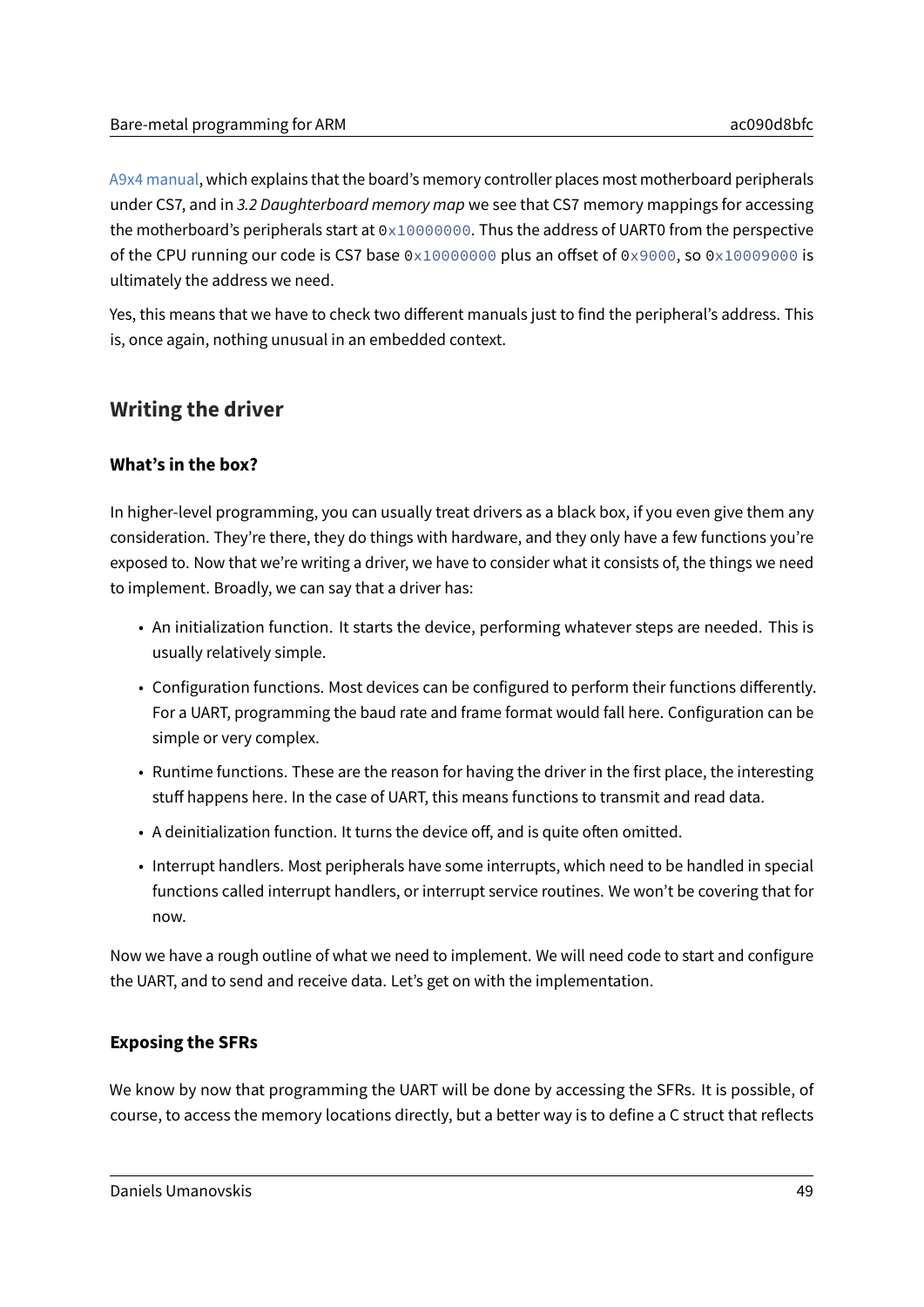what the SFRs look like. We again refer to the PL011 manual for the register summary. It begins like this:

| <b>Offset</b> | Type      | Width | <b>Reset</b><br>value | <b>Name</b>                       | <b>Description</b>                                                           |
|---------------|-----------|-------|-----------------------|-----------------------------------|------------------------------------------------------------------------------|
| 0x000         | RW        | 12/8  | $0x--$                | <b>UARTDR</b>                     | Data register, UARTDR on page 3-5                                            |
| 0x004         | <b>RW</b> | 4/0   | 0x0                   | <b>UARTRSR/</b><br><b>UARTECR</b> | Receive status register/error clear register,<br>UARTRSR/UARTECR on page 3-6 |
| 0x008-0x014   |           |       |                       |                                   | Reserved                                                                     |
| 0x018         | RO        | 9     | $0b-10010--$          | <b>UARTFR</b>                     | Flag register, UARTFR on page 3-8                                            |
| 0x01C         |           |       |                       | ۰                                 | Reserved                                                                     |
| 0x020         | <b>RW</b> | 8     | 0x00                  | <b>UARTILPR</b>                   | IrDA low-power counter register, UARTILPR on<br>page 3-9                     |
| 0x024         | <b>RW</b> | 16    | 0x0000                | <b>UARTIBRD</b>                   | Integer baud rate register, UARTIBRD on<br>page $3-10$                       |
| 0x028         | <b>RW</b> | 6     | <b>axaa</b>           | <b>UARTFBRD</b>                   | Fractional baud rate register, UARTFBRD on<br>page $3-10$                    |
| 0x02C         | RW        | 8     | 0x00                  | <b>UARTLCR H</b>                  | Line control register, UARTLCR_H on page 3-12                                |
| 0x030         | RW        | 16    | 0x0300                | <b>UARTCR</b>                     | Control register, UARTCR on page 3-15                                        |

Table 3-1 Register summary

**Figure 6.1: PL011 register summary** 

Looking at the table, we can define it in code as follows:

```
1 typedef volatile struct __attribute__((packed)) {
 2 uint32_t DR; /* 0x0 Data Register */
 3 uint32_t RSRECR; /* 0x4 Receive status / error clear
         register */
 4 uint32_t = reserved0[4]; \qquad \times 0x8 - 0x14 reserved \star/5 const uint32_t FR; /* 0x18 Flag register */
 6  uint32_t _reserved1; \rightarrow /* 0x1C reserved */
7 uint32_t ILPR; \frac{1}{2} /* 0x20 Low-power counter register */
8 uint32_t IBRD; \frac{1}{2} /* 0x24 Integer baudrate register */
9 uint32_t FBRD;<br>10 uint32_t LCRH; /* 0x2C Line control register */<br>10 uint32_t LCRH; /* 0x2C Line control register */
10 uint32_t LCRH; \frac{1}{2} /* 0x2C Line control register */
11 uint32_t CR; \frac{1}{x} 0x30 Control register \frac{x}{x}12 } uart_registers;
```
There are several things to note about the code. One is that it uses fixed-size types like uint32 t. Since the C99 standard was adopted, C has included the stdint.h header that defines exact-width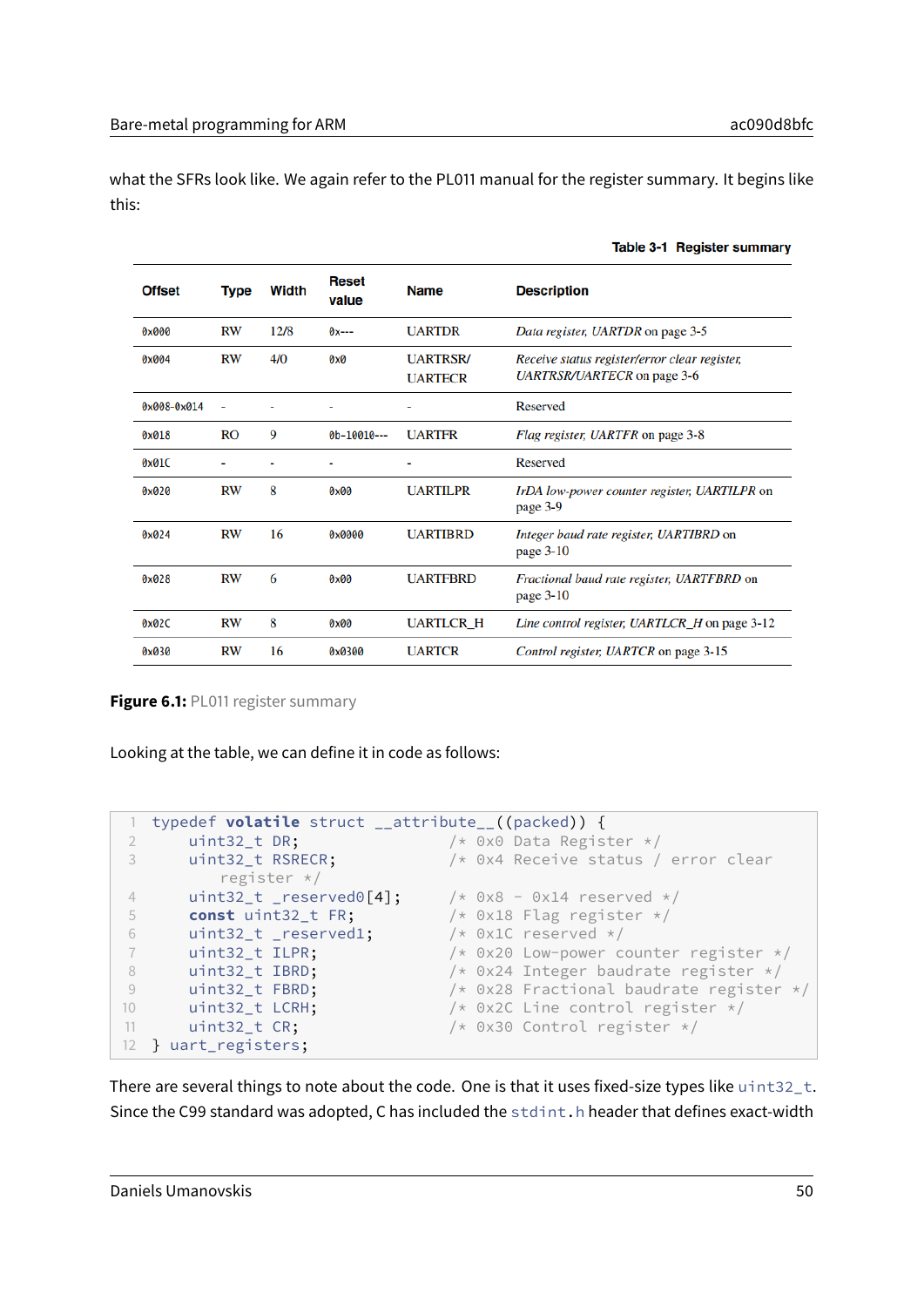integer types. So uint32\_t is guaranteed to be a 32-bit type, as opposed to unsigned **int**, for which there is no guaranteed fixed size. The layout and size of the SFRs is fixed, as described in the manual, so the struct has to match in terms of field sizes.

For the same reason, \_\_attribute\_\_((packed)) is provided. Normally, the compiler is allowed to insert padding between struct fields in order to align the whole struct to some size suited for the architecture. Consider the following example:

```
1 typedef struct {
2 char a; /* 1 byte */
3 int b; /* 4 bytes */
4 char c; /* 1 byte */
5 } example;
```
If you compile that struct for a typical x86 system where **int** is 4 bytes, the compiler will probably try to align the struct to a 4-byte boundary, and align the individual members to such a boundary as well, inserting 3 bytes after a and another 3 bytes after  $c$ , giving the struct a total size of 12 bytes.

When working with SFRs, we definitely don't want the compiler to insert any padding bytes or take any other liberties with the code. attribute ((packed)) is a GCC attribute (also recognized by some other compilers like clang) that tells the compiler to use the struct as it is written, using the least amount of memory possible to represent it. Forcing structs to be packed is generally not a great idea when working with "normal" data, but it's very good practice for structs that represent SFRs.

Sometimes there might be reserved memory locations between various registers. In our case of the PL011 UART, there are reserved bytes between the RSRECR and FR registers, and four more after FR. There's no general way in C to mark such struct fields as unusable, so giving them names like  $\Box$ reserved0 indicates the purpose. In our struct definition, we define uint32 $\bot$ t  $\Box$ reserved0[4]; to skip 16 bytes, and uint32\_t \_reserved1; to skip another 4 bytes later.

Some SFRs are read-only, like the FR, in which case it's helpful to declare the corresponding field as **const**. Attempts to write a read-only register would fail anyway (the register would remain unchanged), but marking it as **const** lets the compiler check for attempts to write the register.

Having defined a struct that mimics the SFR layout, we can create a static variable in our driver that will point to the UART0 device:

### 1 **static** uart\_registers\* uart0 = (uart\_registers\*)0x10009000u;

A possible alternative to the above would be to declare a macro that would point to the SFRs, such as #define UART0 ((uart\_registers\*)0x10009000u). That choice is largely a matter of preference.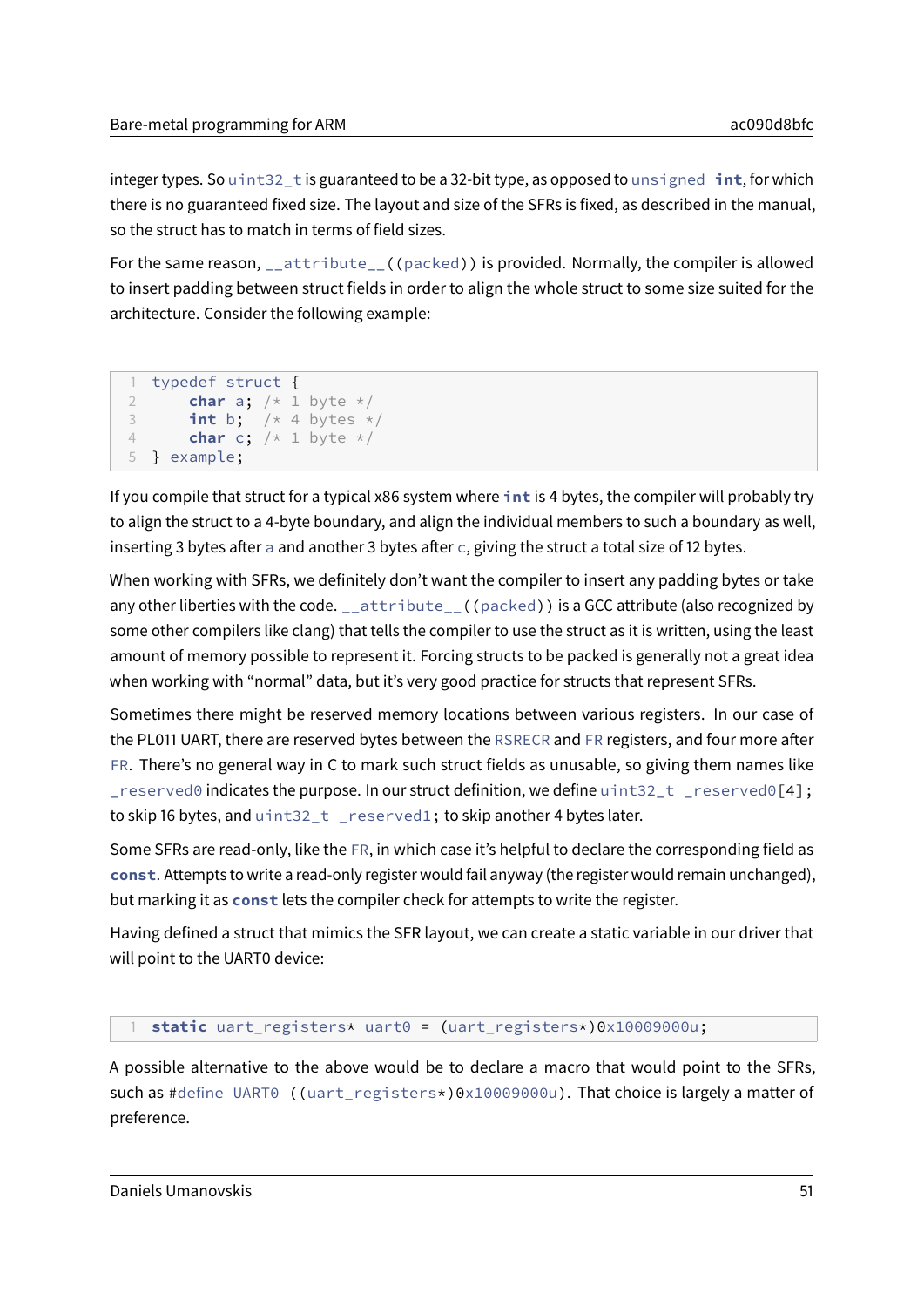### **Register access width**

An important, but easy to overlook, aspect of writing to SFRs is access width. A device might require its SFRs to be written all at once, with one write instruction, or the device might introduce other constraints. The corresponding device manual should indicate how it expects the registers to be accessed. Commonly encountered types of access are:

- Word access. The access operation should have the same width as the machine word, e.g. 32 bits on a 32-bit system. A SFR is usually the size of one word.
- Half-word access. As the name indicates, this means accessing half of a word at a time, so 16 bits on a 32-bit system.
- Byte access. Any byte within the register can be written individually.

Requiring word access, possibly with allowing half-word access, is common. Allowing byte access to SFRs is somewhat less common.

What does this mean in practice, and how to make sure access is of the right width? You have to be aware of how your code is going to access SFRs, consider the following:

sfr->SOMEFIELD |= 0xFu;

Most likely, the line would result in assembly code that performs a whole-word write, such as, if the address of SOMEFIELD is in register R0

```
1 ldr r1, [r0] ; load value in SOMEFIELD into R1
2 orr r2, r1, #15 ; save SOMEFIELD | 0xF into R2
3 str r2, [r0] ; write back to SOMEFIELD
```
or other optimized code that would be even better. However, it's possible that the line would be compiled into code that performs multiple accesses, i.e. one for each byte of SOMEFIELD.

A single word-wide write can be ensured by explicitly asking for a write to a uint32\_t\* such as:

### 1 \*(uint32\_t\*)sfr->SOMEFIELD = some\_val;

This is not particularly important for the PL011 UART specifically, which does not specify any restrictions on register access, but using word access explicitly would be good practice nonetheless. In the next chapter, dealing with the interrupt controller, register access width becomes more important.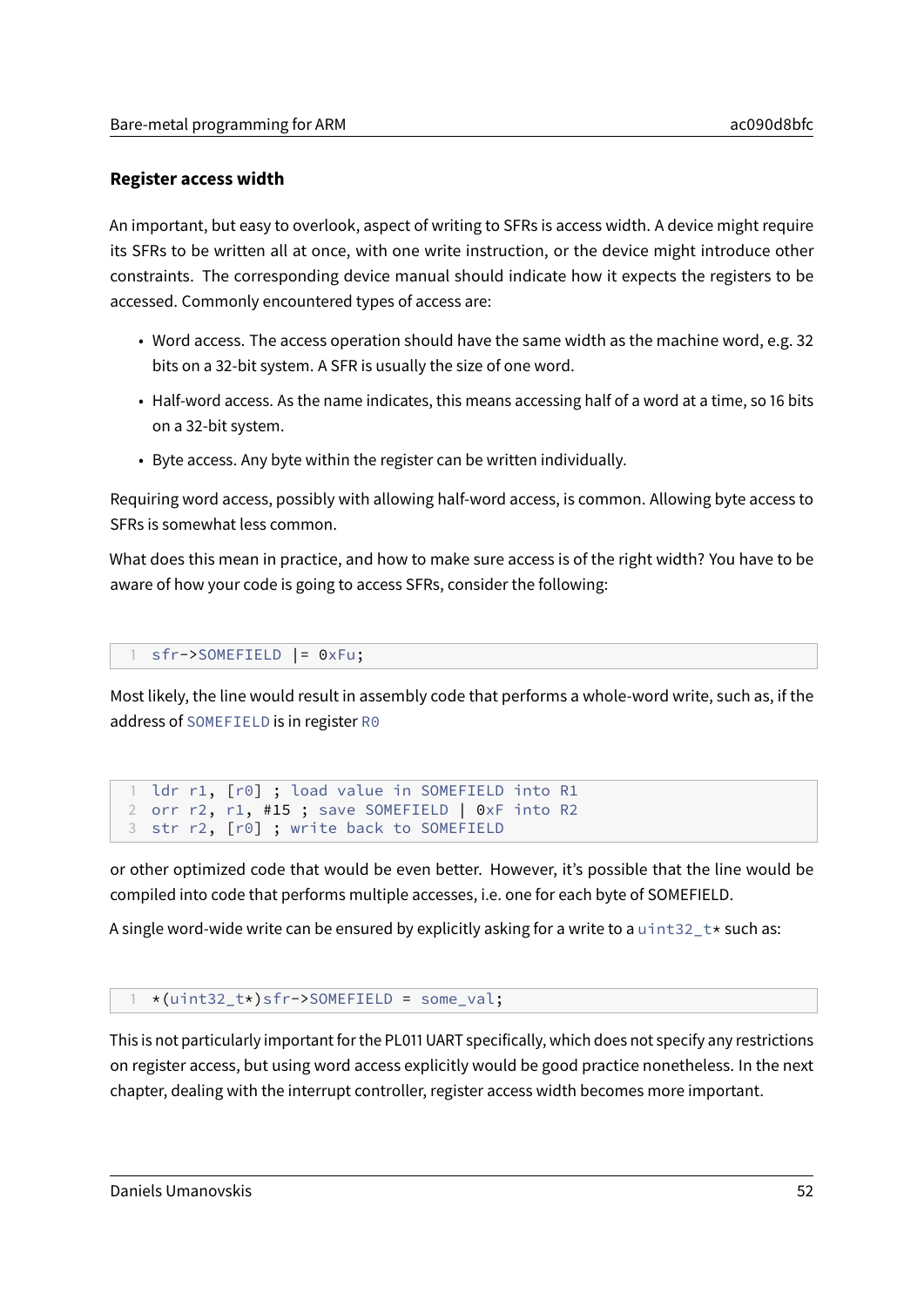# **Initializing and configuring the UART**

Let's now write uart\_configure(), which will initialize and configure the UART. For some drivers you might want a separate init function, but a uart init() here wouldn't make much sense, the device is quite simple. The functionitself is not particularly complex either, but can showcase some patterns.

First we need to define a couple of extra types. For the return type, we want something that can indicate failure or success. It's very useful for functions to be able to indicate success or failure, and driver functions can often fail in many ways. Protecting against possible programmer errors is of particular interest - it's definitely possible to use the driver incorrectly! So one of the approaches is to define error codes for each driver (or each driver type perhaps), like the following:

```
1 typedef enum {
2 UART OK = \theta.
3 UART_INVALID_ARGUMENT_BAUDRATE,
4 UART_INVALID_ARGUMENT_WORDSIZE,
5 UART_INVALID_ARGUMENT_STOP_BITS,
6 UART_RECEIVE_ERROR,
7 UART_NO_DATA
8 } uart_error;
```
A common convention is to give the success code a value of 0, and then we add some more error codes to the enumeration. Let's use this uart\_error type as the return type for our configuration function.

Then we need to pass some configuration to the driver, in order to set the baud rate, word size, etc. One possibility is to define the following struct describing a config:

```
1 typedef struct {
2 uint8_t data_bits;
3 uint8_t stop_bits;
4 bool parity;
5 uint32_t baudrate;
6 } uart_config;
```
This approach, of course, dictates that uart\_configure would take a parameter of the uart\_config type, giving us:

```
1 uart_error uart_configure(uart_config* config)
```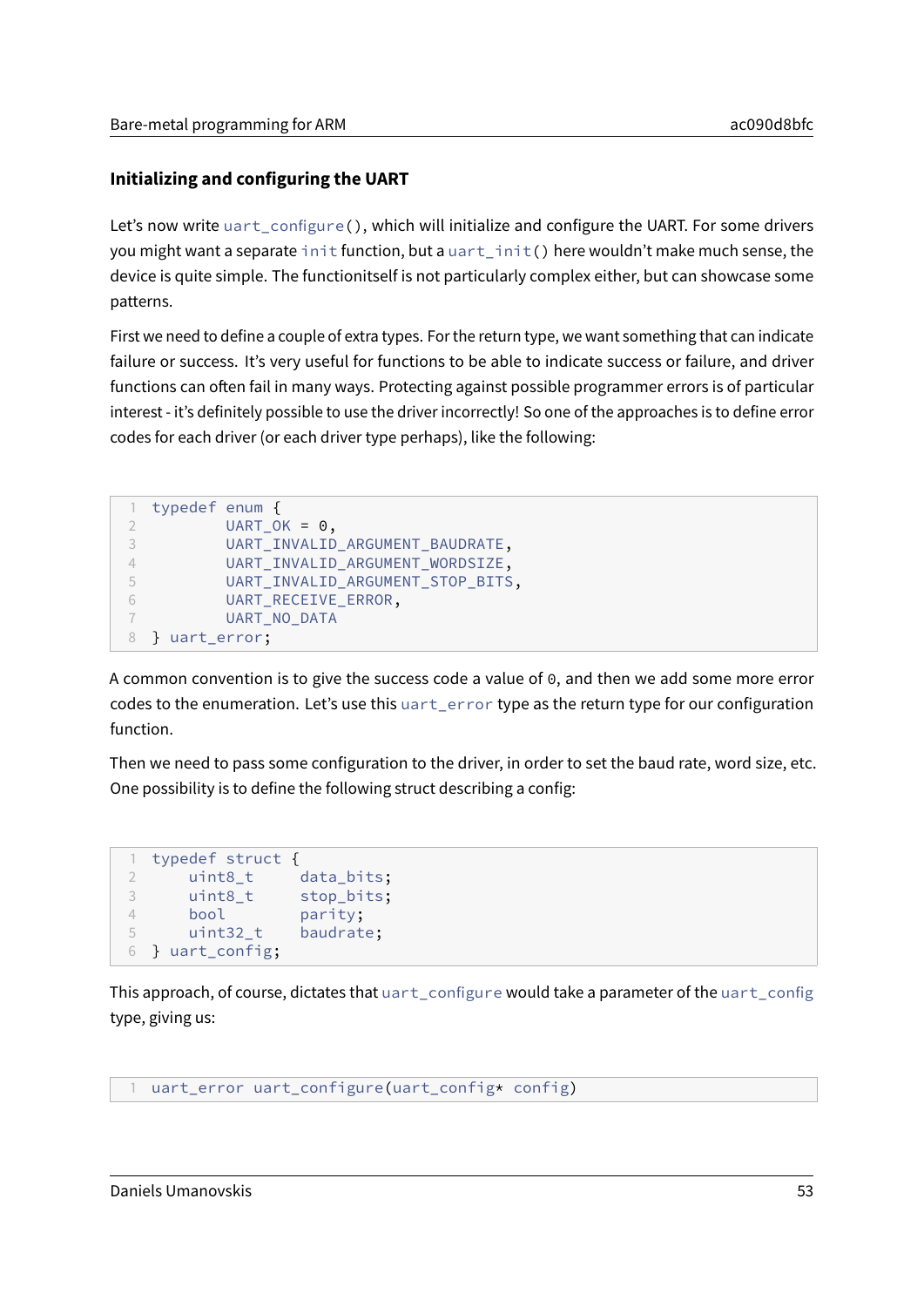There are other possible design choices. You could omit the struct, and just pass in multiple parameters, like uart\_configure(uint8\_t data\_bits, uint8\_t stop\_bits, bool parity , unit32\_t baudrate). I prefer a struct because those values logically belong together. Yet another option would be to have separate functions per parameter, such as uart\_set\_baudrate and uart\_set\_data\_bits, but I think that is a weaker choice, as it can create issues with the order in which those functions are called.

On to the function body. You can see the entire source in the [corresponding file for this chapter,](../src/06_uart/src/uart_pl011.c) and here I'll go through it block by block.

First, we perform some validation of the configuration, returning the appropriate error code if some parameter is outside the acceptable range.

```
1 if (config->data_bits < 5u || config->data_bits > 8u) {
2 return UART_INVALID_ARGUMENT_WORDSIZE;
3 }
4 if (config->stop_bits == 0u || config->stop_bits > 2u) {
5 return UART_INVALID_ARGUMENT_STOP_BITS;
6 }
7 if (config->baudrate < 110u || config->baudrate > 460800u) {
8 return UART_INVALID_ARGUMENT_BAUDRATE;
9 }
```
UART only allows 5 to 8 bits as the data size, and the only choices for the stop bit is to have one or two. For the baudrate check, we just constrain the baudrate to be between two standard values.

With validation done, the rest of the function essentially follows the PL011 UART's manual for how to configure it. First the UART needs to be disabled, allowed to finish an ongoing transmission, if any, and its transmit FIFO should be flushed. Here's the code:

```
1 /* Disable the UART */2 uart0->CR &= ~CR_UARTEN;
3 /* Finish any current transmission, and flush the FIFO */4 while (uart0->FR & FR_BUSY);
5 uart0->LCRH &= ~LCRH_FEN;
```
Having a similar **while** loop is common in driver code when waiting on some hardware process. In this case, the PL011's FR has a BUSY bit that indicates if a transmission is ongoing. Setting the FEN bit in LCRH to 0 is the way to flush the transmit queue.

What about all those defines like CR\_UARTEN in the lines above though? Here they are from the corresponding header file: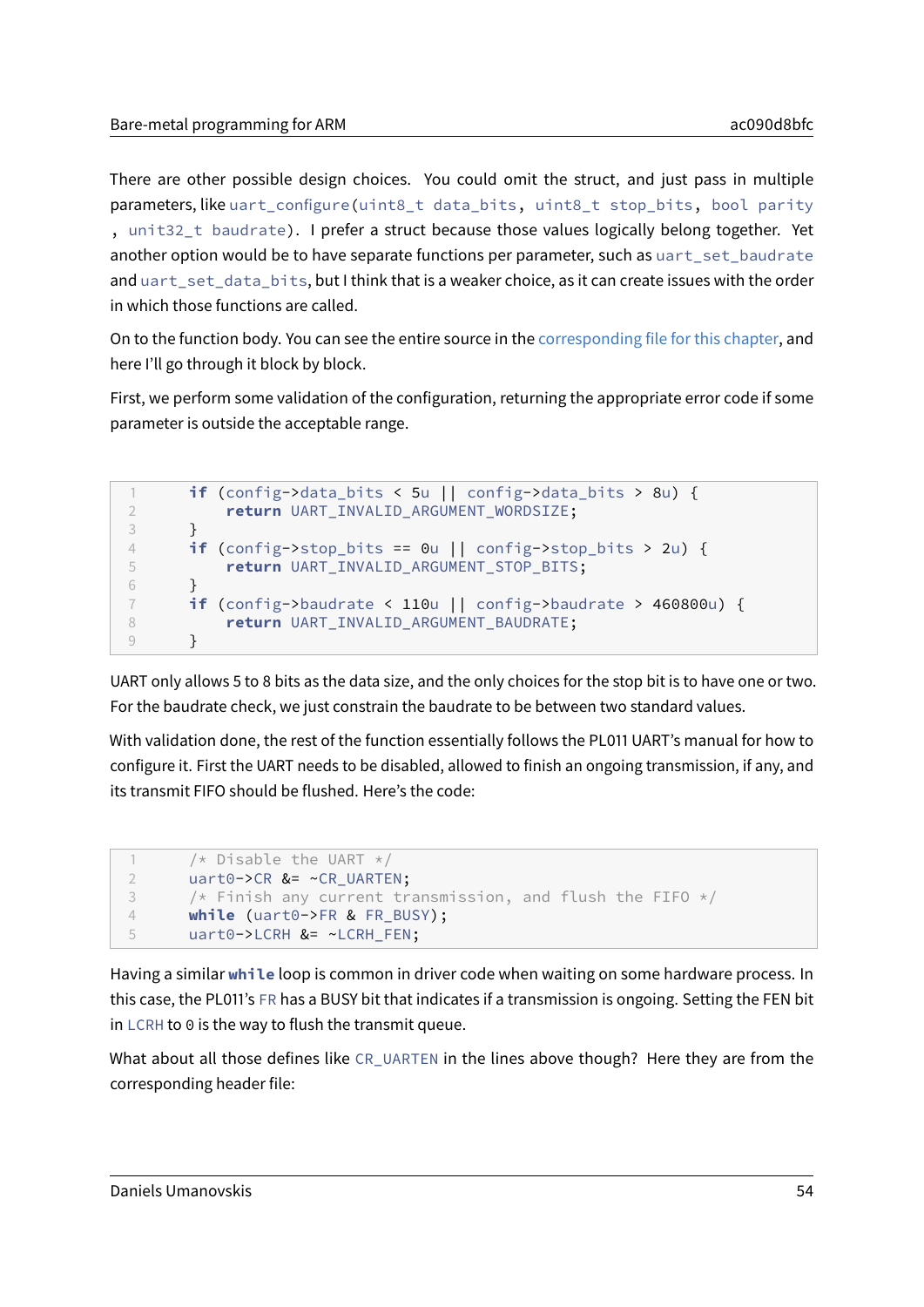| #define FR_BUSY     | $(1 \leq 3u)$       |  |
|---------------------|---------------------|--|
| 2 #define LCRH_FEN  | $(1 \le 4u)$        |  |
| 3 #define CR_UARTEN | $(1 \leq \theta u)$ |  |

Typically, one SFR has many individual settings, with one setting often using just one or two bits. The locations of the bits are always in the corresponding manual, but using them directly doesn't make for the most readable code. Consider uart0->CR &= ~(1u) or **while** (uart0->FR & (1 << 3u)). Any time you read such a line, you'd have to refer to the manual to check what the bit or mask means. Symbolic names make such code much more readable, and here I use the pattern of SFRNAME\_BITNAME, so CR\_UARTEN is the bit called UARTEN in the CR SFR. I won't include more of those defines in this chapter, but they're all in the [full header file.](../src/06_uart/src/uart_pl011.h)

#### **NOTE**

Bit manipulation is usually a very important part of driver code, such as the above snippet. Bitwise operators and shift operators are a part of C, and I won't be covering them here. Hopefully you're familiar enough with bit manipulation to read the code presented here. Just in case though, this cheat sheet might be handy:

Assuming that b is one bit,

#### $x$  | = b sets bit b in  $x$

- $x \&= \sim b$  clears bit b in x
- $\times$  & b checks if b is set

One bit in position n can be conveniently written as 1 left-shifted n places. E.g. bit 4 is  $1 \leq 4$  and bit  $0$  is  $1 \leq \theta$ 

Next we configure the UART's baudrate. This is another operation that translates to fairly simple code, but requires a careful reading of the manual. To obtain a certain baudrate, we need to divide the (input) reference clock with a certain divisor value. The divisor value is stored in two SFRs, IBRD for the integer part and FBRD for the fractional part. Accordig to the manual, baudrate divisor  $=$ reference clock / (16  $\star$  baudrate). The integer part of that result is used directly, and the fractional part needs to be converted to a 6-bit number m, where m = integer ((fractional part  $* 64$  + 0.5). We can translate that into C code as follows: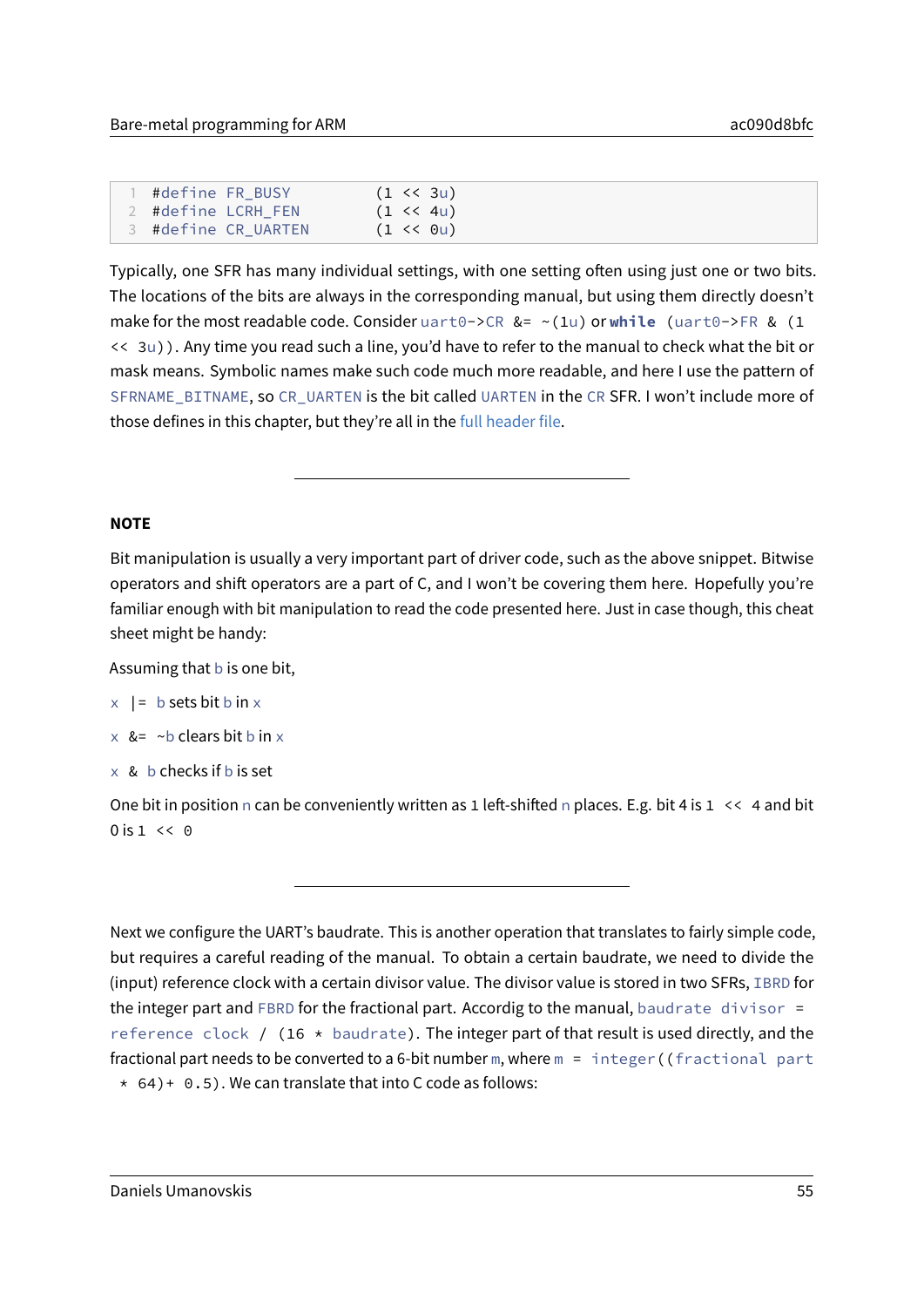```
1 double intpart, fractpart;
2 double baudrate_divisor = (double)refclock / (16u * config->
         baudrate);
3 fractpart = modf(baudrate_divisor, &intpart);
4
5 uart0->IBRD = (uint16_t)intpart;
6 uart0->FBRD = (uint8_t)( (fractpart * 64u) + 0.5);
```
It's possible to obtain the fractional part with some arithmetics, but we can just use the standard C modf function that exists for that purpose and is available after including  $\langle \text{match}, h \rangle$ . While we cannot use the entire C standard library on bare-metal without performing some extra work, mathematical functions do not require anything extra, so we can use them.

Since our reference clock is 24 MHz, as we established before, the refclock variable is 24000000u. Assuming that we want to set a baudrate of 9600, first the baudrate\_divisor will be calculated as 24000000 / (16  $\star$  9600), giving 156.25. The modf function will helpfully set intpart to 156 and fractpart to 0.25. Following the manual's instructions, we directly write the 156 to IBRD, and convert 0.25 to a 6-bit number. 0.25  $\star$  64 + 0.5 is 16.5, we only take the integer part of that, so 16 goes into FBRD. Note that 16 makes sense as a representation of 0.25 if you consider that the largest 6-bit number is 63.

We continue now by setting up the rest of the configuration - data bits, parity and the stop bit.

```
1 uint32 t lcrh = 0u;
\overline{\phantom{a}}3 /* Set data word size */4 switch (config->data_bits)
5 {
6 case 5:
7 lcrh |= LCRH_WLEN_5BITS;
8 break;
9 case 6:
10 lcrh |= LCRH_WLEN_6BITS;
11 break;
12 case 7:
13 lcrh |= LCRH_WLEN_7BITS;
14 break;
15 case 8:
16 lcrh |= LCRH_WLEN_8BITS;
17 break;
18 }
19
20 \frac{1}{x} Set parity. If enabled, use even parity \frac{x}{x}21 if (config->parity) {
22 lcrh |= LCRH_PEN;
23 lcrh |= LCRH_EPS;
```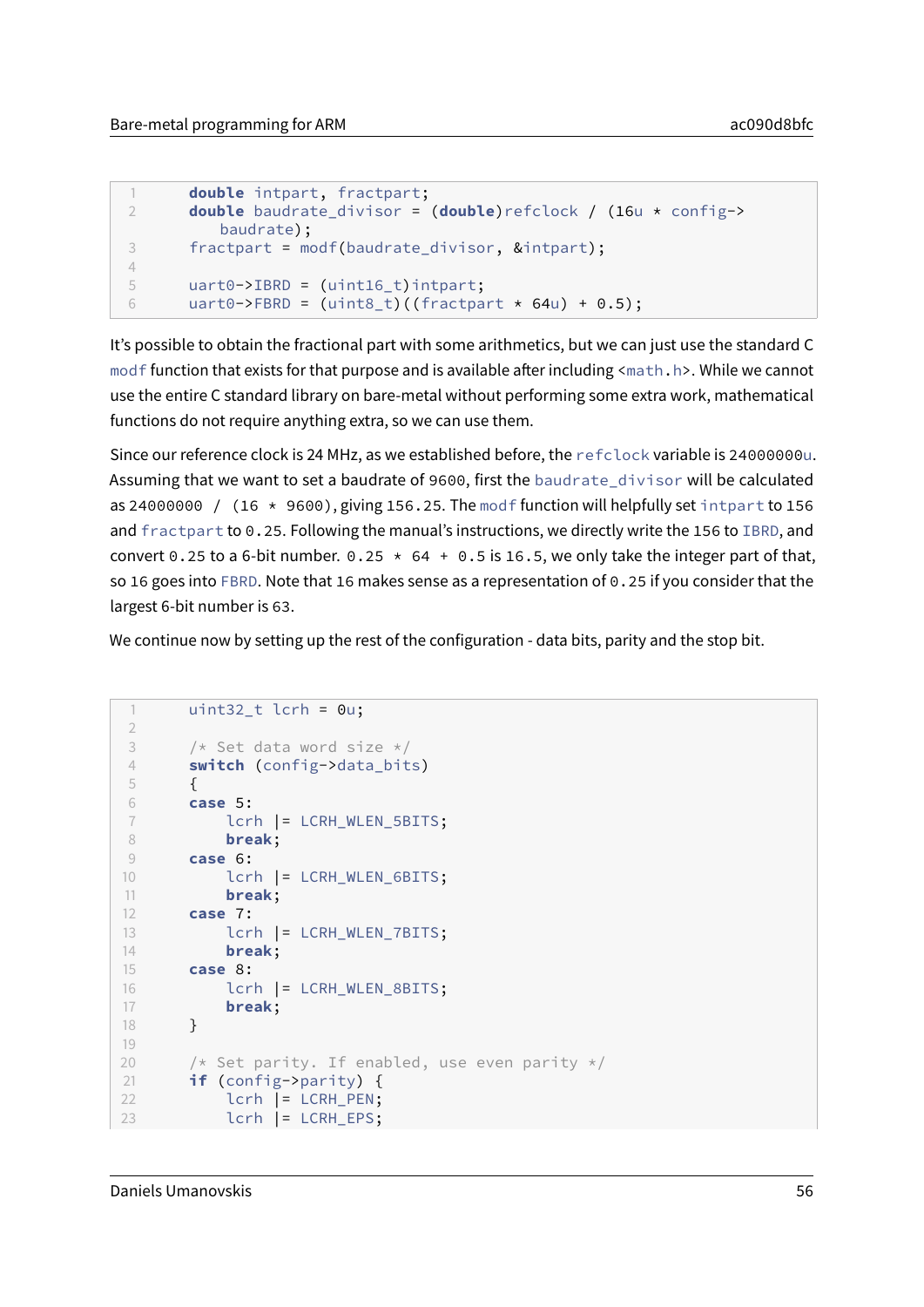```
24 lcrh |= LCRH_SPS;
25 } else {
26 lcrh &= ~LCRH_PEN;
27 lcrh &= ~LCRH_EPS;
28 lcrh &= ~LCRH_SPS;
29 }
30
31 /* Set stop bits */32 if (config->stop_bits == 1u) {
33 lcrh &= ~LCRH_STP2;
34 } else if (config->stop_bits == 2u) {
35 lcrh |= LCRH_STP2;
36 }
37
38 /* Enable FIFOs */
39 lcrh |= LCRH_FEN;
4041 uart0->LCRH = lcrh;
```
That is a longer piece of code, but there's not much remarkable about it. For the most part it's just picking the correct bits to set or clear depending on the provided configuration. One thing to note is the use of the temporary lcrh variable where the value is built, before actually writing it to the LCRH register at the end. It is sometimes necessary to make sure an entire register is written at once, in which case this is the technique to use. In the case of this particular device, LCRH can be written bit-by-bit, but writing to it also triggers updates of IBRD and FBRD, so we might as well avoid doing that many times.

At the end of the above snippet, we enable FIFOs for potentially better performance, and write the LCRH as discussed. After that, everything is configured, and all that remains is to actually turn the UART on:

1 uart0->CR |= CR\_UARTEN;

### **Read and write functions**

We can start the UART with our preferred configuration now, so it's a good time to implement functions that actually perform useful work - that is, send and receive data.

Code for sending is very straightforward:

```
1 void uart_putchar(char c) {
    while (uart0->FR & FR_TXFF);
```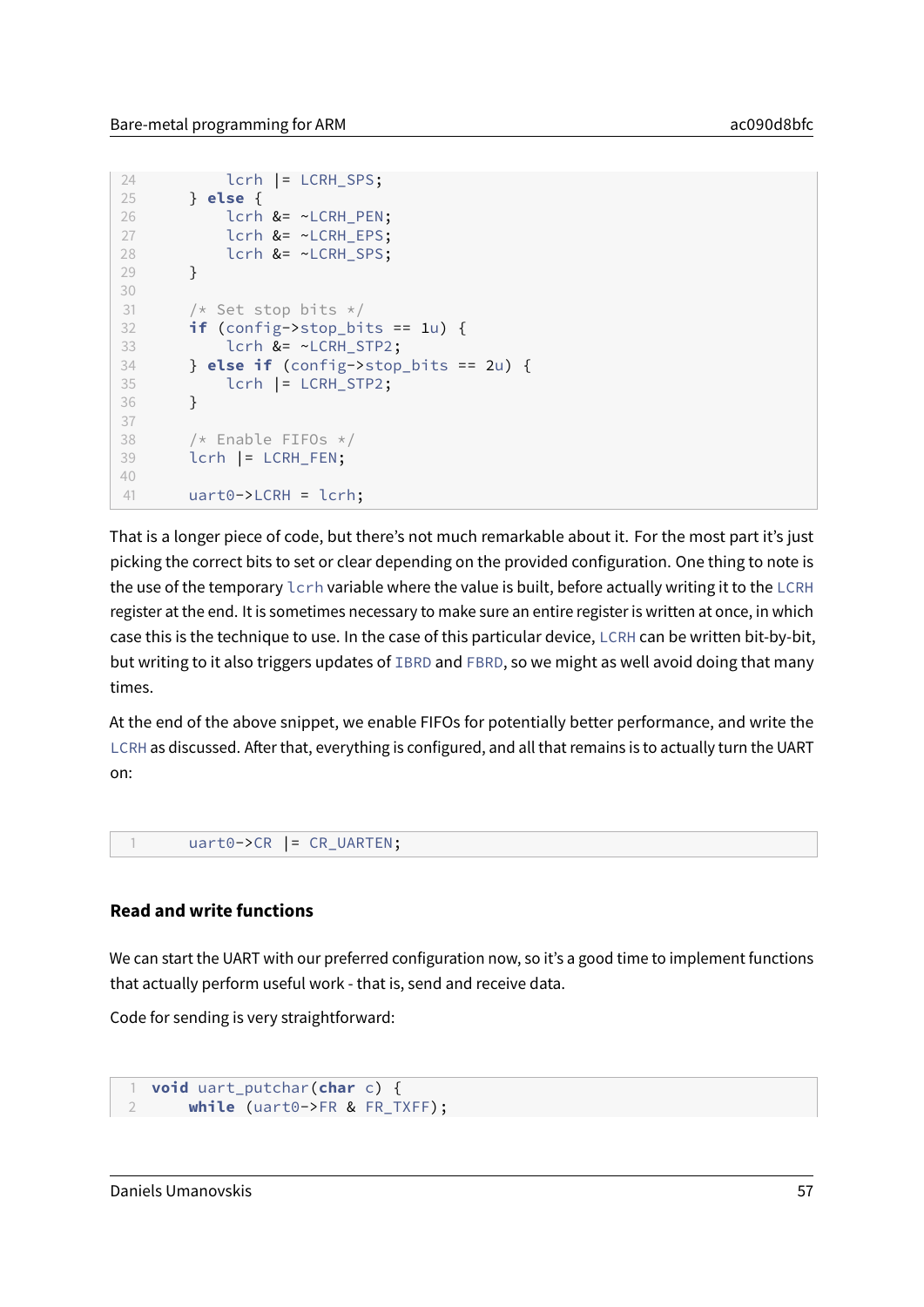```
3 uart0 \rightarrow \text{DR} = c;
4 }
5
6 void uart_write(const char* data) {
7 while (*data) {
8 uart_putchar(*data++);
9 }
10 }
```
Given any string, we just output it one character at a time. The TXFF bit in FR that  $u$ art\_putchar() waits for indicates a full transmit queue - we just wait until that's no longer the case.

These two functions have **void** return type, they don't return uart\_error. Why? It's again a design decision, meaning you could argue against it, but the write functions don't have any meaningful way of detecting errors anyway. Data is sent out on the bus and that's it. The UART doesn't know if anybody's receiving it, and it doesn't have any error flags that are useful when transmitting. So the **void** return type here is intended to suggest that the function isn't capable of providing any useful information regarding its own status.

The data reception code is a bit more interesting because it actually has error checks:

```
1 uart_error uart_getchar(char* c) {
2 if (uart0->FR & FR_RXFE) {
3 return UART_NO_DATA;
4 }
5
6 \times c = \text{uart0->DR} & DR_DATA_MASK;
7 if (uart0->RSRECR & RSRECR_ERR_MASK) {
8 /* The character had an error */9 uart0->RSRECR &= RSRECR_ERR_MASK;
10 return UART RECEIVE ERROR;
11 \qquad \qquad }
12 return UART OK;
13 }
```
First it checks if the receive FIFO is empty, using the RXFE bit in FR. Returning UART\_NO\_DATA in that case tells the user of this code not to expect any character. Otherwise, if data is present, the function first reads it from the data register DR, and then checks the corresponding error status - it has to be done in this order, once again according to the all-knowing manual. The PL011 UART can distinguish between several kinds of errors (framing, parity, break, overrun) but here we treat them all the same, using RSRECR\_ERR\_MASK as a bitmask to check if any error is present. In that case, a write to the RSRECR register is performed to reset the error flags.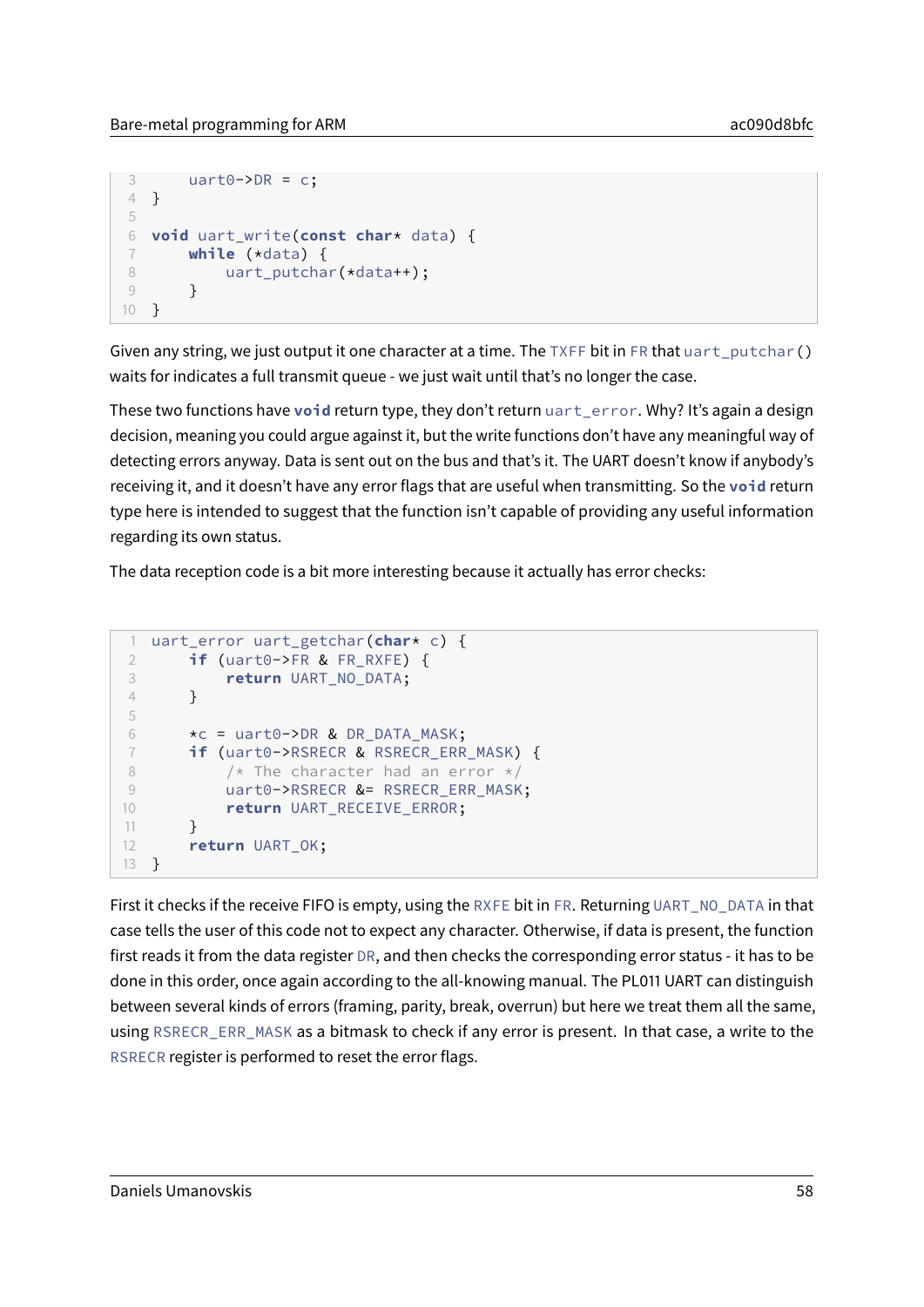### **Putting it to use**

We need some code to make use of our new driver! One possibility is to rewrite cstart.c like the following:

```
1 #include <stdint.h>
2 #include <stdbool.h>
3 #include <string.h>
4 #include "uart_pl011.h"
5
6 char buf[64];
7 uint8_t buf_idx = 0u;
8
9 static void parse_cmd(void) {
10 if (!strncmp("help\r", buf, strlen("help\r"))) {
11 uart_write("Just type and see what happens!\n");
12 } else if (!strncmp("uname\r", buf, strlen("uname\r"))) {
13 uart_write("bare-metal arm 06_uart\n");
14 }
15 }
16
17 int main() {
18 uart_config config = {
19 .data_bits = 8,
20 .stop_bits = 1,
21 .parity = false,
22 .baudrate = 9600
23 };
24 uart_configure(&config);
25
26 uart_putchar('A');
27 uart_putchar('B');
28 uart_putchar('C');
29 uart_putchar('\n');
30
31 uart_write("I love drivers!\n");
32 uart_write("Type below...\n");
33
34 while (1) {
35 char c;
36 if (uart_getchar(&c) == UART_OK) {
37 uart_putchar(c);
38 buf[buf_idx % 64] = c;
39 buf_idx++;
40 if (c == '\r') {
41 uart write("\n");
42 buf_idx = 0u;
43 parse_cmd();
44 }
```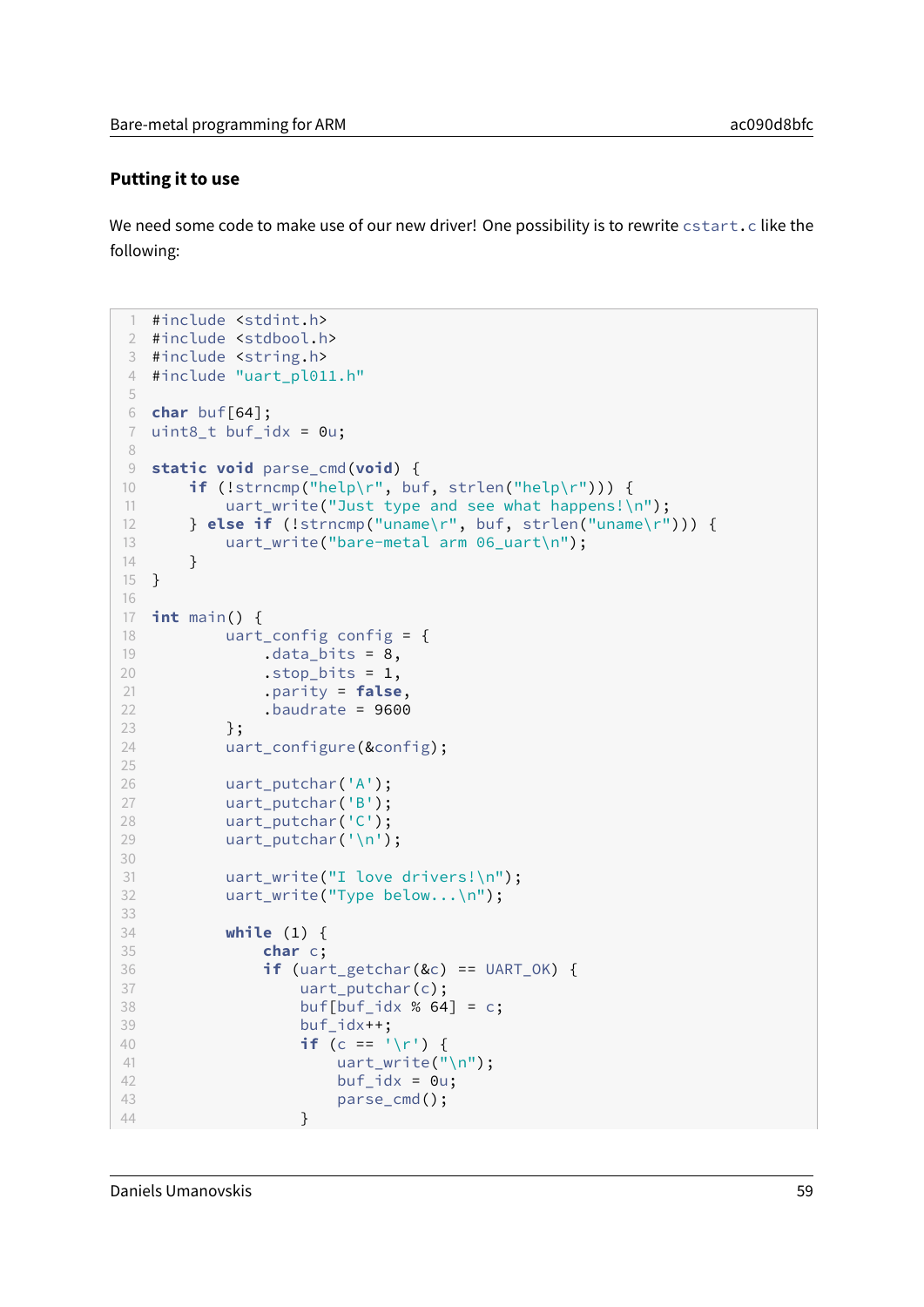| 45 |              |  |
|----|--------------|--|
| 46 |              |  |
|    |              |  |
|    | return $0$ ; |  |
| 49 |              |  |

The main function asks the UART driver to configure it for 9600/8-N-1, a commonly used mode, and then outputs some text to the screen much as the previous chapter's example did. Some more interesting things happen within the **while** loop now though - it constantly polls the UART for incoming data and appends any characters read to a buffer, and prints that same character back to the screen. Then, when a carriage return  $(\nabla r)$  is read, it calls parse\_cmd(). That's a very basic method of waiting for something to be input and reacting on the Enter key.

parse\_cmd() is a simple function that has responses in case the input line was help or uname. This way, without writing anything fancy, we grant our bare-metal program the ability to respond to user input!

### **Doing a test run**

To build our program with the new driver, it needs to be added to the source file list in CMake, and we need to change a couple of flags as well. To add the driver file, just add the file to the appropriate list in CMakeLists.txt:

### set(SRCLIST src/cstart.c src/uart\_pl011.c)

We are using the C standard library now, and we need to link against libm, so the compiler and linker flags should now look like this:

1 set(CMAKE\_C\_FLAGS "\${CMAKE\_C\_FLAGS} -nostartfiles -g -Wall") 2 set(CMAKE\_EXE\_LINKER\_FLAGS "-T \${LINKSCRIPT} -lgcc -lm")

When building C programs with GCC, the  $-\text{Im }$  flag is necessary if the program uses mathematical functions declared in the standard header math.h. For the rest of the standard library, no separate flag is needed. This special treatment of libm stems from technical decisions made a long time ago, and is by now best treated simply as a bit of legacy to remember.

Rebuild everything (since we changed CMakeLists.txt that means you also need to invoke cmake ), run the program in QEMU and, after some output, you should be able to type into the terminal and see what you type. That's the UART driver at work! Each character you type gets returned by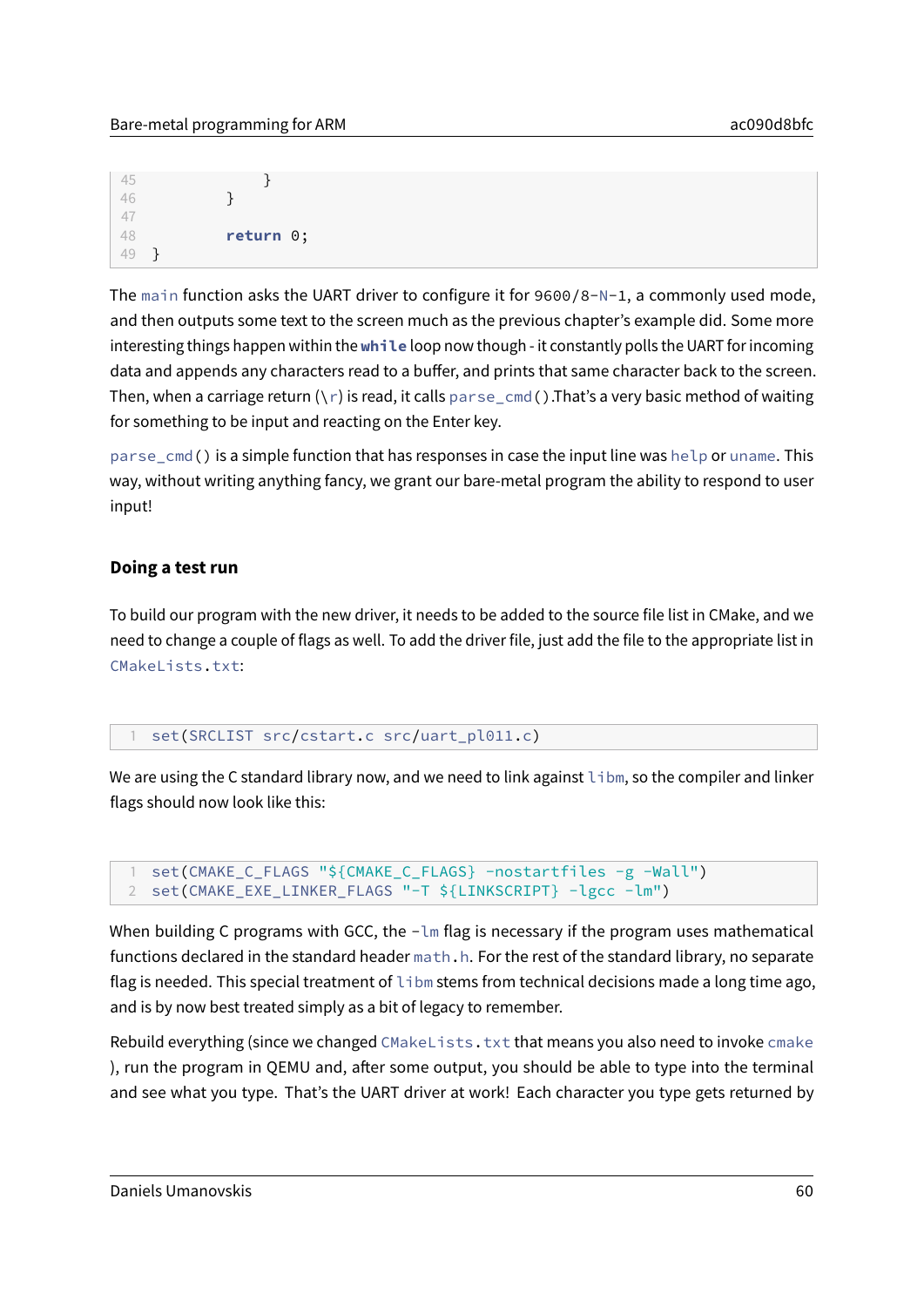uart\_getchar and then output to the screen by uart\_putchar. Try writing help and hitting the Enter key - you should see the output as defined in parse\_cmd.

Unfortunately, this is also the first point where using QEMU is a disadvantage. QEMU emulation of devices has limitations, and the PL011 UART is no exception. Our driver will work in QEMU no matter the baudrate. No matter if we connect the UART to standard input/output (as now) or a Linux character device, the baudrate will not matter. There's also no enable/disable mechanism for the emulated UART - the driver would work even if we never enabled the device in the CR register.

There's no real way around those issues short of running on real hardware, the best we can do is try and write the driver as if for the actual hardware device.

# **Summary**

We've written our first driver that interfaces with the hardware directly, and we wrote some proof-ofconcept code making use of the driver. A big takeaway is that carefully reading the manual is at least half the work involved in writing a driver. In writing the actual driver code, we also saw how it can be quite different from most non-driver code. There's a lot of bit manipulation, and operations that are order-sensitive in ways that may not be intuitive. The fact that the same location in memory, like the DR SFR, acts differently when being read versus written is also something rarely encountered outside of driver code.

Unsurprisingly, the driver written in this chapter is not perfect. Some possibilities for improvement:

- Interrupt handling. Currently the driver is being used in polling mode, constantly asking it if new characters have been received. In most practical cases, polling is too inefficient and interrupts are desired. This is something that the next chapter handles.
- More robustness. Error handling, sanity checks and other measures preventing the driver from being incorrectly are good! The driver could return different error codes for different types of receive errors instead of lumping them all together. The driver could keep track of its own status and prevent functions like uart\_write from executing before the configuration has been done with uart\_configure.
- The reference clock is hardcoded as 24 MHz now, the driver should instead query the hardware to find the reference clock's frequency.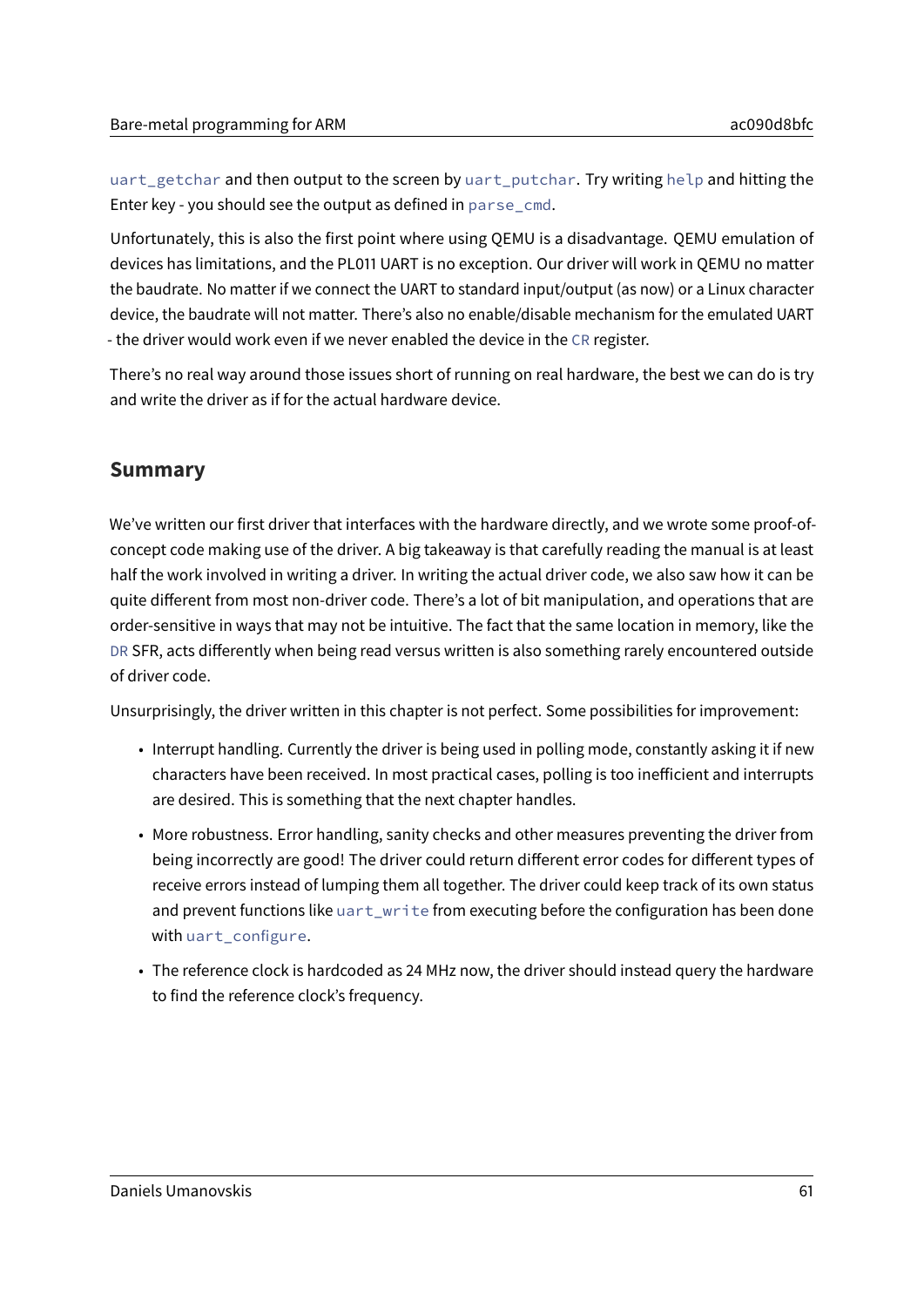# **7 Interrupts**

There's no reasonable way of handling systems programming, such as embedded development or operating system development, without interrupts being a major consideration.

What's an interrupt, anyway? It's a kind of notification signal that a CPU receives as an indication that something important needs to be handled. An interrupt is often sent by another hardware device, in which case that's a *hardware interrupt*. The CPU responds to an interrupt by interrupting its current activity (hence the name), and switching to a special function called an interrupt handler or an interrupt service routine - ISR for short. After dealing with the interrupt, the CPU will resume whatever it was doing previously.

There are also software interrupts, which can be triggered by the CPU itself upon detecting an error, or may be possible for the programmer to trigger with code.

Interrupts are used primarily for performance reasons. A polling-based approach, where external devices are continuously asked for some kind of status, are inefficient. The UART driver we wrote in the previous chapter is a prime example of that. We use it to let the user send data to our program by typing, and typing is far slower than the frequency at which the CPU can check for new data. Interrupts solve this problem by instead letting the device notify the CPU of an event, such as the UART receiving a new data byte.

If you read the manual for the PL011 UART in the previous chapter, you probably remember seeing some registers that control interrupt settings, which we ignored at the time. So, changing the driver to work with interrupts should be just a matter of setting some registers to enable interrupts and writing an ISR to handle them, right?

No, not even close. Inerrupt handling is often quite complicated, and there's work to be done before any interrupts can be used at all, and then there are additional considerations for any ISRs. Let's get to it.

# **Interrupt handling in ARMv7-A**

Interrupt handling is very hardware-dependent. We need to look into the general interrupt handling procedure of the particular architecture, and then into specifics of a particular implementation like a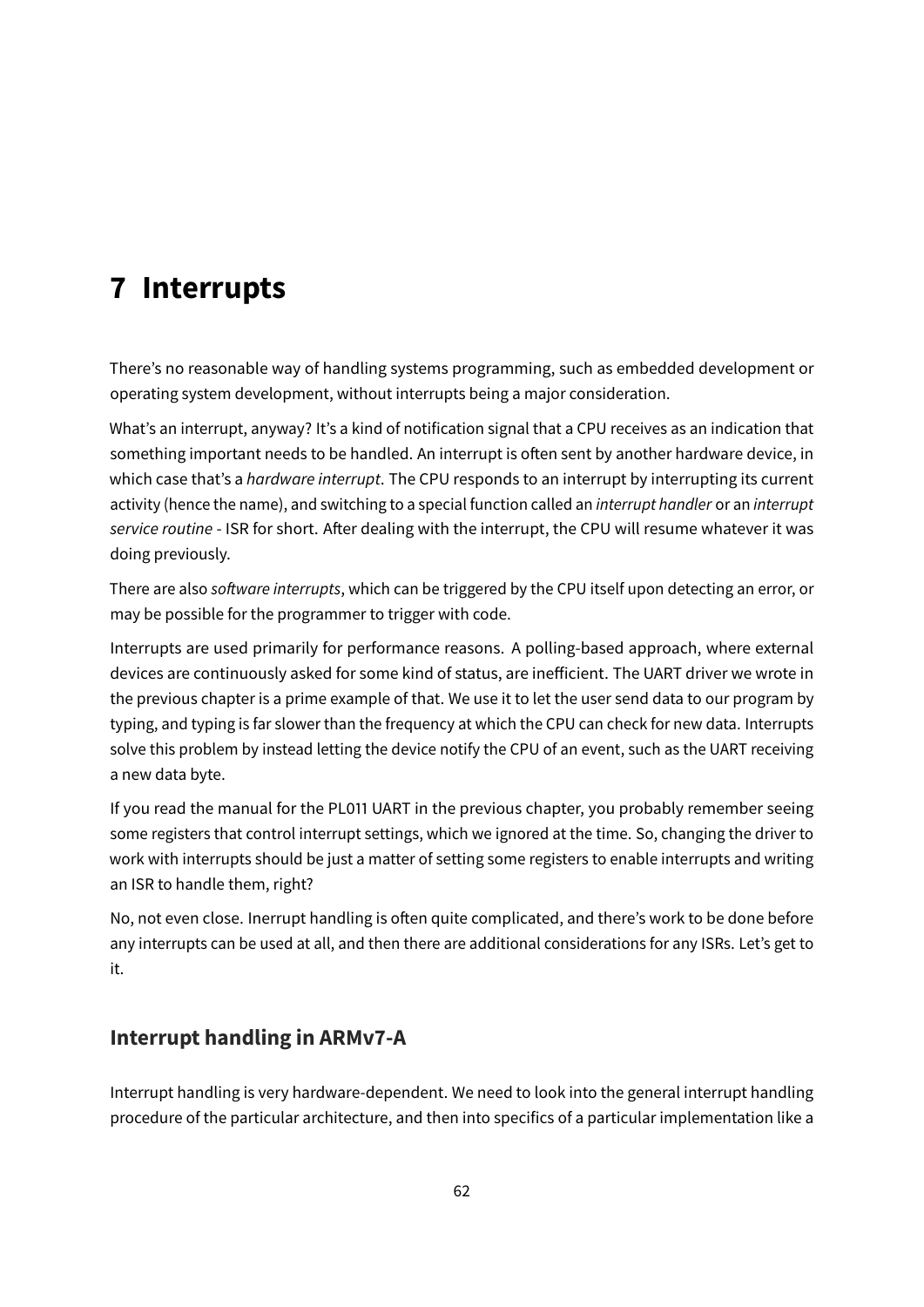specific CPU. The ARMv7-A manual provides quite a lot of useful information about interrupt handling on that architecture.

ARMv7-A uses the generic term exception to refer, in general terms, to interrupts and some other exception types like CPU errors. An interrupt is called an IRO exception in ARMv7-A, so that's the term the manual names a lot.When an ARMv7-A CPU takes an exception, it transfers control to an instruction located at the appropriate location in the vector table, depending on the exception type. The very first code we wrote for startup began with the vector table.

As a reminder:

```
1 _Reset:
2 b Reset_Handler
3 b . /* 0x4 Undefined Instruction */
4 b . /* 0x8 Software Interrupt */
5 b . /* 0xC Prefetch Abort */
6 b . /* 0x10 Data Abort */7 b. /* 0x14 Reserved */8 b . /* 0x18 IRO */
```
In the code above, we had an instruction at offset  $0\times0$ , for the reset exception, and dead loops for the other exception types, including IRQs at 0x18. So normally, an ARMv7-A CPU will execute the instruction at  $0 \times 18$  starting from the vector table's beginning when it takes an IRQ exception.

There's more that happens, too. When an IRQ exception is taken, the CPU will switch its mode to the IRQ mode, affecting how some registers are seen by the CPU. When we were initially preparing the stack for the C environment, we set several stacks up for different CPU modes, IRQ mode being one of them.

At this point it's worth noting that IRQ (and FIQ) exceptions can be disabled or enabled globally. The CPSR register, which you might recall we used to explicitly switch to different modes in Chapter 4, also holds the I and F bits that control whether IRQs and FIQs are enabled respectively.

Ignoring some advanced ARMv7 features like monitor and hypervisor modes, the sequence upon taking an IRQ exception is the following:

- 1. Figure out the address of the next instruction to be executed after handling the interrupt, and write it into the LR register.
- 2. Save the CPSR register, which contains the current processor status, into the SPSR register.
- 3. Switch to IRQ mode, by changing the mode bits in CPSR to  $0 \times 12$ .
- 4. Make some additional changes in CPSR, such as clearing conditional execution flags.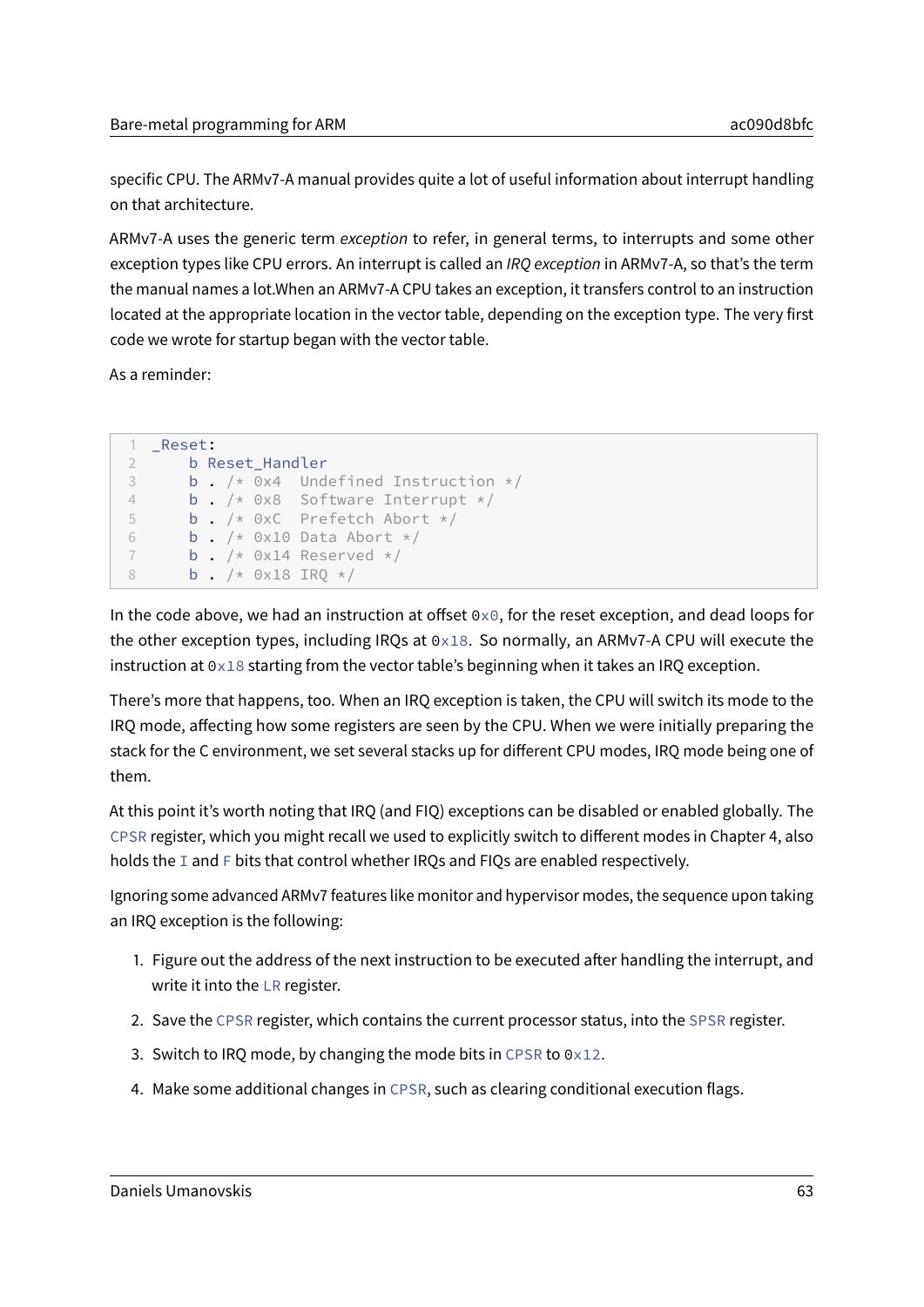5. Check the VE (Interrupt Vectors Enabled) bit in the SCTLR (system control register). If VE is 0, go to the start of the vector table plus  $0 \times 18$ . If  $V \to \infty$  is 1, go to the appropriate implementation-defined location for the interrupt vector.

That last part sounds confusing. What's with that implementation-defined location?

Remember that ARMv7-A is not a CPU. It's a CPU architecture. In this architecture, interrupts are supported as just discussed, and there's always the possibility to use an interrupt handler at  $0\times18$ bytes into the vector table. That is, however, not always convenient. Consider that there can be many different interrupt sources, while the vector table can only contain one branch instruction at  $0 \times 18$ . This means that the the function taking care of interrupts would first have to figure out which interrupt was triggered, and then act appropriately. Such an approach puts extra burden on the CPU as it has to check all possible interrupt sources.

The solution to that is known as vectored interrupts. In a vectored interrupt system, each interrupt has its own vector (a unique ID). Then some kind of vectored interrupt controller is in place that knows which ISR to route each interrupt vector to.

The ARMv7-A architecture has numerous implementations, as in specific CPUs. The architecture description says that vectored interrupts may be supported, but the details are left up to the implementation. The choice of which interrupt system to use, though, is controlled by the architecturedefined SCTLR register. In our case, implementation-defined will mean that vectored interrupts are not supported - the CPU we're using doesn't allow vectored interrupts.

# **Generic Interrupt Controller of the Cortex-A9**

We're programming for a CoreTile Express A9x4 daughterboard, which contains the Cortex-A9 MPCore CPU. The MPCore means it's a CPU that can consist of one to four individual Cortex-A9 cores. So it's the [Cortex-A9 MPCore manual](https://static.docs.arm.com/ddi0407/h/DDI0407H_cortex_a9_mpcore_r4p0_trm.pdf) that becomes our next stop. There's a chapter in the manual for the interrupt controller - so far so good - but it immediately refers to another manual. Turns out that the Cortex-A9 has an interrupt controller of the ARM Generic Interrupt Controller type, for which there's a separate manual (note that GIC version 4.0 makes a lot of references to the ARMv8 architecture). The Cortex-A9 manual refers to version 1.0 of the GIC specification, but reading version 2.0 is also fine, there aren't too many differences and none in the basic features.

The GIC is one of the major interrupt controller implementations. This is one of the area where the difference between A-profile and R-profile of ARMv7 matters. ARMv7-R CPUs such as the Cortex-R4 normally use a vectored controller like the appropriately named VIC.

The GIC has its own set of SFRs that control its operation, and the GIC as a whole is responsible for forwarding interrupt requests to the correct A9 core in the A9-MPCore. There are two main components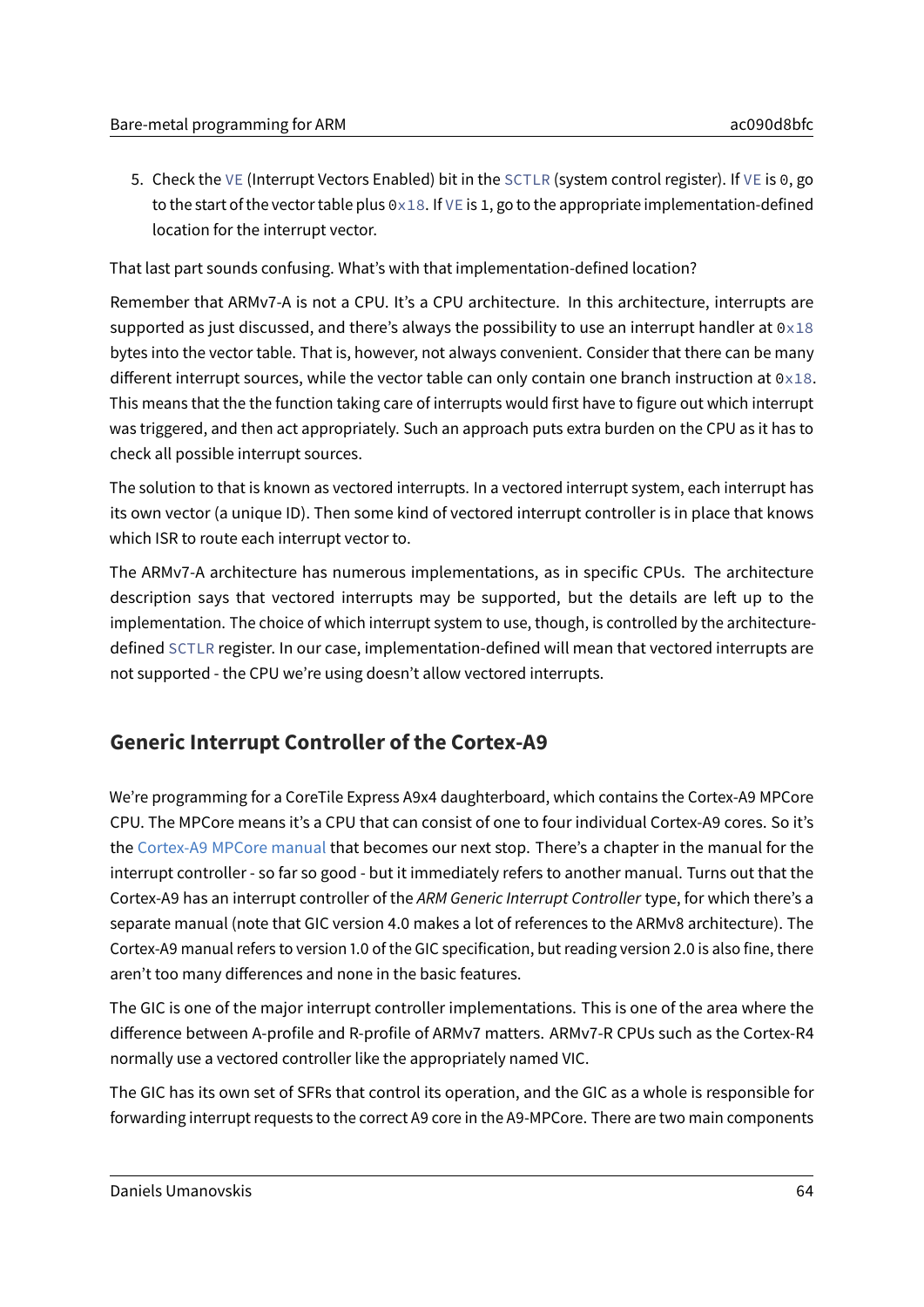in the GIC - the Distributor and the CPU interfaces. The Distributor receives interrupt requests, prioritizes them, and forwards them to the CPU interfaces, each of which corresponds to an A9 core.

Let's clarify with a schematic drawing. The Distributor and the CPU interfaces are all part of the GIC, with each CPU then using its own assigned CPU interface to communicate with the GIC. The communication is two-way because CPUs need to not only receive interrupts but also, at least, to inform the GIC when interrupt handling completes.



To enable interrupts, we'll need to program the GIC Distributor, telling it to enable certain interrupts, and forward them to our CPU. Once we have some form of working interrupt handling, we'll need to tell our program to report back to the GIC, using the CPU Interface part, when the handling of an interrupt has been finished.

The general sequence for an interrupt is as follows:

- 1. The GIC receives an interrupt request. That particular interrupt is now considered pending.
- 2. If the specific interrupt is enabled in the GIC, the Distributor determines the core or cores to forward it to.
- 3. Among all pending interrupts, the Distributor chooses the one with the highest priority for each CPU interface.
- 4. The GIC's CPU interface forwards the interrupt to the processor, if priority rules tell it to do so.
- 5. The processor acknowledges the interrupt, informing the GIC. The interrupt is now active or, possibly, active and pending if the interrupt has been requested again.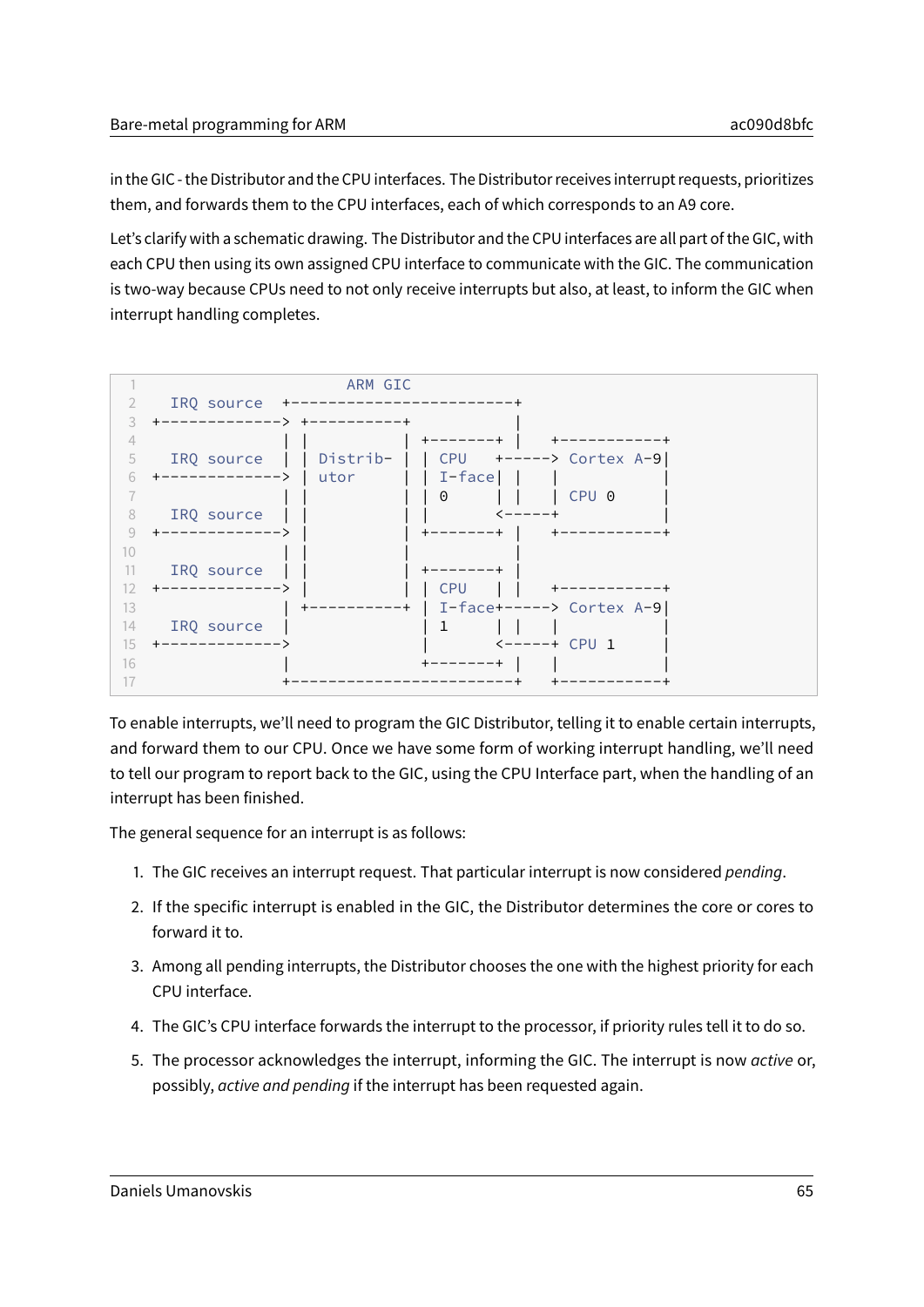6. The software running on the processor handles the interrupt and then informs the GIC that the handling is complete. The interrupt is now inactive.

Note that interrupts can also be preempted, that is, a higher-priority interrupt can be forwarded to a CPU while it's already processing an active lower-priority interrupt.

Just as with the UART driver previously, it's wise to identify some key registers of the GIC that we will need to program to process interrupts. I'll once again omit the GIC prefix in register names for brevity. Registers whose names start with D (or GICD in full) belong to the Distributor system, those with C names belong to the CPU interface system.

For the Distributor, key registers include:

- DCTLR the global Distributor Control Register, containing the enable bit no interrupts will be forwarded to CPUs without turning that bit on.
- DISENABLERn interrupt set-enable registers. There are multiple such registers, hence the n at the end. Writing to these registers enables specific interrupts.
- DICENABLERn interrupt clear-enable registers. Like the above, but writing to these registers disables interrupts.
- DIPRIORITYRn interrupt priorty registers. Lets each interrupt have a different priority level, with these priorities determining which interrupt actually gets forwarded to a CPU when there are multiple pending interrupts.
- DITARGETSRn interrupt processor target registers. These determine which CPU will get notified for each interrupt.
- DICFGRn interrupt configuration registers. They identify whether each interrupt is edgetriggered or level-sensitive. Edge-triggered interrupts can be deasserted (marked as no longer pending) by the peripheral that triggered them in the first place, level-sensitive interrupts can only be cleared by the CPU.

There are more Distributor registers but the ones above would let us get some interrupt handling in place. That's just the Distributor part of the GIC though, there's also the CPU interface part, with key registers including:

- CCTLR CPU interface control register, enabling or disabling interrupt forwarding to the particular CPU connected to that interface.
- CCPMR interrupt priority mask register. Acts as a filter of sorts between the Distributor and the CPUs - this register defines the minimum priority level for an intrrupt to be forwarded to the CPU.
- CIAR interrupt acknowledge register. The CPU receiving the interrupt is expected to read from this register in order to obtain the interrupt ID, and thereby acknowledge the interrupt.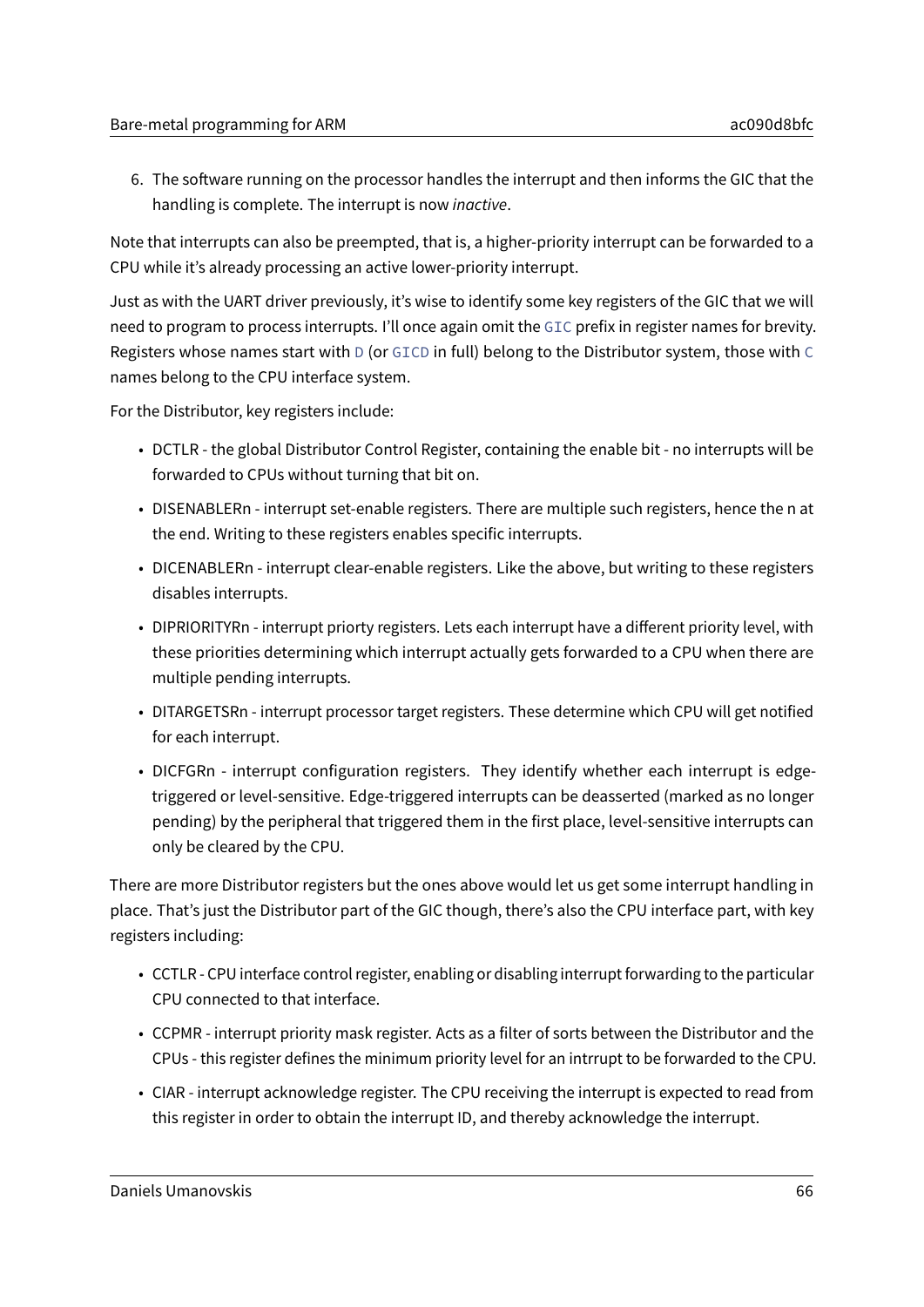• CEOIR - end of interrupt register. The CPU is expected to write to this register after completing the handling of an interrupt.

# **First GIC implementation**

Let us say that the first goal is to successfully react to an interrupt. For that, we will need a basic GIC driver and an interrupt handler, as well as some specific interrupt to enable and react to. The UART can act as an interrupt source, as a UART data reception (keypress in the terminal) triggers an interrupt. From there, we'll be able to iterate and improve the implementation with better interrupt hanlders and the use of vectorized interrupts.

This section has quite a lot of information and again refers to multiple manuals, so do not worry if it initially seems complicated!

We begin by defining the appropriate structures in a header file that could be called  $g$ ic.h, taking the register map from the GIC manual as the source of information. The result looks something like this:

|                 | typedef <b>volatile</b> struct __attribute__((packed)) { |                                       |
|-----------------|----------------------------------------------------------|---------------------------------------|
| 2               | uint32_t DCTLR;                                          | /* 0x0 Distributor Control register   |
|                 | $\star/$                                                 |                                       |
| 3               | const uint32_t DTYPER;                                   | /* 0x4 Controller type register $*/$  |
| 4               | const uint32_t DIIDR;                                    | /* 0x8 Implementer identification     |
|                 | register $*/$                                            |                                       |
| 5               | uint32_t _reserved0[29];                                 | $/*$ 0xC - 0x80; reserved and         |
|                 | $implementation-defined * /$                             |                                       |
| 6               | uint32_t DIGROUPR[32];                                   | $/*$ 0x80 - 0xFC Interrupt group      |
|                 | registers $*/$                                           |                                       |
| $\overline{1}$  | uint32_t DISENABLER[32];                                 | $/*$ 0x100 - 0x17C Interrupt set-     |
|                 | enable registers $*/$                                    |                                       |
| 8               | uint32_t DICENABLER[32];                                 | $/*$ 0x180 - 0x1FC Interrupt clear-   |
|                 | enable registers $*/$                                    |                                       |
| 9               | uint32_t DISPENDR[32];<br>pending registers $*/$         | $/*$ 0x200 - 0x27C Interrupt set-     |
| 10 <sup>°</sup> | uint32_t DICPENDR[32];                                   | $/*$ 0x280 - 0x2FC Interrupt clear-   |
|                 | pending registers $*/$                                   |                                       |
| 11              | uint32_t DICDABR[32];                                    | $/*$ 0x300 - 0x3FC Active Bit         |
|                 | Registers (GIC $v1$ ) */                                 |                                       |
| 12              | uint32_t _reserved1[32];                                 | $/*$ 0x380 - 0x3FC reserved on GIC v1 |
|                 | $\star/$                                                 |                                       |
| 13              | uint32_t DIPRIORITY[255];                                | /* 0x400 - 0x7F8 Interrupt priority   |
|                 | registers $*/$                                           |                                       |
| 14              | uint32_t _reserved2;                                     | /* 0x7FC reserved $*/$                |
| 15              | const uint32_t DITARGETSRO[8];                           | /* 0x800 - 0x81C Interrupt CPU        |
|                 | targets, RO $*/$                                         |                                       |
|                 |                                                          |                                       |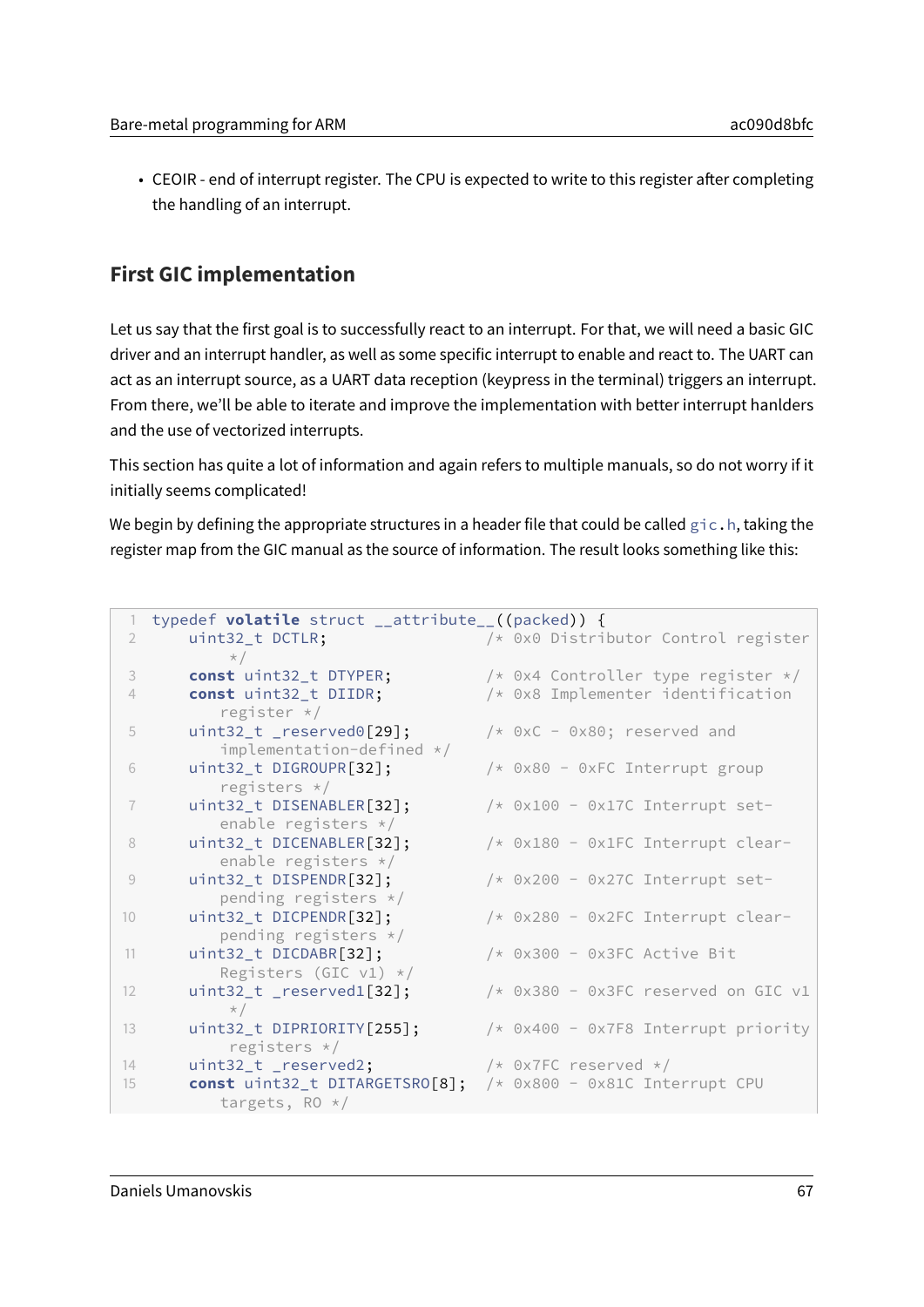```
16 uint32_t DITARGETSR[246]; /* 0x820 - 0xBF8 Interrupt CPU
         targets */
17 uint32_t _reserved3; \frac{1}{2} /* 0xBFC reserved */
18 uint32_t DICFGR[64]; \frac{1}{3} /* 0xC00 - 0xCFC Interrupt config
         registers */
19 /* Some PPI, SPI status registers and identification registers
         beyond this.
20 Don't care about them */
21 } gic_distributor_registers;
22
23 typedef volatile struct __attribute__((packed)) {
24 uint32_t CCTLR; /* 0x0 CPU Interface control
         register */
25 uint32_t CCPMR; /* 0x4 Interrupt priority mask
         register */
26 uint32_t CBPR; \frac{1}{26} /* 0x8 Binary point register */
27 const uint32_t CIAR; \frac{1}{27} /* 0xC Interrupt acknowledge
         register */
28 uint32_t CEOIR; \frac{1}{28} /* 0x10 End of interrupt register
         \star/29 const uint32_t CRPR; /* 0x14 Running priority register
         \star/30 const uint32_t CHPPIR; /* 0x18 Higher priority pending
         interrupt register */
31 uint32_t CABPR; \frac{1}{x} \frac{1}{x} \frac{1}{x} ox1C Aliased binary point
         register */
32 const uint32_t CAIAR; /* 0x20 Aliased interrupt
         acknowledge register */
33 uint32_t CAEOIR; /* 0x24 Aliased end of interrupt
         register */
34 const uint32_t CAHPPIR; /* 0x28 Aliased highest priority
         pending interrupt register */
35 } gic_cpu_interface_registers;
```
There is nothing particularly noteworthy about the structs, they follow the same patterns as explained in the previous chapter. Note that Distributor and CPU Interface stuctures cannot be joined together because they may not be contiguous in memory (and indeed aren't on the Cortex-A CPUs).

When that's done, we need to write  $\text{gic.c}$ , our implementation file. The first version can be really simple, but it will nonetheless reveal several things that we had not had to consider before. JHere's how gic.c begins:

```
1 #include "gic.h"
2
3 static gic_distributor_registers* gic_dregs;
4 static gic_cpu_interface_registers* gic_ifregs;
5
6 void gic_init(void) {
```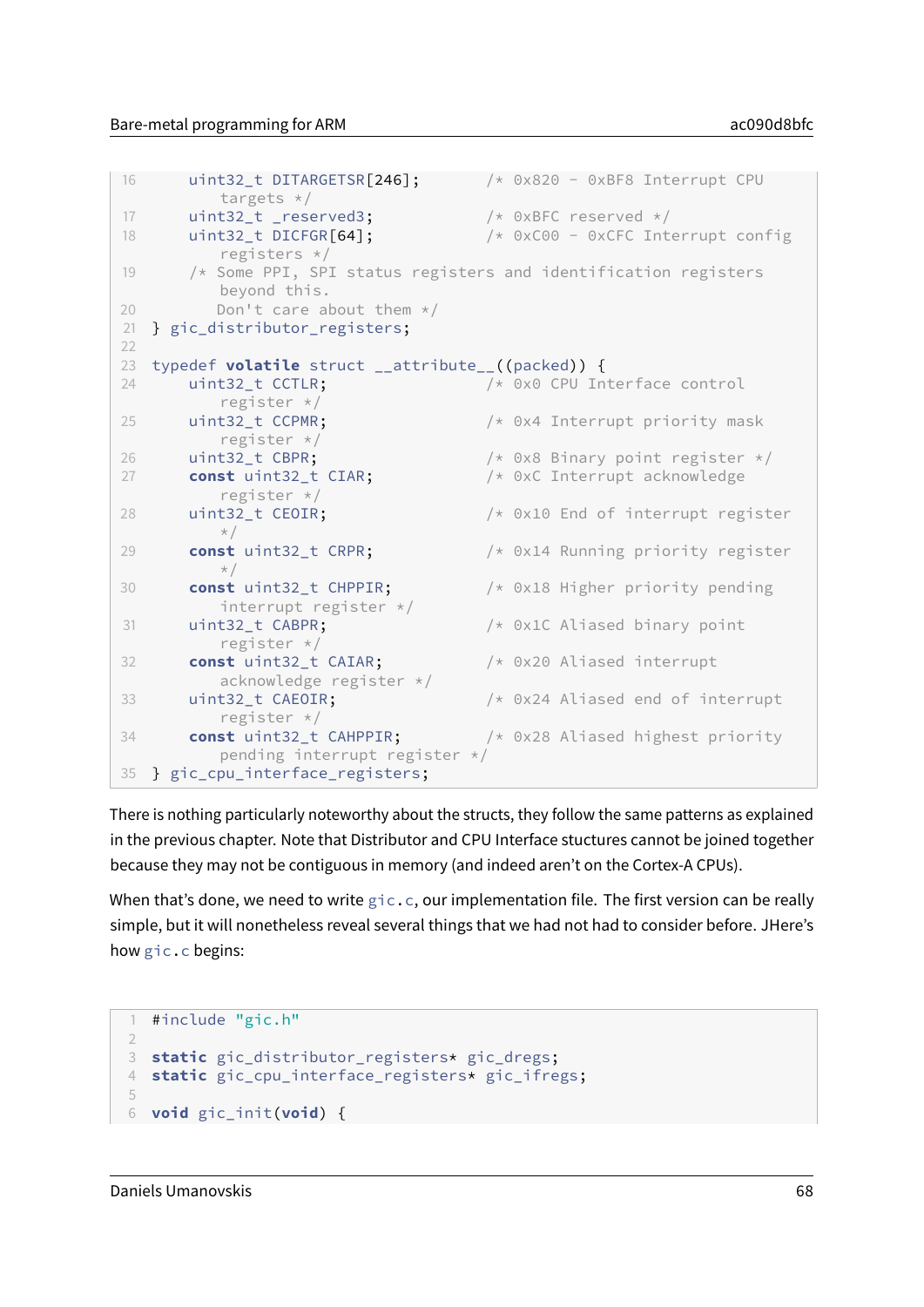```
7 gic_ifregs = (gic_cpu_interface_registers*)GIC_IFACE_BASE;
8 gic_dregs = (gic_distributor_registers*)GIC_DIST_BASE;
9
10 WRITE32(gic_ifregs->CCPMR, 0xFFFFu); /* Enable all interrupt
          priorities */
11 WRITE32(gic_ifregs->CCTLR, CCTRL_ENABLE); /* Enable interrupt
          forwarding to this CPU */12
13 gic_distributor_registers* gic_dregs = (gic_distributor_registers*)
          GIC_DIST_BASE;
14 WRITE32(gic_dregs->DCTLR, DCTRL_ENABLE); /* Enable the interrupt
          distributor */
15 }
```
We define static variables to hold pointers to the Distributor and the CPU Interface, and write an initialization function. Here you might already notice one difference from the UART driver earlier. The UART driver had its pointer initialized to the hardware address the hardware uses, like this:

#### 1 **static** uart\_registers\* uart0 = (uart\_registers\*)0x10009000u;

With GIC registers, we cannot do the same because their address is implementation-dependent. Hardcoding the address for a particular board is possible (and it is what QEMU itself does) but we can implement the more correct way, setting those register addresses in gic\_init. The Cortex-A9 MPCore manual states that the GIC is within the CPU's private memory region, specifically the CPU interface is at 0x0100 from PERIPHBASE and the Distributor is at 0x1000 from PERIPHBASE. What's this PERIPHBASE then? The A9 MPCore manual also states that:

```
PERIPHBASE[31:13] I
                                                       Specifies the base address for Timers, Watchdogs,
                                                       Interrupt Controller, and SCU registers. Only accessible
                                                       with memory-mapped accesses. This value can be
                                                       retrieved by a Cortex-A9 processor using the CP15 c15
                                                       Configuration Base Address Register.
```
**Figure 7.1: Description of PERIPHBASE** 

It should be clear that the GIC Distributor is located at PERIPHBASE +  $0 \times 1000$  but obtaining PERIPHBASE seems confusing. Let's take a look at the GIC\_DIST\_BASE and GIC\_IFACE\_BASE macros that gic\_init uses.

```
1 #define GIC_DIST_BASE ((cpu_get_periphbase() + GIC_DISTRIBUTOR_OFFSET
     ))
2 #define GIC_IFACE_BASE ((cpu_get_periphbase() + GIC_IFACE_OFFSET))
```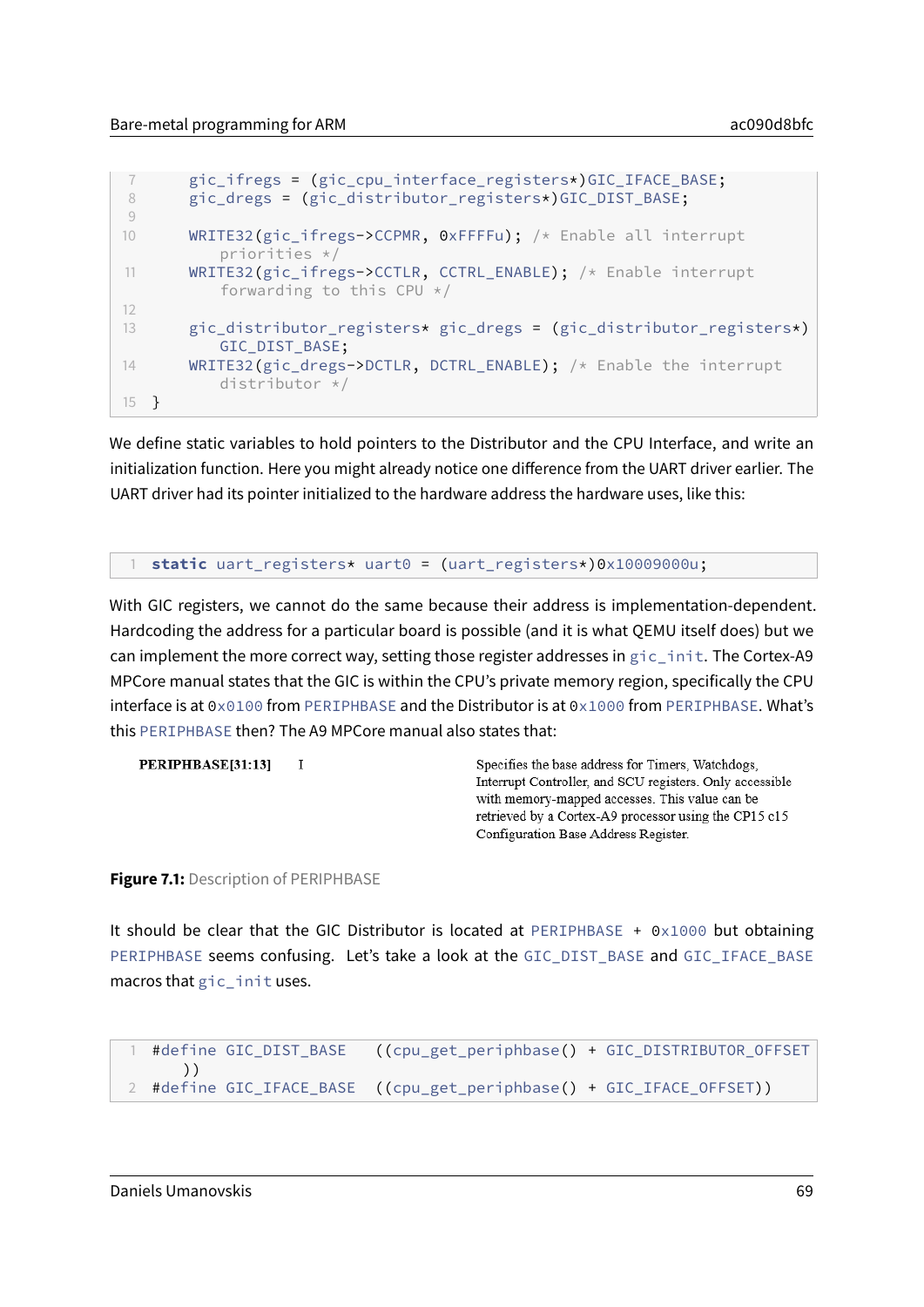I put the offsets themselves into a different CPU-specific header file cpu a9.h, but it can of course be organized however you want. The cpu\_get\_periphbase function is implemented like this:

```
1 inline uint32_t cpu_get_periphbase(void) {
2 uint32_t result;
3 asm ("mrc p15, #4, %0, c15, c0, #0" : "=r" (result));
4 return result;
5 }
```
Just what is going on there? It's a function with a weirdly-formatted assembly line, and the assembly itself refers to strange things like p15. Let's break this down.

C functions can use what is known as inline assembly in order to include assembly code directly. Inline assembly is generally used either for manual optimization of critical code, or to perform operations that are not exposed to ordinary code. We have the latter case. When writing inline assembly for GCC, you can use the extended assembly syntax, letting you read or write C variables. When you see a colon : in an inline assembly block, that's extended assembly syntax, which is [documented by GCC](https://gcc.gnu.org/onlinedocs/gcc/Extended-Asm.html) and in the simplest case looks like asm("asm-code-here": "output"), where the output refers to C variables that will be modified.

The %0 part in our extended assembly block is just a placeholder, and will be replaced by the first (and, in this case, the only) output operand, which is  $"=r"$  (result). That output syntax in turn means that we want to use some register  $(=r)$  and that it should write to the result variable. The choice of the specific register is left to GCC. If we were writing in pure assembly, the instruction would be, assuming the R0 register gets used for output

#### 1 mrc p15, #4, r0, c15, c0, #0

That's still one strange-looking instruction. ARM processors (not just ARMv7 but also older architectures) support coprocessors, which may include additional functionality outside the core processor chip itself. Coprocessor 15, or CP15 for short, is dedicated to important control and configuration functions. Coprocessors are accessed through the special instructions mrc (read) and mcr (write). Those instructions contain additional opcodes, the meaning of which depends on the coprocessor.

The A9 MPCore manual makes a reference to the "CP15 c15 Configuration Base Address Register" when describing PERIPHBASE. CP15 is, as we now know, coprocessor 15, but the c15 part refers, confusingly, to something else, namely to a specific register in CP15. The mrc instruction has a generic format, which is: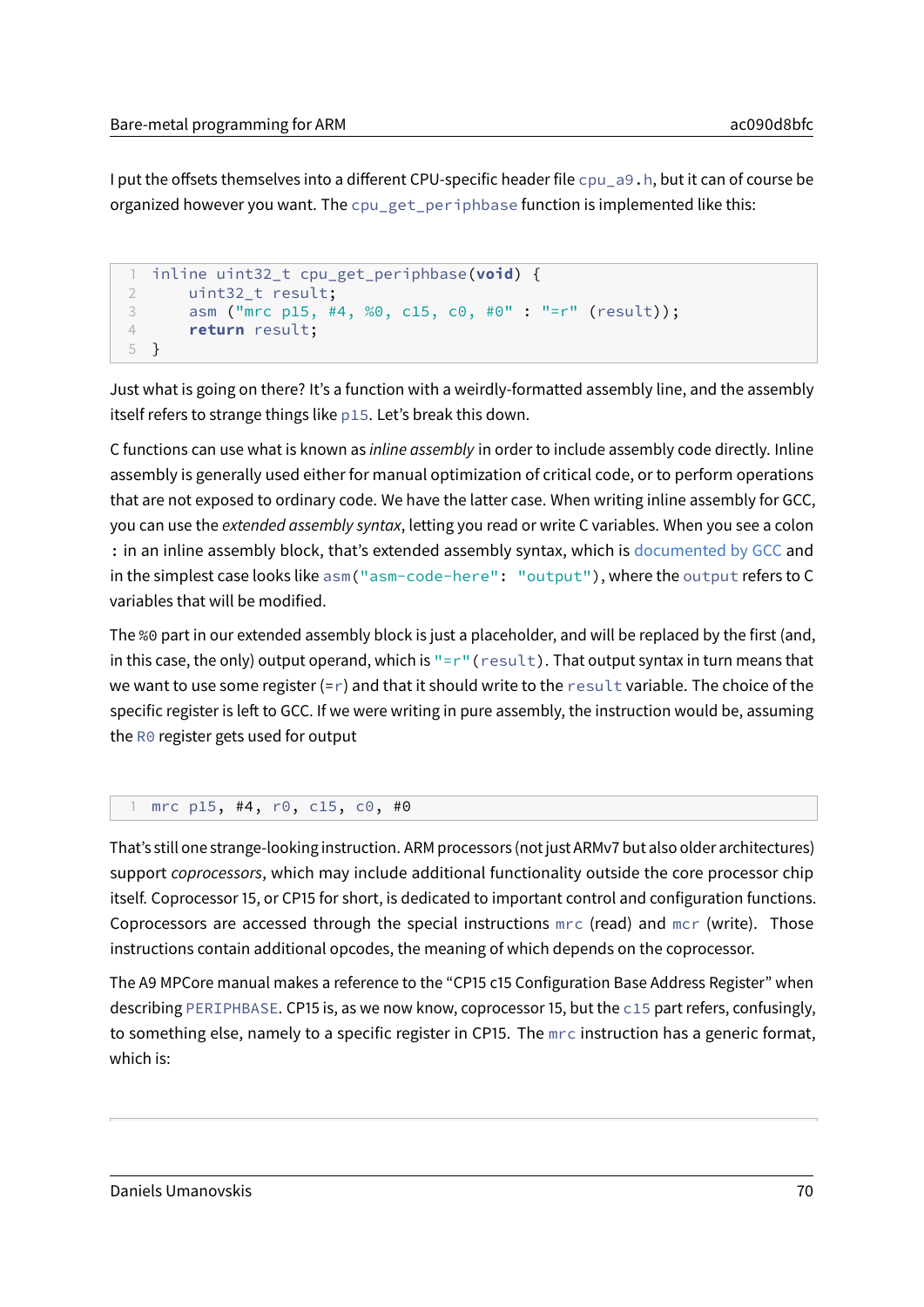```
1 mrc coproc, op1, Rd, CRn, CRm [,op2]
```
So the coprocessor number comes first, Rd refers to the ARM register to read data to, while op1 and optionally op2 are operation codes defined by the coprocessor, and CRn and CRm are coprocessor registers. This means that, in order to do something with a coprocessor, we need to look up its own documentation. The coprocessor's features fall under the corresponding processor features, and we can find what interests us in the Cortex A9 manual. Chapter 4, System Control concerns CP15, and a register summary lists the various operations and registers that are available. Under c15, we find the following:

#### 4.2.16 c15 registers

Table 4-15 shows the CP15 system control registers you can access when CRn is c15.

| Op1      | CRm            | Op2          | Name                                   | Type            | Reset                    | <b>Description</b>                               |
|----------|----------------|--------------|----------------------------------------|-----------------|--------------------------|--------------------------------------------------|
| $\Omega$ | c <sub>0</sub> | $\mathbf{0}$ | Power Control Register                 | RW <sup>a</sup> | $-b$                     | Power Control Register on page 4-41              |
|          | c1             | $\mathbf{0}$ | NEON Busy Register                     | RO.             | 0x00000000               | NEON Busy Register on page 4-42                  |
| 4        | c <sub>0</sub> | $\mathbf{0}$ | Configuration Base Address             | RO <sup>c</sup> | _ d                      | Configuration Base Address Register on page 4-42 |
| 5        | c4             | 2            | Select Lockdown TLB Entry<br>for read  | WOe             | $\overline{\phantom{a}}$ | TLB lockdown operations on page 4-43             |
|          |                | 4            | Select Lockdown TLB Entry<br>for write | WO <sup>e</sup> | ٠                        |                                                  |
|          | c <sub>5</sub> | 2            | Main TLB VA register                   | RWe             | ٠                        |                                                  |
|          | c6             | 2            | Main TLB PA register                   | RWe             | $\overline{\phantom{a}}$ |                                                  |
|          | c7             | 2            | Main TLB Attribute register            | RWe             | $\blacksquare$           |                                                  |

#### Table 4-15 c15 system control register summary

#### **Figure 7.2:** CP15 c15 register summary

Looking through the table, we can finally find out that reading the Configuration Base Register, which contains the PERIPHBASE value, requires accessing CP15 with  $Rn=c15$ , op1 = 4, CRm = c0, and  $op2 = 0$ . Putting it all together gives the mrc instruction that we use in cpu\_get\_periphbase.

The remainder of gic\_init is quite unremarkable. We enable forwarding of interrupts with all priorities to the current CPU, and enable the GIC Distributor so that interrupts from external sources could reach the CPU. Note the use of the WRITE32 macro. Register access width was mentioned in the previous chapter, and unlike the PL011 UART, the GIC explicitly states that all registers permit 32-bit word access, with only a few Distributor registers allowing byte access. So we should take care to write the registers with one 32-bit write with this macro.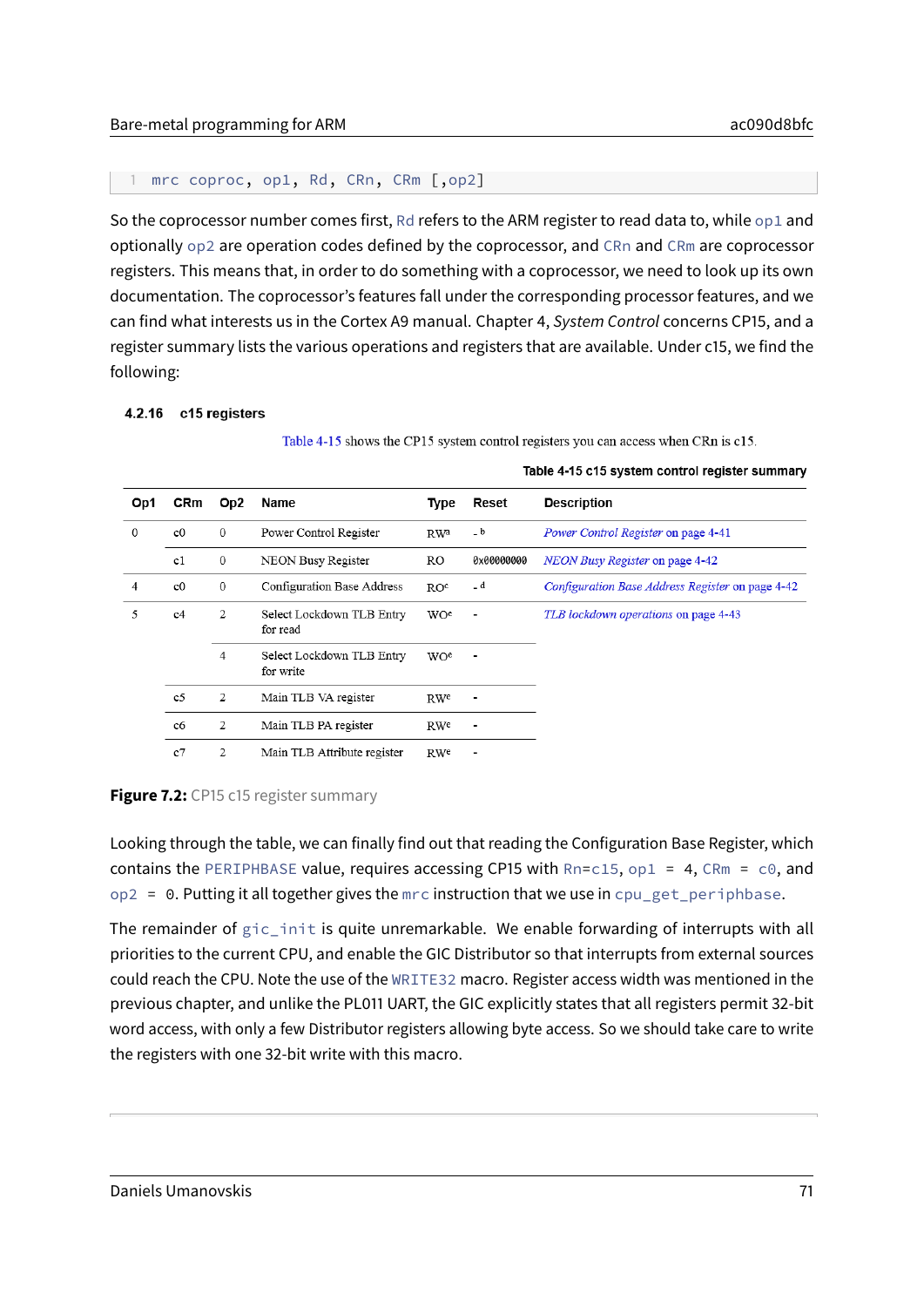```
1 #define WRITE32(_reg, _val) (*(volatile uint32_t*)&_reg = _val)
```
The next order of business is to let specific interrupts be enabled. Initializing the GIC means we can now receive interrupts in general. As said before, upon receiving an interrupt, the GIC Distributor checks if the particular interrupt is enabled before forwarding it to the CPU interface. The Set-Enable registers, GICD\_ISENABLER[n], control whether a particular interrupt is enabled. Each ISENABLER register can enable up to 32 interrupts, and having many such registers allows the hardware to have more than 32 different interrupt sources. Given an interrupt with id  $N$ , enabling it means setting the bit N % 32 in register N / 32, where integer division is used. For example, interrupt 45 would be bit 13 (45 % 32 = 13) in ISENABLER[1] (45 / 32 = 1).

For each interrupt, you also need to select which CPU interface(s) to forward the interrupt to, done in the GICD\_ITARGETSR[n] registers. The calculation for these registers is slightly different, for interrupt with id N the register is N  $/$  4, and the target list has to be written to byte N % 4 in that register. The target list is just a byte where bit 0 represents CPU interface 0, bit 1 represents CPU interface 1 and so on. We don't need anything fancy here, we just want to forward any enabled interrupts to CPU Interface  $\Omega$ .

With that knowledge, writing the following function becomes quite simple:

```
1 void gic_enable_interrupt(uint8_t number) {
2 /* Enable the interrupt */3 uint8<sub>-</sub>t reg = number / 32;
4 uint8_t bit = number % 32;
5
6 uint32_t reg_val = gic_dregs->DISENABLER[reg];
7 reg_val = (1u << bit);
8 WRITE32(gic_dregs->DISENABLER[reg], reg_val);
9
10 /* Forward interrupt to CPU Interface 0 */11 reg = number / 4;
12 bit = (number % 4) \star 8; /\star Can result in bit 0, 8, 16 or 24 \star/
13 reg_val = gic_dregs->DITARGETSR[reg];
14 reg_val |= (1u << bit);
15 WRITE32(gic_dregs->DITARGETSR[reg], reg_val);
16 }
```
Now we have gic\_init to initialize the GIC and gic\_enable\_interrupt to enable a specific interrupt. The preparation is almost done, we just need functions to globally disable and enable interrupts. When using an interrupt controller, it's a good idea to disable interrupts on startup, and then enable them after the interrupt controller is ready.

Disabling interrupts is easy, we can do it somewhere in the assembly startup code in startup.s. At some point when the CPU is in supervisor mode, add the cpsid **if** instruction to disable all interrupts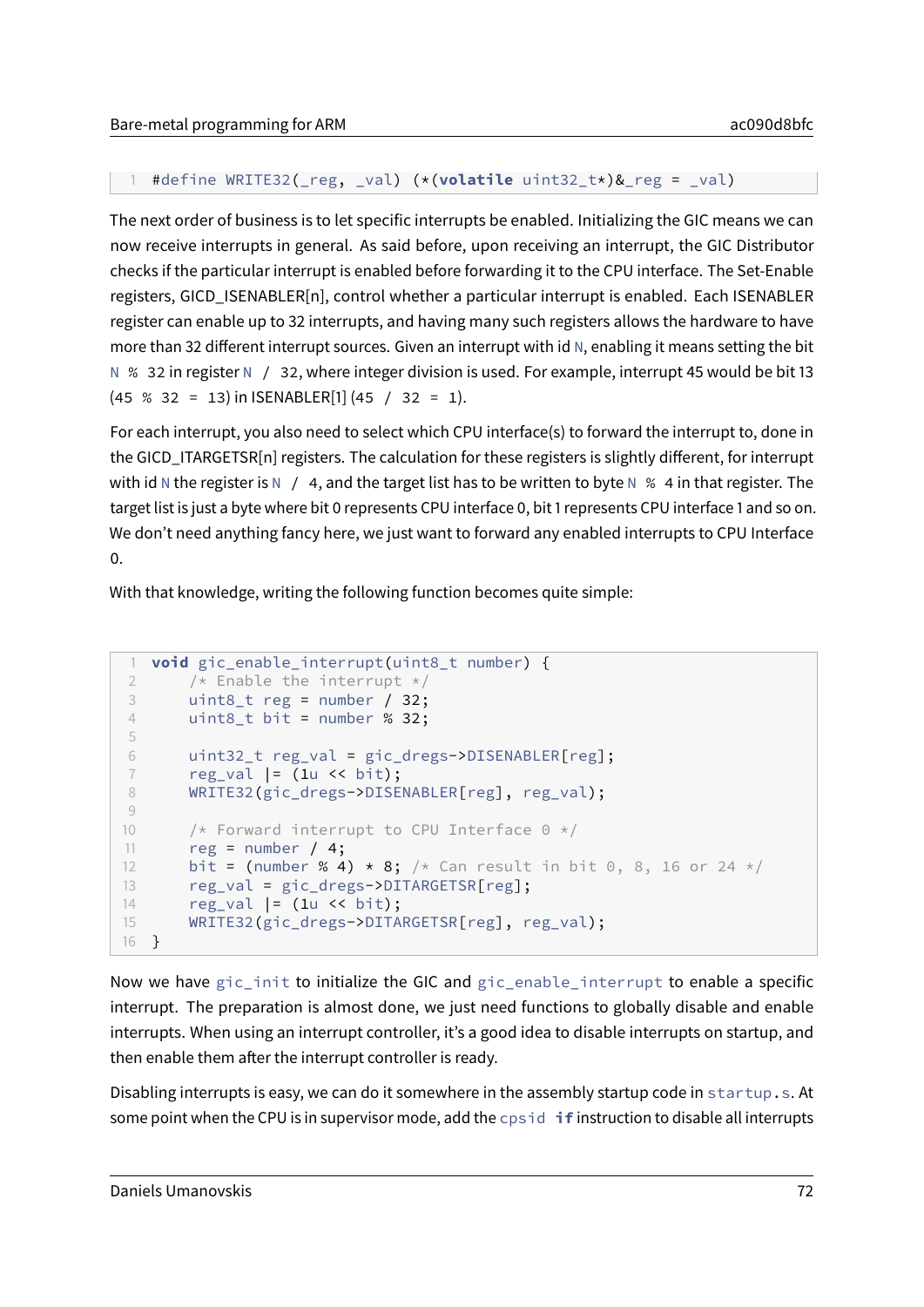- the **if** part means both IRQs and FIQs. One possible place to do that would be right before the bl main instruction that jumps to C code.

Enabling interrupts is done similarly, with the cpsie **if** instruction. We'll want to call this from C code eventually so it's convenient to create a C function with inline assembly in some header file, like this:

```
1 inline void cpu_enable_interrupts(void) {
2 asm ("cpsie if");
3 }
```
Looks like we're done! Just to make sure the new functions are getting used, call  $\text{gic}_\text{inif}()$  and then cpu enable interrupts() from somewhere in the main function (after the initial UART outputs perhaps). At this point you can try building the program (remember to add  $\text{gic.c}$  to the source file list in CMakeLists.txt), but surprisingly enough, the program won't compile, and you'll get an error like

```
1 /tmp/ccluurNJ.s:146: Error: selected processor does not support cpsie
    if' in ARM mode
```
This is our first practical encounter with the fact that ARMv7 (same goes for some other ARM architectures) has two instruction sets, ARM and Thumb (Thumb version 2 to be exact). Thumb instructions are smaller at 16 bits compared to the 32 bits of an ARM instruction, and so can be more efficient, at the cost of losing some flexibility. ARM CPUs can freely switch between the two instruction sets, but Thumb should be the primary choice. In the above error message, GCC is telling us that cpsie **if** is not available as an ARM instruction. It is indeed not, it's a Thumb instruction. We need to change the compiler options and add -mthumb to request generation of Thumb code. In CMakeLists.txt, that means editing the line that sets CMAKE\_C\_FLAGS. After adding -mthumb to it we can try to recompile. The interrupt-enabling instruction no longer causes any problems but another issue crops up:

```
/tmp/ccC72j7I.s:37: Error: selected processor does not support mrc p15
   ,#4,r2,c15,c0,#0' in Thumb mode
```
Indeed, accessing the coprocessors is only possible with ARM instructions. The mrc instruction does not exist in the Thumb instruction set. It's possible to control the CPU's instruction set and freely switch between the two, but fortunately, GCC can figure things out by itself if we tell it what specific CPU we're using. So far we've just been compiling for a generic ARM CPU, but we can easily specify the CPU by also adding -mcpu=cortex-a9 to the compilation flags. So now with -mthumb -mcpu=cortex-a9 added to the compile flags, we can finally compile and run the application just as before.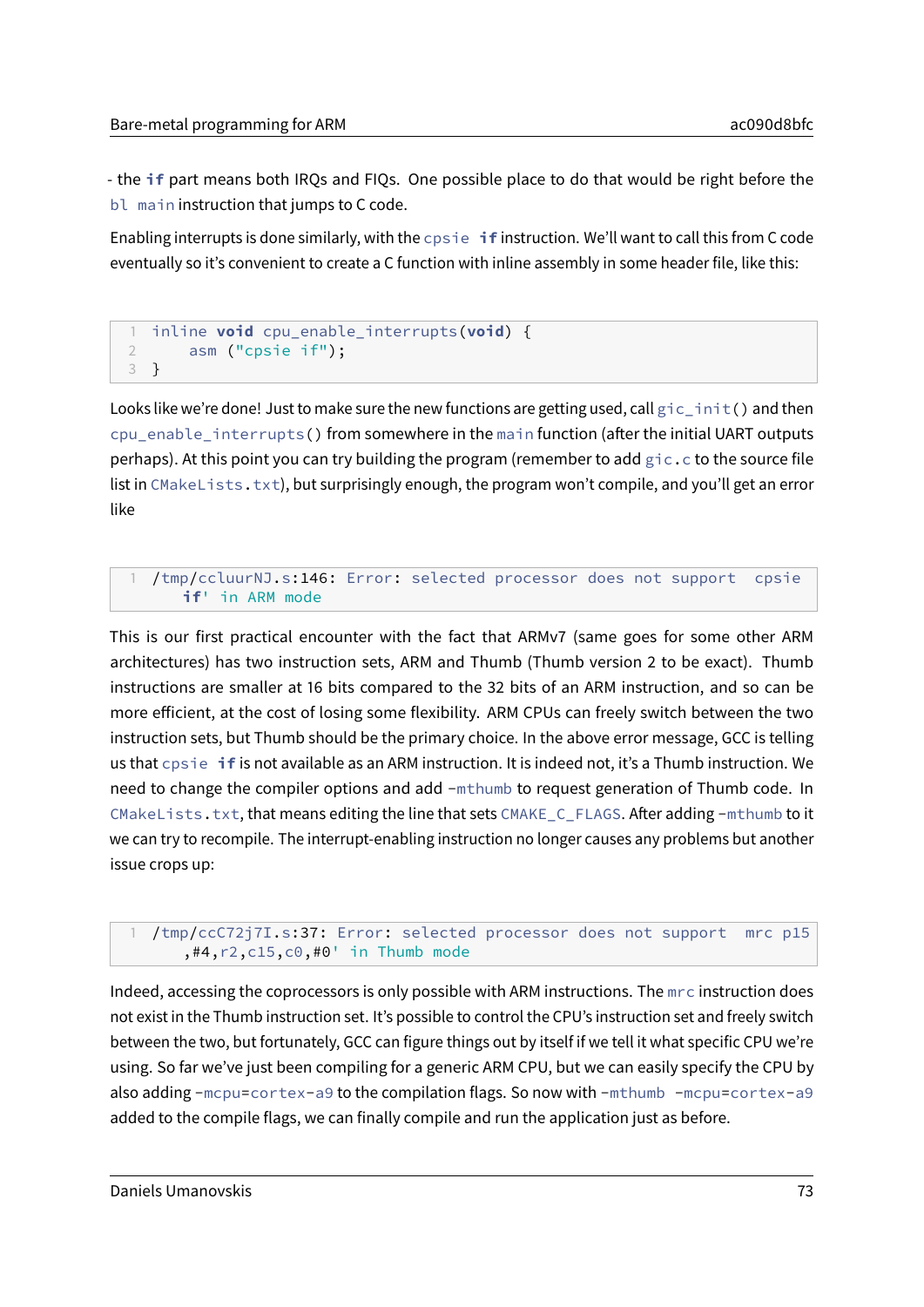You should see that the program works just like it did at the end of the previous chapter. Indeed, we've enabled the GIC, and have interrupts enabled globally for the CPU, but we haven't enabled any specific interrupts yet, so the GIC will never forward any interrupts that may get triggered.

#### **NOTE**

With the GIC enabled, you can view its registers with a debugger or in the QEMU monitor, with some caveats. If you're using QEMU older than version 3.0, then the Distributor's control register will show the value 0 when read that way, even if the Distributor is actually enabled. And if you try to access the CPU Interface registers (starting at 0x1e000100) with an external debugger like GDB, QEMU will crash, at least up to and including version 3.1.0

## **Handling an interrupt**

Let's now put the GIC to use and enable the UART interrupt, which should be triggered any time the UART receives data, which corresponds to us pressing a key in the terminal when running with QEMU. After receiving an interrupt, we'll need to properly handle it to continue program execution.

Enabling the UART interrupt should be easy since we already wrote the gic\_enable\_interrupt function, all we need to do now is to call it with the correct interrupt number. That means once again going back to the manuals to find the interrupt ID numbe we need to use. Interrupt numbers usually differ depending on the board, and in our case the CoreTile Express A9x4 manual can be the first stop. The section 2.6 Interrupts explains that the integrated test chip for the Cortex-A9 MPCore on this board is directly connected to the motherboard (where the UART is located as we remember from the previous chapter), and that motherboard interrupts 0-42 map to interrupts 32-74 on the daughterboard. This means we need to check the motherboard manual and add 32 to the interrupt number we find there.

The Motherboard Express µATX manual explains in 2.6 Interrupt signals that the motherboard has no interrupt controller, but connects interrupt signals to the daughterboard. The signal list says that UART0INTR, the interrupt signal for UART0, is number 5. Since the daughterboard remaps interrupts, we'll need to enable interrupt 37 in order to receive UART interrupts in our program. The following snippet in main should do just fine: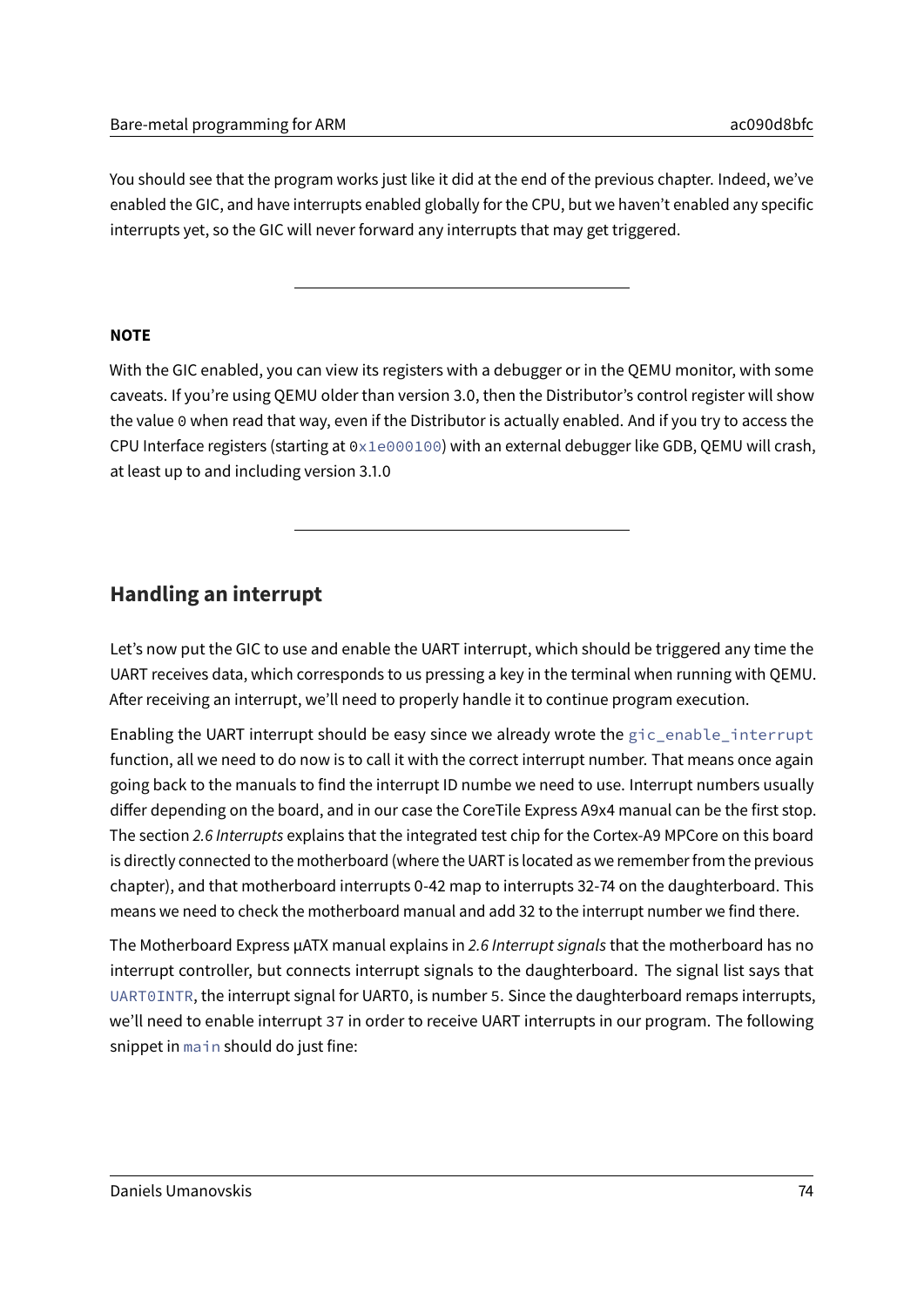```
1 gic_init();
2 gic_enable_interrupt(37);
3 cpu_enable_interrupts();
```
And we need an interrupt handler, which we need to point out in the vector table in startup.s. It should now look something like

```
1 _Reset:
2 b Reset_Handler
3 b Abort_Exception /* 0x4 Undefined Instruction */
4 b . /* 0x8 Software Interrupt */
5 b Abort Exception /* 0xC Prefetch Abort */
6 b Abort_Exception /* 0x10 Data Abort */7 b . /* 0x14 Reserved */
8 b IrqHandler /* 0x18 IRQ */9 b. /* 0x1C FIQ */
```
The seventh entry in the vector table, at offset  $0 \times 18$ , will now jump to IrqHandler. We can add it to the end of startup.s, and the simplest implementation that would tell us things are working fine can just store the data that the UART received in some register and hang.

```
1 IrqHandler:
2 ldr r0, =0x10009000
3 ldr r1, [r0]
4 b .
```
Reading from the UART register at  $0 \times 10009000$  gives the data byte that was received, and we proceed to store it in R1 before hanging. Why hang? Continuing execution isn't as simple as just returning from the IRQ handler, you have to take care to save the program state before the IRQ, then restore it, which we're not doing. Our handler, the way it's written above, breaks the program state completely.

Let's compile and test now! Once the program has started in QEMU and written its greetings to the UART, press a key in the terminal to trigger the now-enabled UART interrupt. Then check the registers with info registers in QEMU monitors, and unfortunately you'll notice a problem. The IRQ handler doesn't seem to be running and the program is just hanging. Output could be something similar to:

```
1 (qemu) info registers
2 R00=00000005 R01=00000000 R02=00000008 R03=00000090
3 R04=00000000 R05=7ffd864c R06=60000000 R07=00000000
4 R08=00000400 R09=7fef5ef8 R10=00000001 R11=00000001
5 R12=00000000 R13=00000013 R14=7ff96264 R15=7ff96240
6 PSR=00000192 ---- A S irq32
```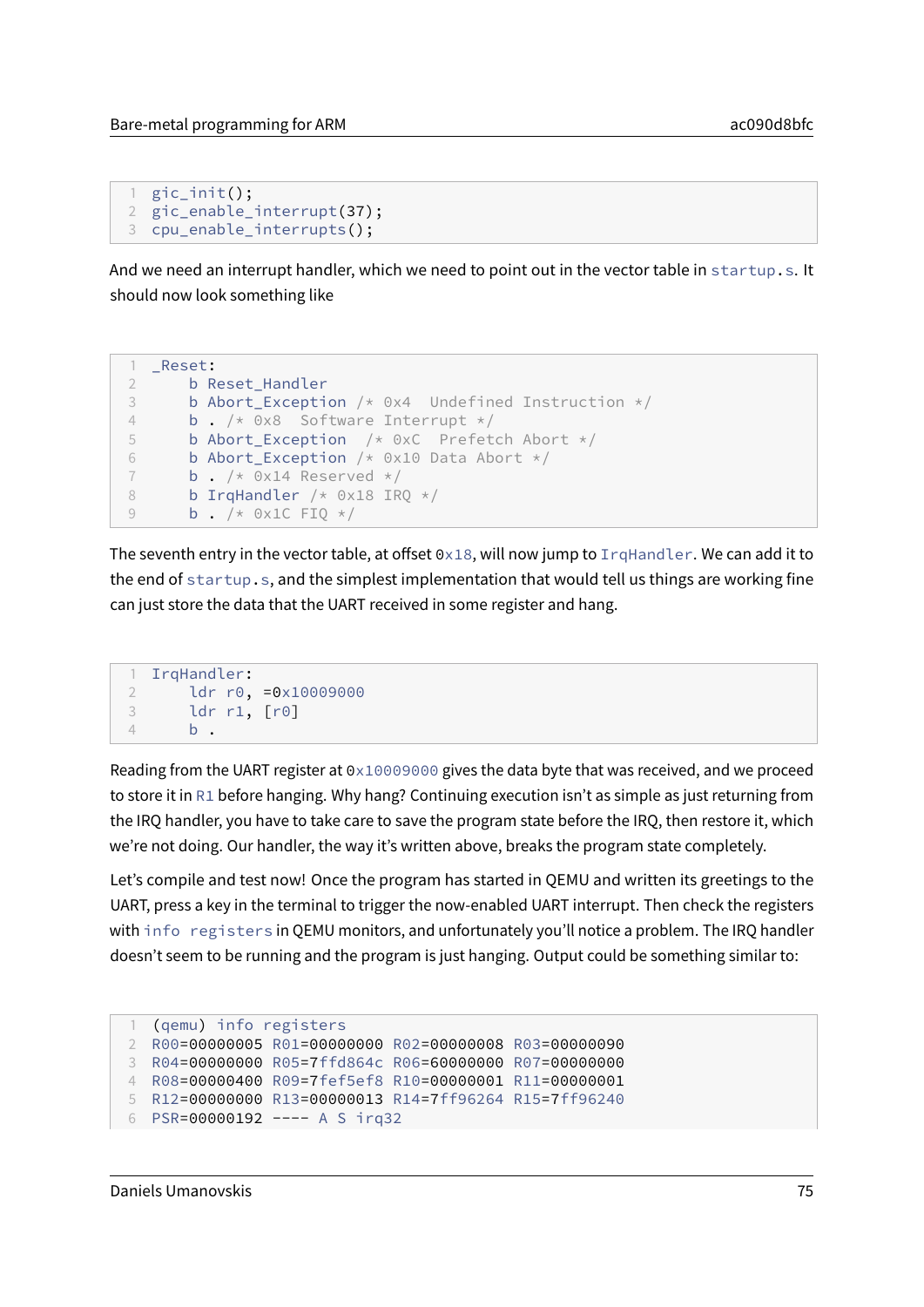Good news first, the program status register PSR indicates that the CPU is running in IRO mode ( $0 \times 192$ ) &  $0 \times 1$  F is  $0 \times 12$ , which is IRQ mode, but QEMU helpfully points it out by writing irq32 on the same line). The bad news is that R0 and R1 don't contain the values we would expect from IrqHandler, and the CPU seems to be currently running code at some strange address in R15 (remember that R15 is just another name for PC, the program counter register). The address doesn't correspond to anything we've loaded into memory so the conclusion is that the CPU did receive an interrupt, but failed to run IrqHandler.

This is one more detail that happens due to QEMU emulation not being perfect. If you remember the discussion about memory and section layout from Chapter 4, we're pretending that our ROM starts at 0x60000000. The Cortex-A9 CPU, however, expects the vector table to be located at address 0x0, according to the architecture, and IRQ handling starts by executing the instruction at 0x18 from the vector table base. Unfortunately, our vector table is actually at 0x60000000 and address 0x0 is reserved by QEMU for the program flash memory, which we cannot emulate.

We then need to make a QEMU-specific modification to our code and indicate that the vector table base is at 0x60000000. This is a very low-level modification of the CPU configuration, so you might be able to guess that the system control coprocessor, CP15, is involved again. We previously used its  $c15$ register to read PERIPHBASE, and the ARMv7-A manual will reveal that the c12 register contains the vector table base address, which may also be modified. To write to the coprocessor, we use the mcr instruction (as opposed to mrc for reading), and the instructions we need will be:

```
ldr r0, =0x60000000
2 mcr p15, #0, r0, c12, c0, #0
```
Those two instructions should be somewhere early in the startup code, such as right after the Reset\_Handler label. Having done that modification, we can perform another rebuild and test run. Press a key in the terminal, and check the registers in the QEMU monitor. Now you should see that  $R0$ contains the UART address, and R1 contains the code code of the key you pressed, such as  $0 \times 66$  for f or 0x61 for a.

1 R00=10009000 R01=00000066 R02=00000008 R03=00000090

With that, we have correctly jumped into an interrupt handler after an external interrupt triggers, which is a major step towards improving our bare-metal system.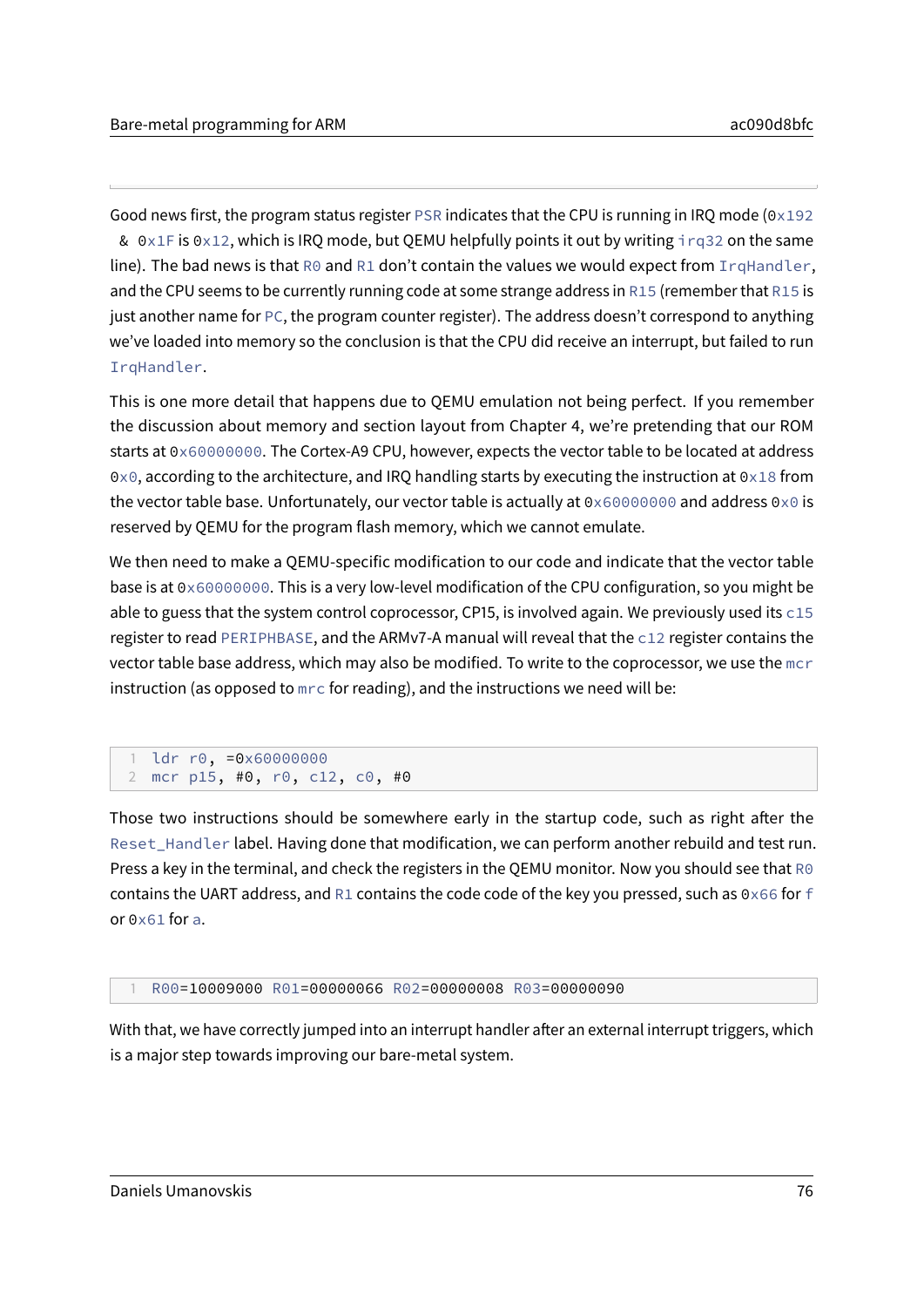# **Surviving the IRQ handler**

Our basic implementation of the IRQ handler isn't good for much, the biggest issue being that the program hangs completely and never leaves the IRQ mode.

Interrupt handlers, as the name suggests, interrupt whatever the program was doing previously. This means that state needs to be saved before the handler, and restored after. The general-purpose ARM registers, for example, are shared between modes, so if your register R0 contains something, and then an interrupt handler writes to it, the old value is lost. This is part of the reason why a separate IRQ stack is needed (which we prepare in the startup code), as the IRQ stack is normally where the context would be saved.

When writing interrupt handlers in assembly, we have to take care of context saving and restoring, and correctly returning from the handler. Hand-written assembly interrupt handlers should be reserved for cases where fine-tuned assembly is critical, but generally it's much easier to write interrupt handlers in C, where they become regular functions for the most part. The compiler can handle context save and restore, and everything else that's needed for interrupt handling, if told that a particular function is an interrupt handler. In GCC, \_\_attribute\_\_((interrupt)) is a decoration that can be used to indicate that a function is an interrupt handler.

We can write a new function in the UART driver that would respond to the interrupt.

```
1 void __attribute__((interrupt)) uart_isr(void) {
2 uart_write("Interrupt!\n");
3 }
```
Then just changing b IrqHandler to b uart\_isr in the vector table will ensure that the uart\_isr function is the one called when interrupts occur. If you test this, you'll see that the program just keeps spamming  $Interrupt!$  endlessly after a keypress. Our ISR needs to communicate with the GIC, acknowledge the interrupt and signal the GIC when the ISR is done. In the GIC, we need a function that acknowledges an interrupt.

```
1 uint32_t gic_acknowledge_interrupt(void) {
2 return gic_ifregs->CIAR & CIAR_ID_MASK;
3 }
```
CIAR\_ID\_MASK is 0x3FF because the lowest 9 bits of CIAR contain the interrupt ID of the interrupt that the GIC is signaling. After a read from CIAR, the interrupt is said to change from pending state to active. Another function is necessary to signal the end of the interrupt, which is done by writing the interrupt ID to the EOIR register.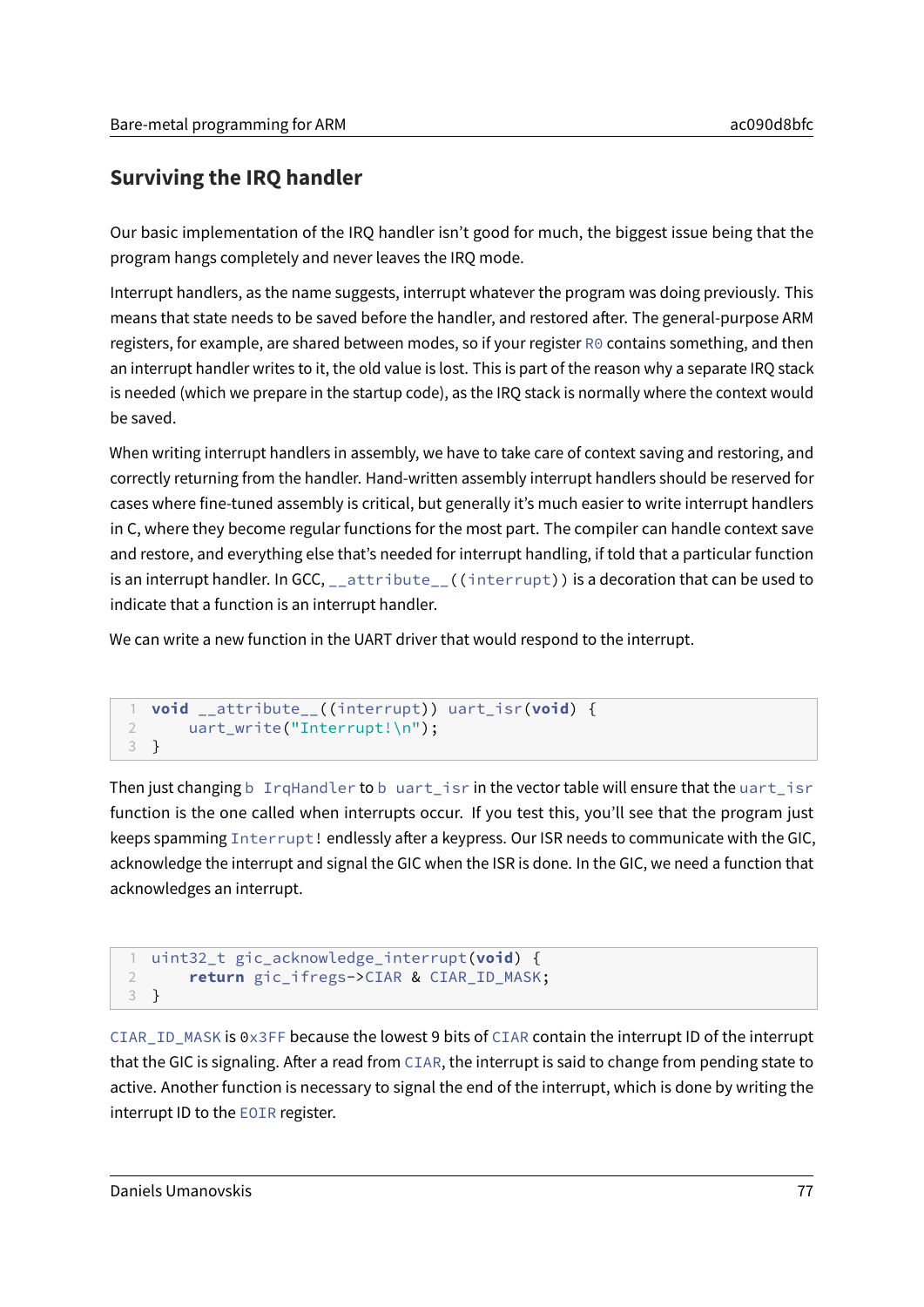```
1 void gic_end_interrupt(uint16_t number) {
2 WRITE32(gic_ifregs->CEOIR, (number & CEOIR_ID_MASK));
3 }
```
The ISR could then use those two functions and do something along the lines of:

```
1 void __attribute__((interrupt)) uart_isr(void) {
2 uint16_t irq = gic_acknowledge_interrupt();
3 if (irq == 37) {
4 uart_write("Interrupt!\n");
5 }
6 gic_end_interrupt(37);
7 }
```
This implementation is better but would still result in endless outputs. The end-of-interrupt would be correctly signaled to the GIC, but the GIC would forward a new UART interrupt to the CPU. This is because the interrupt is generated by the UART peripheral, the GIC just forwards it. The code above lets the GIC know we're done handling the interrupt, but doesn't inform the UART peripheral of that. The PL011 UART has an interrupt clear register, ICR, which is already in the header file from the last chapter. Clearing all interrupts can be done by writing 1 to bits  $0-10$ , meaning the mask is  $0 \times 7$ FF. If we clear all interrupt sources in the UART before signaling end-of-interrupt to the GIC, everything will work.

```
1 void __attribute__((interrupt)) uart_isr(void) {
2 uint16_t irq = gic_acknowledge_interrupt();
3 if (irq == 37) {
4 uart_write("Interrupt!\n");
5 }
6 uart0->ICR = ICR_ALL_MASK;
7 gic_end_interrupt(37);
8 }
```
With that interrupt handler, our program will write Interrupt! every time you press a key in the terminal, after which it will resume normal execution. You can verify for yourself that the CPU returns to the supervisor (SVC) mode after handling the interrupt. It can also be interesting to disassemble the ELF file and note how the code for uart\_isr differs from any other functions - GCC will have generated stmdb and ldmia instructions to save several registers to the stack and restore them later.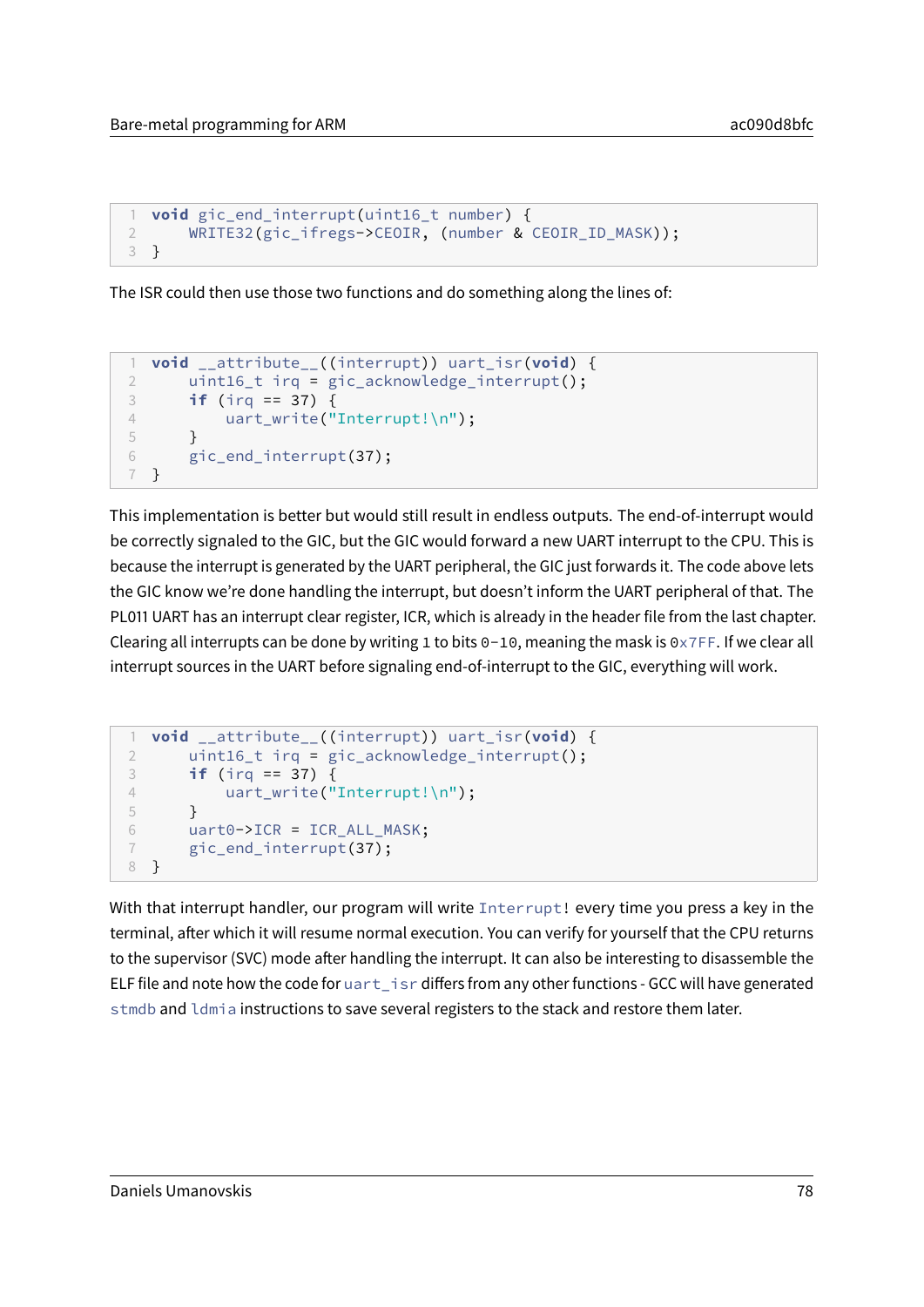# **Adapting the UART driver**

We now finally have working interrupt handling with a properly functional ISR that handles an interrupt, clears the interrupt source and passes control back to whatever code was running before the interrupt. Next let us apply interrupts in a useful manner, by adapting the UART driver and making the interrupts do something useful.

The first thing to note is that what we've been calling "the UART interrupt" is a specific interrupt signal, UART0INT that the motherboard forwards to the GIC. From the point of view of the PL011 UART itself though, several different interrupts exist. The PL011 manual has a section devoted to interrupts, which lists eleven different interrupts that the peripheral can generate, and it also generates an interrupt UARTINTR that is an OR of the individual interrupts (that is, UARTINTR is active if any of the others is). It's this UARTINTR that corresponds to the interrupt number 37 which we enabled, but our driver code should check which interrupt occurred specifically and react accordingly.

The UARTMIS register can be used to read the masked interrupt status, with the UARTRIS providing the raw interrupt status. The difference between those is that, if an interrupt is masked (disabled) in the UART's configuration, it can still show as active in the raw register but not the masked one. By default all interrupts all unmasked (enabled) on the PL011 so this distinction doesn't matter for us. Of the individual UART interrupts, only the receive interrupt is really interesting in the basic use case, so let's implement that one properly, as well as one of the error interrupts.

All interrupt-related PL011 registers use the same pattern, where bits 0-10 correspond to the same interrupts. The receive (RX) interrupt is bit 4, the break error (BE) interrupt is bit 9. We can express that nicely with a couple of defines:

We're using the UART as a terminal, so when the receive interrupt occurs, we'd like to print the character that was received. If the break error occurs, we can't do much except clear the error flag (in the RSRECR register) and write an error message. Let's write a new ISR that checks for the actual underlying UART interrupt and reacts accordingly.

```
1 void __attribute__((interrupt)) uart_isr(void) {
2 (void)gic_acknowledge_interrupt();
3
4 uint32_t status = uart0->MIS;
5 if (status & RX_INTERRUPT) {
6 /* Read the received character and print it back*/
```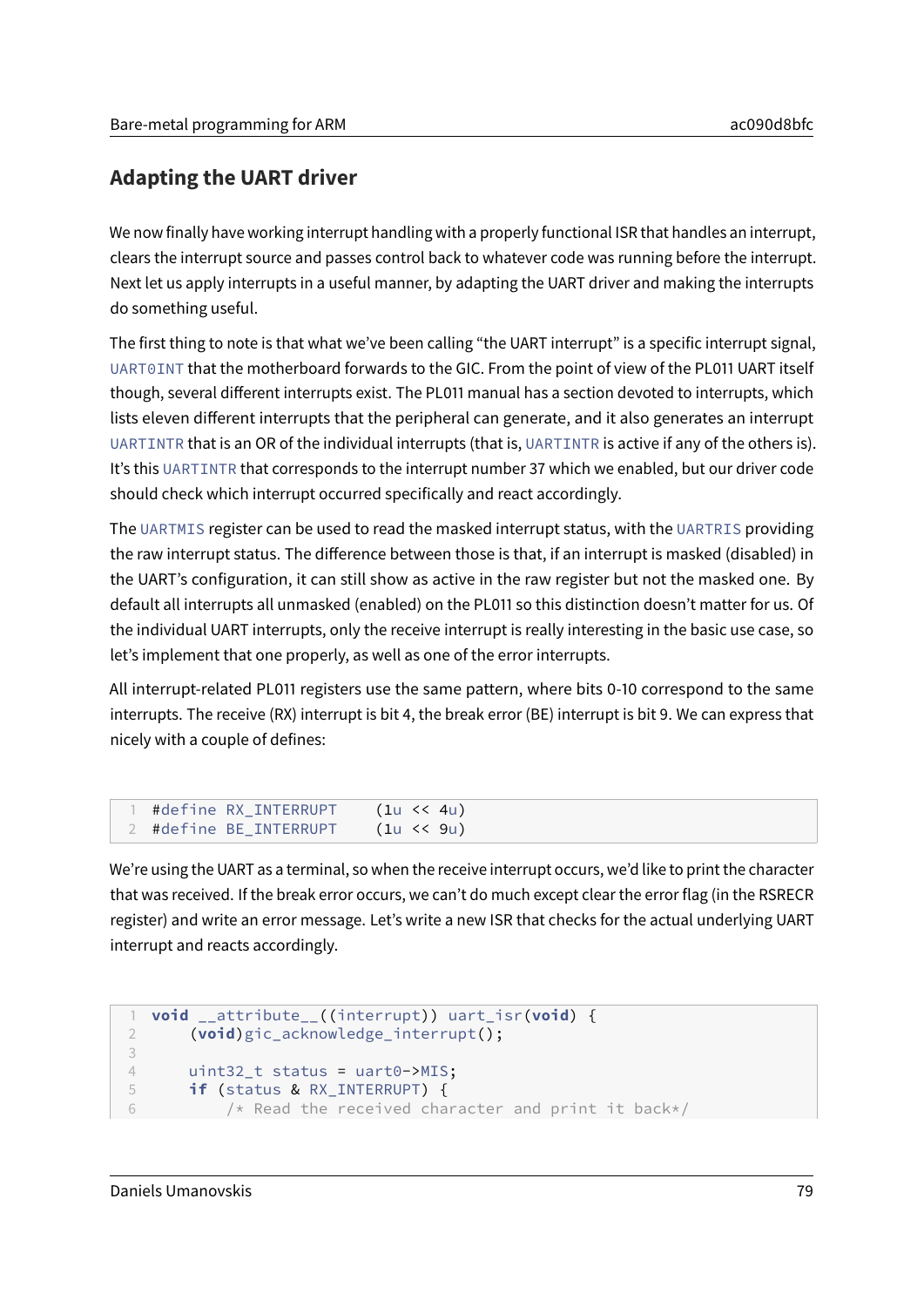```
7 char c = uart0->DR & DR DATA MASK;
8 uart_putchar(c);
9 if (c == \sqrt{r'}) {
10 uart_write("\n");
\begin{array}{ccc} 11 & & & \end{array}12 } else if (status & BE_INTERRUPT) {
13 uart_write("Break error detected!\n");
14 /* Clear the error flag */15 uart0->RSRECR = ECR_BE;
16 /* Clear the interrupt */
17 uart0->ICR = BE_INTERRUPT;
18 }
19
20 gic_end_interrupt(UART0_INTERRUPT);
21 }
```
In the previous chapter, we had a loop in main that polled the UART. That is no longer necessary, but remember that main should not terminate so the while (1) loop should still be there. The terminal functionality is now available and interrupt-driven!

### **Handling different interrupt sources**

The interrupt handling solution at this point has a major flaw. No matter what interrupt the CPU receives, the b uart\_isr from the vector table will take us to that interrupt handler, which is of course only suitable for the UART interrupt. Early on in this chapter, there was mention of vectored interrupts, which we cannot use since our hardware uses the GIC, a non-vectored interrupt controller. Therefore we'll need to use a software solution, writing a top-level interrupt handler that will be responsible for finding out which interrupt got triggered and then calling the appropriate function.

In the simplest case, we'd then write a function like the following:

```
1 void __attribute__((interrupt)) irq_handler(void) {
2 uint16_t irq = gic_acknowledge_interrupt();
3 switch (irq) {
4 case UART0_INTERRUPT:
5 uart_isr();
6 break;
7 default:
8 uart_write("Unknown interrupt!\n");
9 break;
10 }
11 gic_end_interrupt(irq);
12 }
```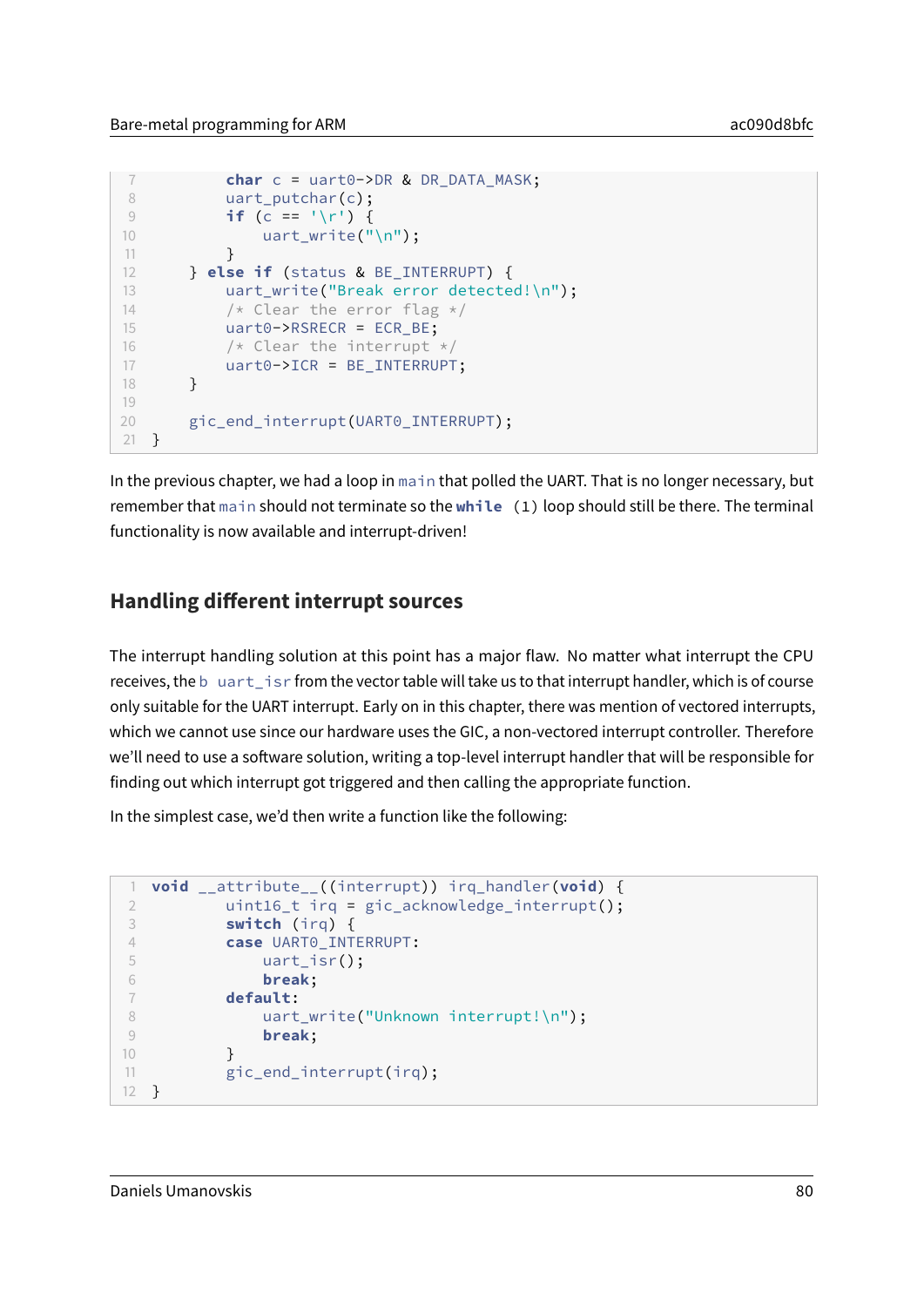This top-level irq\_handler should then be pointed to by the vector table, and adding support for new interrupts would just mean adding them to the **switch** statement. The top-level handler takes care of the GIC acknowledge/end-of-interrupt calls, so individual handlers like uart\_isr no longer have to do it, nor do they need the \_\_attribute\_\_((interrupt)) anymore because the top-level handler is where the switch to IRQ mode should happen.

Purely from an embedded code perspective, there's no problem with such a handler and having a long list of interrupts in the switch statement. It's not a great solution in terms of general software design though. It creates quite tight coupling between the top-level IRQ handler, which should be considered to be a separate module from the GIC, and the handler would have to know about all other relevant modules. If we place the above handler into a separate file like  $i \, r \, q \, . \, c$ , it would have to include uart\_pl011.h for the header's declaration of uart\_isr. If we then add a timer module, irq.c would also need to include timer.h and irq\_handler would have to be modified to call some timer ISR, which is not a good, maintainable way to structure the code.

A better solution is to make the IRQ handler use callbacks, and allow individual modules to register those callbacks. We can then offload some important work to a separate IRQ component, with irq.h:

```
1 #ifndef IRQ_H
2 #define IRQ_H
3
4 #include <stdint.h>
5
6 typedef void (*isr_ptr)(void);
7
8 #define ISR_COUNT (1024)
9 #define MAX_ISR (ISR_COUNT - 1)
10
11
12 typedef enum {
13 IRQ_OK = 0,
14 IRQ_INVALID_IRQ_ID,
15 IRQ_ALREADY_REGISTERED
16 } irq_error;
17
18 irq_error irq_register_isr(uint16_t irq_number, isr_ptr callback);
19
20 #endif
```
The header defines a function  $irq_register_iser$  isr that other modules would then call to register their own ISRs. The isr\_ptr type is a function pointer to an ISR - typedef **void** (\*isr\_ptr)(**void**); means that isr\_ptr is a pointer to a function that returns **void** and takes no parameters. If the syntax is confusing, take a moment to read up on C function pointers online - conceptually function pointers are not difficult but the syntax tends to feel obscure until you get used to it.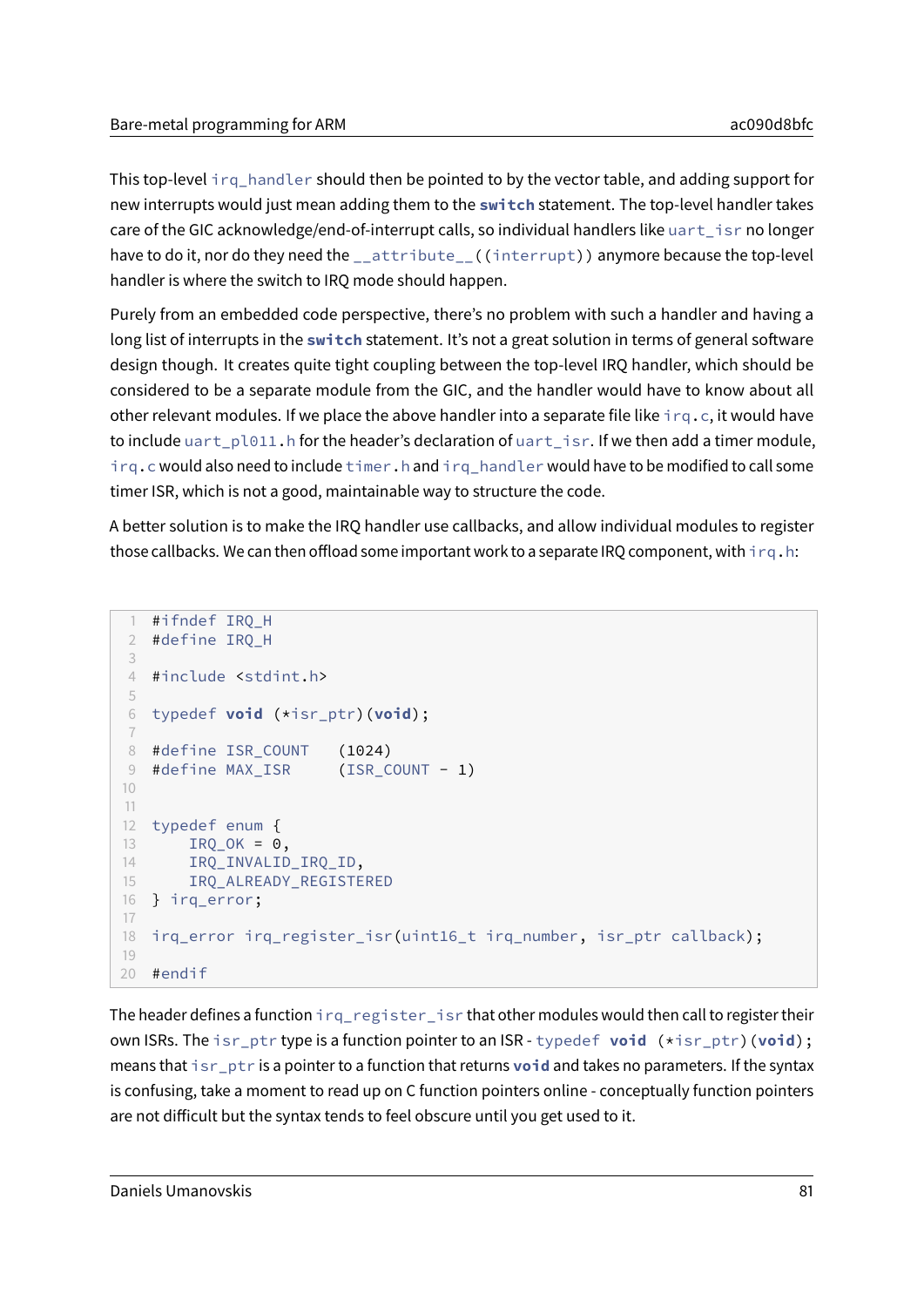The implementation in  $irq.c$  is:

```
1 #include <stddef.h>
2 #include "irq.h"
3 #include "gic.h"
4
5 static isr_ptr callbacks[1024] = { NULL };
6
7 static isr_ptr callback(uint16_t number);
8
9 void __attribute__((interrupt)) irq_handler(void) {
10 uint16_t irq = gic_acknowledge_interrupt();
11 isr ptr isr = callback(irq);
12 if (isr != NULL) {
13 isr();
14 }
15 gic_end_interrupt(irq);
16 }
17
18 irq_error irq_register_isr(uint16_t irq_number, isr_ptr callback) {
19 if (irq_number > MAX_ISR) {
20 return IRQ_INVALID_IRQ_ID;
21 } else if (callbacks[irq_number] != NULL) {
22 return IRQ_ALREADY_REGISTERED;
23 } else {
24 callbacks[irq_number] = callback;
25 }
26 return IRQ_OK;
27 }
28
29 static isr_ptr callback(uint16_t number) {
30 if (number > MAX_ISR) {
31 return NULL;
32 }
33 return callbacks[number];
34 }
```
We use an array that can store up 1024 ISRs, which is enough to use all the interrupts the GIC supports if desired. The top-level irq handler talks to the GIC and calls whatever ISR has been registered for the particular interrupt. The UART driver then registers its own ISR in uart\_init just before enabling the UART peripheral, like this:

```
1 /* Register the interrupt */
2 (void)irq_register_isr(UART0_INTERRUPT, uart_isr);
```
Such a solution no longer requires the IRQ handler to know which specific ISRs exist beforehand, and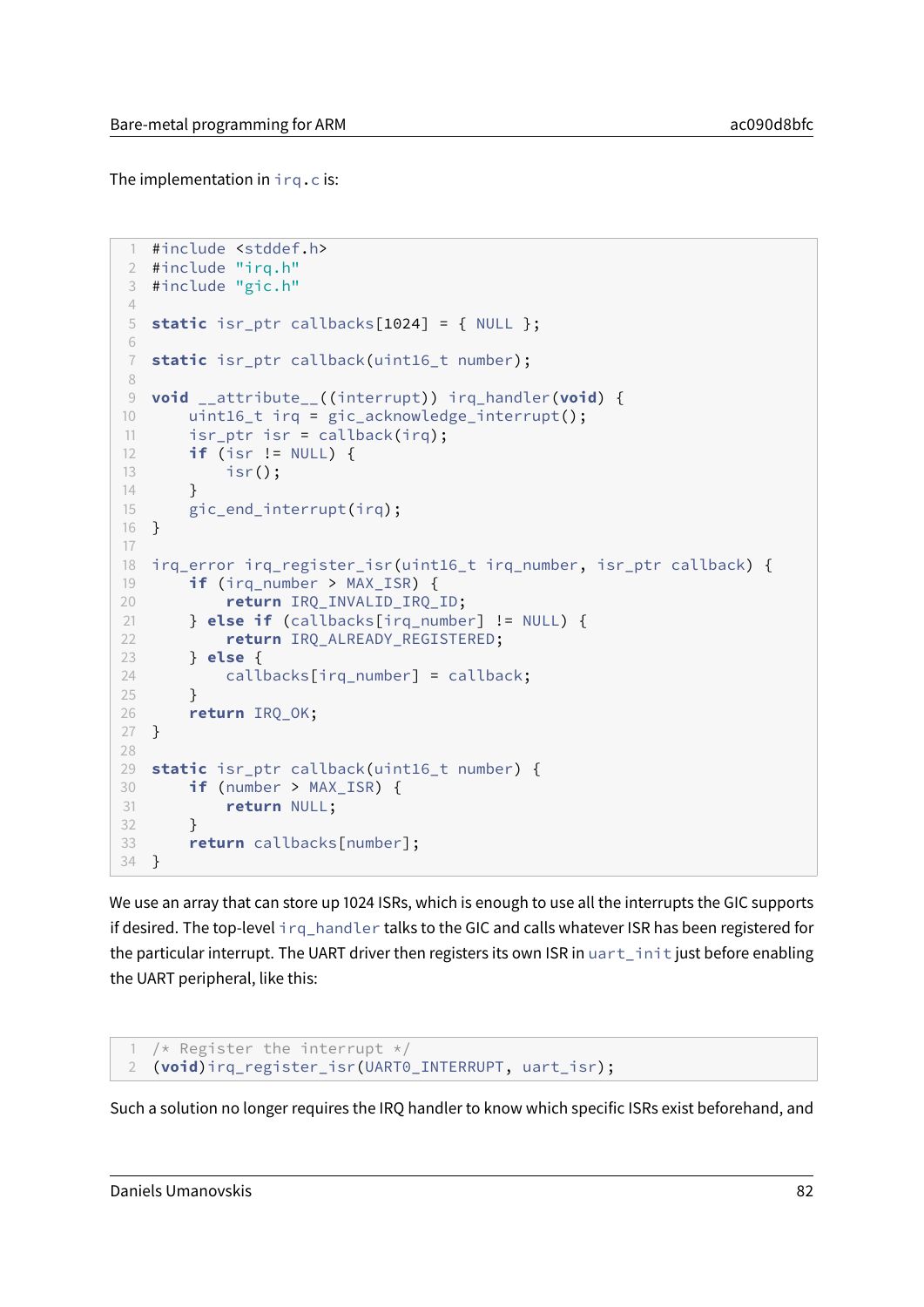is easier to maintain.

## **Summary**

In this chapter, we went over interrupt handling in general, the ARM Generic Interrupt Controller, and we wrote some interrupt handlers.

Interrupts are often among the trickiest topics in embedded development. Interrupt controllers themselves are quite complicated - we used the GIC in pretty much the simplest way possible, but it can quickly get complicated once you start grouping interrupts, working with their priorities and so on. Another complication arises from the hard-to-predict nature of interrupts. You don't know what regular code will be executed when an interrupt happens. Many interrupts in the real world depend on timing or external data sources, so debugging with breakpoints affects the behavior of the program.

As a broad generalization, interrupt handling becomes trickier and more important as you develop on more limited hardware. When dealing with microcontrollers, you often have to understand the amount of time spent in interrupts, and may also find that the switching between normal and IRQ modes creates real performance issues. Fast interrupts, FIQs, which we didn't cover in this chapter exist in ARMv7 to help alleviate the overhead of regular IRQs.

In a real embedded system that does something useful, interrupts are likely to drive some critical parts of functionality. For example, most systems need some way of measuring time or triggering some code in a time-based manner, and that usually happens by having a timer that generates interrupts.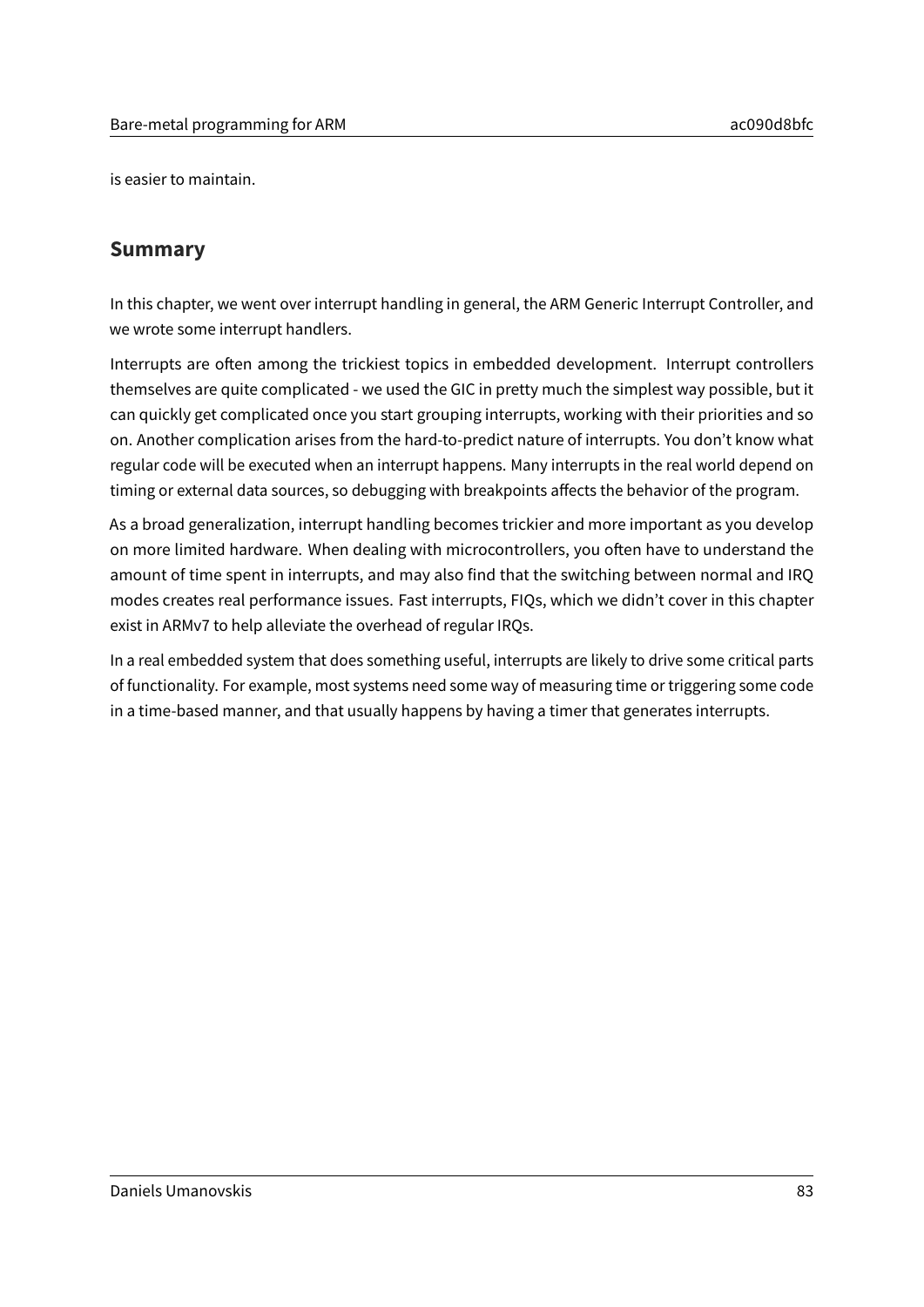# **8 Simple scheduling**

Very few embedded applications can be useful without some kind of time-keeping and scheduling. Being able to program things like "do this every X seconds" or "measure the time between events A and B" is a key aspect of nearly all practically useful applications.

In this chapter, we'll look at two related concepts. Timers, which are a hardware feature that allows software to keep track of time, and scheduling, which is how you program a system to run some code, or a task, on some kind of time-based schedule - hence the name. Scheduling in particular is a complex subject, some discussion of which will follow later, but first we'll need to set up some kind of time measurement system.

In order to keep track of time in our system, we're going to use two tiers of "ticks". First, closer to the hardware, we'll have a timer driver for a hardware timer of the Cortex-A9 CPU. This driver will generate interrupts at regular intervals. We will use those interrupts to keep track of system time, a separate counter that we'll use in the rest of the system as "the time".

Such a split is not necessary in a simple tutorial system, but is good practice due to the system time thus not being directly connected to a particular hardware clock or driver implementation. This allows better portability as it becomes possible to switch the underlying timer driver without affecting uses of system time.

The first task then is to create a timer driver. Since its purpose will be to generate regular interrupts, note that this work builds directly on the previous chapter, where interrupt handling capability was added.

# **Private Timer Driver**

A Cortex-A9 MPCore CPU provides a global timer and private timers. There's one private timer per core. The global timer is constantly counting up, even with the CPU paused in debug mode. The per-core private timers count down from some starting value to zero, sending an interrupt when zero is reached. It's possible to use either timer for scheduling, but the typical solution is to use the private timer. It's somewhat easier to handle due to being 32 bits wide (the global timer is 64 bits) and due to stopping when the CPU is stopped.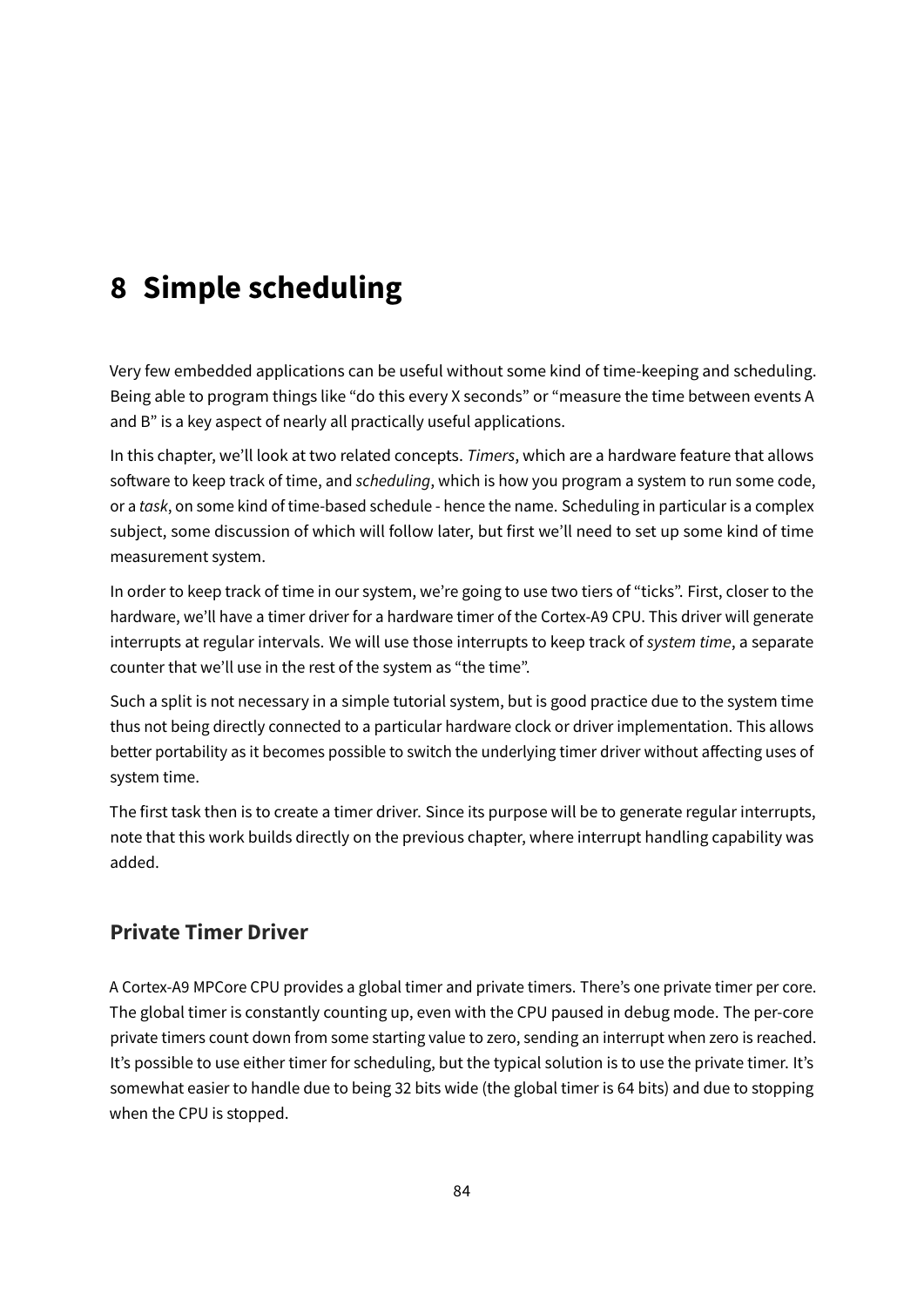The Cortex-A9 MPCore manual explains the private timer in Chapter 4.1. The timer's operation is quite simple. A certain starting load value is loaded into the load register LR. When the timer is started, it keeps counting down from that load value, and generates an interrupt when the counter reaches 0. Then, if the auto-reload function is enabled, the counter automatically restarts from the load value. As is common with other devices, the private timer has its own control register CTRL, which controls whether auto-reload is enabled, whether interrupt generation is enabled, and whether the whole timer is enabled.

From the same manual, we can see that the private timer's registers are at offset  $0 \times 600$  from PERIPHBASE, and we already used PERIPHBASE in the previous chapter for GIC registers. Finally, the manual gives the formula to calculate the timer's period.



**Figure 8.1:** Private timer period formula

A prescaler can essentially reduce the incoming clock frequency, but using that is optional. If we simplify with the assumption that prescaler is 0, we can get Load value = (period  $*$  PERIPHCLK) - 1. The peripheral clock, PERIPHCLK, is the same 24 MHz clock from the motherboard that clocks the UART.

I will not go through the timer driver in every detail here, as it just applies concepts from the previous two chapters. As always, you can examine the full source in this chapter's corresponding source code folder. We call the driver ptimer, implement it in ptimer.h and ptimer.c, and the initialization function is as follows:

```
1 ptimer_error ptimer_init(uint16_t millisecs) {
2 regs = (private_timer_registers*)PTIMER_BASE;
3 if (!validate_config(millisecs)) {
4 return PTIMER_INVALID_PERIOD;
5 }
6 uint32_t load_val = millisecs_to_timer_value(millisecs);
7 WRITE32(regs->LR, load_val); /* Load the initial timer value */
8
9 /* Register the interrupt */
10 (void)irq_register_isr(PTIMER_INTERRUPT, ptimer_isr);
11
12 uint32 t ctrl = CTRL AUTORELOAD | CTRL IRO ENABLE | CTRL ENABLE;
13 WRITE32(regs->CTRL, ctrl); /* Configure and start the timer */14
15 return PTIMER_OK;
16 }
```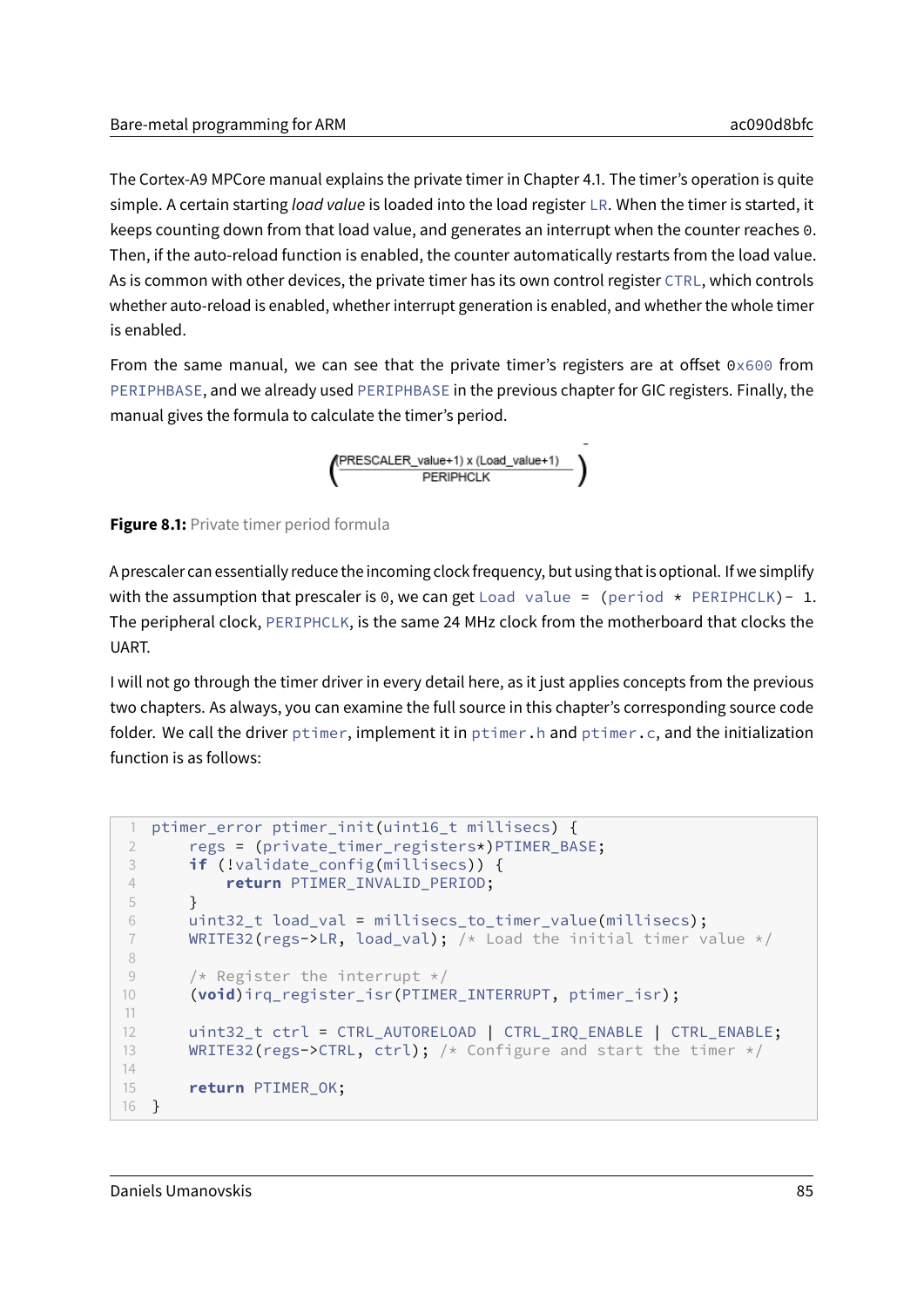The function accepts the desired timer tick period, in milliseconds, calculates the corresponding load value for LR and then enables interrupt generation, auto-reload and starts the timer.

One bit of interest here is the ISR registration, for which the interrupt number is defined as #define PTIMER\_INTERRUPT (29u). The CPU manual says that the private timer generates interrupt 29 when the counter reaches zero. And in the code we're actually using 29, unlike with the UART driver, where we mapped UART0INTR, number 5, to 37 in the code. But this interrupt remapping only applies to certain interrupts that are generated on the motherboard. The private timer is part of the A9 CPU itself, so no remapping is needed.

The millisecs\_to\_timer\_value function calculates the value to be written into LR from the desired timer frequency in milliseconds. Normally it should look like this:

```
1 static uint32_t millisecs_to_timer_value(uint16_t millisecs) {
2 double period = millisecs * 0.001;
3 return (period * refclock) - 1;
4 }
```
However, things are quite different for us due to using QEMU. It doesn't emulate the 24 MHz peripheral clock, and QEMU in general does not attempt to provide timings that are similar to the hardware being emulated. For our UART driver, this means that the baud rate settings don't have any real effect, but that wasn't a problem. For the timer though, it means that the period won't be the same as on real hardware, so the actual implementation used for this tutorial is:

```
1 static uint32_t millisecs_to_timer_value(uint16_t millisecs) {
2 double period = millisecs * 0.001;
3 uint32_t value = (period \star refclock) - 1;
4 value \star= 3; /* Additional QEMU slowdown factor */5
6 return value;
7 }
```
With the timer driver in place, the simplest way to test is to make the timer ISR print something out, and initialize the timer with a one-second period. Here's the straightforward ISR:

```
1 void ptimer_isr(void) {
2 uart_write("Ptimer!\n");
3 WRITE32(regs->ISR, ISR_CLEAR); /* Clear the interrupt */
4 }
```
And somewhere in our main function: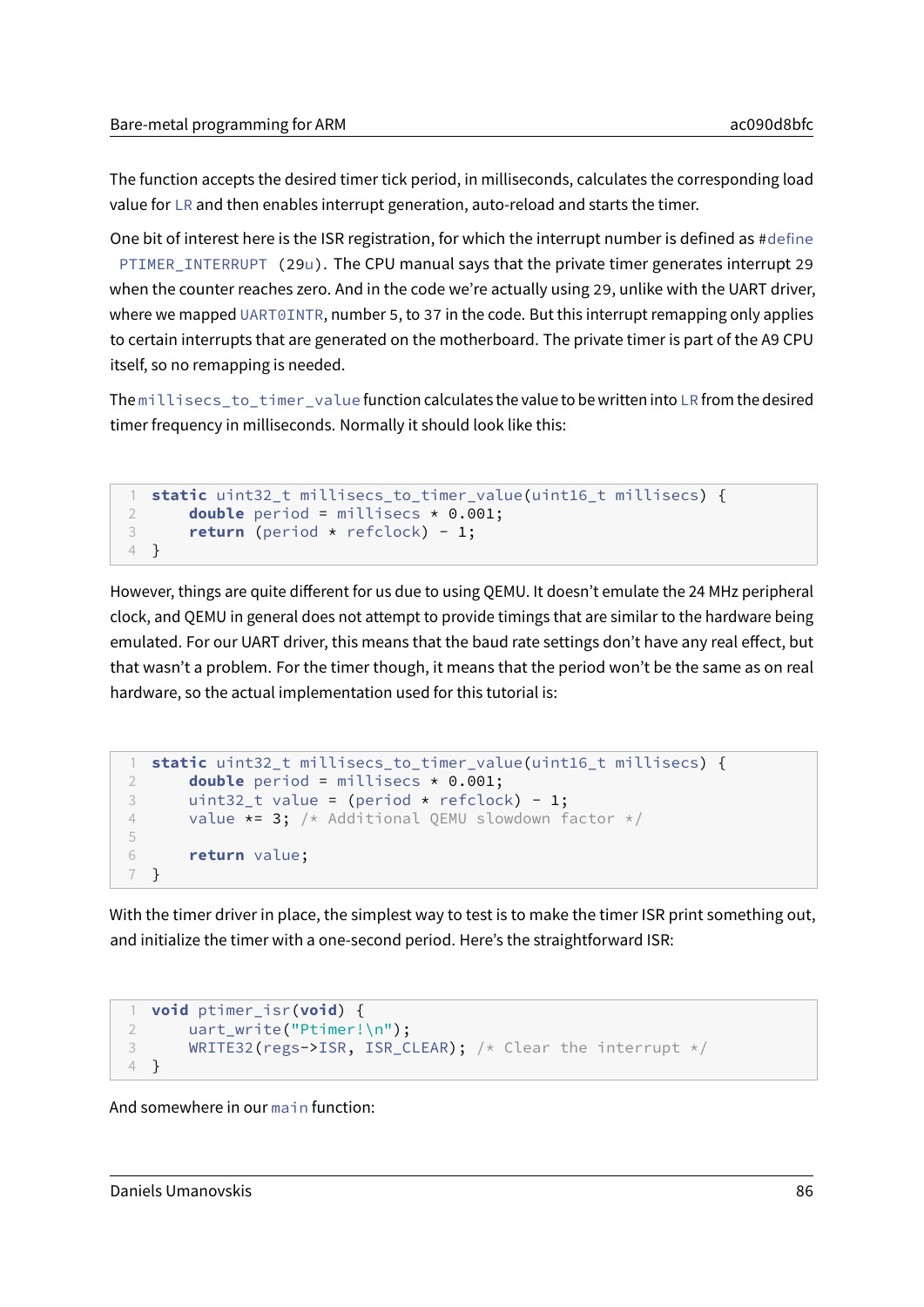```
1 gic_enable_interrupt(PTIMER_INTERRUPT);
\overline{\phantom{a}}3 if (ptimer_init(1000u) != PTIMER_OK) {
4 uart_write("Failed to initialize CPU timer!\n");
5 }
```
Note the call to gic\_enable\_interrupt, and recall that each interrupt needs to be enabled in the GIC, it's not enough to just register a handler with irq\_register\_isr. This code should result in the private timer printing out a message every second or, due to the very approximate calculation in the emulated version, approximately every second.

Build everything and run (if you're implementing yourself as you read, remember to add the new C file to CMakeLists.txt), and you should see regular outputs from the timer.

#### **HINT**

You can use gawk, the GNU version of awk to print timestamps to the terminal. Instead of just make run, type make run | gawk '{ print strftime("[%H:%M:%S]"), \$0 }' and you'll see the local time before every line of output. This is useful to ascertain that the private timer, when set to 1000 milliseconds, procudes output roughly every second.

#### **System Time**

As discussed previously, we want to use some kind of system time system-wide. This is going to have a very straightforward implementation. The private timer will tick every millisecond, and its ISR will increment the system time. So system time itself will also be measured in milliseconds. Then systime.c is exceedingly simple:

```
1 #include "systime.h"
2
3 static volatile systime_t systime;
4
5 void systime_tick(void) {
6 systime++;
7 }
```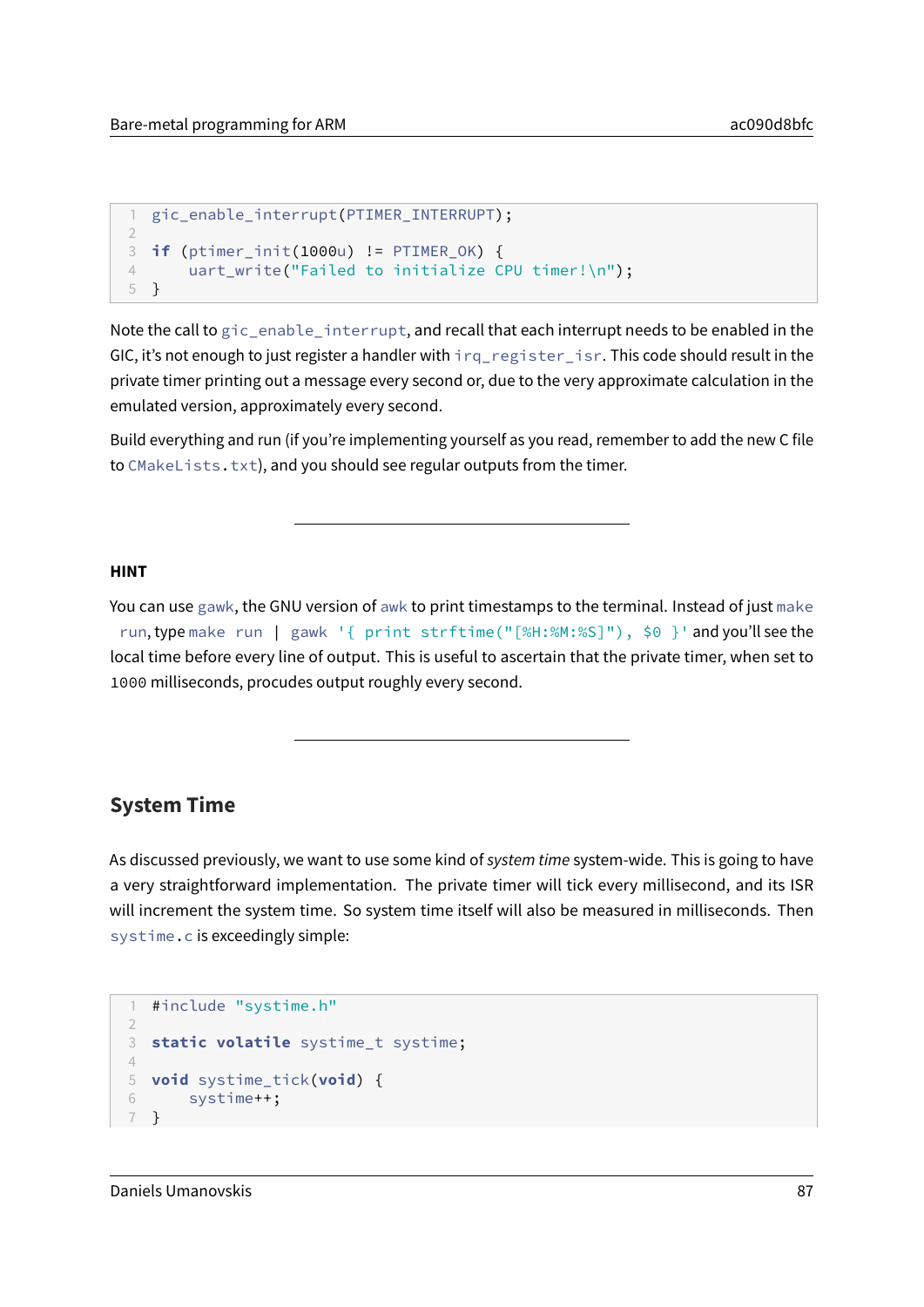.

```
8
9 systime_t systime_get(void) {
10 return systime;
11 }
```
The systime\_t type is defined in the corresponding header file, as typedef uint32\_t systime\_t

To make use of this, the private timer's ISR is modified so it simply calls systime\_tick after clearing the hardware interrupt flag.

```
1 void ptimer_isr(void) {
2 WRITE32(regs->ISR, ISR_CLEAR); /* Clear the interrupt */
3 systime_tick();
4 }
```
That's it, just change the ptimer\_init call in main to use a 1-millisecond period, and you have a system-wide time that can be accessed whenever needed.

## **Overflows and spaceships**

A discussion of timers is an opportune time to not only make a bad pun but also to mention overflows. By no means limited to embedded programming, overflows are nonetheless more prominent in lowlevel systems programming. As a refresher, an overflow occurs when the result of a calculation exceeds the maximum range of its datatype. A uint8\_t has the maximum value 255 and so 255  $+1$  would cause an overflow.

Timers in particular tend to overflow. For example, our use of  $u$  int32 t for system time means that the maximum system timer value is  $0 \times FF$  FF FF FF, or just shy of 4.3 billion in decimal. A timer that ticks every millisecond will reach that number after 49 days. So code that assumes a timer will always keep inceasing can break in mysterious ways after 49 days. This kind of bug is notoriously difficult to track to down.

One solution is of course to use a bigger data type. Using a 64-bit integer to represent a millisecond timer would be sufficient for 292 billion years. This does little to address problems in older systems, however. Many UNIX-based systems begin counting time from the 1st of January, 1970, and use a 32-bit integer, giving rise to what's known as the Year 2038 problem, as such systems cannot represent any time after January 19, 2038.

When overflows are possible, code should account for them. Sometimes overflows can be disregarded, but saying that something "cannot happen" is dangerous. It's reasonable to assume, for example, that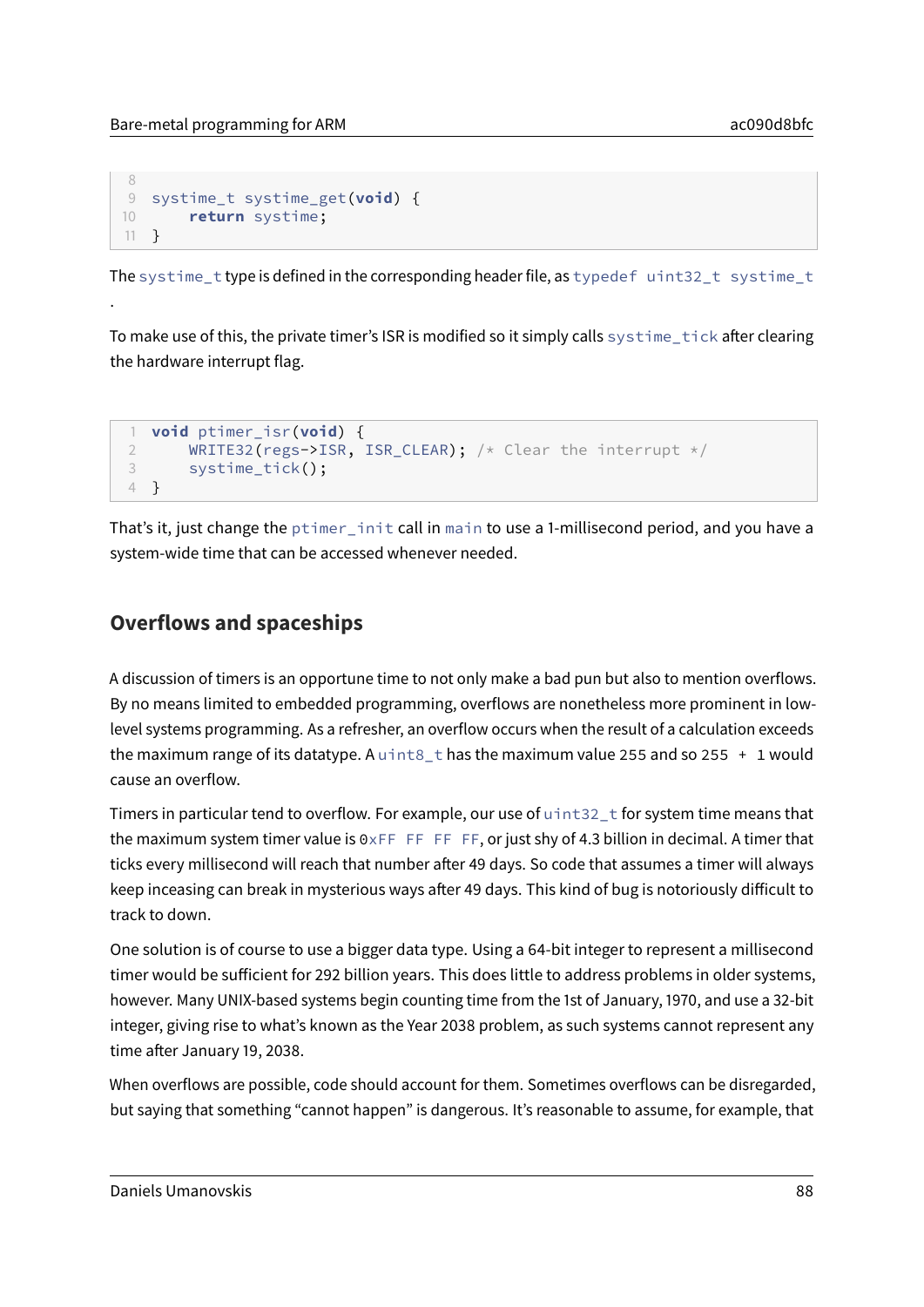a microwave oven won't be running for 49 days in a row, but in some circumstances such assumptions should not be made.

One example of an expensive, irrecoverable overflow bug is the NASA spacecraft Deep Impact. After more than eight years in space, and multiple significant accomplishments including excavating a comet, Deep Impact suddenly lost contact with Earth. That was due to a 32-bit timer overflowing and causing the onboard computers to continuously reboot.

Overflow bugs can go unnoticed for many years. The binary search algorithm, which is very widely used, is often implemented incorrectly due to an overflow bug, and that bug was not noticed for two decades, in which it even made its way into the Java language's standard library.

## **Scheduler types**

A scheduler is responsible for allocating necessary resources to do some work. To make various bits of code run on a schedule, CPU time is the resource to be allocated, and the various tasks comprise work. Different types of schedulers and different scheduling algorithms exist, with a specific choice depending on the use case and the system's constraints.

One useful concept to understand is that of real-time systems. Such a system has constraints, or deadlines, on some timings, and these deadlines are expressed in specific time measurements. A "fast response" isn't specific, "response within 2 milliseconds" is. Further, a real-time system is said to be hard real-time if it cannot be allowed to miss any deadlines at all, that is, a single missed deadline constitutes a system failure. Real-time systems are commonly found in embedded systems controlling aircraft, cars, industrial or medical equipment, and so on.By contrast, most consumer-oriented software isn't real-time.

A real-time system requires a scheduler that can guarantee adherence to the required deadlines. Such systems will typically run a real-time operating system (RTOS) which provides the necessary scheduling support. We're not dealing with real-time constraints, and we're not writing an operating system, so putting RTOS aside, there are two classes of schedulers to consider.

Cooperative schedulers provide cooperative (or non-preemptive) multitasking. In this case, every task is allowed to run until it returns control to the scheduler, at which point the scheduler can start another task. Cooperative scedulers are easy to implement, but their major downside is relying on each task to make reasonable use of CPU resources. A poorly-written task can cause the entire system to slow down or even hang entirely. Implementing individual tasks is also simpler in the cooperative case - the task can assume that it will not be interrupted, and will instead run from start to finish.

Cooperative scheduling is fairly common in low-resource embedded systems, and the implementation only requires that some kind of system-wide time exists. One example of a suitable system could be a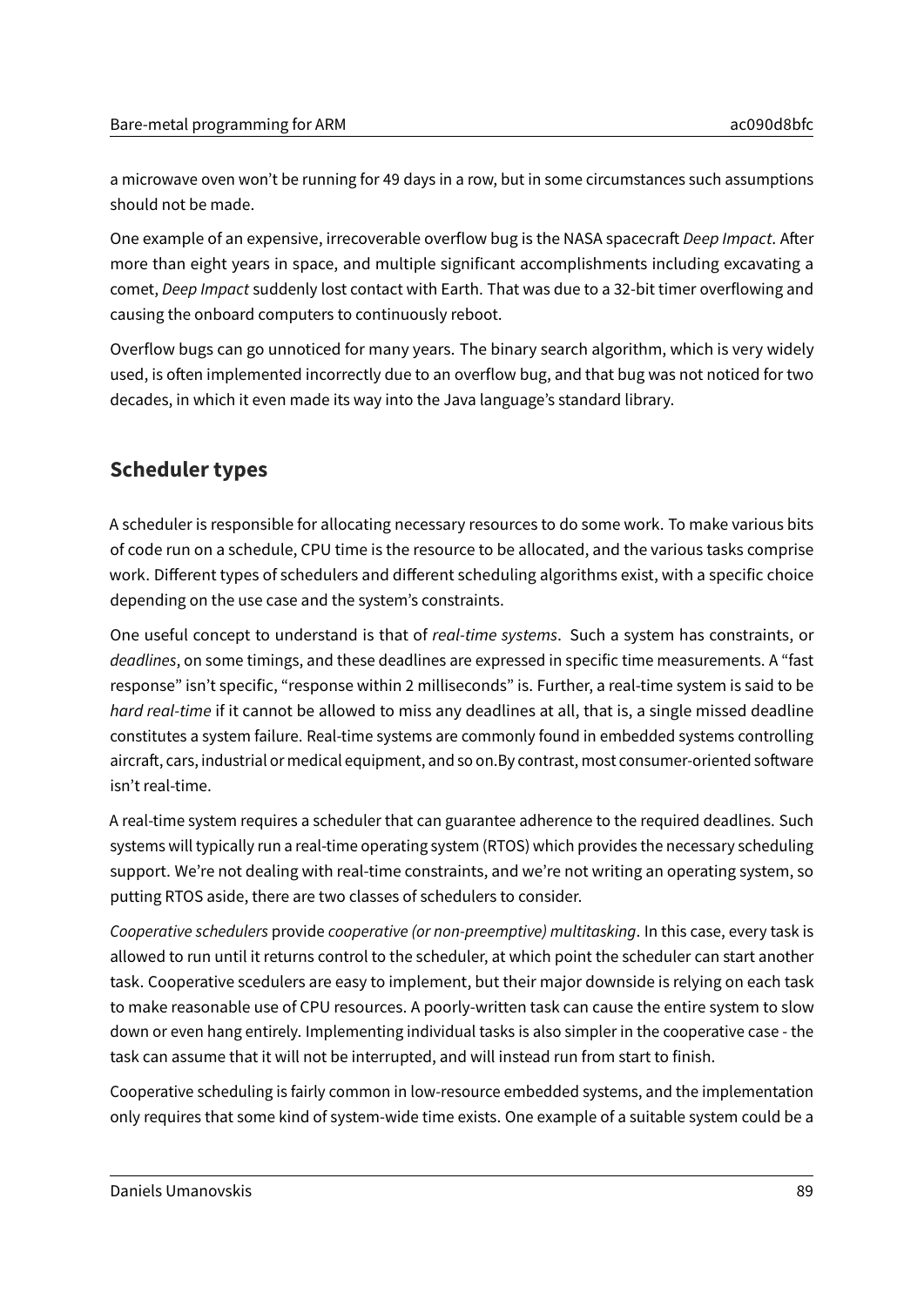thermostat. It can have several tasks (measure room temperature, calculate necessary output, read user settings, log some data) running with the same periods indefinitely.

Preemptive schedulers use interrupts to preempt, or suspend, a task and hand control over to another task. This ensures that one task is not able to hang the entire system, or just take too long before letting other tasks run. Such schedulers implement some kind of algorithm for choosing when to interrupt a task and what task to execute next, and implementing actual preemption is another challenge.

### **Cooperative scheduler**

To implement a basic cooperative scheduler, we don't need much code. We need to keep track of what tasks exist in the system, how often they want to run, and then the scheduler should execute those tasks. The scheduler's header file can be written so:

```
1 #include "systime.h"
2
3 typedef void (*task_entry_ptr)(void);
4
5 typedef struct {
6 task_entry_ptr entry;
7 systime_t period;
8 systime_t last_run;
9 } task_desc;
10
11 typedef enum {
12 SCHED_OK = 0,
13 SCHED_TOO_MANY_TASKS
14 } sched_error;
15
16 #define MAX_NUM_TASKS (10u)
17
18 sched_error sched_add_task(task_entry_ptr entry, systime_t period);
19 void sched_run(void);
```
Each task should have an entry point, a function that returns **void** and has no parameters. A pointer to the entry point, together with the desired task period and the time of the last run, form the task descriptor in the task\_desc type. The scheduler provides a function sched\_add\_task, which can add tasks to the scheduler at run-time. Let's look at the implementation. Here's how sched.c starts:

```
1 #include <stddef.h>
2 #include <stdint.h>
3 #include "sched.h"
```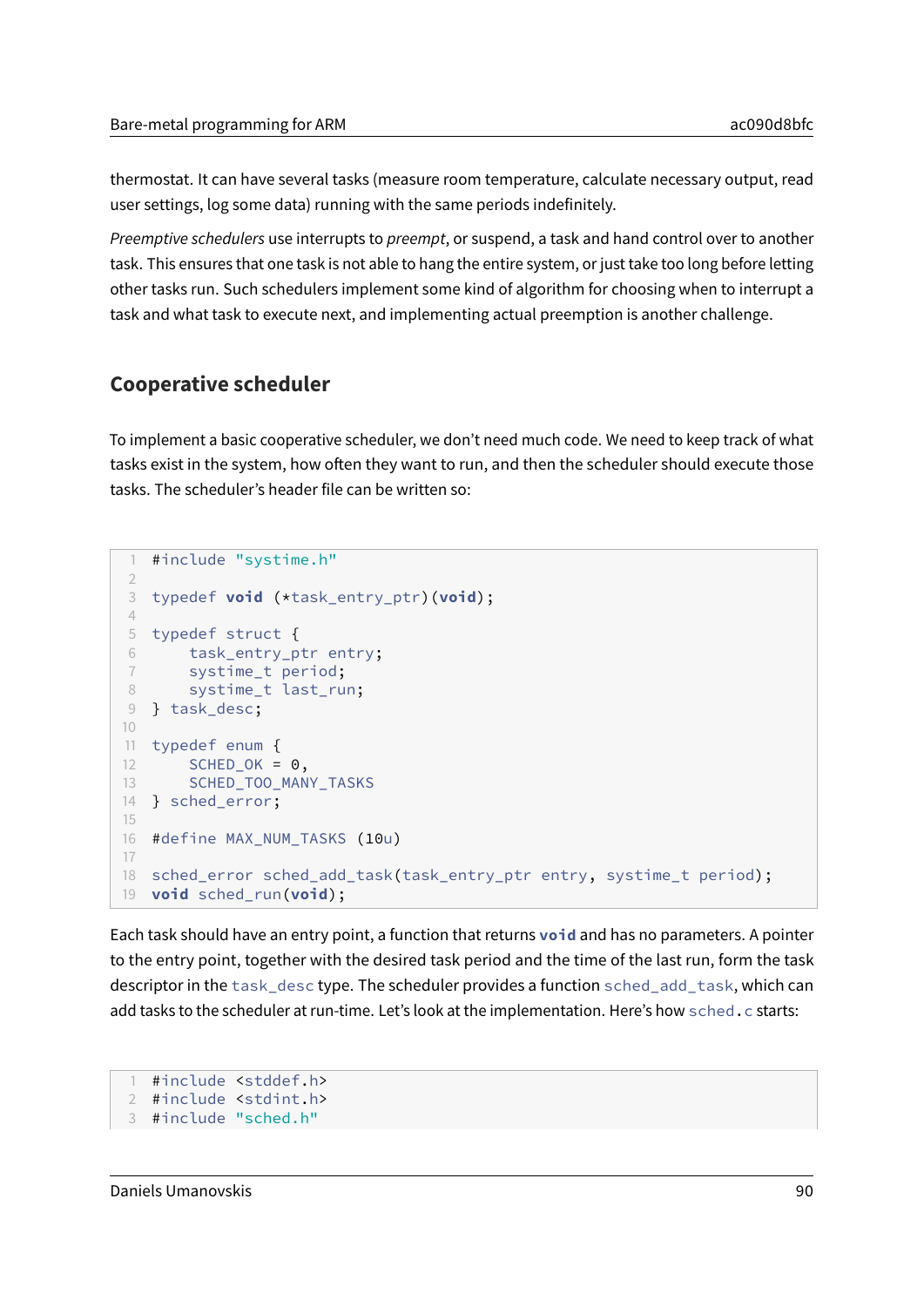4

```
5 static task_desc task_table[MAX_NUM_TASKS] = {0};
6 static uint_8 table_idx = 0;
7
8 sched_error sched_add_task(task_entry_ptr entry, systime_t period) {
9 if (table_idx >= MAX_NUM_TASKS) {
10 return SCHED_TOO_MANY_TASKS;
11 \quad \lambda12
13 task_desc task = \{14 .entry = entry,
15 .period = period,
16 .last_run = 0
17 \t3;18 task_table[table_idx++] = task;
19
20 return SCHED_OK;
21 }
```
The task\_table array is where all the task descriptors are kept. sched\_add\_task is pretty simple if there's free space in the task table, the function creates a task descriptor and adds it to the table. The task's last run time is set to 0. Then the interesting work happens in the scheduler's sched\_run:

```
1 void sched_run(void) {
2 while (1) {
3 for (uint8 t i = 0; i < MAX NUM TASKS; i++) {
4 task_desc* task = &task_table[i];
5 if (task->entry == NULL) {
6 continue;
7 }
8
9 if (task->last_run + task->period <= systime_get()) { /*
             Overflow bug! */
10 task->last_run = systime_get();
11 task->entry();
12 }
13 }
14 }
15 }
```
#### **NOTE**

The source code from the repository for this chapter includes sched.c with this example, but doesn't built it by default, instead it builds sched\_preemptive.c for the preemptive scheduler that we will cover later. Change CMakeLists.txt if you wish to build the cooperative scheduler.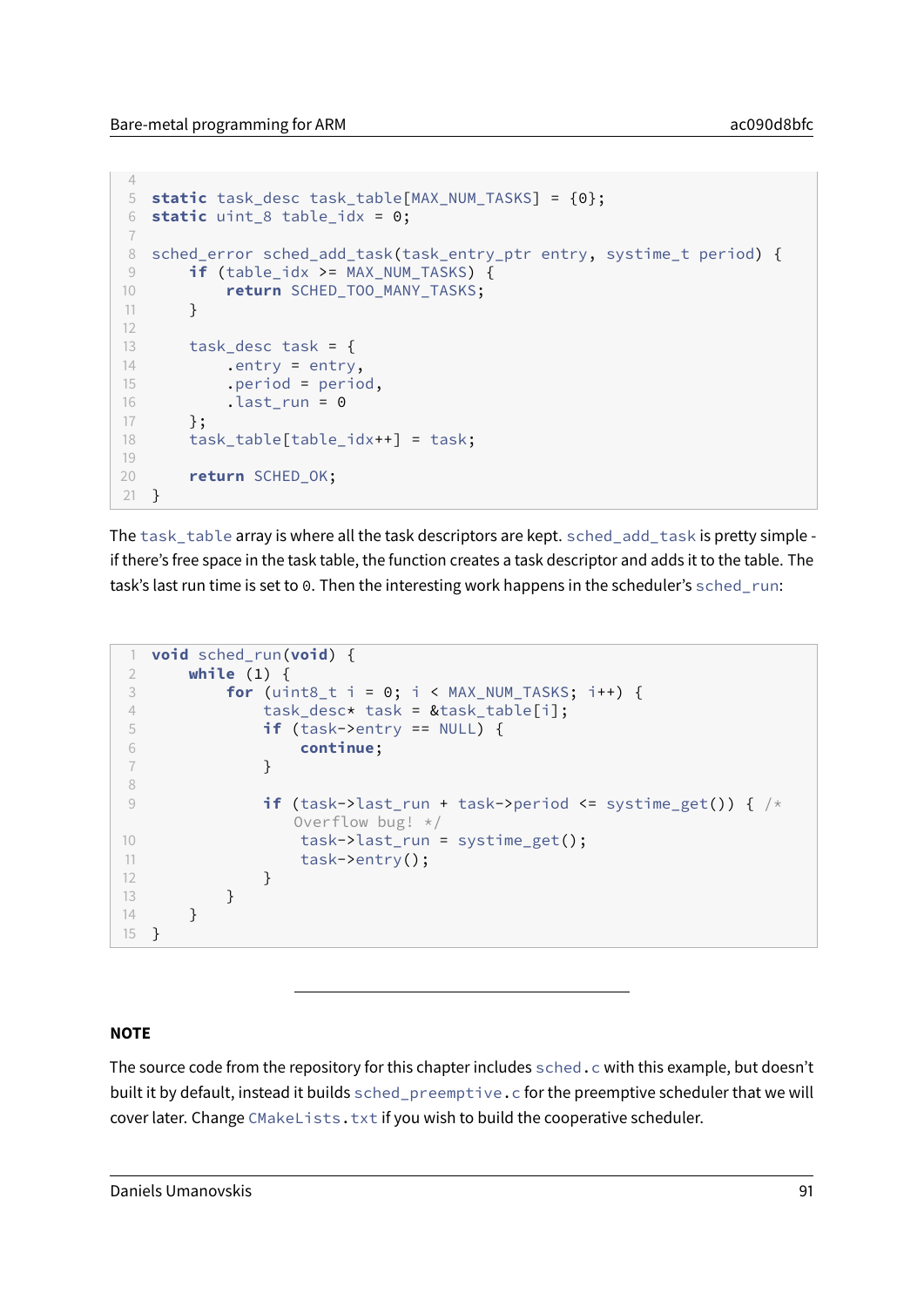You may have noticed that the function is contained within an infinite **while** (1) loop. The scheduler isn't supposed to terminate, and sched\_run will be able to replace the infinite loop that we've had in main all along.

The actual work is done in the scheduler's **for**-loop, which loops through the entire task table, and looks for tasks whose time to run has come, that is, the system time has increased by at least period since the task's last run time stored in last run. When the scheduler finds such a task, it updates the last run time and executes the task by calling its entry point.

All that remains in order to test the scheduler is to add a couple of tasks, and schedule them in main.

```
1 void task0(void) {
2 systime_t start = systime_get();
3 uart_write("Entering task 0... systime ");
4 uart write uint(start);
5 uart_write("\n");
6 while (start + 1000u > systime_get());
7 uart_write("Exiting task 0...\n");
8 }
Q10 void task1(void) {
11 systime_t start = systime_get();
12 uart_write("Entering task 1... systime ");
13 uart_write_uint(start);
14 uart_write("\n");
15 while (start + 1000u > systime_get());
16 uart_write("Exiting task 1...\n");
17 }
```
The above defines two tasks. Note how there's nothing special about those functions, it's sufficient for them to be **void** functions with no parameters for them to be scheduled with our implementation. Both tasks have the same behavior - print a message with the current system time, wait for 1000 system time ticks and exit with another message. To actually schedule them and hand control over to the scheduler, modify main to get rid of the infinite loop and instead do:

```
1 (void)sched_add_task(&task0, 5000u);
2 (void)sched_add_task(&task1, 2000u);
3
4 sched run():
```
That will schedule task 0 to run every 5000 ticks (roughly 5 seconds) and task 1 for every 2000 ticks.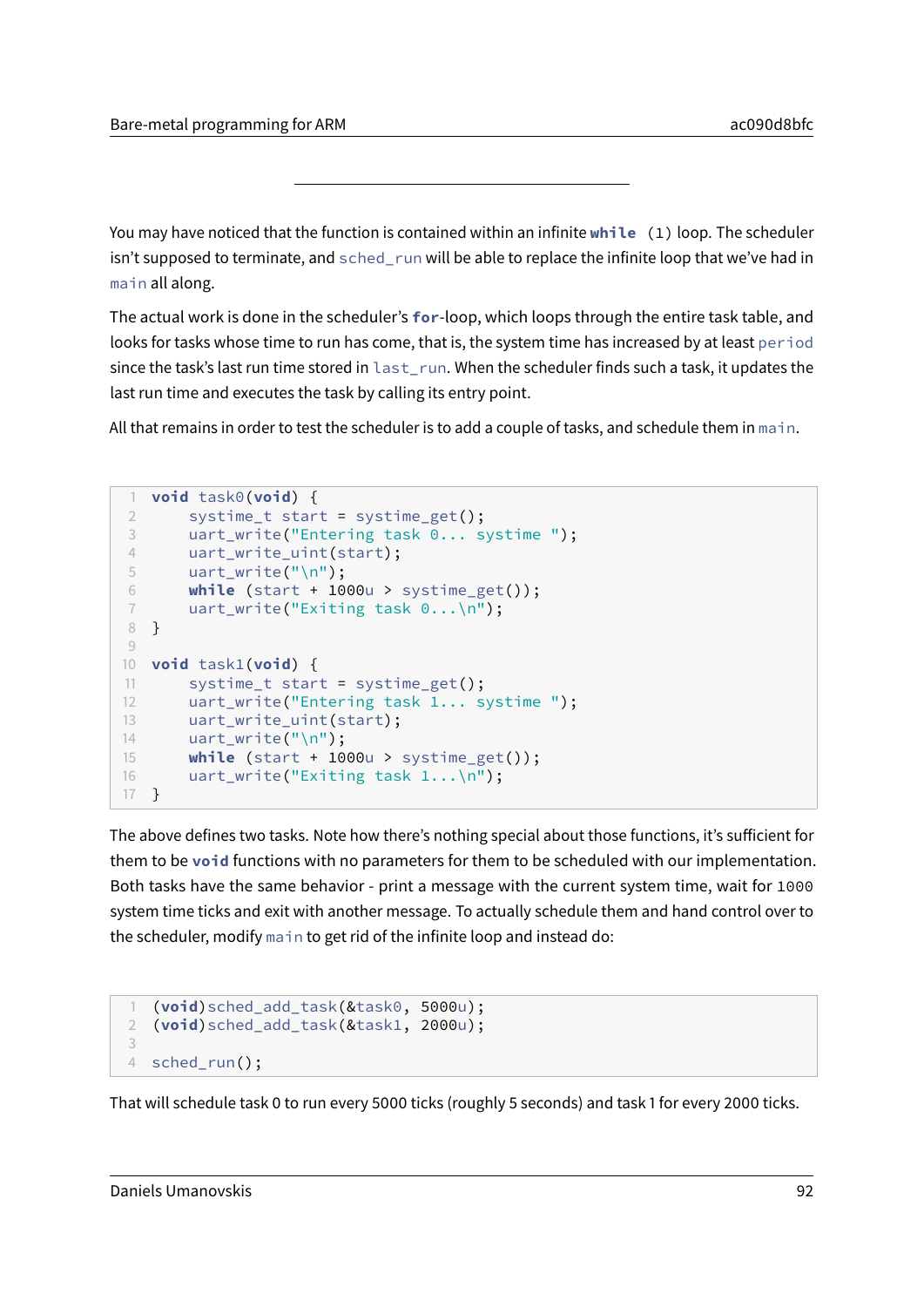#### **NOTE**

The tasks use uart\_write\_uint to print the current systime, a new function not part of the previouslywritten UART driver. We cannot use standard C library functions such as sprintf without performing additional work, so this new function is a quick way to output unsigned numbers like systime. For completeness, here's the implementation:

```
1 void uart_write_uint(uint32_t num) {
2 char buf[8];
3 int8_t i = 0;
4 do {
5 uint8_t remainder = num % 10;
6 buf[i++] = '0' + remainder;7 num /= 10;
8 } while (num != 0);
9 for (i--; i >= 0; i--) {
10 uart_putchar(buf[i]);
11 }
12 }
```
Running the system now should produce some output indicating the scheduler's hard at work.

```
1 Welcome to Chapter 8, Scheduling!
2 Entering task 1... systime 2000
3 Exiting task 1...
4 Entering task 1... systime 4000
5 Exiting task 1...
6 Entering task 0... systime 5000
7 Exiting task 0...
8 Entering task 1... systime 6000
9 Exiting task 1...
10 Entering task 1... systime 8000
11 Exiting task 1...
12 Entering task 0... systime 10000
13 Exiting task 0...
14 Entering task 1... systime 11000
15 Exiting task 1...
16 Entering task 1... systime 13000
17 Exiting task 1...
18 Entering task 0... systime 15000
```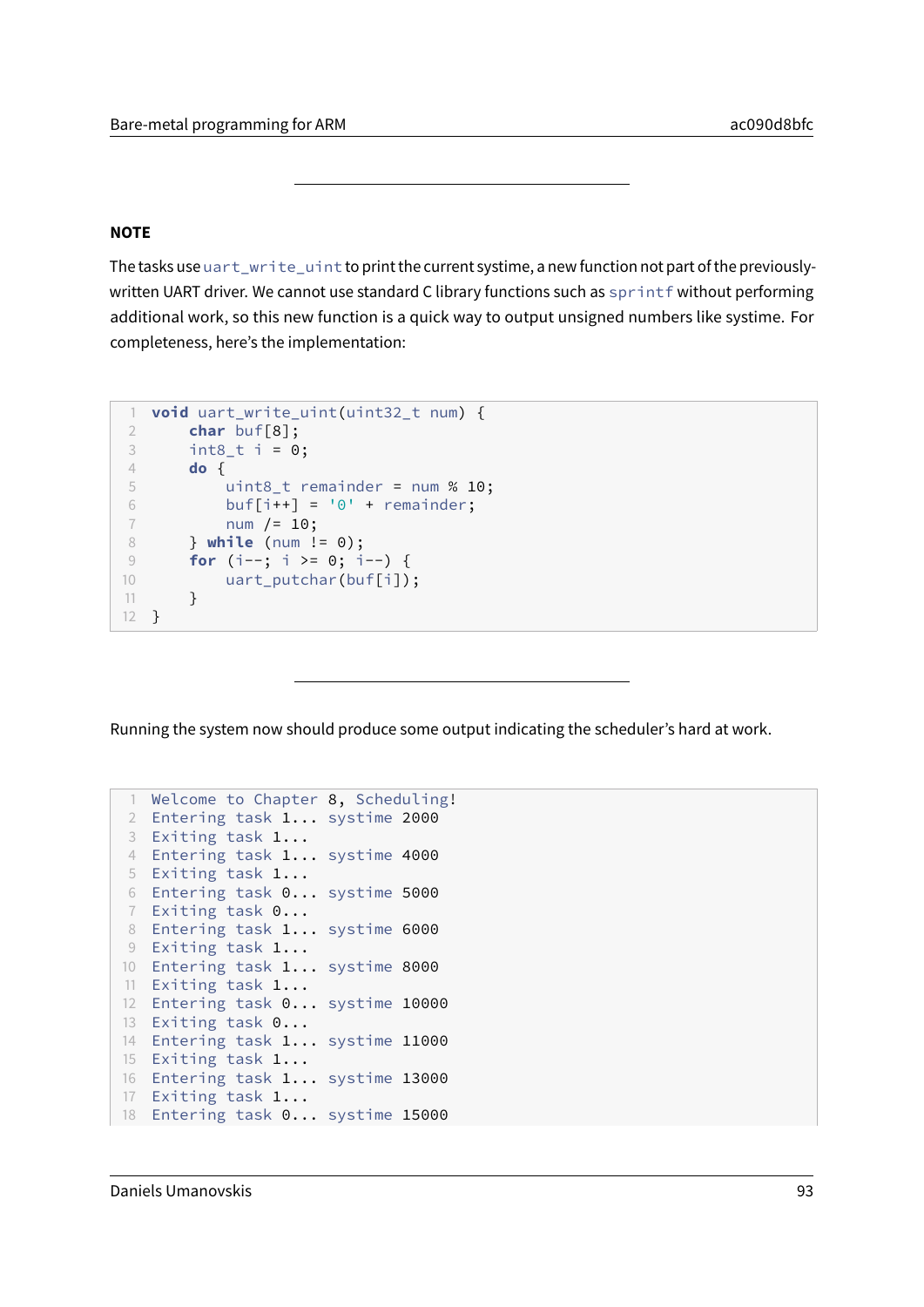```
19 Exiting task 0...
20 Entering task 1... systime 16000
21 Exiting task 1...
```
What does that tell us? Well, the scheduler seems to be working fine. Task 0 first gets executed at systime 5000, which is enough time for task 1 to run twice, starting at times 2000 and 4000. We can also see that this is very much not a real-time system, as the schedule we've provided serves as a suggestion for the scheduler but isn't strictly enforced. At systime 10000, it's time for both tasks to be executed (task 0 for the 2nd time and task 1 for the 5th time), but task 0 gets the execution slot (due to having its entry earlier in the task table), and task 1 gets delayed until systime 11000, when task 0 finishes.

In the scheduler's sched\_run loop, you may have noticed a comment about an overflow bug on one line. After saying how spacecraft can get lost due to overflows, it wouldn't feel right to omit an example.

#### **if** (task->last\_run + task->period <= systime\_get())  $\frac{1}{2}$  /\* Overflow bug!  $\star/$

The normal case for that line is straightforward - if at least period ticks have passed since last\_run , the task needs to be run. How about when some of these variables approach UINT32\_MAX, the maximum value they can hold? Suppose last\_run is almost at the maximum value, e.g. UINT32\_MAX - 10 (that's 0xFF FF FF F5). Let's say period is 100. So the task ran at UINT32\_MAX - 10 ticks, took some time to complete, and the scheduler loop runs against at, for instance, systime UINT32\_MAX - 8. Two ticks have passed since the last execution, so the task shouldn't run. But the calculation last\_run + period is UINT32\_MAX - 10 + 100, which overflows! Unsigned integers wrap around to zero on overflow, and so the result becomes 89. That is less than the current system time, and the task will run again. And the problem will repeat in the next iteration as well, until eventually fixing itself after system time also overflows and wraps around to zero.

That's a potentially serious bug that is much easier to introduce than to notice. How to perform that calculation safely, then? Instead of adding the timestamps, you should use subtraction so that the intermediate result is a duration. That check should be:

#### 1 **if** (systime\_get() - task->last\_run >= task->period)

It might seem like such a calculation can go wrong. Supppose last\_run is close to overflow, as in the example before, and systime has recently rolled over. So you'd be subtracting a very large last\_run from the small positive result of systime\_get, which would result in a large negative number under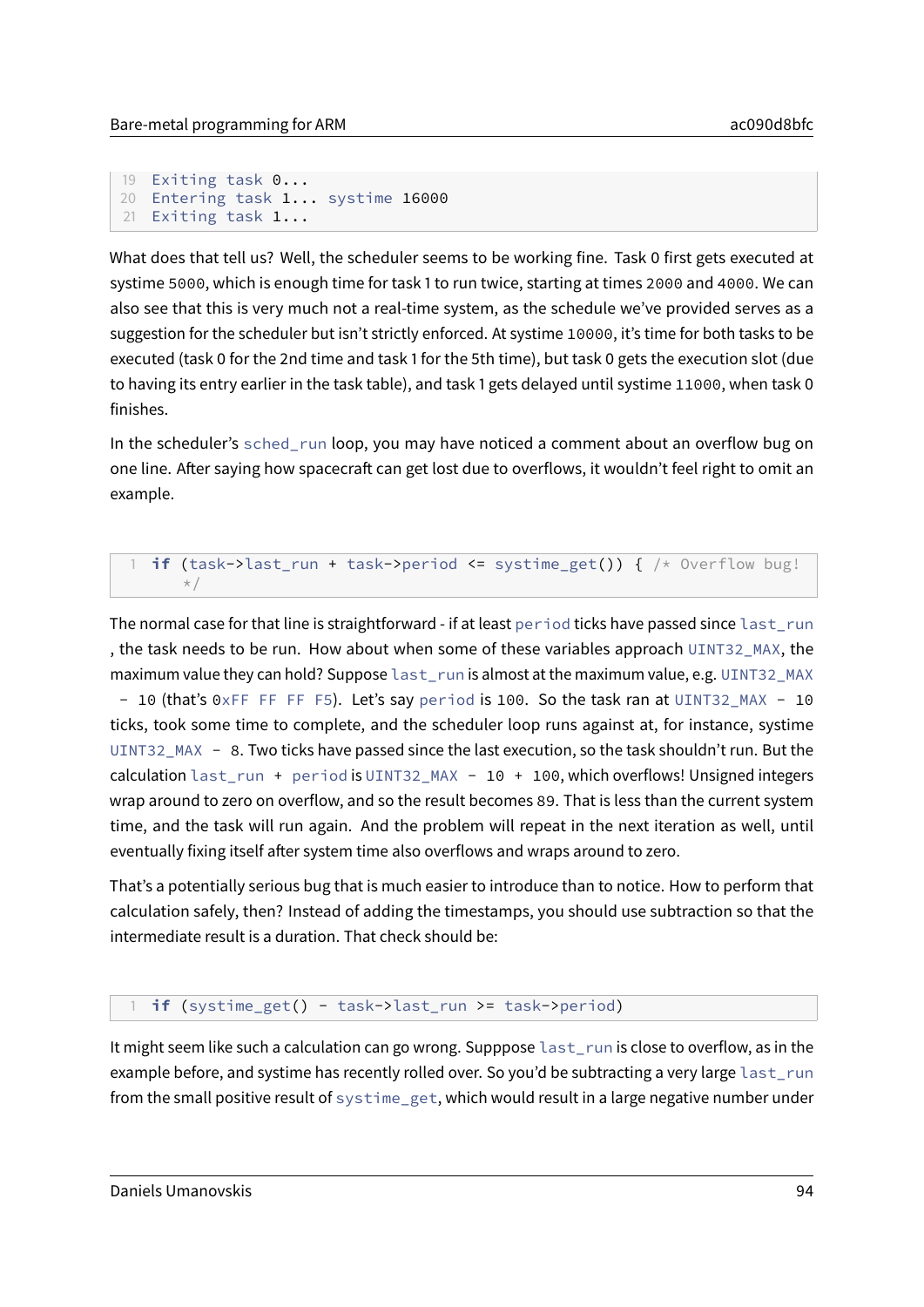ordinary arithmetic. But with unsigned integers, that will still result in a correct calculation. So if the above calculation amounts to something like:

#### 1 **if**  $(20 - (UINT32 MAX - 10) \ge 100)$

the left side will evaluate to 31, and the **if** will evaluate to false.

Mathematically speaking, unsigned integers in C implement arithmetics modulo the type's maximum value plus one. So a uint8\_t, holding the maximum value 255, performs all operations modulo 256. Importantly, only unsigned integers have overflow behavior that is guaranteed by the C standard. Signed integer overflow is undefined behavior, and you should avoid writing code that relies on signed integer overflows.

Life is good when you have a working scheduler, and indeed this kind of simple scheduler is pretty similar to what some embedded systems run in the real world. There are small improvements that can be made to the scheduler without fundamentally changing it, such as allowing each task to have a priority, so that the highest-priority task would be chosen at times when multiple tasks wish to run, such as at systime 10000 above. Note the low memory overhead of this scheduler. It uses 1 byte for the table\_idx variable and creates a 12-byte task descriptor for each task. This kind of memory use is one of the reasons why such simple cooperative schedulers are a valid choice for resource-constrained embedded systems.

It is also easy to introduce some problems that a cooperative scheduler won't be able to manage well. For example, create a third task that just runs a **while** (1); loop. The scheduler will run the task and the system will hang with no hope of recovery. In a real system, a watchdog would probably be configured and reset everything, but a reset loop is not much better than a plain hang.

### **Summary**

In this chapter, we looked at the simplest way of making a bare-metal system perform some useful work on a schedule. Doing this required a small new driver, and we built an abstract system time on top of it. From there, it was just a few more steps to have a working scheduler that runs predefined tasks on a predefined schedule.

A real-world cooperative scheduler would be slightly more complex, but not by much. For all its simplicity, a cooperative scheduler is appropriate in simple embedded systems that don't have to quickly react to external input, and have well-known tasks that don't interfere with one another and aren't expected to run for long. At the same time, the scheduler is anything but robust - a single error in a task can cause it to hang permanently.